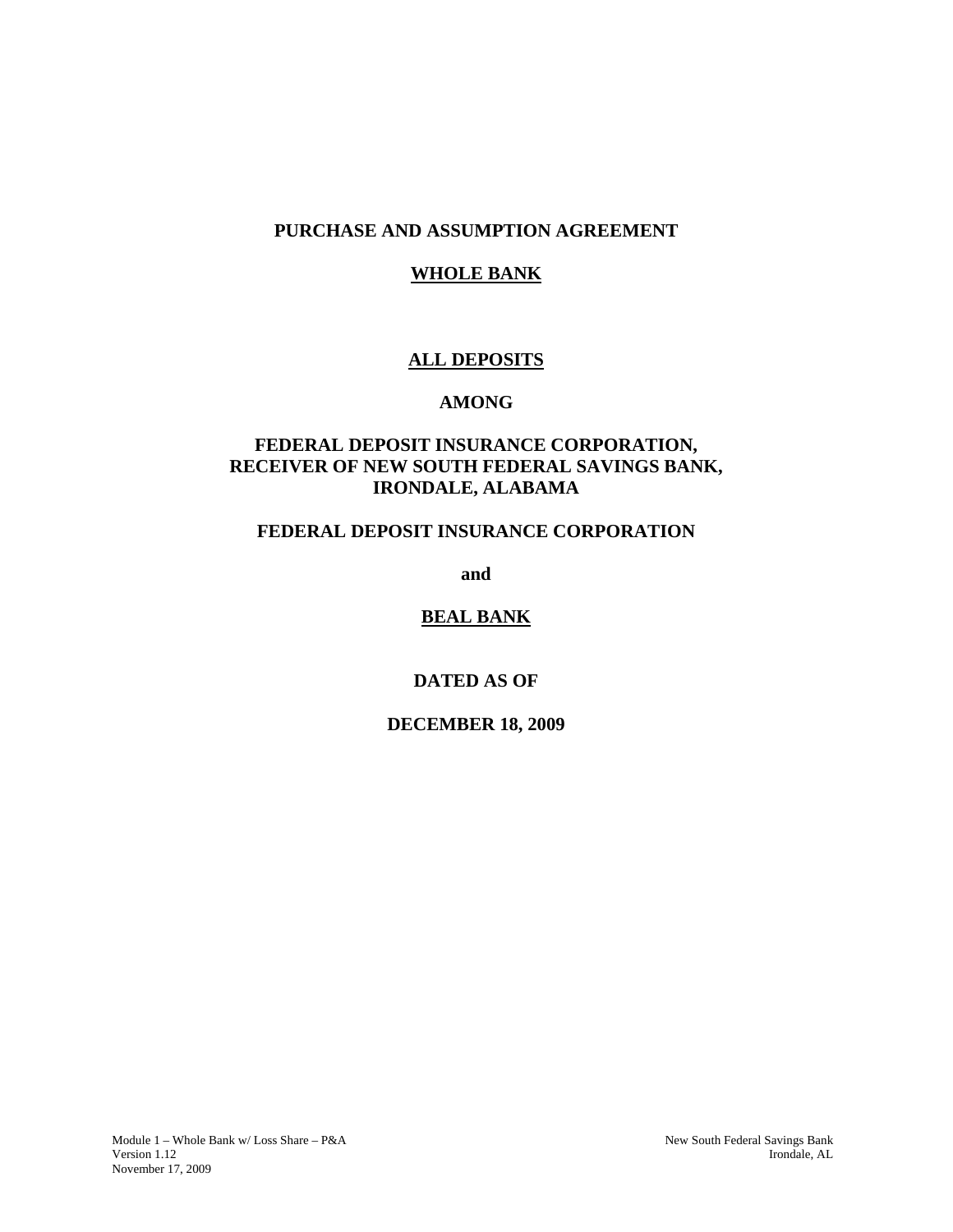# **TABLE OF CONTENTS**

| <b>ARTICLE I</b>   |                                                       |  |
|--------------------|-------------------------------------------------------|--|
| <b>ARTICLE II</b>  |                                                       |  |
| 2.1                |                                                       |  |
| 2.2                |                                                       |  |
| 2.3                |                                                       |  |
| 2.4                |                                                       |  |
| <b>ARTICLE III</b> |                                                       |  |
| 3.1                |                                                       |  |
| 3.2                |                                                       |  |
| 3.3                | Manner of Conveyance; Limited Warranty;               |  |
|                    |                                                       |  |
| 3.4                |                                                       |  |
| 3.5                |                                                       |  |
| 3.6                |                                                       |  |
| <b>ARTICLE IV</b>  | <b>ASSUMPTION OF CERTAIN DUTIES AND OBLIGATIONS16</b> |  |
| 4.1                |                                                       |  |
| 4.2                |                                                       |  |
| 4.3                |                                                       |  |
| 4.4                |                                                       |  |
| 4.5                |                                                       |  |
| 4.6                |                                                       |  |
| 4.7                | Agreement with Respect to Leased Data                 |  |
|                    |                                                       |  |
| 4.8                | Agreement with Respect to Certain                     |  |
|                    |                                                       |  |
| 4.9                |                                                       |  |
| 4.10               |                                                       |  |
| 4.11               |                                                       |  |
| 4.12               | Agreement with Respect to Continuation of Group       |  |
|                    |                                                       |  |
| 4.13               |                                                       |  |
| 4.14               |                                                       |  |
| 4.15               |                                                       |  |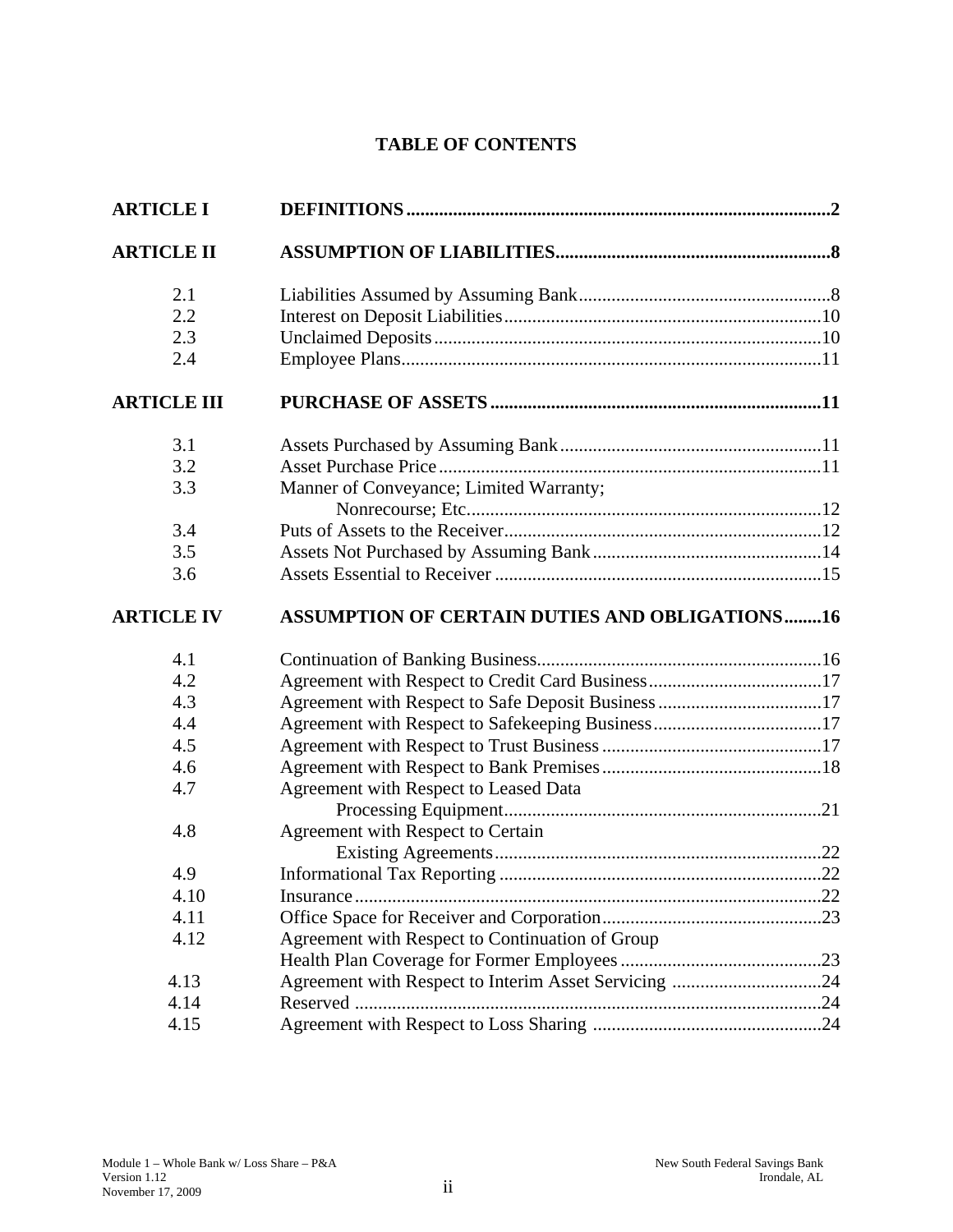| <b>ARTICLE V</b>    | DUTIES WITH RESPECT TO DEPOSITORS                     |  |
|---------------------|-------------------------------------------------------|--|
|                     |                                                       |  |
| 5.1                 |                                                       |  |
| 5.2                 |                                                       |  |
| 5.3                 |                                                       |  |
| <b>ARTICLE VI</b>   |                                                       |  |
| 6.1                 |                                                       |  |
| 6.2                 |                                                       |  |
| 6.3                 |                                                       |  |
| 6.4                 |                                                       |  |
| <b>ARTICLE VII</b>  |                                                       |  |
| <b>ARTICLE VIII</b> |                                                       |  |
| 8.1                 |                                                       |  |
| 8.2                 | Correction of Errors and Omissions; Other Liabilities |  |
| 8.3                 |                                                       |  |
| 8.4                 |                                                       |  |
| 8.5                 |                                                       |  |
| <b>ARTICLE IX</b>   |                                                       |  |
| 9.1                 |                                                       |  |
| 9.2                 |                                                       |  |
| 9.3                 |                                                       |  |
| 9.4                 |                                                       |  |
| 9.5                 |                                                       |  |
| 9.6                 | Proceedings with Respect to Certain Assets            |  |
|                     |                                                       |  |
| 9.7                 |                                                       |  |
| <b>ARTICLE X</b>    |                                                       |  |
| <b>ARTICLE XI</b>   | <b>REPRESENTATIONS AND WARRANTIES OF THE</b>          |  |
| <b>ARTICLE XII</b>  |                                                       |  |
| 12.1                |                                                       |  |
| 12.2                |                                                       |  |
| 12.3                |                                                       |  |
| 12.4                |                                                       |  |
| 12.5                |                                                       |  |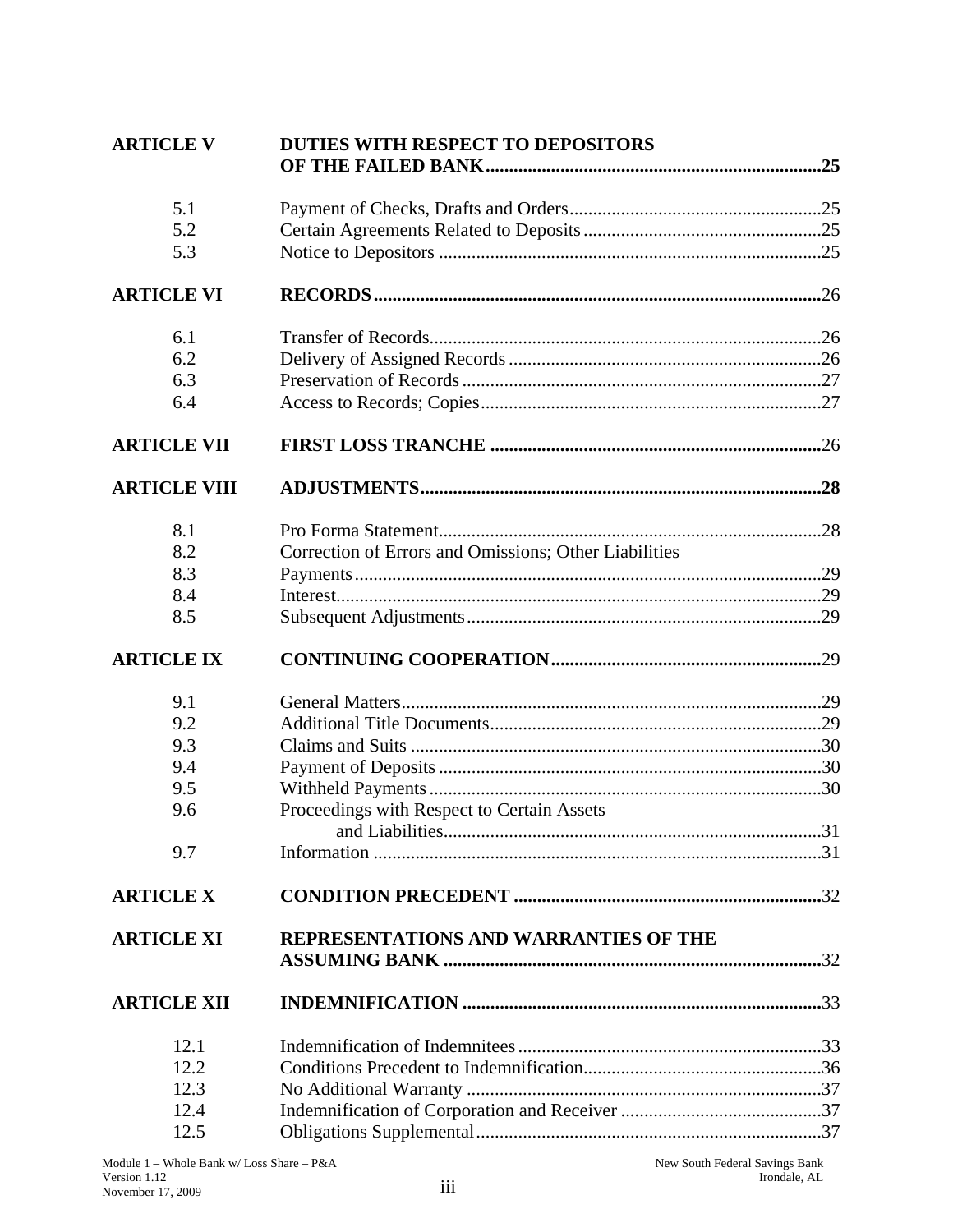| 12.6                |  |
|---------------------|--|
| 12.7                |  |
| 12.8                |  |
| <b>ARTICLE XIII</b> |  |
| 13.1                |  |
| 13.2                |  |
| 13.3                |  |
| 13.4                |  |
| 13.5                |  |
| 13.6                |  |
| 13.7                |  |
| 13.8                |  |
| 13.9                |  |
| 13.10               |  |
| 13.11               |  |
| 13.12               |  |
| 13.13               |  |

# **SCHEDULES**

| 2.1    |  |
|--------|--|
| 2.1(a) |  |
| 3.1    |  |
| 3.2    |  |
| 3.5(l) |  |
| 4.15A  |  |
| 4.15B  |  |
| 7      |  |

# **EXHIBITS**

| 2.3A  |  |
|-------|--|
| 2.3B  |  |
| 4.13  |  |
| 4.15A |  |
| 4.15B |  |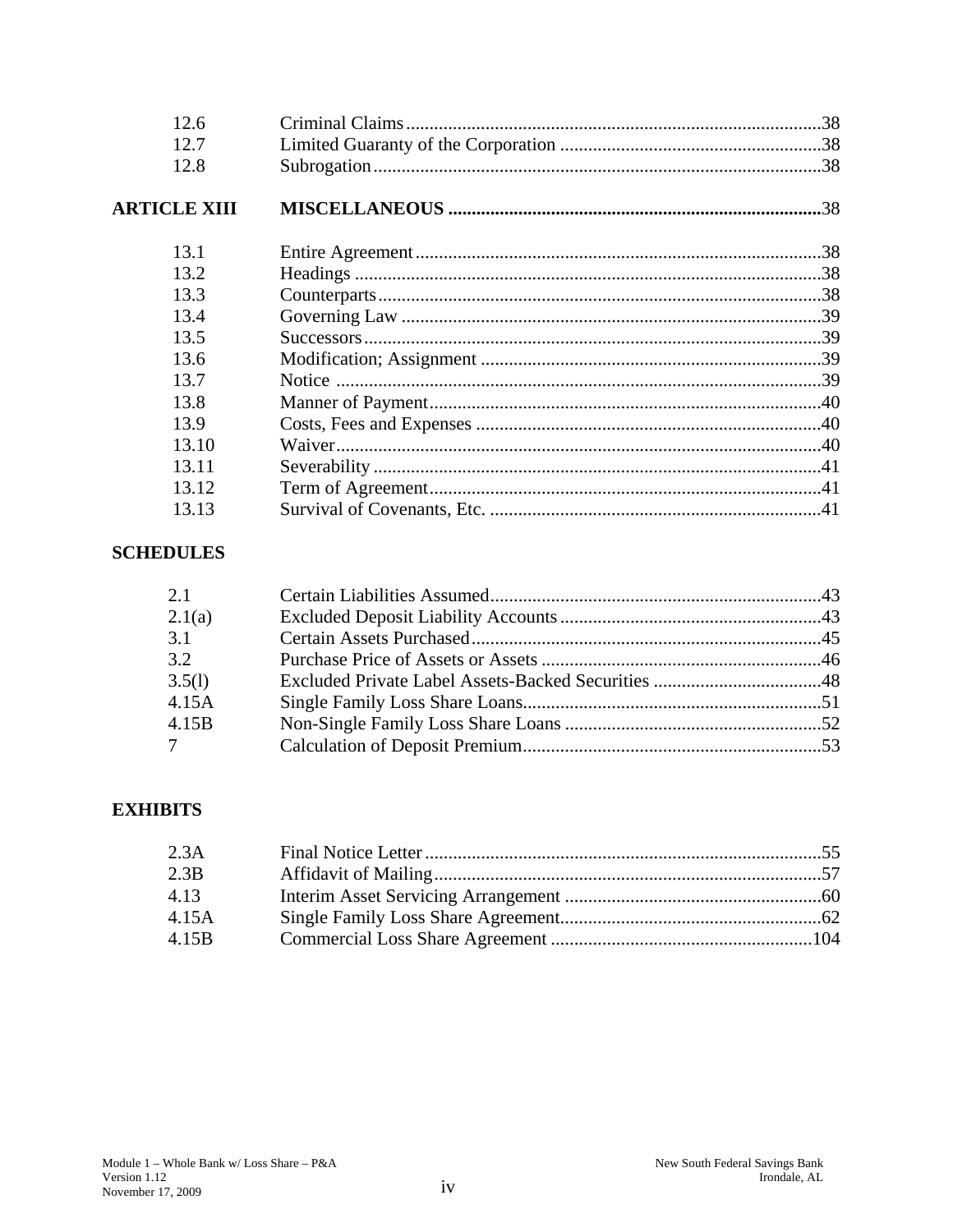### **PURCHASE AND ASSUMPTION AGREEMENT**

## **WHOLE BANK**

### **ALL DEPOSITS**

**THIS AGREEMENT**, made and entered into as of the 18<sup>th</sup> day of December, 2009, by and among the **FEDERAL DEPOSIT INSURANCE CORPORATION, RECEIVER of NEW SOUTH FEDERAL SAVINGS BANK, IRONDALE, ALABAMA** (the "Receiver"), **BEAL BANK**, organized under the laws of the United States of America, and having its principal place of business in **PLANO, TEXAS** (the "Assuming Bank"), and the **FEDERAL DEPOSIT INSURANCE CORPORATION**, organized under the laws of the United States of America and having its principal office in Washington, D.C., acting in its corporate capacity (the "Corporation").

#### **WITNESSETH**:

**WHEREAS**, on Bank Closing, the Chartering Authority closed **NEW SOUTH FEDERAL SAVINGS BANK** (the "Failed Bank") pursuant to applicable law and the Corporation was appointed Receiver thereof; and

 **WHEREAS**, the Assuming Bank desires to purchase certain assets and assume certain deposit and other liabilities of the Failed Bank on the terms and conditions set forth in this Agreement; and

**WHEREAS**, pursuant to 12 U.S.C. Section 1823(c)(2)(A), the Corporation may provide assistance to the Assuming Bank to facilitate the transactions contemplated by this Agreement, which assistance may include indemnification pursuant to Article XII; and

**WHEREAS**, the Board of Directors of the Corporation (the "Board") has determined to provide assistance to the Assuming Bank on the terms and subject to the conditions set forth in this Agreement; and

**WHEREAS**, the Board has determined pursuant to 12 U.S.C. Section 1823(c)(4)(A) that such assistance is necessary to meet the obligation of the Corporation to provide insurance coverage for the insured deposits in the Failed Bank.

 **NOW THEREFORE**, in consideration of the mutual promises herein set forth and other valuable consideration, the parties hereto agree as follows: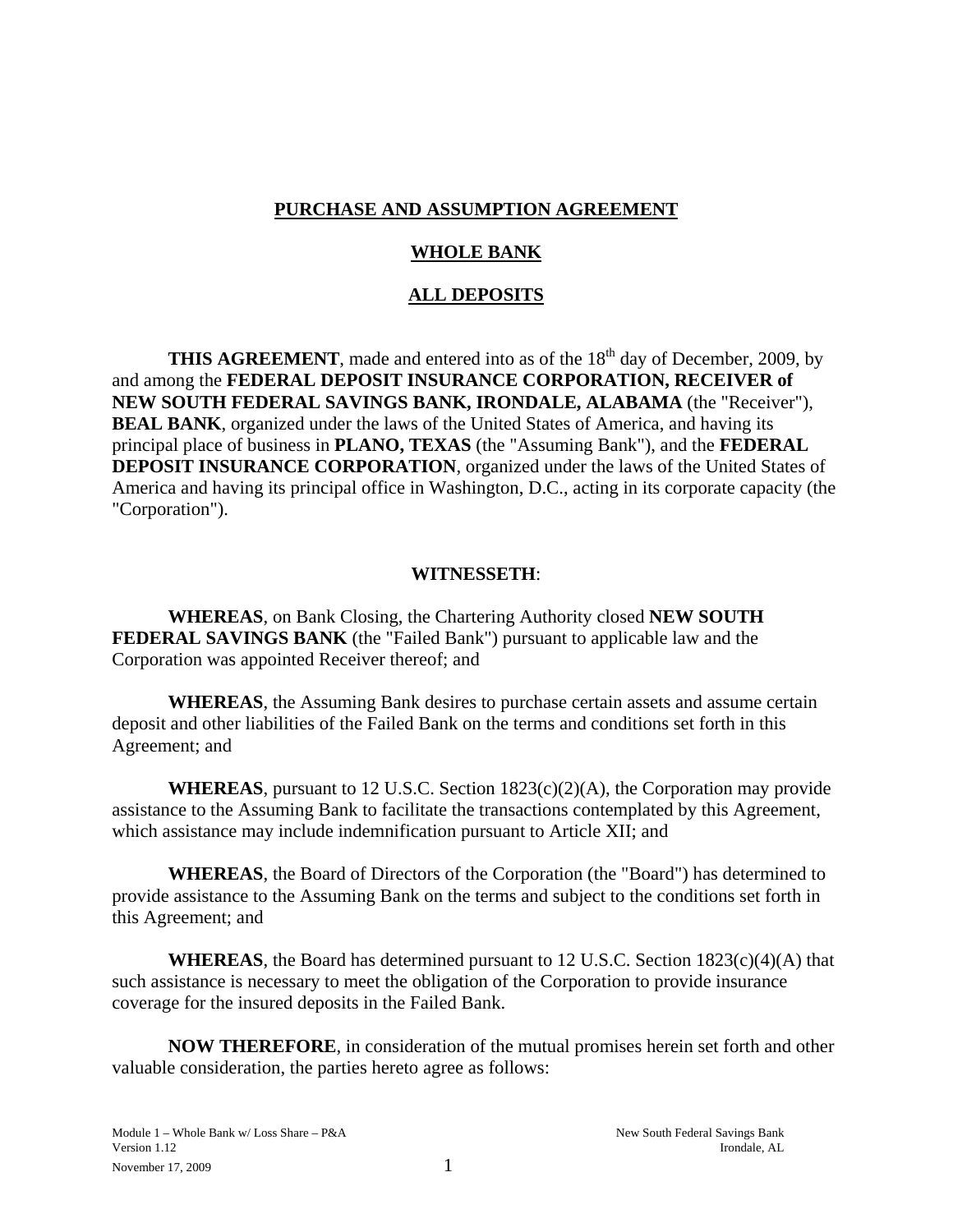# **ARTICLE I DEFINITIONS**

<span id="page-5-0"></span>Capitalized terms used in this Agreement shall have the meanings set forth in this Article I, or elsewhere in this Agreement. As used herein, words imparting the singular include the plural and vice versa.

**"Accounting Records"** means the general ledger and subsidiary ledgers and supporting schedules which support the general ledger balances.

**"Acquired Subsidiaries"** means Subsidiaries of the Failed Bank acquired pursuant to Section 3.1.

**"Affiliate"** of any Person means any director, officer, or employee of that Person and any other Person (i) who is directly or indirectly controlling, or controlled by, or under direct or indirect common control with, such Person, or (ii) who is an affiliate of such Person as the term "affiliate" is defined in Section 2 of the Bank Holding Company Act of 1956, as amended, 12 U.S.C. Section 1841.

**"Agreement"** means this Purchase and Assumption Agreement by and among the Assuming Bank, the Corporation and the Receiver, as amended or otherwise modified from time to time.

**"Assets"** means all assets of the Failed Bank purchased pursuant to Section 3.1. Assets owned by Subsidiaries of the Failed Bank are not "Assets" within the meaning of this definition.

**"Assumed Deposits"** means Deposits.

**"Bank Closing"** means the close of business of the Failed Bank on the date on which the Chartering Authority closed such institution.

**"Bank Premises"** means the banking houses, drive-in banking facilities, and teller facilities (staffed or automated) together with adjacent parking, storage and service facilities and structures connecting remote facilities to banking houses, and land on which the foregoing are located, and unimproved land that are owned or leased by the Failed Bank and that have formerly been utilized, are currently utilized, or are intended to be utilized in the future by the Failed Bank as shown on the Accounting Record of the Failed Bank as of Bank Closing.

**"Bid Valuation Date"** means August 31, 2009.

**"Book Value"** means, with respect to any Asset and any Liability Assumed, the dollar amount thereof stated on the Accounting Records of the Failed Bank. The Book Value of any item shall be determined as of Bank Closing after adjustments made by the Receiver for differences in accounts, suspense items, unposted debits and credits, and other similar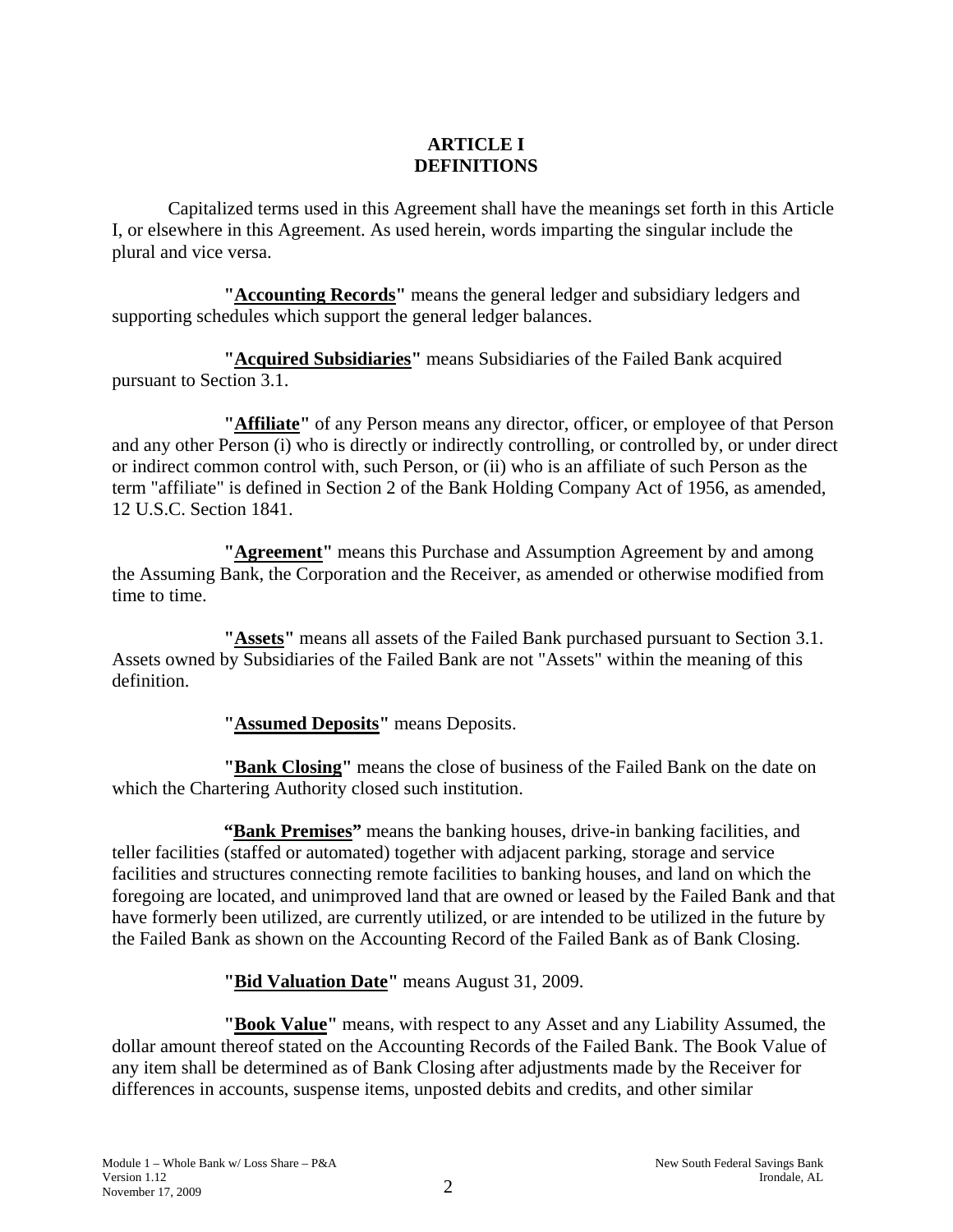<span id="page-6-0"></span>adjustments or corrections and for setoffs, whether voluntary or involuntary. The Book Value of a Subsidiary of the Failed Bank acquired by the Assuming Bank shall be determined from the investment in subsidiary and related accounts on the "bank only" (unconsolidated) balance sheet of the Failed Bank based on the equity method of accounting. Without limiting the generality of the foregoing, (i) the Book Value of a Liability Assumed shall include all accrued and unpaid interest thereon as of Bank Closing, and (ii) the Book Value of a Loan shall reflect adjustments for earned interest, or unearned interest (as it relates to the "rule of 78s" or add-on-interest loans, as applicable), if any, as of Bank Closing, adjustments for the portion of earned or unearned loan-related credit life and/or disability insurance premiums, if any, attributable to the Failed Bank as of Bank Closing, and adjustments for Failed Bank Advances, if any, in each case as determined for financial reporting purposes. The Book Value of an Asset shall not include any adjustment for loan premiums, discounts or any related deferred income, fees or expenses, or general or specific reserves on the Accounting Records of the Failed Bank.

**"Business Day"** means a day other than a Saturday, Sunday, Federal legal holiday or legal holiday under the laws of the State where the Failed Bank is located, or a day on which the principal office of the Corporation is closed.

**"Chartering Authority"** means (i) with respect to a national bank, the Office of the Comptroller of the Currency, (ii) with respect to a Federal savings association or savings bank, the Office of Thrift Supervision, (iii) with respect to a bank or savings institution chartered by a State, the agency of such State charged with primary responsibility for regulating and/or closing banks or savings institutions, as the case may be, (iv) the Corporation in accordance with 12 U.S.C. Section 1821(c), with regard to self appointment, or (v) the appropriate Federal banking agency in accordance with 12 U.S.C. 1821(c)(9).

**"Commitment"** means the unfunded portion of a line of credit or other commitment reflected on the books and records of the Failed Bank to make an extension of credit (or additional advances with respect to a Loan) that was legally binding on the Failed Bank as of Bank Closing, other than extensions of credit pursuant to the credit card business and overdraft protection plans of the Failed Bank, if any.

**"Credit Documents"** mean the agreements, instruments, certificates or other documents at any time evidencing or otherwise relating to, governing or executed in connection with or as security for, a Loan, including without limitation notes, bonds, loan agreements, letter of credit applications, lease financing contracts, banker's acceptances, drafts, interest protection agreements, currency exchange agreements, repurchase agreements, reverse repurchase agreements, guarantees, deeds of trust, mortgages, assignments, security agreements, pledges, subordination or priority agreements, lien priority agreements, undertakings, security instruments, certificates, documents, legal opinions, participation agreements and intercreditor agreements, and all amendments, modifications, renewals, extensions, rearrangements, and substitutions with respect to any of the foregoing.

**"Credit File"** means all Credit Documents and all other credit, collateral, or insurance documents in the possession or custody of the Assuming Bank, or any of its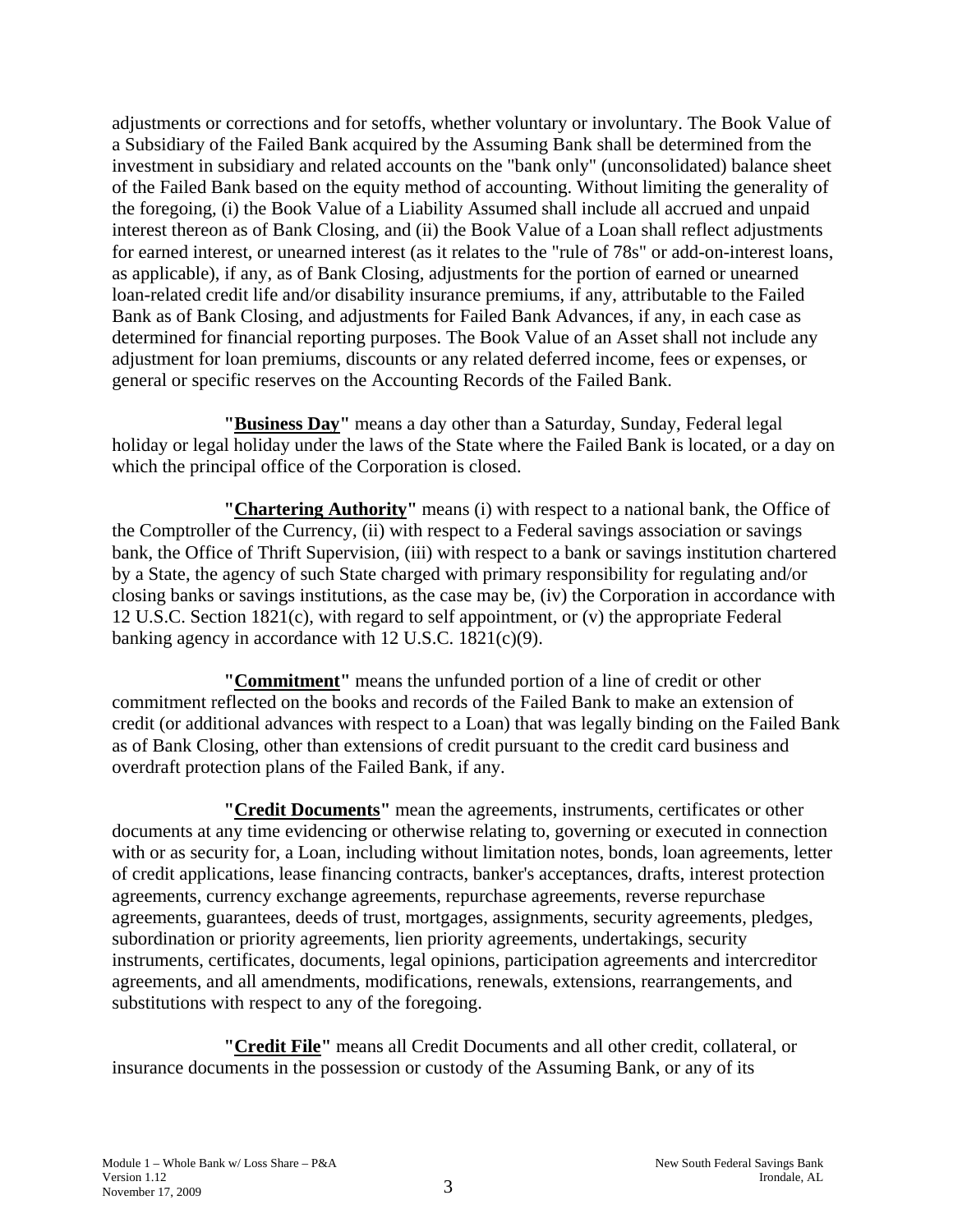<span id="page-7-0"></span>Subsidiaries or Affiliates, relating to an Asset or a Loan included in a Put Notice, or copies of any thereof.

**"Data Processing Lease"** means any lease or licensing agreement, binding on the Failed Bank as of Bank Closing, the subject of which is data processing equipment or computer hardware or software used in connection with data processing activities. A lease or licensing agreement for computer software used in connection with data processing activities shall constitute a Data Processing Lease regardless of whether such lease or licensing agreement also covers data processing equipment.

**"Deposit"** means a deposit as defined in 12 U.S.C. Section 1813(l), including without limitation, outstanding cashier's checks and other official checks and all uncollected items included in the depositors' balances and credited on the books and records of the Failed Bank; provided, that the term "Deposit" shall not include all or any portion of those deposit balances which, in the discretion of the Receiver or the Corporation, (i) may be required to satisfy it for any liquidated or contingent liability of any depositor arising from an unauthorized or unlawful transaction, or (ii) may be needed to provide payment of any liability of any depositor to the Failed Bank or the Receiver, including the liability of any depositor as a director or officer of the Failed Bank, whether or not the amount of the liability is or can be determined as of Bank Closing.

**"Deposit Secured Loan"** means a loan in which the only collateral securing the loan is Assumed Deposits or deposits at other insured depository institutions

**"Equity Adjustment"** means the dollar amount resulting by subtracting the Book Value, as of Bank Closing, of all Liabilities Assumed under this Agreement by the Assuming Bank from the purchase price, as determined in accordance with this Agreement, as of Bank Closing, of all Assets acquired under this Agreement by the Assuming Bank, which may be a positive or a negative number.

**"Failed Bank Advances"** means the total sums paid by the Failed Bank to (i) protect its lien position, (ii) pay ad valorem taxes and hazard insurance, and (iii) pay credit life insurance, accident and health insurance, and vendor's single interest insurance.

**"Fair Market Value"** means (i)(a) "Market Value" as defined in the regulation prescribing the standards for real estate appraisals used in federally related transactions, 12 C.F.R. § 323.2(g), and accordingly shall mean the most probable price which a property should bring in a competitive and open market under all conditions requisite to a fair sale, the buyer and seller each acting prudently and knowledgeably, and assuming the price is not affected by undue stimulus. Implicit in this definition is the consummation of a sale as of a specified date and the passing of title from seller to buyer under conditions whereby:

(1) Buyer and seller are typically motivated;

(2) Both parties are well informed or well advised, and acting in what they consider their own best interests;

(3) A reasonable time is allowed for exposure in the open market;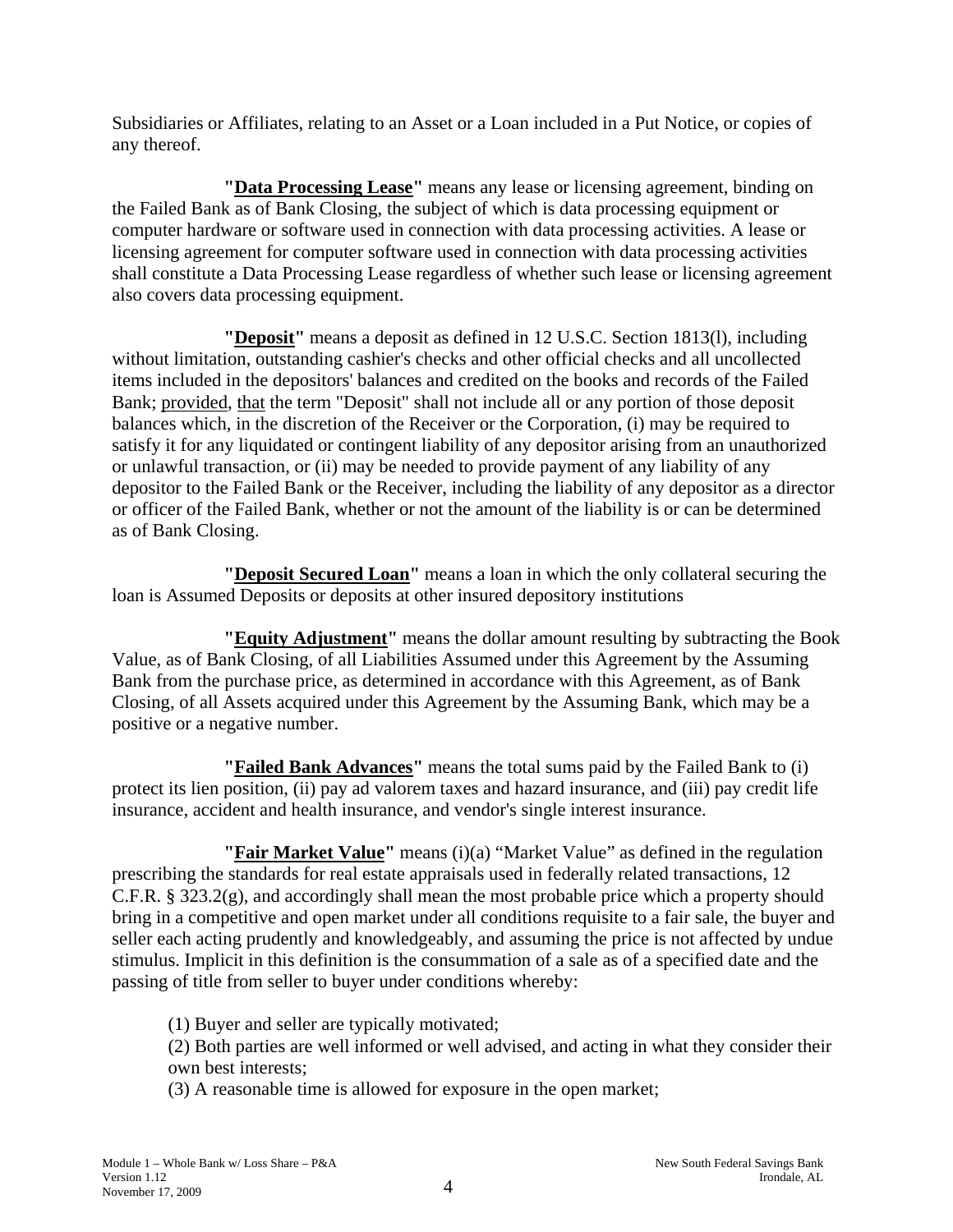(4) Payment is made in terms of cash in U.S. dollars or in terms of financial arrangements comparable thereto; and

(5) The price represents the normal consideration for the property sold unaffected by special or creative financing or sales concessions granted by anyone associated with the sale;

as determined as of Bank Closing by an appraiser chosen by the Assuming Bank from a list of acceptable appraisers provided by the Receiver; any costs and fees associated with such determination shall be shared equally by the Receiver and the Assuming Bank, and (b) which, with respect to Bank Premises (to the extent, if any, that Bank Premises are purchased utilizing this valuation method), shall be determined not later than sixty (60) days after Bank Closing by an appraiser selected by the Receiver and the Assuming Bank within seven (7) days after Bank Closing; or (ii) with respect to property other than Bank Premises purchased utilizing this valuation method, the price therefore as established by the Receiver and agreed to by the Assuming Bank, or in the absence of such agreement, as determined in accordance with clause  $(i)(a)$  above.

"**First Loss Tranche**" means the dollar amount of liability that the Assuming Bank will incur prior to the commencement of loss sharing, which is the sum of (i) the Assuming Bank's asset premium (discount) bid, as reflected on the Assuming Bank's bid form, plus (ii) the Assuming Bank's Deposit premium bid, as reflected on the Assuming Bank's bid form, plus (iii) the Equity Adjustment. The First Loss Tranche may be a positive or negative number.

"**Fixtures**" means those leasehold improvements, additions, alterations and installations constituting all or a part of Bank Premises and which were acquired, added, built, installed or purchased at the expense of the Failed Bank, regardless of the holder of legal title thereto as of Bank Closing.

**"Furniture and Equipment"** means the furniture and equipment, other than motor vehicles, leased or owned by the Failed Bank and reflected on the books of the Failed Bank as of Bank Closing and located on or at Bank Premises, including without limitation automated teller machines, carpeting, furniture, office machinery (including personal computers), shelving, office supplies, telephone, surveillance, security systems and artwork. Motor vehicles shall be considered other assets and pass at Book Value. Furniture and equipment located at a storage facility not adjacent to a Bank Premises are excluded from this definition.

**"Indemnitees"** means, except as provided in paragraph (11) of Section 12.1, (i) the Assuming Bank, (ii) the Subsidiaries and Affiliates of the Assuming Bank other than any Subsidiaries or Affiliates of the Failed Bank that are or become Subsidiaries or Affiliates of the Assuming Bank, and (iii) the directors, officers, employees and agents of the Assuming Bank and its Subsidiaries and Affiliates who are not also present or former directors, officers, employees or agents of the Failed Bank or of any Subsidiary or Affiliate of the Failed Bank.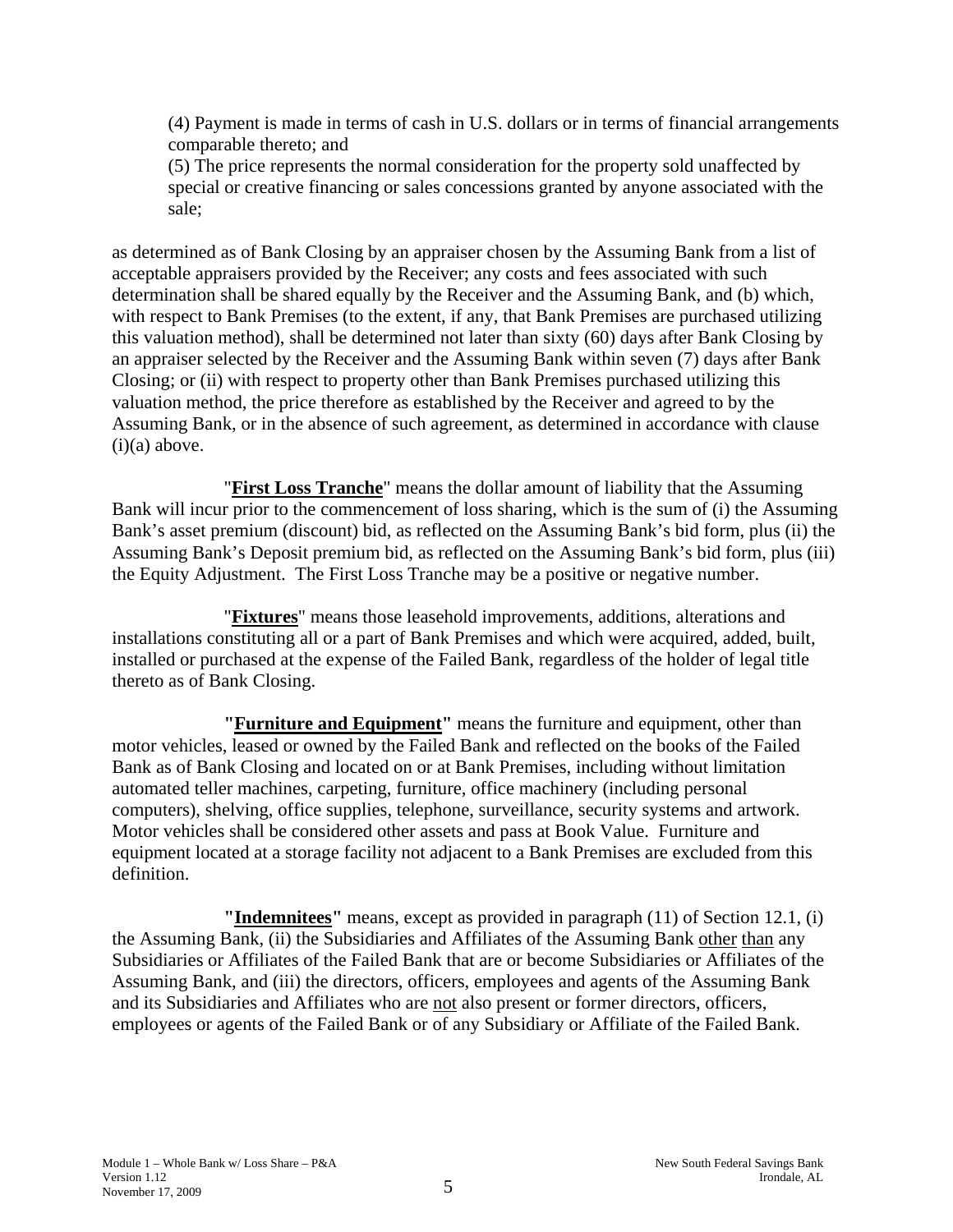**"Legal Balance"** means the amount of indebtedness legally owed by an Obligor with respect to a Loan, including principal and accrued and unpaid interest, late fees, attorneys' fees and expenses, taxes, insurance premiums, and similar charges, if any.

 **"Liabilities Assumed"** has the meaning provided in Section 2.1.

**"Lien"** means any mortgage, lien, pledge, charge, assignment for security purposes, security interest, or encumbrance of any kind with respect to an Asset, including any conditional sale agreement or capital lease or other title retention agreement relating to such Asset.

**"Loans"** means all of the following owed to or held by the Failed Bank as of Bank Closing:

(i) loans (including loans which have been charged off the Accounting Records of the Failed Bank in whole or in part prior to and including the Bid Valuation Date), participation agreements, interests in participations, overdrafts of customers (including but not limited to overdrafts made pursuant to an overdraft protection plan or similar extensions of credit in connection with a deposit account), revolving commercial lines of credit, home equity lines of credit, Commitments, United States and/or State-guaranteed student loans, and lease financing contracts;

(ii) all Liens, rights (including rights of set-off), remedies, powers, privileges, demands, claims, priorities, equities and benefits owned or held by, or accruing or to accrue to or for the benefit of, the holder of the obligations or instruments referred to in clause (i) above, including but not limited to those arising under or based upon Credit Documents, casualty insurance policies and binders, standby letters of credit, mortgagee title insurance policies and binders, payment bonds and performance bonds at any time and from time to time existing with respect to any of the obligations or instruments referred to in clause (i) above; and

(iii) all amendments, modifications, renewals, extensions, refinancings, and refundings of or for any of the foregoing.

**"Obligor"** means each Person liable for the full or partial payment or performance of any Loan, whether such Person is obligated directly, indirectly, primarily, secondarily, jointly, or severally.

**"Other Real Estate"** means all interests in real estate (other than Bank Premises and Fixtures), including but not limited to mineral rights, leasehold rights, condominium and cooperative interests, air rights and development rights that are owned by the Failed Bank.

**"Person"** means any individual, corporation, partnership, joint venture, association, joint-stock company, trust, unincorporated organization, or government or any agency or political subdivision thereof, excluding the Corporation.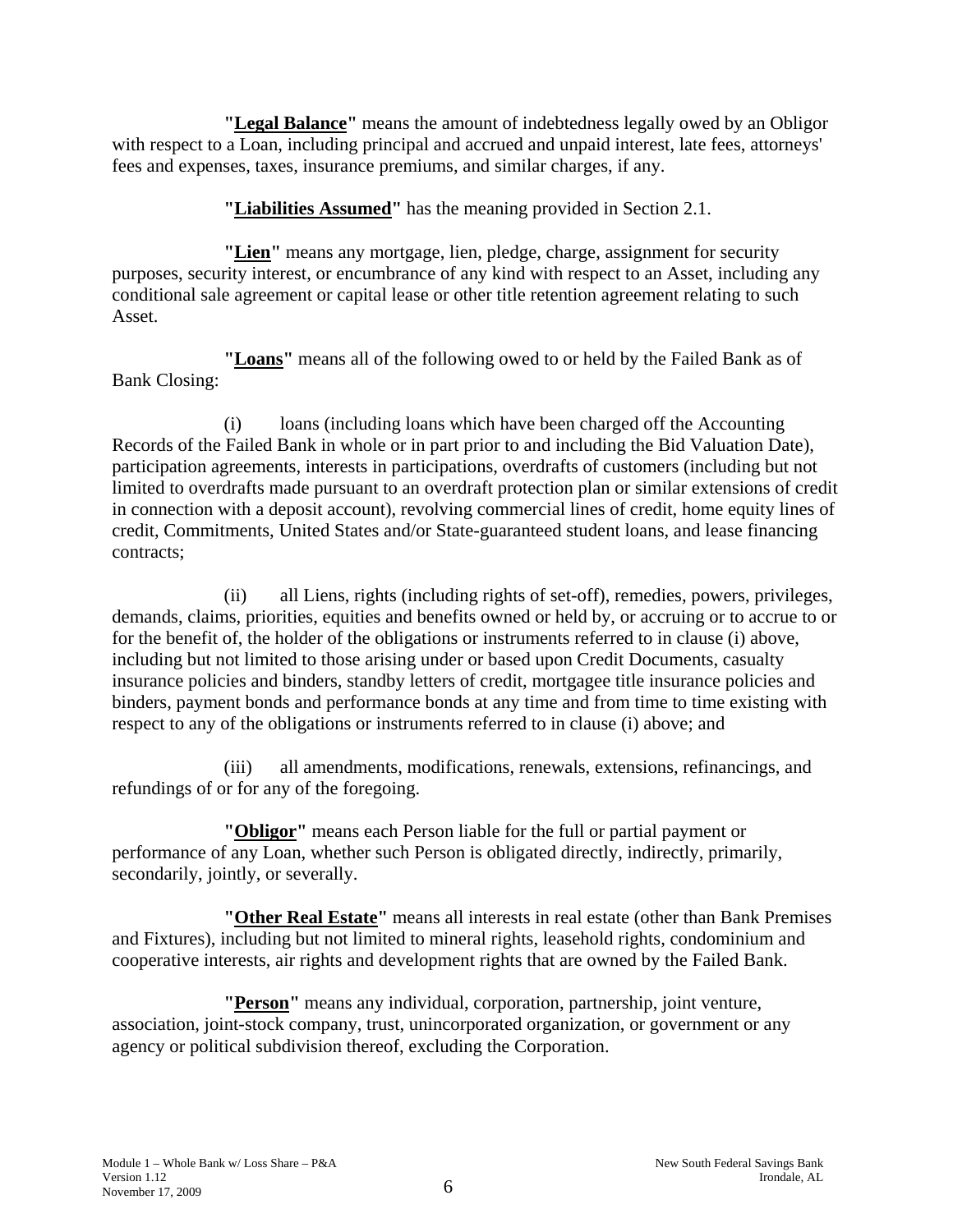**"Primary Indemnitor"** means any Person (other than the Assuming Bank or any of its Affiliates) who is obligated to indemnify or insure, or otherwise make payments (including payments on account of claims made against) to or on behalf of any Person in connection with the claims covered under Article XII, including without limitation any insurer issuing any directors and officers liability policy or any Person issuing a financial institution bond or banker's blanket bond.

**"Proforma"** means producing a balance sheet that reflects a reasonably accurate financial statement of the Failed bank through the date of closing. The Proforma financial statements serve as a basis for the opening entries of both the Assuming Bank and the Receiver.

**"Put Date"** has the meaning provided in Section 3.4.

**"Put Notice"** has the meaning provided in Section 3.4.

**"Qualified Financial Contract"** means a qualified financial contract as defined in 12 U.S.C. Section 1821(e)(8)(D).

**"Record"** means any document, microfiche, microfilm and computer records (including but not limited to magnetic tape, disc storage, card forms and printed copy) of the Failed Bank generated or maintained by the Failed Bank that is owned by or in the possession of the Receiver at Bank Closing.

**"Related Liability"** with respect to any Asset means any liability existing and reflected on the Accounting Records of the Failed Bank as of Bank Closing for (i) indebtedness secured by mortgages, deeds of trust, chattel mortgages, security interests or other liens on or affecting such Asset, (ii) ad valorem taxes applicable to such Asset, and (iii) any other obligation determined by the Receiver to be directly related to such Asset.

**"Related Liability Amount"** with respect to any Related Liability on the books of the Assuming Bank, means the amount of such Related Liability as stated on the Accounting Records of the Assuming Bank (as maintained in accordance with generally accepted accounting principles) as of the date as of which the Related Liability Amount is being determined. With respect to a liability that relates to more than one asset, the amount of such Related Liability shall be allocated among such assets for the purpose of determining the Related Liability Amount with respect to any one of such assets. Such allocation shall be made by specific allocation, where determinable, and otherwise shall be pro rata based upon the dollar amount of such assets stated on the Accounting Records of the entity that owns such asset.

 **"Repurchase Price"** means, with respect to any Loan the Book Value, adjusted to reflect changes to Book Value after Bank Closing, plus (i) any advances and interest on such Loan after Bank Closing, minus (ii) the total of amounts received by the Assuming Bank for such Loan, regardless of how applied, after Bank Closing, plus (iii) advances made by Assuming Bank, plus (iv) total disbursements of principal made by Receiver that are not included in the Book Value.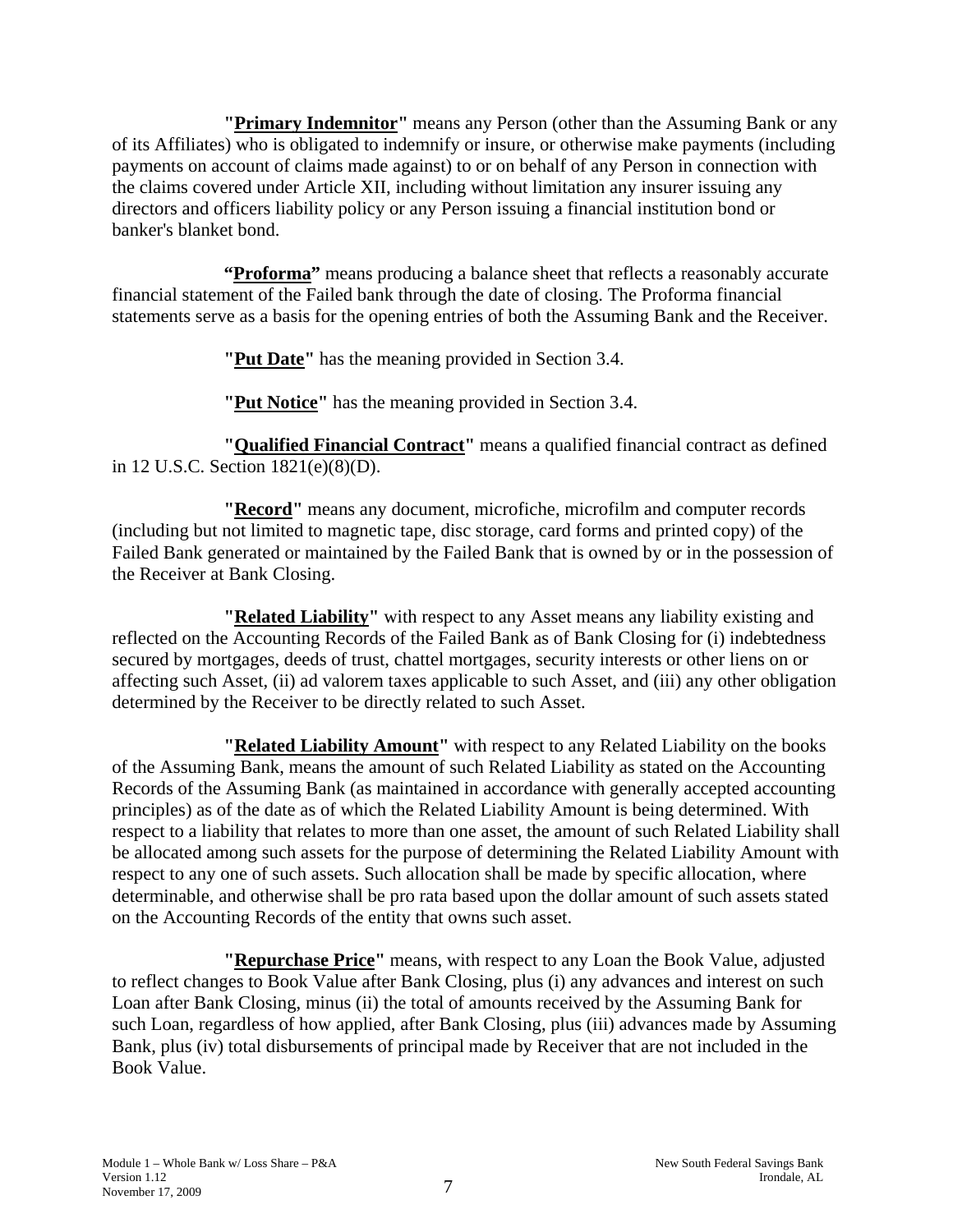**"Safe Deposit Boxes"** means the safe deposit boxes of the Failed Bank, if any, including the removable safe deposit boxes and safe deposit stacks in the Failed Bank's vault(s), all rights and benefits under rental agreements with respect to such safe deposit boxes, and all keys and combinations thereto.

**"Settlement Date"** means the first Business Day immediately prior to the day which is one hundred eighty (180) days after Bank Closing, or such other date prior thereto as may be agreed upon by the Receiver and the Assuming Bank. The Receiver, in its discretion, may extend the Settlement Date.

**"Settlement Interest Rate"** means, for the first calendar quarter or portion thereof during which interest accrues, the rate determined by the Receiver to be equal to the equivalent coupon issue yield on twenty-six (26)-week United States Treasury Bills in effect as of Bank Closing as published in The Wall Street Journal; provided, that if no such equivalent coupon issue yield is available as of Bank Closing, the equivalent coupon issue yield for such Treasury Bills most recently published in The Wall Street Journal prior to Bank Closing shall be used. Thereafter, the rate shall be adjusted to the rate determined by the Receiver to be equal to the equivalent coupon issue yield on such Treasury Bills in effect as of the first day of each succeeding calendar quarter during which interest accrues as published in The Wall Street Journal.

**"Subsidiary"** has the meaning set forth in Section 3(w)(4) of the Federal Deposit Insurance Act, 12 U.S.C. Section 1813(w)(4), as amended.

### **ARTICLE II ASSUMPTION OF LIABILITIES**

 **2.1 Liabilities Assumed by Assuming Bank.** The Assuming Bank expressly assumes at Book Value (subject to adjustment pursuant to Article VIII) and agrees to pay, perform, and discharge all of the following liabilities of the Failed Bank as of Bank Closing, except as otherwise provided in this Agreement (such liabilities referred to as "Liabilities Assumed"):

> (a) Assumed Deposits, except those Deposits specifically listed on Schedule 2.1(a); provided, that as to any Deposits of public money which are Assumed Deposits, the Assuming Bank agrees to properly secure such Deposits with such Assets as appropriate which, prior to Bank Closing, were pledged as security by the Failed Bank, or with assets of the Assuming Bank, if such securing Assets, if any, are insufficient to properly secure such Deposits;

> (b) liabilities for indebtedness secured by mortgages, deeds of trust, chattel mortgages, security interests or other liens on or affecting any Assets, if any; provided, that the assumption of any liability pursuant to this paragraph shall be limited to the market value of the Assets securing such liability as determined by the Receiver;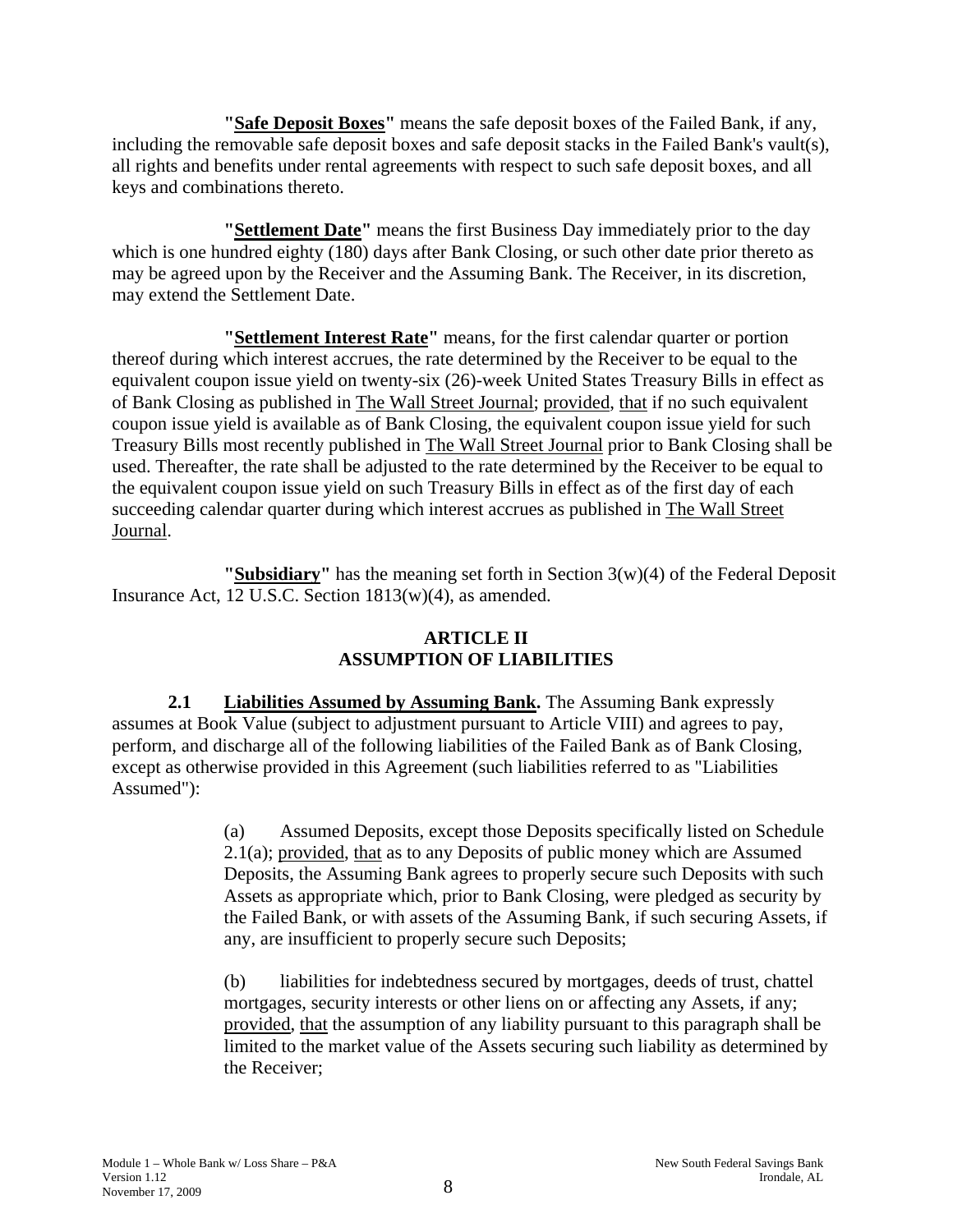(c) borrowings from Federal Reserve Banks and Federal Home Loan Banks, if any, provided, that the assumption of any liability pursuant to this paragraph shall be limited to the market value of the assets securing such liability as determined by the Receiver; and overdrafts, debit balances, service charges, reclamations, and adjustments to accounts with the Federal Reserve Banks as reflected on the books and records of any such Federal Reserve Bank within ninety (90) days after Bank Closing, if any;

(d) ad valorem taxes applicable to any Asset, if any; provided, that the assumption of any ad valorem taxes pursuant to this paragraph shall be limited to an amount equal to the market value of the Asset to which such taxes apply as determined by the Receiver;

(e) liabilities, if any, for federal funds purchased, repurchase agreements and overdrafts in accounts maintained with other depository institutions (including any accrued and unpaid interest thereon computed to and including Bank Closing); provided, that the assumption of any liability pursuant to this paragraph shall be limited to the market value of the Assets securing such liability as determined by the Receiver;

(f) United States Treasury tax and loan note option accounts, if any;

(g) liabilities for any acceptance or commercial letter of credit (other than "standby letters of credit" as defined in 12 C.F.R. Section 337.2(a)); provided, that the assumption of any liability pursuant to this paragraph shall be limited to the market value of the Assets securing such liability as determined by the Receiver;

(h) duties and obligations assumed pursuant to this Agreement including without limitation those relating to the Failed Bank's Records, credit card business, overdraft protection plans, safe deposit business, safekeeping business or trust business, if any;

(i) liabilities, if any, for Commitments;

(j) liabilities, if any, for amounts owed to any Subsidiary of the Failed Bank acquired under Section 3.1;

(k) liabilities, if any, with respect to Qualified Financial Contracts;

(l) duties and obligations under any contract pursuant to which the Failed Bank provides mortgage servicing for others, or mortgage servicing is provided to the Failed Bank by others; and

(m) all asset-related offensive litigation liabilities and all asset-related defensive litigation liabilities, but only to the extent such liabilities relate to assets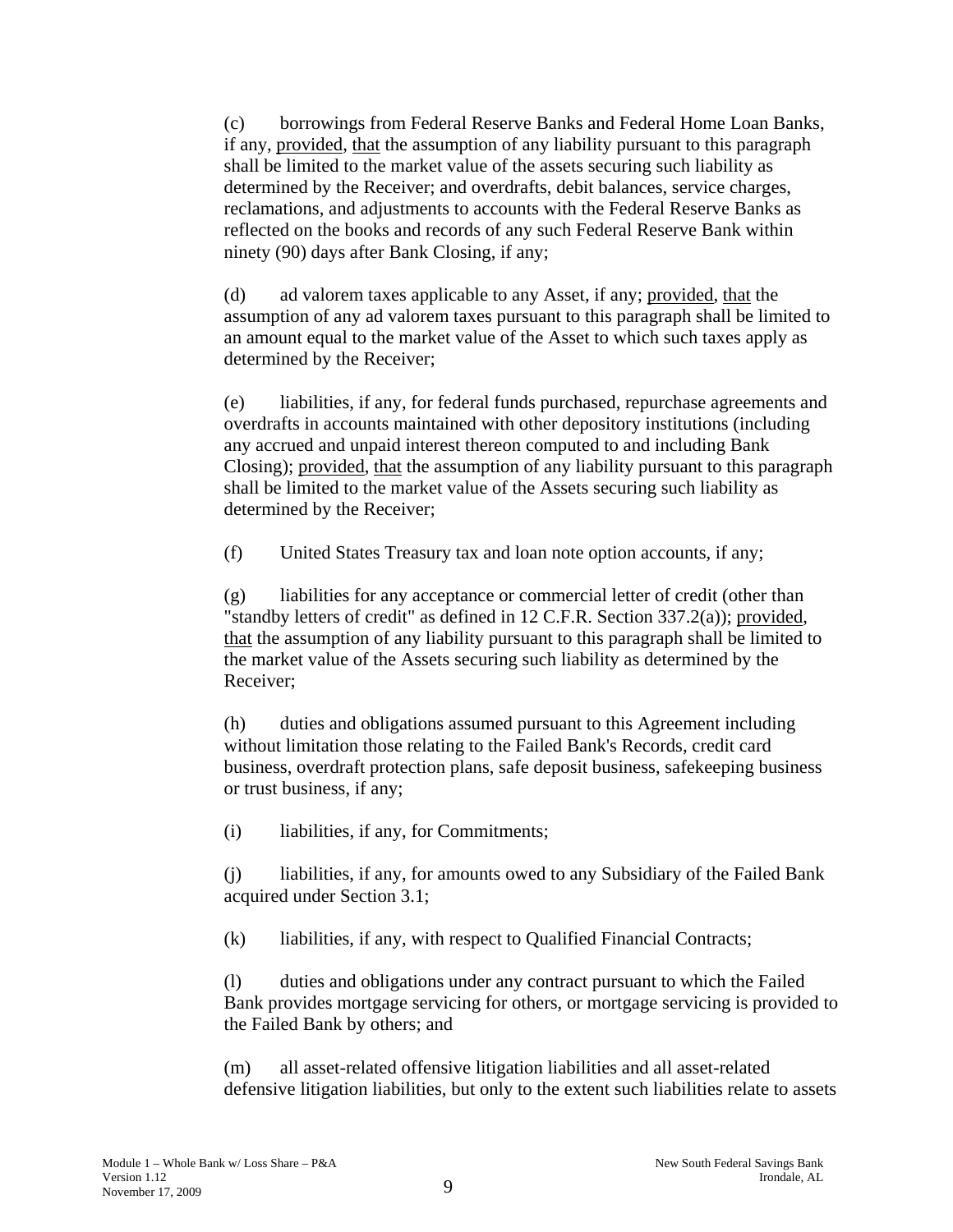subject to a loss share agreement, and provided that all other defensive litigation and any class actions with respect to credit card business are retained by the Receiver.

Schedule 2.1 attached hereto and incorporated herein sets forth certain categories of Liabilities Assumed and the aggregate Book Value of the Liabilities Assumed in such categories. Such schedule is based upon the best information available to the Receiver and may be adjusted as provided in Article VIII. The Assuming Bank does not assume any liabilities or obligations of the Failed Bank or any of its Affiliates or Subsidiaries whether accrued, absolute, contingent or otherwise, asserted or unasserted, known or unknown, other than the Liabilities Assumed and as specifically listed on Schedule 2.1, as adjusted pursuant to 8.2 (b).

**2.2 Interest on Deposit Liabilities.** The Assuming Bank agrees that, from and after Bank Closing, it will accrue and pay interest on Deposit liabilities assumed pursuant to Section 2.1 at a rate(s) it shall determine; provided, that for non-transaction Deposit liabilities such rate(s) shall not be less than the lowest rate offered by the Assuming Bank to its depositors for non-transaction deposit accounts. The Assuming Bank shall permit each depositor to withdraw, without penalty for early withdrawal, all or any portion of such depositor's Deposit, whether or not the Assuming Bank elects to pay interest in accordance with any deposit agreement formerly existing between the Failed Bank and such depositor; and further provided, that if such Deposit has been pledged to secure an obligation of the depositor or other party, any withdrawal thereof shall be subject to the terms of the agreement governing such pledge. The Assuming Bank shall give notice to such depositors as provided in Section 5.3 of the rate(s) of interest which it has determined to pay and of such withdrawal rights.

**2.3 Unclaimed Deposits.** Fifteen (15) months following the Bank Closing Date, the Assuming Bank will provide the Receiver a listing of all deposit accounts, including the type of account, not claimed by the depositor. The Receiver will review the list and authorize the Assuming Bank to act on behalf of the Receiver to send a "Final Legal Notice" in a form substantially similar to Exhibit 2.3A to the owner(s) of the unclaimed deposits reminding them of the need to claim or arrange to continue their account(s) with the Assuming Bank. The Assuming Bank will send the "Final Legal Notice" to the depositors within thirty (30) days following notification of the Receiver's authorization. The Assuming Bank will prepare an Affidavit of Mailing and will forward the Affidavit of Mailing to the Receiver after mailing out the "Final Legal Notice" in a form substantially similar to Exhibit 2.3B to the owner(s) of unclaimed deposit accounts.

If, within eighteen (18) months after Bank Closing, any depositor of the Failed Bank does not claim or arrange to continue such depositor's Deposit assumed pursuant to Section 2.1 at the Assuming Bank, the Assuming Bank shall, within fifteen (15) Business Days after the end of such eighteen (18) month period, (i) refund to the Receiver the full amount of each such deposit (without reduction for service charges), (ii) provide to the Receiver a schedule of all such refunded Deposits in such form as may be prescribed by the Receiver, and (iii) assign, transfer, convey, and deliver to the Receiver, all right, title, and interest of the Assuming Bank in and to the Records previously transferred to the Assuming Bank and other records generated or maintained by the Assuming Bank pertaining to such Deposits. During such eighteen (18)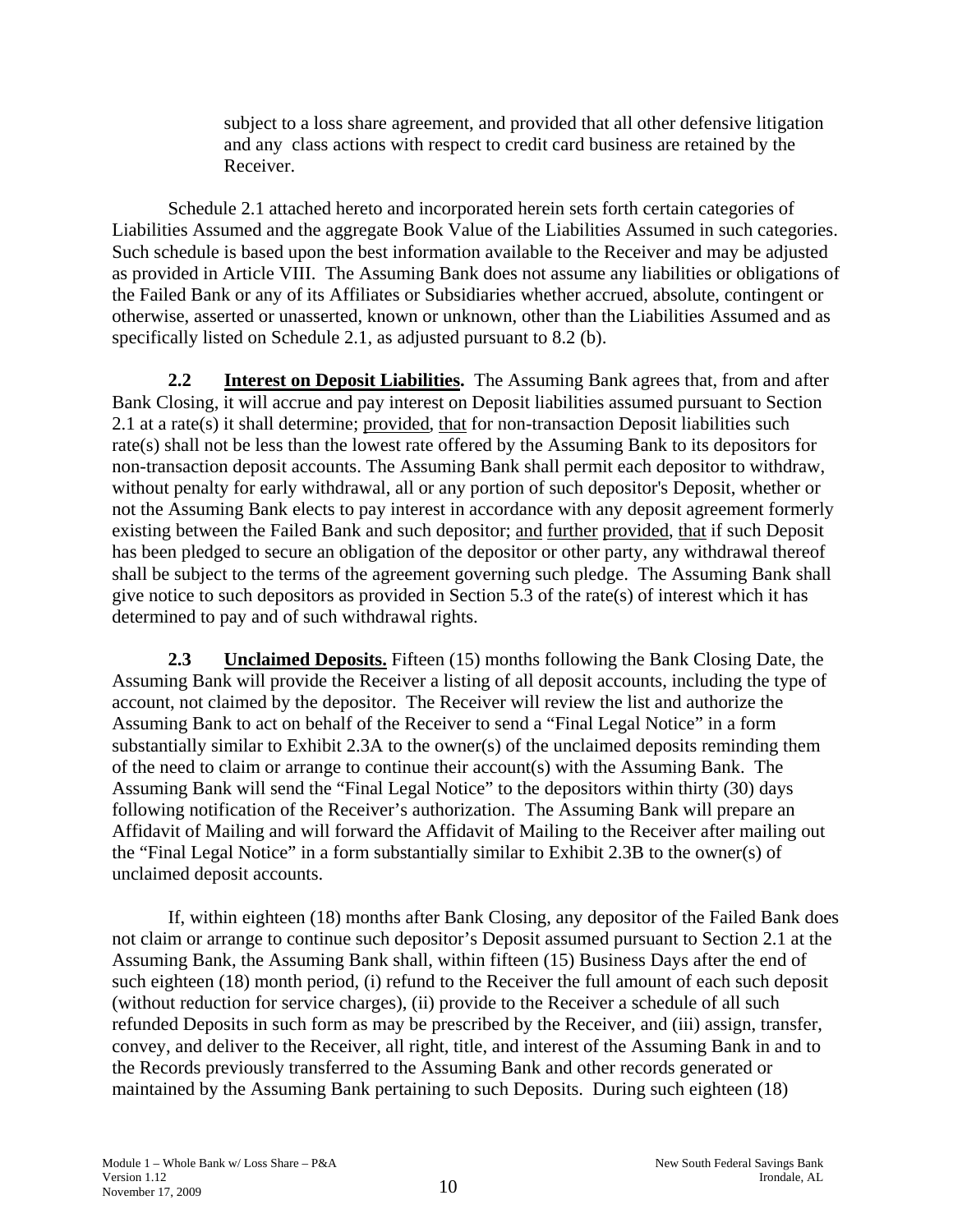month period, at the request of the Receiver, the Assuming Bank promptly shall provide to the Receiver schedules of unclaimed deposits in such form as may be prescribed by the Receiver.

**2.4 Employee Plans.** Except as provided in Section 4.12, the Assuming Bank shall have no liabilities, obligations or responsibilities under the Failed Bank's health care, bonus, vacation, pension, profit sharing, deferred compensation, 401K or stock purchase plans or similar plans, if any, unless the Receiver and the Assuming Bank agree otherwise subsequent to the date of this Agreement.

### **ARTICLE III PURCHASE OF ASSETS**

 **3.1 Assets Purchased by Assuming Bank**. With the exception of certain assets expressly excluded in Sections 3.5 and 3.6, the Assuming Bank hereby purchases from the Receiver, and the Receiver hereby sells, assigns, transfers, conveys, and delivers to the Assuming Bank, all right, title, and interest of the Receiver in and to all of the assets (real, personal and mixed, wherever located and however acquired) including all subsidiaries, joint ventures, partnerships, and any and all other business combinations or arrangements, whether active, inactive, dissolved or terminated, of the Failed Bank whether or not reflected on the books of the Failed Bank as of Bank Closing. Schedule 3.1 attached hereto and incorporated herein sets forth certain categories of Assets purchased hereunder. Such schedule is based upon the best information available to the Receiver and may be adjusted as provided in Article VIII. Assets are purchased hereunder by the Assuming Bank subject to all liabilities for indebtedness collateralized by Liens affecting such Assets to the extent provided in Section 2.1. Notwithstanding Section 4.8, the Assuming Bank specifically purchases all mortgage servicing rights and obligations of the Failed Bank.

# **3.2 Asset Purchase Price**.

(a) All Assets and assets of the Failed Bank subject to an option to purchase by the Assuming Bank shall be purchased for the amount, or the amount resulting from the method specified for determining the amount, as specified on Schedule 3.2, except as otherwise may be provided herein. Any Asset, asset of the Failed Bank subject to an option to purchase or other asset purchased for which no purchase price is specified on Schedule 3.2 or otherwise herein shall be purchased at its Book Value. Loans or other assets charged off the Accounting Records of the Failed Bank before the Bid Valuation Date shall be purchased at a price of zero.

(b) The purchase price for securities (other than the capital stock of any Acquired Subsidiary and FRB and FHLB stock) purchased under Section 3.1 by the Assuming Bank shall be the market value thereof as of Bank Closing, which market value shall be (i) the market price for each such security quoted at the close of the trading day effective on Bank Closing as published electronically by Bloomberg, L.P., or alternatively, at the discretion of the Receiver, IDC/Financial Times (FT) Interactive Data; (ii) provided, that if such market price is not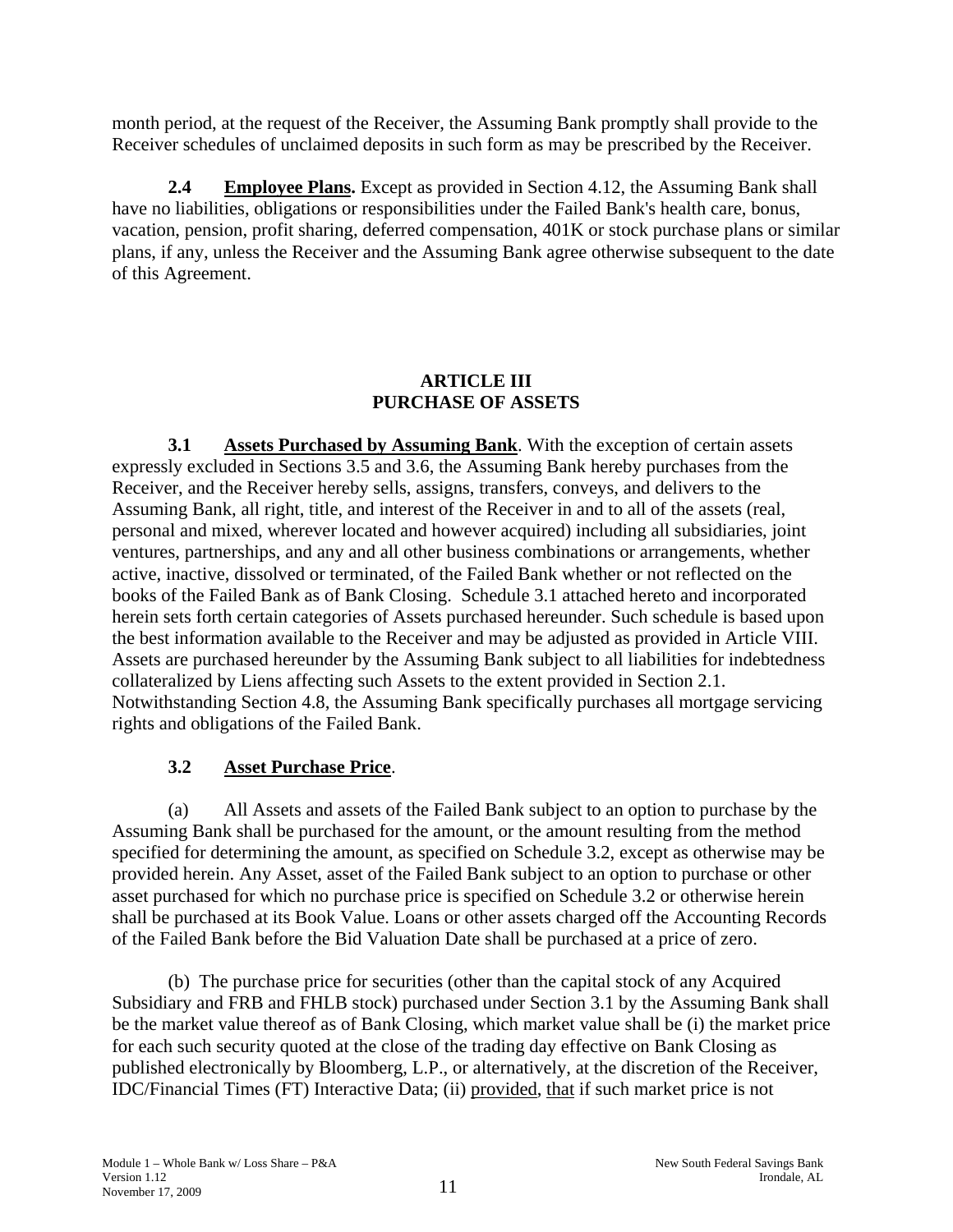available for any such security, the Assuming Bank will submit a bid for each such security within three days of notification/bid request by the Receiver (unless a different time period is agreed to by the Assuming Bank and the Receiver) and the Receiver, in its sole discretion will accept or reject each such bid; and (iii) further provided in the absence of an acceptable bid from the Assuming Bank, each such security shall not pass to the Assuming Bank and shall be deemed to be an excluded asset hereunder.

(c) Qualified Financial Contracts shall be purchased at market value determined in accordance with the terms of Exhibit 3.2(c). Any costs associated with such valuation shall be shared equally by the Receiver and the Assuming Bank.

 **3.3 Manner of Conveyance; Limited Warranty; Nonrecourse; Etc. THE CONVEYANCE OF ALL ASSETS, INCLUDING REAL AND PERSONAL PROPERTY INTERESTS, PURCHASED BY THE ASSUMING BANK UNDER THIS AGREEMENT SHALL BE MADE, AS NECESSARY, BY RECEIVER'S DEED OR RECEIVER'S BILL OF SALE, "AS IS", "WHERE IS", WITHOUT RECOURSE AND, EXCEPT AS OTHERWISE SPECIFICALLY PROVIDED IN THIS AGREEMENT, WITHOUT ANY WARRANTIES WHATSOEVER WITH RESPECT TO SUCH ASSETS, EXPRESS OR IMPLIED, WITH RESPECT TO TITLE, ENFORCEABILITY, COLLECTIBILITY, DOCUMENTATION OR FREEDOM FROM LIENS OR ENCUMBRANCES (IN WHOLE OR IN PART), OR ANY OTHER MATTERS.** 

# **3.4 Puts of Assets to the Receiver**.

(a) **Puts Within 30 Days After Bank Closing**. During the thirty (30)-day period following Bank Closing and only during such period (which thirty (30)-day period may be extended in writing in the sole absolute discretion of the Receiver for any Loan), in accordance with this Section 3.4, the Assuming Bank shall be entitled to require the Receiver to purchase any Deposit Secured Loan transferred to the Assuming Bank pursuant to Section 3.1 which is not fully secured by Assumed Deposits or deposits at other insured depository institutions due to either insufficient Assumed Deposit or deposit collateral or deficient documentation regarding such collateral; provided with regard to any Deposit Secured Loan secured by an Assumed Deposit, no such purchase may be required until any Deposit setoff determination, whether voluntary or involuntary, has been made; and,

at the end of the thirty (30)-day period following Bank Closing and at that time only, in accordance with this Section 3.4, the Assuming Bank shall be entitled to require the Receiver to purchase any remaining overdraft transferred to the Assuming Bank pursuant to 3.1 which both was made after the Bid Valuation Date and was not made pursuant to an overdraft protection plan or similar extension of credit.

Notwithstanding the foregoing, the Assuming Bank shall not have the right to require the Receiver to purchase any Loan if (i) the Obligor with respect to such Loan is an Acquired Subsidiary, or (ii) the Assuming Bank has: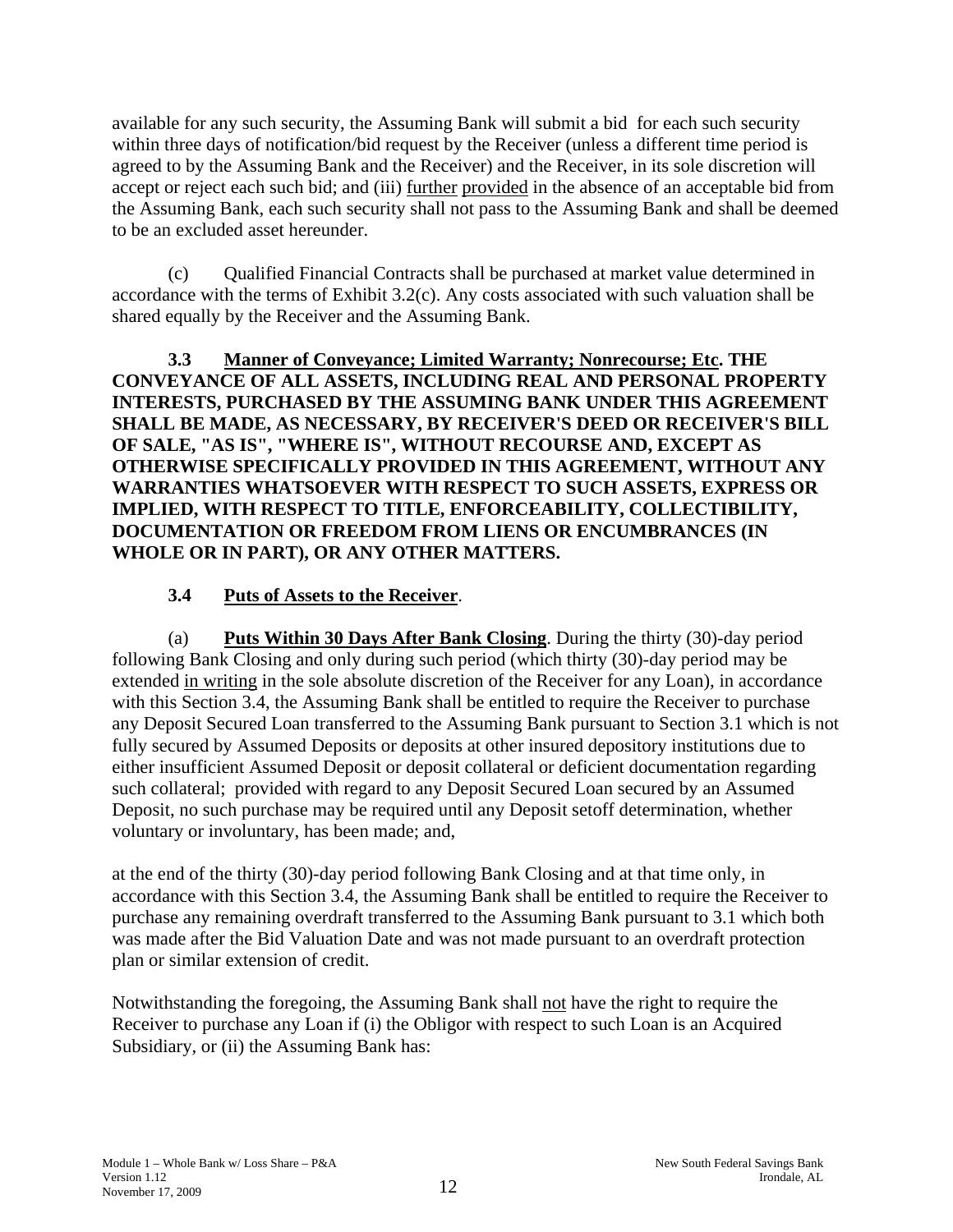- (A) made any advance in accordance with the terms of a Commitment or otherwise with respect to such Loan;
- (B) taken any action that increased the amount of a Related Liability with respect to such Loan over the amount of such liability immediately prior to the time of such action;
- (C) created or permitted to be created any Lien on such Loan which secures indebtedness for money borrowed or which constitutes a conditional sales agreement, capital lease or other title retention agreement;
- (D) entered into, agreed to make, grant or permit, or made, granted or permitted any modification or amendment to, any waiver or extension with respect to, or any renewal, refinancing or refunding of, such Loan or related Credit Documents or collateral, including, without limitation, any act or omission which diminished such collateral; or
- (E) sold, assigned or transferred all or a portion of such Loan to a third party (whether with or without recourse).

The Assuming Bank shall transfer all such Assets to the Receiver without recourse, and shall indemnify the Receiver against any and all claims of any Person claiming by, through or under the Assuming Bank with respect to any such Asset, as provided in Section 12.4.

(b) **Notices to the Receiver**. In the event that the Assuming Bank elects to require the Receiver to purchase one or more Assets, the Assuming Bank shall deliver to the Receiver a notice (a "Put Notice") which shall include:

- (i) a list of all Assets that the Assuming Bank requires the Receiver to purchase;
- (ii) a list of all Related Liabilities with respect to the Assets identified pursuant to (i) above; and
- (iii) a statement of the estimated Repurchase Price of each Asset identified pursuant to (i) above as of the applicable Put Date.

Such notice shall be in the form prescribed by the Receiver or such other form to which the Receiver shall consent. As provided in Section 9.6, the Assuming Bank shall deliver to the Receiver such documents, Credit Files and such additional information relating to the subject matter of the Put Notice as the Receiver may request and shall provide to the Receiver full access to all other relevant books and records.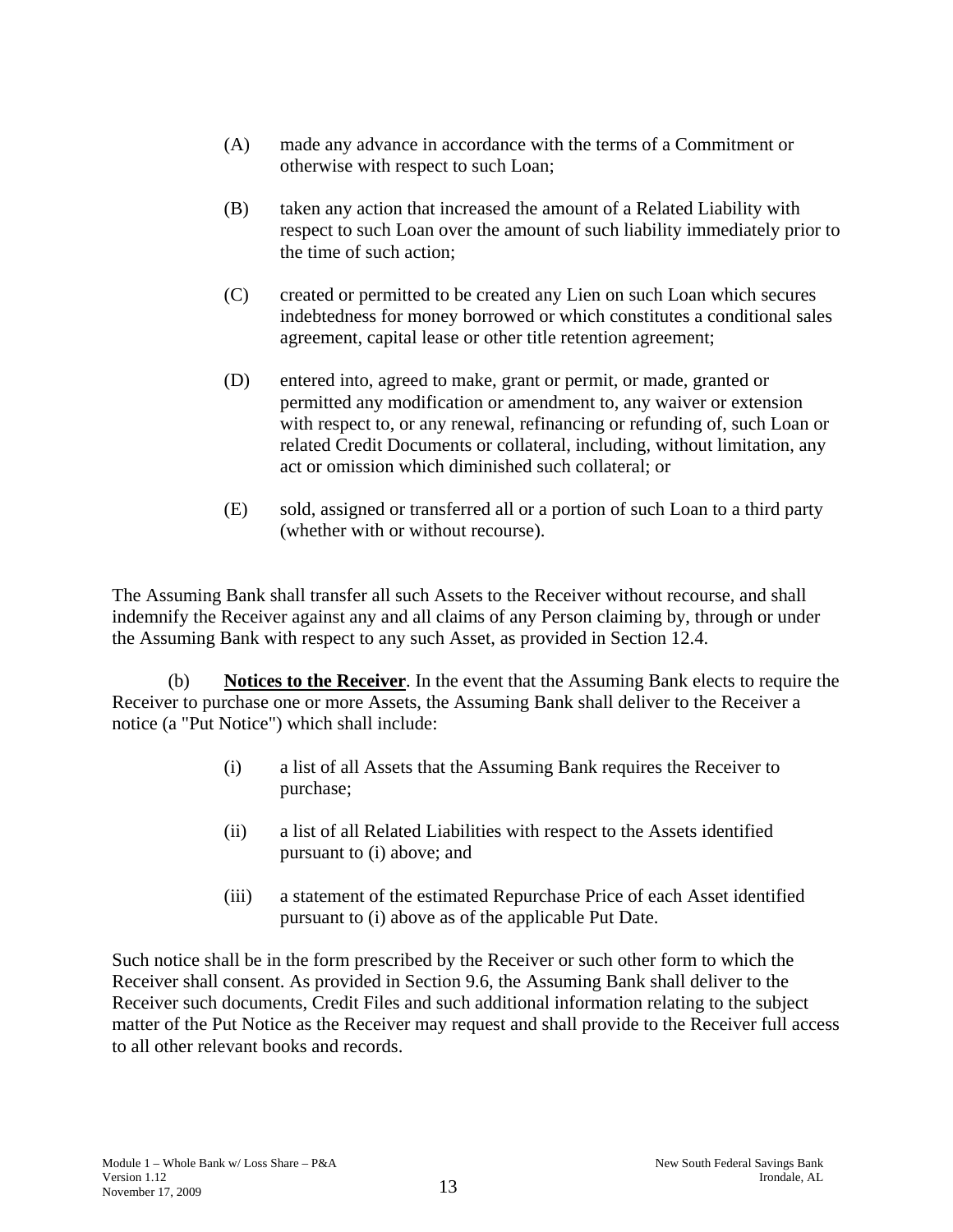(c) **Purchase by Receiver**. The Receiver shall purchase Assets that are specified in the Put Notice and shall assume Related Liabilities with respect to such Assets, and the transfer of such Assets and Related Liabilities shall be effective as of a date determined by the Receiver which date shall not be later than thirty (30) days after receipt by the Receiver of the Put Notice (the "Put Date").

(d) **Purchase Price and Payment Date**. Each Asset purchased by the Receiver pursuant to this Section 3.4 shall be purchased at a price equal to the Repurchase Price of such Asset less the Related Liability Amount applicable to such Asset, in each case determined as of the applicable Put Date. If the difference between such Repurchase Price and such Related Liability Amount is positive, then the Receiver shall pay to the Assuming Bank the amount of such difference; if the difference between such amounts is negative, then the Assuming Bank shall pay to the Receiver the amount of such difference. The Assuming Bank or the Receiver, as the case may be, shall pay the purchase price determined pursuant to this Section 3.4(d) not later than the twentieth (20th) Business Day following the applicable Put Date, together with interest on such amount at the Settlement Interest Rate for the period from and including such Put Date to and including the day preceding the date upon which payment is made.

(e) **Servicing.** The Assuming Bank shall administer and manage any Asset subject to purchase by the Receiver in accordance with usual and prudent banking standards and business practices until such time as such Asset is purchased by the Receiver.

(f) **Reversals**. In the event that the Receiver purchases an Asset (and assumes the Related Liability) that it is not required to purchase pursuant to this Section 3.4, the Assuming Bank shall repurchase such Asset (and assume such Related Liability) from the Receiver at a price computed so as to achieve the same economic result as would apply if the Receiver had never purchased such Asset pursuant to this Section 3.4.

**3.5 Assets Not Purchased by Assuming Bank**. The Assuming Bank does not purchase, acquire or assume, or (except as otherwise expressly provided in this Agreement) obtain an option to purchase, acquire or assume under this Agreement:

(a) any financial institution bonds, banker's blanket bonds, or public liability, fire, extended coverage insurance policy, bank owned life insurance or any other insurance policy of the Failed Bank, or premium refund, unearned premium derived from cancellation, or any proceeds payable with respect to any of the foregoing;

(b) any interest, right, action, claim, or judgment against (i) any officer, director, employee, accountant, attorney, or any other Person employed or retained by the Failed Bank or any Subsidiary of the Failed Bank on or prior to Bank Closing arising out of any act or omission of such Person in such capacity, (ii) any underwriter of financial institution bonds, banker's blanket bonds or any other insurance policy of the Failed Bank, (iii) any shareholder or holding company of the Failed Bank, or (iv) any other Person whose action or inaction may be related to any loss (exclusive of any loss resulting from such Person's failure to pay on a Loan made by the Failed Bank) incurred by the Failed Bank; provided, that for the purposes hereof, the acts, omissions or other events giving rise to any such claim shall have occurred on or before Bank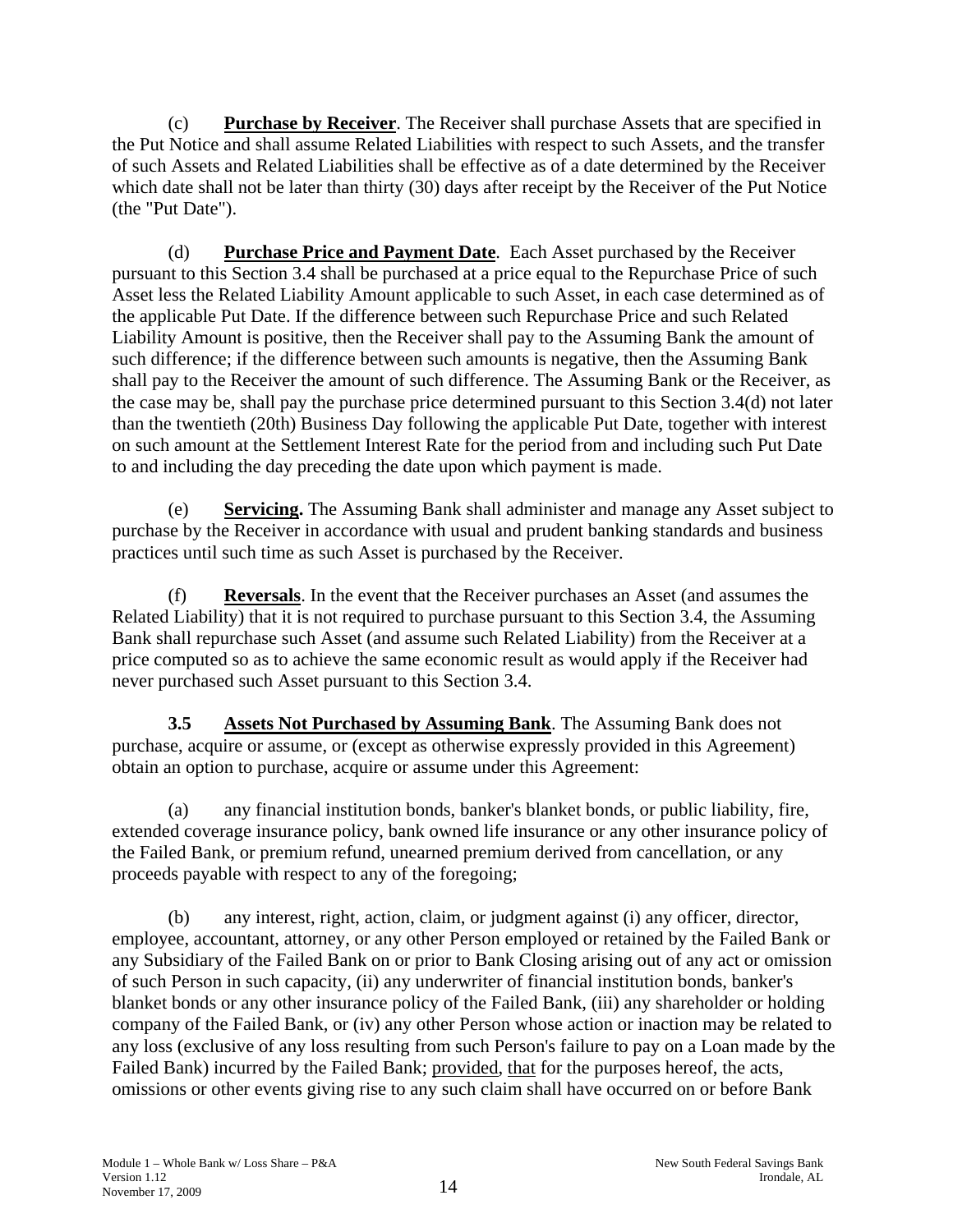Closing, regardless of when any such claim is discovered and regardless of whether any such claim is made with respect to a financial institution bond, banker's blanket bond, or any other insurance policy of the Failed Bank in force as of Bank Closing;

(c) prepaid regulatory assessments of the Failed Bank, if any;

(d) legal or equitable interests in tax receivables of the Failed Bank, if any, including any claims arising as a result of the Failed Bank having entered into any agreement or otherwise being joined with another Person with respect to the filing of tax returns or the payment of taxes;

(e) amounts reflected on the Accounting Records of the Failed Bank as of Bank Closing as a general or specific loss reserve or contingency account, if any;

(f) leased or owned Bank Premises and leased or owned Furniture and Equipment and Fixtures and data processing equipment (including hardware and software) located on leased or owned Bank Premises, if any; provided, that the Assuming Bank does obtain an option under Section 4.6, Section 4.7 or Section 4.8, as the case may be, with respect thereto;

(g) owned Bank Premises which the Receiver, in its discretion, determines may contain environmentally hazardous substances;

(h) any "goodwill," as such term is defined in the instructions to the report of condition prepared by banks examined by the Corporation in accordance with 12 C.F.R. Section 304.4, and other intangibles;

- (i) any criminal restitution or forfeiture orders issued in favor of the Failed Bank;
- (j) reserved;

(k) assets essential to the Receiver in accordance with Section 3.6;

(1) the securities listed on the attached Schedule  $3.5(1)$ ;

(m) prepaid accounts associated with any contract or agreement that the Assuming Bank either does not directly assume pursuant to the terms of this Agreement nor has an option to assume under Section 4.8; and

(n) any asset listed on Schedule 3.5(a).

# **3.6 Retention or Repurchase of Assets Essential to Receiver**.

(a) The Receiver may refuse to sell to the Assuming Bank, or the Assuming Bank agrees, at the request of the Receiver set forth in a written notice to the Assuming Bank, to assign, transfer, convey, and deliver to the Receiver all of the Assuming Bank's right, title and interest in and to, any Asset or asset essential to the Receiver as determined by the Receiver in its discretion (together with all Credit Documents evidencing or pertaining thereto), which may include any Asset or asset that the Receiver determines to be: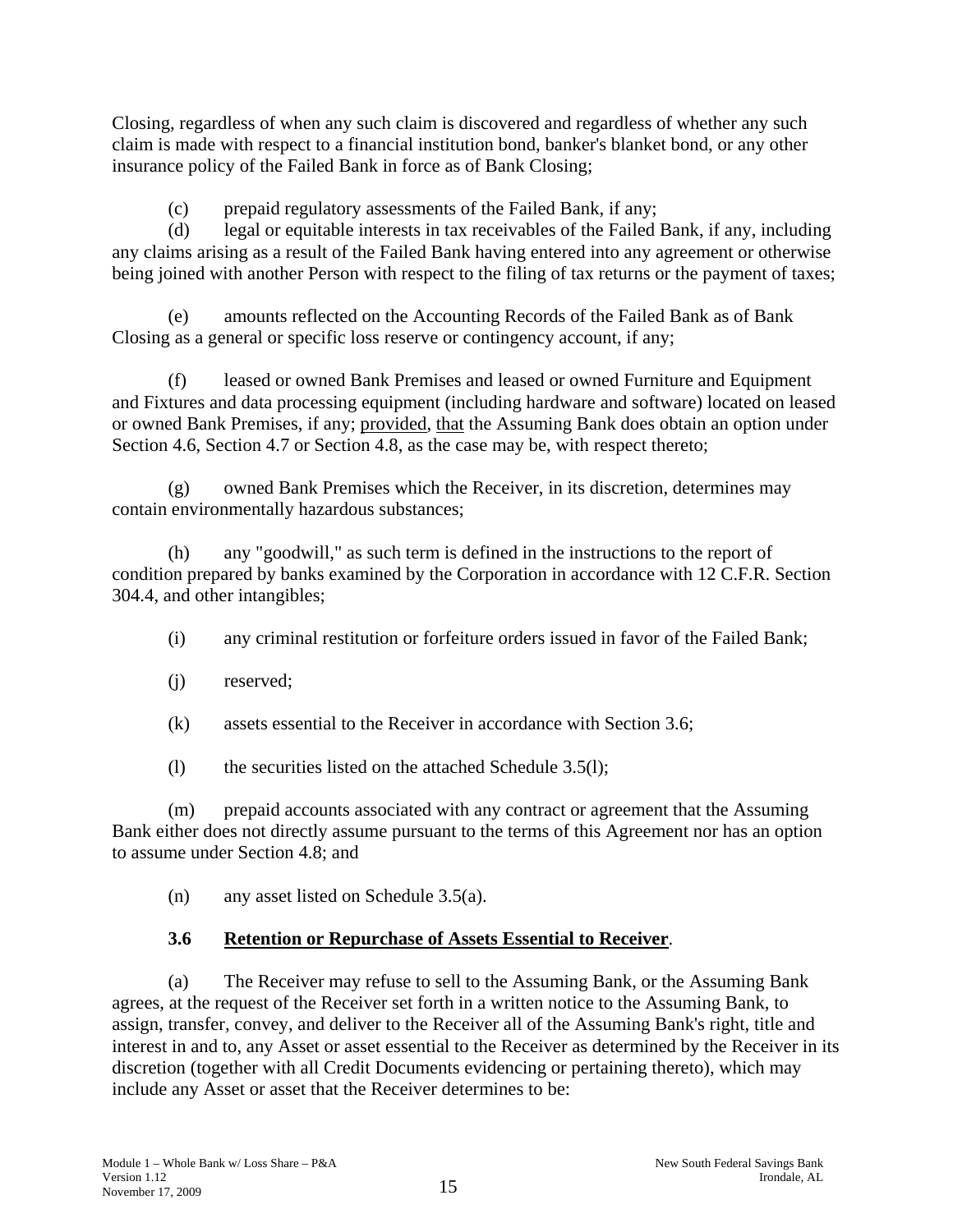- (i) made to an officer, director, or other Person engaging in the affairs of the Failed Bank, its Subsidiaries or Affiliates or any related entities of any of the foregoing;
- (ii) the subject of any investigation relating to any claim with respect to any item described in Section 3.5(a) or (b), or the subject of, or potentially the subject of, any legal proceedings;
- (iii) made to a Person who is an Obligor on a loan owned by the Receiver or the Corporation in its corporate capacity or its capacity as receiver of any institution;
- (iv) secured by collateral which also secures any asset owned by the Receiver; or
- (v) related to any asset of the Failed Bank not purchased by the Assuming Bank under this Article III or any liability of the Failed Bank not assumed by the Assuming Bank under Article II.

(b) Each such Asset or asset purchased by the Receiver shall be purchased at a price equal to the Repurchase Price thereof less the Related Liability Amount with respect to any Related Liabilities related to such Asset or asset, in each case determined as of the date of the notice provided by the Receiver pursuant to Section 3.6(a). The Receiver shall pay the Assuming Bank not later than the twentieth (20th) Business Day following receipt of related Credit Documents and Credit Files together with interest on such amount at the Settlement Interest Rate for the period from and including the date of receipt of such documents to and including the day preceding the day on which payment is made. The Assuming Bank agrees to administer and manage each such Asset or asset in accordance with usual and prudent banking standards and business practices until each such Asset or asset is purchased by the Receiver. All transfers with respect to Asset or assets under this Section 3.6 shall be made as provided in Section 9.6. The Assuming Bank shall transfer all such Asset or assets and Related Liabilities to the Receiver without recourse, and shall indemnify the Receiver against any and all claims of any Person claiming by, through or under the Assuming Bank with respect to any such Asset or asset, as provided in Section 12.4.

### **ARTICLE IV ASSUMPTION OF CERTAIN DUTIES AND OBLIGATIONS**

The Assuming Bank agrees with the Receiver and the Corporation as follows:

**4.1 Continuation of Banking Business**. For the period commencing the first banking Business Day after Bank Closing and ending no earlier than the first anniversary of Bank Closing, the Assuming Bank will provide full service banking in the trade area of the Failed Bank. Thereafter, the Assuming Bank may cease providing such banking services in the trade area of the Failed Bank, provided the Assuming Bank has received all necessary regulatory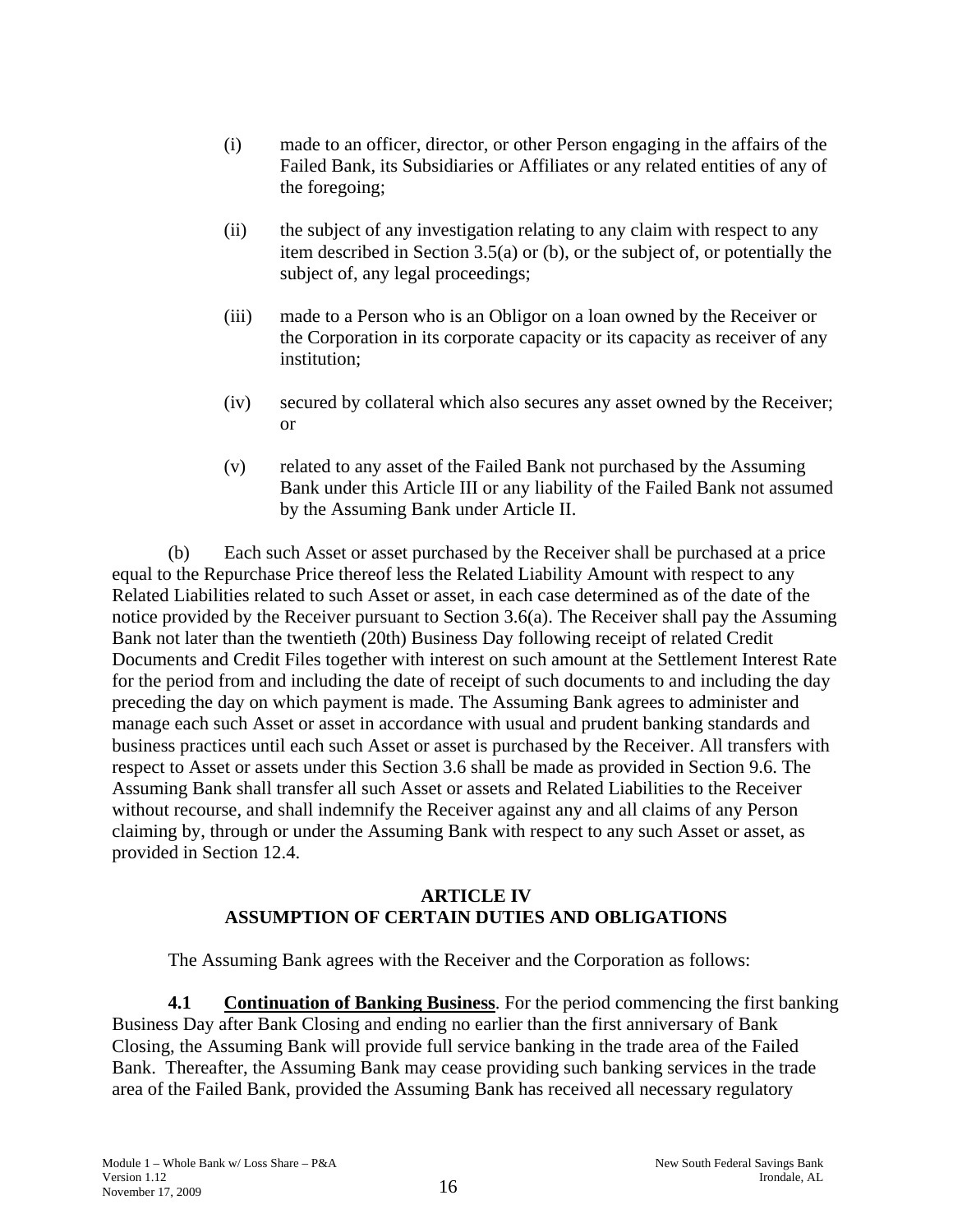approvals. At the option of the Assuming Bank, such banking services may be provided at any or all of the Bank Premises, or at other premises within such trade area. The trade area shall be determined by the Receiver. For the avoidance of doubt, the foregoing shall not restrict the Assuming Bank from opening, closing or selling branches upon receipt of the necessary regulatory approvals, if the Assuming Bank or its successors continue to provide banking services in the trade area. Assuming Bank will pay to the Receiver, upon the sale of a branch or branches within the year following the date of this agreement, fifty percent (50%) of any franchise premium in excess of the franchise premium paid by the Assuming Bank with respect to such branch or branches.

**4.2** Agreement with Respect to Credit Card Business. The Assuming Bank agrees to honor and perform, from and after Bank Closing, all duties and obligations with respect to the Failed Bank's credit card business, and/or processing related to credit cards, if any, and assumes all outstanding extensions of credit with respect thereto.

**4.3 Agreement with Respect to Safe Deposit Business**. The Assuming Bank assumes and agrees to discharge, from and after Bank Closing, in the usual course of conducting a banking business, the duties and obligations of the Failed Bank with respect to all Safe Deposit Boxes, if any, of the Failed Bank and to maintain all of the necessary facilities for the use of such boxes by the renters thereof during the period for which such boxes have been rented and the rent therefore paid to the Failed Bank, subject to the provisions of the rental agreements between the Failed Bank and the respective renters of such boxes; provided, that the Assuming Bank may relocate the Safe Deposit Boxes of the Failed Bank to any office of the Assuming Bank located in the trade area of the Failed Bank. The Safe Deposit Boxes shall be located and maintained in the trade area of the Failed Bank for a minimum of one year from Bank Closing. The trade area shall be determined by the Receiver. Fees related to the safe deposit business earned prior to the Bank Closing Date shall be for the benefit of the Receiver and fees earned after the Bank Closing Date shall be for the benefit of the Assuming Bank.

**4.4 Agreement with Respect to Safekeeping Business**. The Receiver transfers, conveys and delivers to the Assuming Bank and the Assuming Bank accepts all securities and other items, if any, held by the Failed Bank in safekeeping for its customers as of Bank Closing. The Assuming Bank assumes and agrees to honor and discharge, from and after Bank Closing, the duties and obligations of the Failed Bank with respect to such securities and items held in safekeeping. The Assuming Bank shall be entitled to all rights and benefits heretofore accrued or hereafter accruing with respect thereto. The Assuming Bank shall provide to the Receiver written verification of all assets held by the Failed Bank for safekeeping within sixty (60) days after Bank Closing. The assets held for safekeeping by the Failed Bank shall be held and maintained by the Assuming Bank in the trade area of the Failed Bank for a minimum of one year from Bank Closing. At the option of the Assuming Bank, the safekeeping business may be provided at any or all of the Bank Premises, or at other premises within such trade area. The trade area shall be determined by the Receiver. Fees related to the safekeeping business earned prior to the Bank Closing Date shall be for the benefit of the Receiver and fees earned after the Bank Closing Date shall be for the benefit of the Assuming Bank.

# **4.5 Agreement with Respect to Trust Business**.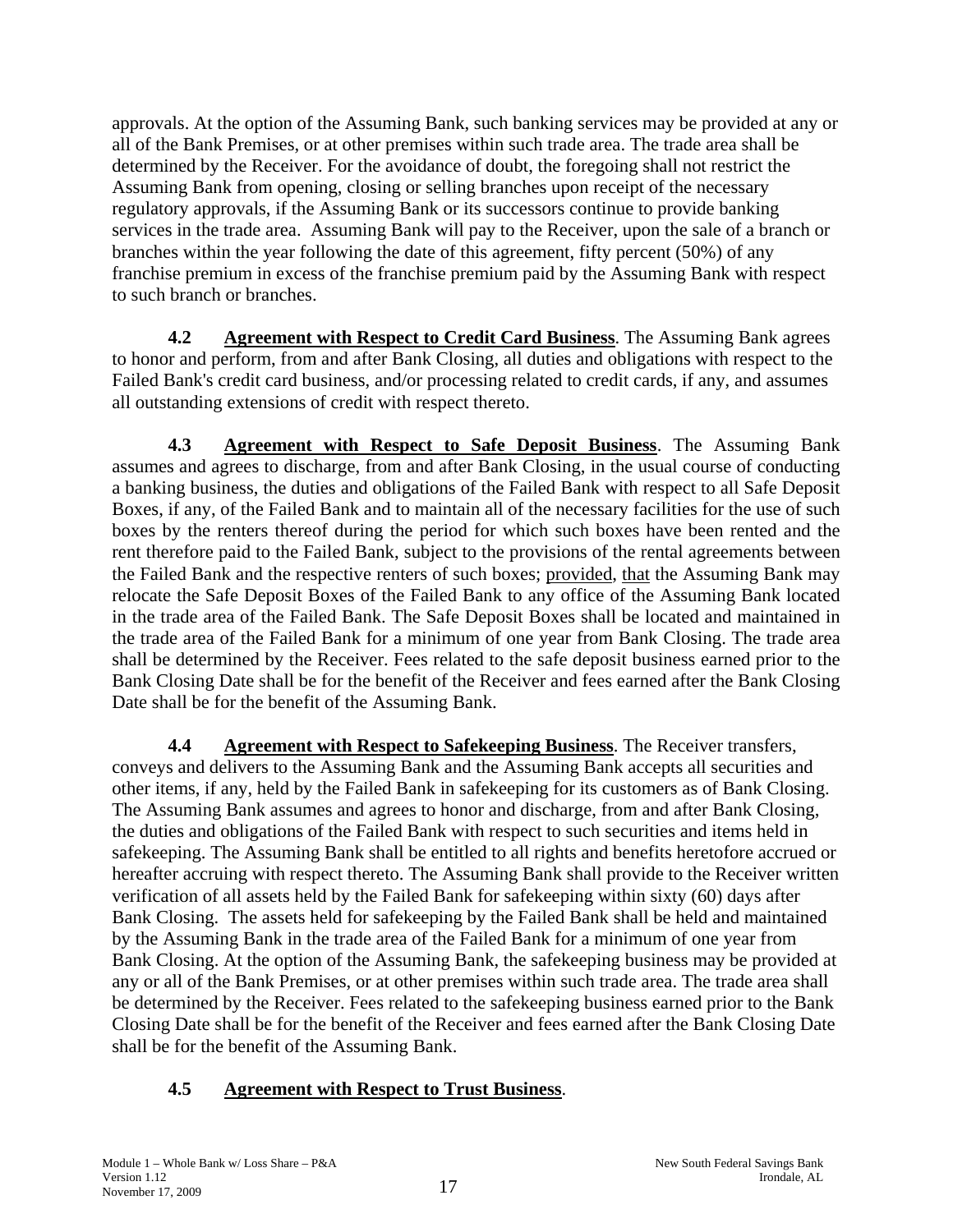(a) The Assuming Bank shall, without further transfer, substitution, act or deed, to the full extent permitted by law, succeed to the rights, obligations, properties, assets, investments, deposits, agreements, and trusts of the Failed Bank under trusts, executorships, administrations, guardianships, and agencies, and other fiduciary or representative capacities, all to the same extent as though the Assuming Bank had assumed the same from the Failed Bank prior to Bank Closing; provided, that any liability based on the misfeasance, malfeasance or nonfeasance of the Failed Bank, its directors, officers, employees or agents with respect to the trust business is not assumed hereunder.

(b) The Assuming Bank shall, to the full extent permitted by law, succeed to, and be entitled to take and execute, the appointment to all executorships, trusteeships, guardianships and other fiduciary or representative capacities to which the Failed Bank is or may be named in wills, whenever probated, or to which the Failed Bank is or may be named or appointed by any other instrument.

(c) In the event additional proceedings of any kind are necessary to accomplish the transfer of such trust business, the Assuming Bank agrees that, at its own expense, it will take whatever action is necessary to accomplish such transfer. The Receiver agrees to use reasonable efforts to assist the Assuming Bank in accomplishing such transfer.

(d) The Assuming Bank shall provide to the Receiver written verification of the assets held in connection with the Failed Bank's trust business within sixty (60) days after Bank Closing.

# **4.6 Agreement with Respect to Bank Premises**.

(a) **Option to Purchase.** Subject to Section 3.5, the Receiver hereby grants to the Assuming Bank an exclusive option for the period of ninety (90) days commencing the day after Bank Closing to purchase any or all owned Bank Premises, including all Furniture, Fixtures and Equipment located on the Bank Premises. The Assuming Bank shall give written notice to the Receiver within the option period of its election to purchase or not to purchase any of the owned Bank Premises. Any purchase of such premises shall be effective as of the date of Bank Closing and such purchase shall be consummated as soon as practicable thereafter, and in no event later than the Settlement Date. If the Assuming Bank gives notice of its election not to purchase one or more of the owned Bank Premises within seven (7) days of Bank Closing, then, not withstanding any other provision of this Agreement to the contrary, the Assuming Bank shall not be liable for any of the costs or fees associated with appraisals for such Bank Premises.

(b) **Option to Lease.** The Receiver hereby grants to the Assuming Bank an exclusive option for the period of ninety (90) days commencing the day after Bank Closing to cause the Receiver to assign to the Assuming Bank any or all leases for leased Bank Premises, if any, which have been continuously occupied by the Assuming Bank from Bank Closing to the date it elects to accept an assignment of the leases with respect thereto to the extent such leases can be assigned; provided, that the exercise of this option with respect to any lease must be as to all premises or other property subject to the lease. If an assignment cannot be made of any such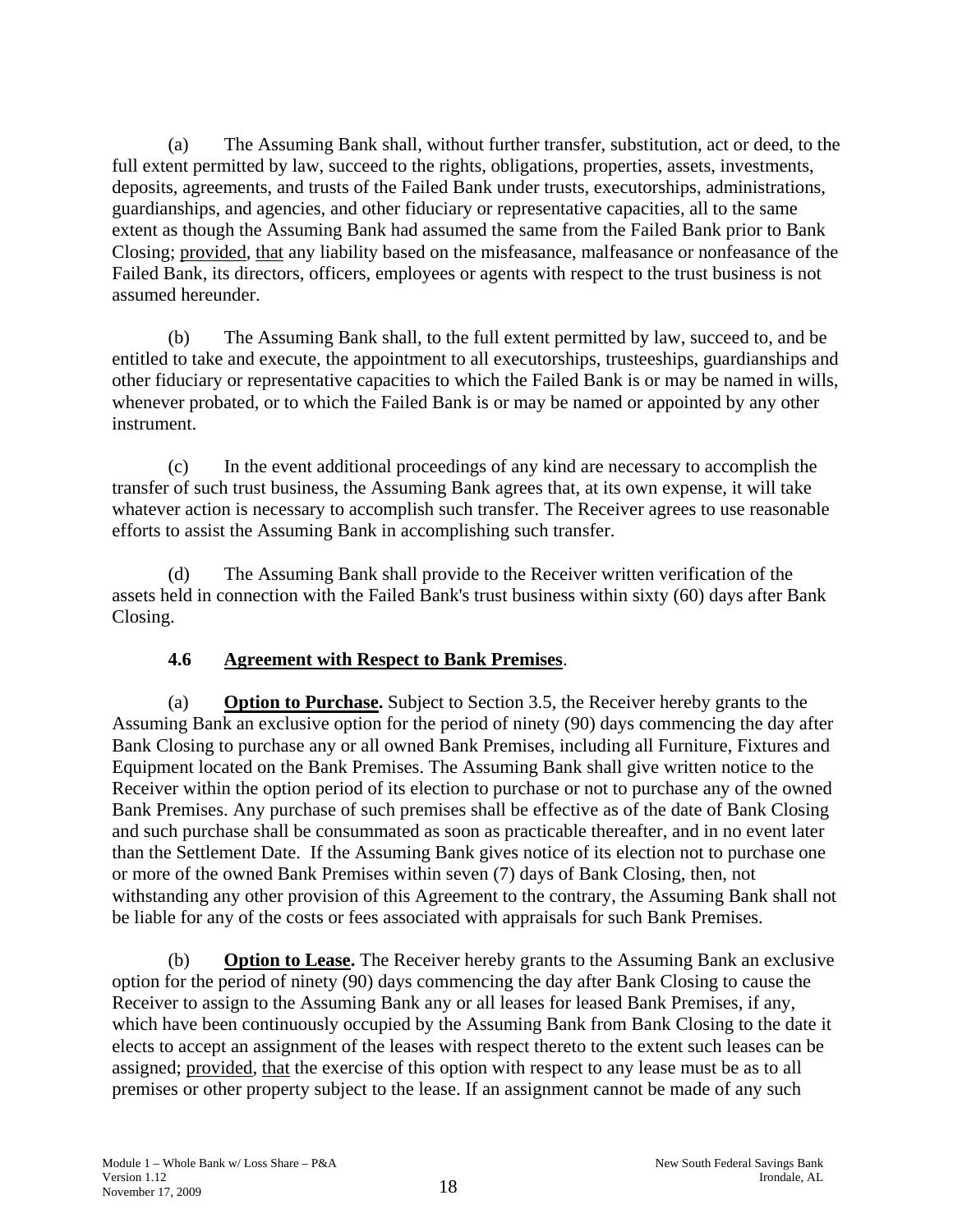leases, the Receiver may, in its discretion, enter into subleases with the Assuming Bank containing the same terms and conditions provided under such existing leases for such leased Bank Premises or other property. The Assuming Bank shall give notice to the Receiver within the option period of its election to accept or not to accept an assignment of any or all leases (or enter into subleases or new leases in lieu thereof). The Assuming Bank agrees to assume all leases assigned (or enter into subleases or new leases in lieu thereof) pursuant to this Section 4.6.

(c) **Facilitation.** The Receiver agrees to facilitate the assumption, assignment or sublease of leases or the negotiation of new leases by the Assuming Bank; provided, that neither the Receiver nor the Corporation shall be obligated to engage in litigation, make payments to the Assuming Bank or to any third party in connection with facilitating any such assumption, assignment, sublease or negotiation or commit to any other obligations to third parties.

(d) **Occupancy.** The Assuming Bank shall give the Receiver fifteen (15) days' prior written notice of its intention to vacate prior to vacating any leased Bank Premises with respect to which the Assuming Bank has not exercised the option provided in Section 4.6(b). Any such notice shall be deemed to terminate the Assuming Bank's option with respect to such leased Bank Premises.

# (e) **Occupancy Costs.**

(i) The Assuming Bank agrees to pay to the Receiver, or to appropriate third parties at the direction of the Receiver, during and for the period of any occupancy by it of (x) owned Bank Premises the market rental value, as determined by the appraiser selected in accordance with the definition of Fair Market Value, and all operating costs, and (y) leased Bank Premises, all operating costs with respect thereto and to comply with all relevant terms of applicable leases entered into by the Failed Bank, including without limitation the timely payment of all rent. Operating costs include, without limitation all taxes, fees, charges, utilities, insurance and assessments, to the extent not included in the rental value or rent. If the Assuming Bank elects to purchase any owned Bank Premises in accordance with Section 4.6(a), the amount of any rent paid (and taxes paid to the Receiver which have not been paid to the taxing authority and for which the Assuming Bank assumes liability) by the Assuming Bank with respect thereto shall be applied as an offset against the purchase price thereof.

(ii) The Assuming Bank agrees during the period of occupancy by it of owned or leased Bank Premises, to pay to the Receiver rent for the use of all owned or leased Furniture and Equipment and all owned or leased Fixtures located on such Bank Premises for the period of such occupancy. Rent for such property owned by the Failed Bank shall be the market rental value thereof, as determined by the Receiver within sixty (60) days after Bank Closing. Rent for such leased property shall be an amount equal to any and all rent and other amounts which the Receiver incurs or accrues as an obligation or is obligated to pay for such period of occupancy pursuant to all leases and contracts with respect to such property. If the Assuming Bank purchases any owned Furniture and Equipment or owned Fixtures in accordance with Section 4.6(f) or 4.6(h), the amount of any rents paid by the Assuming Bank with respect thereto shall be applied as an offset against the purchase price thereof.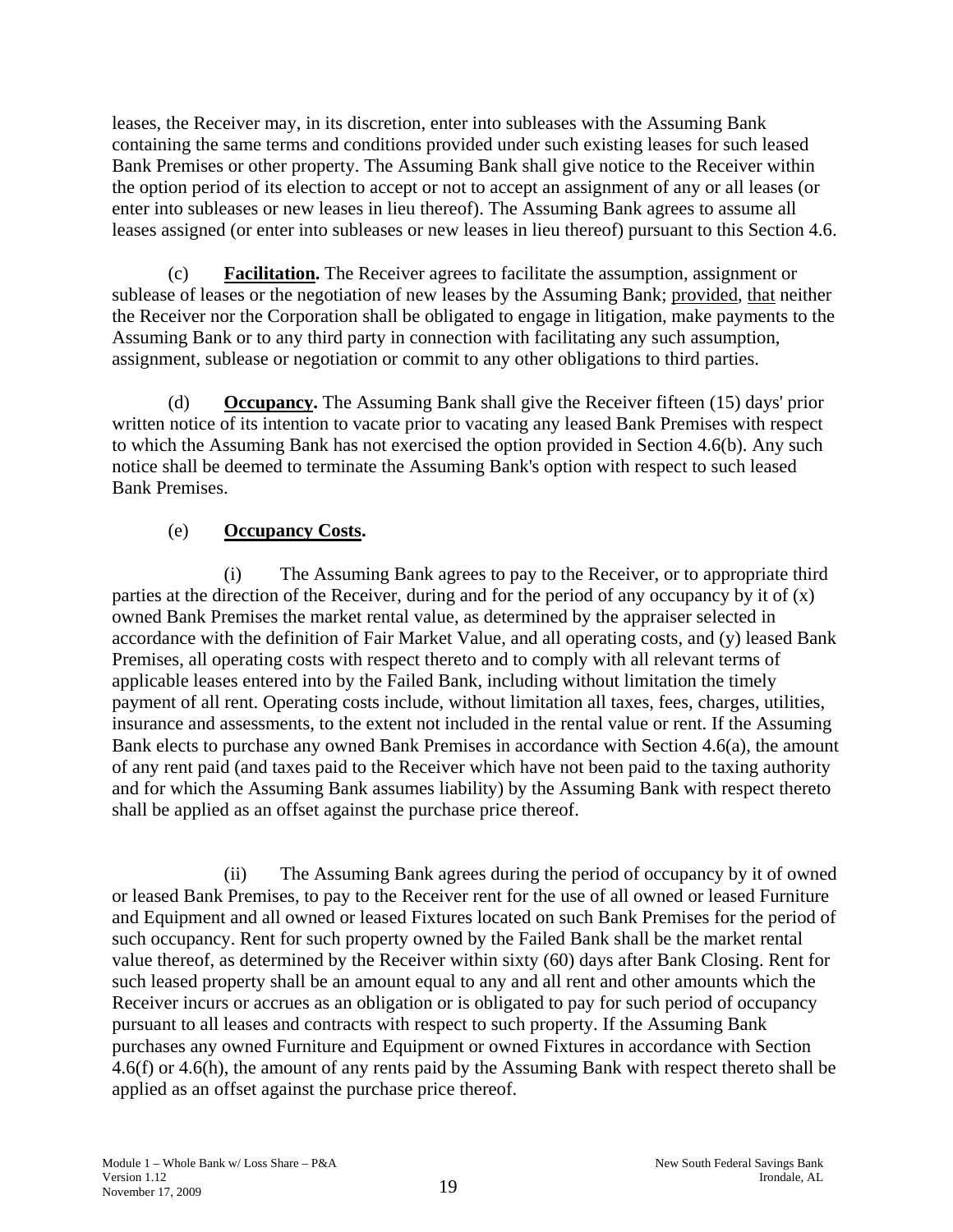(f) **Certain Requirements as to Furniture, Equipment and Fixtures.** If the Assuming Bank purchases owned Bank Premises or accepts an assignment of the lease (or enters into a sublease or a new lease in lieu thereof) for leased Bank Premises as provided in Section 4.6(a) or 4.6(b), or if the Assuming Bank does not exercise such option but within twelve (12) months following Bank Closing obtains the right to occupy such premises (whether by assignment, lease, sublease, purchase or otherwise), other than in accordance with Section 4.6(a) or (b), the Assuming Bank shall (i) effective as of the date of Bank Closing, purchase from the Receiver all Furniture and Equipment and Fixtures owned by the Failed Bank at Fair Market Value and located thereon as of Bank Closing, (ii) accept an assignment or a sublease of the leases or negotiate new leases for all Furniture and Equipment and Fixtures leased by the Failed Bank and located thereon, and (iii) if applicable, accept an assignment or a sublease of any ground lease or negotiate a new ground lease with respect to any land on which such Bank Premises are located; provided, that the Receiver shall not have disposed of such Furniture and Equipment and Fixtures or repudiated the leases specified in clause (ii) or (iii).

# (g) **Vacating Premises.**

(i) If the Assuming Bank elects not to purchase any owned Bank Premises, the notice of such election in accordance with Section 4.6(a) shall specify the date upon which the Assuming Bank's occupancy of such premises shall terminate, which date shall not be later than ninety (90) days after the date of the Assuming Bank's notice not to exercise such option. The Assuming Bank promptly shall relinquish and release to the Receiver such premises and the Furniture and Equipment and Fixtures located thereon in the same condition as at Bank Closing, normal wear and tear excepted. By occupying any such premises after the expiration of such ninety (90)-day period, the Assuming Bank shall, at the Receiver's option, (x) be deemed to have agreed to purchase such Bank Premises, and to assume all leases, obligations and liabilities with respect to leased Furniture and Equipment and leased Fixtures located thereon and any ground lease with respect to the land on which such premises are located, and (y) be required to purchase all Furniture and Equipment and Fixtures owned by the Failed Bank and located on such premises as of Bank Closing.

(ii) If the Assuming Bank elects not to accept an assignment of the lease or sublease any leased Bank Premises, the notice of such election in accordance with Section 4.6(b) shall specify the date upon which the Assuming Bank's occupancy of such leased Bank Premises shall terminate, which date shall not be later than the date which is one hundred eighty (180) days after Bank Closing. Upon vacating such premises, the Assuming Bank shall relinquish and release to the Receiver such premises and the Fixtures and the Furniture and Equipment located thereon in the same condition as at Bank Closing, normal wear and tear excepted. By failing to provide notice of its intention to vacate such premises prior to the expiration of the option period specified in Section 4.6(b), or by occupying such premises after the one hundred eighty (180) day period specified above in this paragraph (ii), the Assuming Bank shall, at the Receiver's option, (x) be deemed to have assumed all leases, obligations and liabilities with respect to such premises (including any ground lease with respect to the land on which premises are located), and leased Furniture and Equipment and leased Fixtures located thereon in accordance with this Section 4.6 (unless the Receiver previously repudiated any such lease), and (y) be required to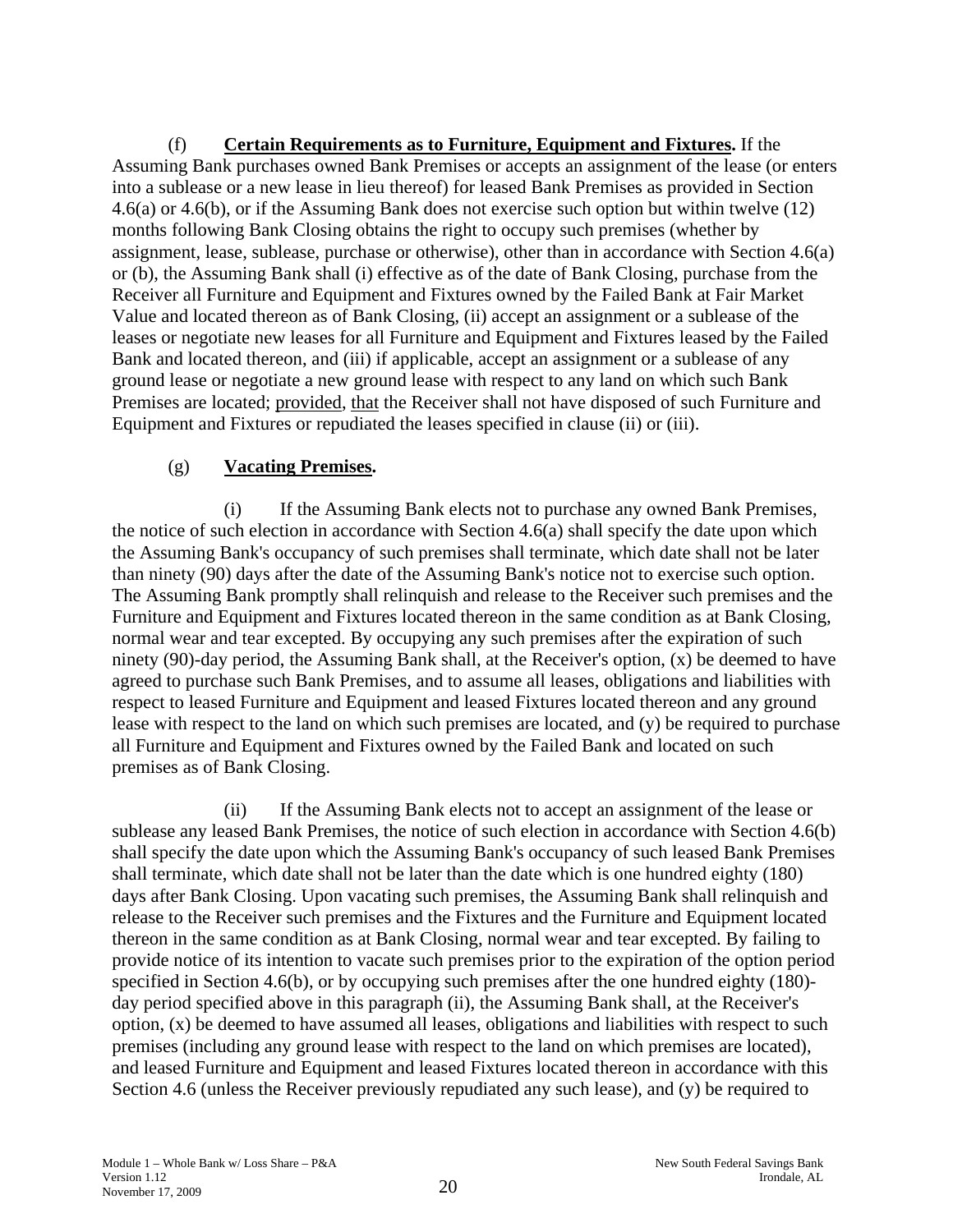purchase all Furniture and Equipment and Fixtures owned by the Failed Bank at Fair Market Value and located on such premises as of Bank Closing.

(h) **Furniture and Equipment and Certain Other Equipment.** The Receiver hereby grants to the Assuming Bank an option to purchase all Furniture and Equipment or any telecommunications, data processing equipment (including hardware and software) and check processing and similar operating equipment owned by the Failed Bank at Fair Market Value and located at any leased Bank Premises that the Assuming Bank elects to vacate or which it could have, but did not occupy, pursuant to this Section 4.6; provided, that, the Assuming Bank shall give the Receiver notice of its election to purchase such property at the time it gives notice of its intention to vacate such Bank Premises or within ten (10) days after Bank Closing for Bank Premises it could have, but did not, occupy.

# **4.7 Agreement with Respect to Leased Data Processing Equipment**

(a) The Receiver hereby grants to the Assuming Bank an exclusive option for the period of ninety (90) days commencing the day after Bank Closing to accept an assignment from the Receiver of any or all Data Processing Leases to the extent that such Data Processing Leases can be assigned.

(b) The Assuming Bank shall (i) give written notice to the Receiver within the option period specified in Section 4.7(a) of its intent to accept or decline an assignment or sublease of any or all Data Processing Leases and promptly accept an assignment or sublease of such Data Processing Leases, and (ii) give written notice to the appropriate lessor(s) that it has accepted an assignment or sublease of any such Data Processing Leases.

(c) The Receiver agrees to facilitate the assignment or sublease of Data Processing Leases or the negotiation of new leases or license agreements by the Assuming Bank; provided, that neither the Receiver nor the Corporation shall be obligated to engage in litigation or make payments to the Assuming Bank or to any third party in connection with facilitating any such assumption, assignment, sublease or negotiation.

(d) The Assuming Bank agrees, during its period of use of any property subject to a Data Processing Lease, to pay to the Receiver or to appropriate third parties at the direction of the Receiver all operating costs with respect thereto and to comply with all relevant terms of the applicable Data Processing Leases entered into by the Failed Bank, including without limitation the timely payment of all rent, taxes, fees, charges, utilities, insurance and assessments.

(e) The Assuming Bank shall, not later than fifty (50) days after giving the notice provided in Section 4.7(b), (i) relinquish and release to the Receiver all property subject to the relevant Data Processing Lease, in the same condition as at Bank Closing, normal wear and tear excepted, or (ii) accept an assignment or a sublease thereof or negotiate a new lease or license agreement under this Section 4.7.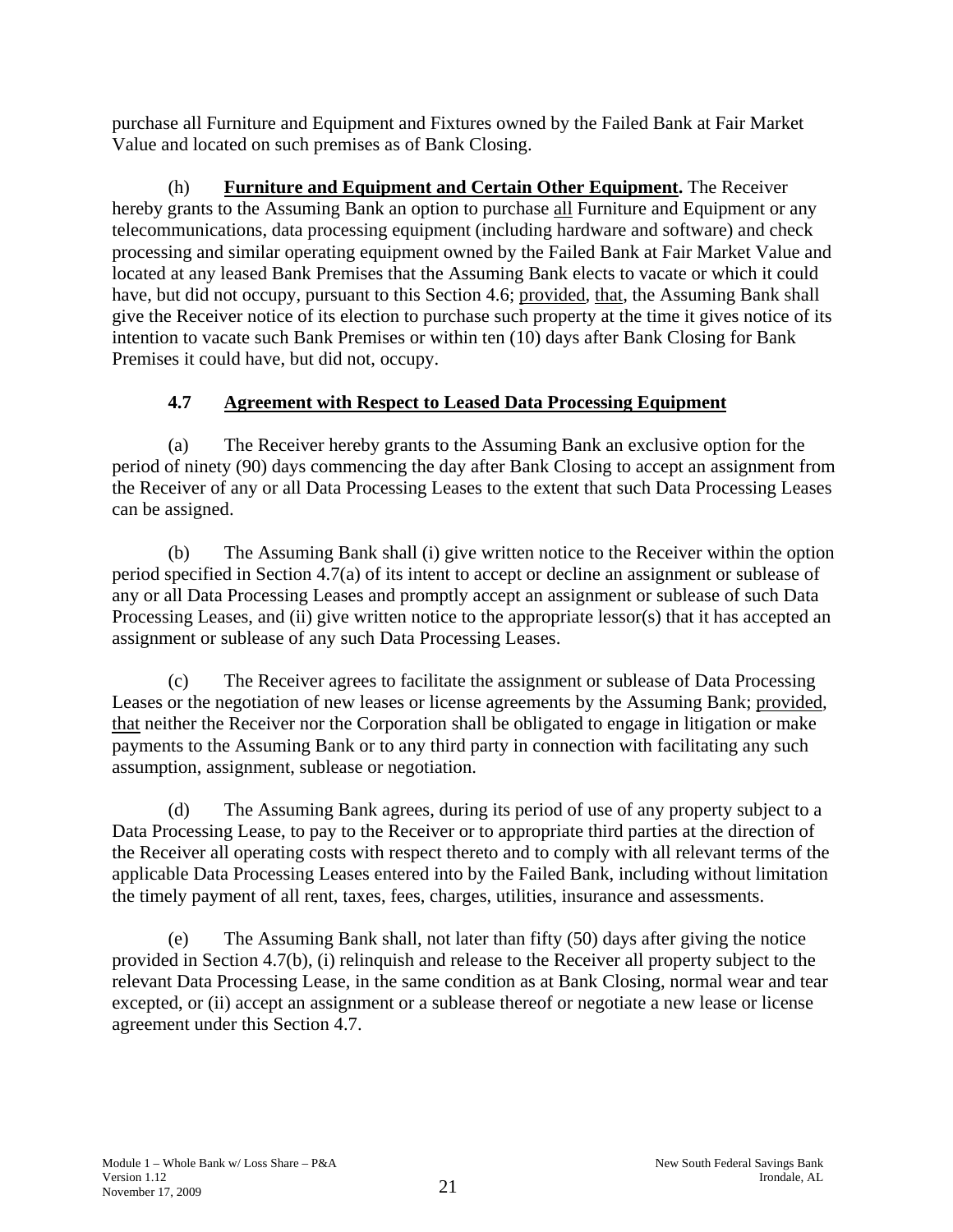## **4.8 Agreement with Respect to Certain Existing Agreements**.

(a) Subject to the provisions of Section 4.8(b), with respect to agreements existing as of Bank Closing which provide for the rendering of services by or to the Failed Bank, within thirty (30) days after Bank Closing, the Assuming Bank shall give the Receiver written notice specifying whether it elects to assume or not to assume each such agreement. Except as may be otherwise provided in this Article IV, the Assuming Bank agrees to comply with the terms of each such agreement for a period commencing on the day after Bank Closing and ending on: (i) in the case of an agreement that provides for the rendering of services by the Failed Bank, the date which is ninety (90) days after Bank Closing, and (ii) in the case of an agreement that provides for the rendering of services to the Failed Bank, the date which is thirty (30) days after the Assuming Bank has given notice to the Receiver of its election not to assume such agreement; provided, that the Receiver can reasonably make such service agreements available to the Assuming Bank. The Assuming Bank shall be deemed by the Receiver to have assumed agreements for which no notification is timely given. The Receiver agrees to assign, transfer, convey, and deliver to the Assuming Bank all right, title and interest of the Receiver, if any, in and to agreements the Assuming Bank assumes hereunder. In the event the Assuming Bank elects not to accept an assignment of any lease (or sublease) or negotiate a new lease for leased Bank Premises under Section 4.6 and does not otherwise occupy such premises, the provisions of this Section 4.8(a) shall not apply to service agreements related to such premises. The Assuming Bank agrees, during the period it has the use or benefit of any such agreement, promptly to pay to the Receiver or to appropriate third parties at the direction of the Receiver all operating costs with respect thereto and to comply with all relevant terms of such agreement.

(b) The provisions of Section 4.8(a) regarding the Assuming Bank's election to assume or not assume certain agreements shall not apply to (i) agreements pursuant to which the Failed Bank provides mortgage servicing for others or mortgage servicing is provided to the Failed Bank by others, (ii) agreements that are subject to Sections 4.1 through 4.7 and any insurance policy or bond referred to in Section 3.5(a) or other agreement specified in Section 3.5, and (iii) consulting, management or employment agreements, if any, between the Failed Bank and its employees or other Persons. Except as otherwise expressly set forth elsewhere in this Agreement, the Assuming Bank does not assume any liabilities or acquire any rights under any of the agreements described in this Section 4.8(b).

**4.9 Informational Tax Reporting**. The Assuming Bank agrees to perform all obligations of the Failed Bank with respect to Federal and State income tax informational reporting related to (i) the Assets and the Liabilities Assumed, (ii) deposit accounts that were closed and loans that were paid off or collateral obtained with respect thereto prior to Bank Closing, (iii) miscellaneous payments made to vendors of the Failed Bank, and (iv) any other asset or liability of the Failed Bank, including, without limitation, loans not purchased and Deposits not assumed by the Assuming Bank, as may be required by the Receiver.

**4.10 Insurance**. The Assuming Bank agrees to obtain insurance coverage effective from and after Bank Closing, including public liability, fire and extended coverage insurance acceptable to the Receiver with respect to owned or leased Bank Premises that it occupies, and all owned or leased Furniture and Equipment and Fixtures and leased data processing equipment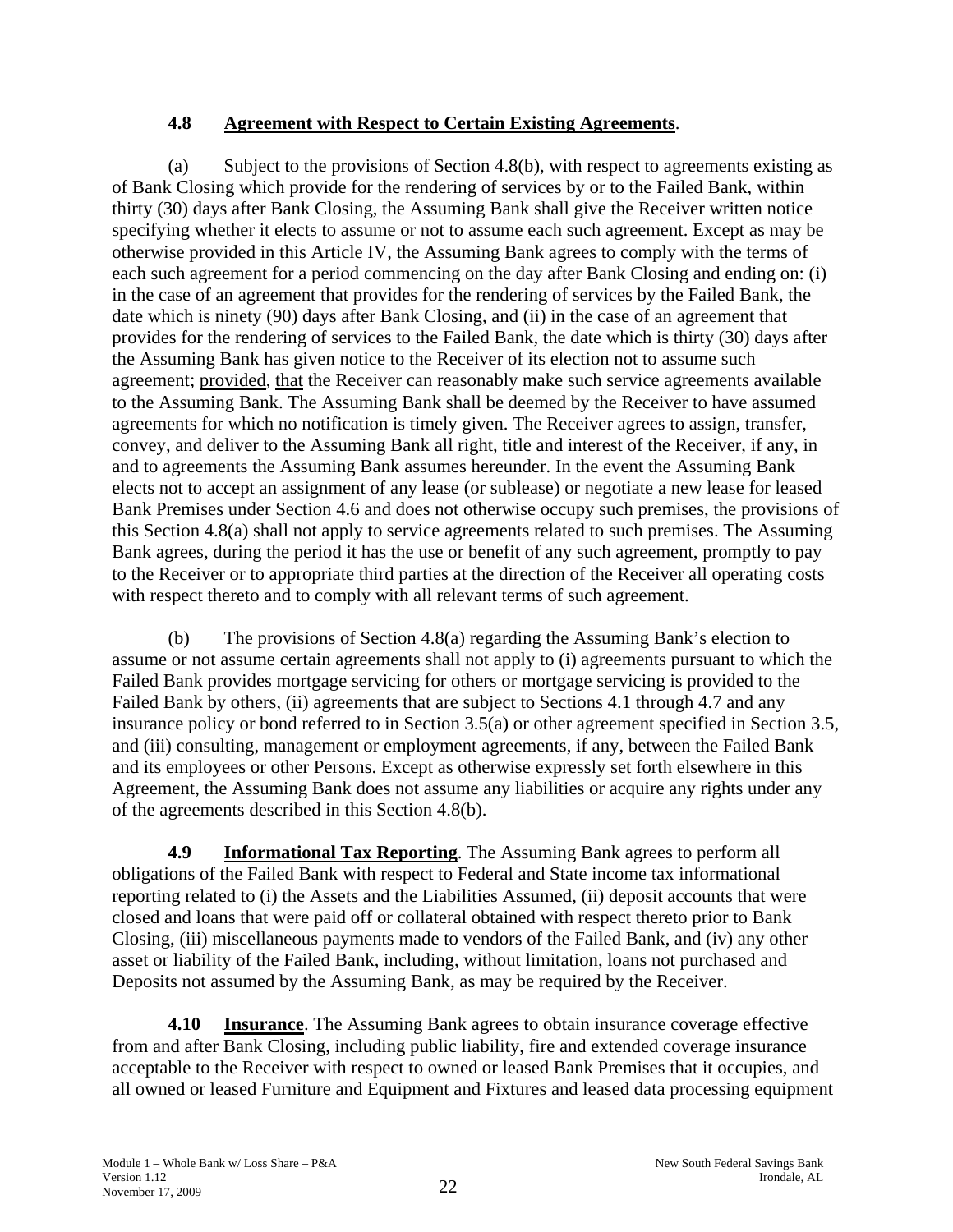(including hardware and software) located thereon, in the event such insurance coverage is not already in force and effect with respect to the Assuming Bank as the insured as of Bank Closing. All such insurance shall, where appropriate (as determined by the Receiver), name the Receiver as an additional insured.

**4.11** Office Space for Receiver and Corporation. For the period commencing on the day following Bank Closing and ending on the one hundred eightieth (180th) day thereafter, the Assuming Bank agrees to provide to the Receiver and the Corporation, without charge, adequate and suitable office space (including parking facilities and vault space), furniture, equipment (including photocopying and telecopying machines), email accounts, network access and technology resources (such as shared drive) and utilities (including local telephone service and fax machines) at the Bank Premises occupied by the Assuming Bank for their use in the discharge of their respective functions with respect to the Failed Bank. In the event the Receiver and the Corporation determine that the space provided is inadequate or unsuitable, the Receiver and the Corporation may relocate to other quarters having adequate and suitable space and the costs of relocation and any rental and utility costs for the balance of the period of occupancy by the Receiver and the Corporation shall be borne by the Assuming Bank. Additionally, the Assuming Bank agrees to pay such bills and invoices on behalf of the Receiver and Corporation as the Receiver or Corporation may direct for the period beginning on the date of Bank Closing and ending on Settlement Date. Assuming Bank shall submit it requests for reimbursement of such expenditures pursuant to Article VIII of this Agreement.

### **4.12 Agreement with Respect to Continuation of Group Health Plan Coverage for Former Employees of the Failed Bank.**

(a) The Assuming Bank agrees to assist the Receiver, as provided in this Section 4.12, in offering individuals who were employees or former employees of the Failed Bank, or any of its Subsidiaries, and who, immediately prior to Bank Closing, were receiving, or were eligible to receive, health insurance coverage or health insurance continuation coverage from the Failed Bank ("Eligible Individuals"), the opportunity to obtain health insurance coverage in the Corporation's FIA Continuation Coverage Plan which provides for health insurance continuation coverage to such Eligible Individuals who are qualified beneficiaries of the Failed Bank as defined in Section 607 of the Employee Retirement Income Security Act of 1974, as amended (respectively, "qualified beneficiaries" and "ERISA"). The Assuming Bank shall consult with the Receiver and not later than five (5) Business Days after Bank Closing shall provide written notice to the Receiver of the number (if available), identity (if available) and addresses (if available) of the Eligible Individuals who are qualified beneficiaries of the Failed Bank and for whom a "qualifying event" (as defined in Section 603 of ERISA) has occurred and with respect to whom the Failed Bank's obligations under Part 6 of Subtitle B of Title I of ERISA have not been satisfied in full, and such other information as the Receiver may reasonably require. The Receiver shall cooperate with the Assuming Bank in order to permit it to prepare such notice and shall provide to the Assuming Bank such data in its possession as may be reasonably required for purposes of preparing such notice.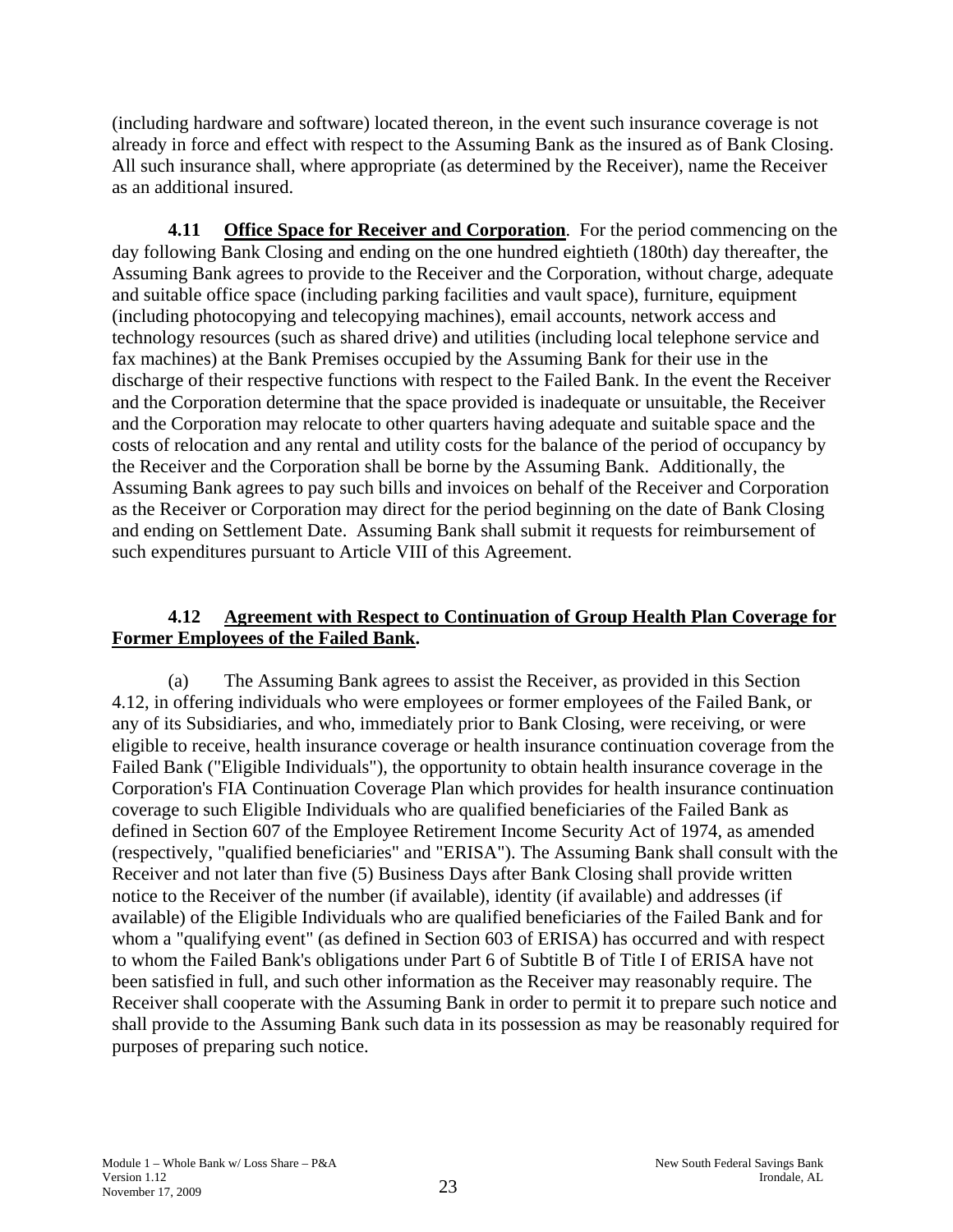(b) The Assuming Bank shall take such further action to assist the Receiver in offering the Eligible Individuals who are qualified beneficiaries of the Failed Bank the opportunity to obtain health insurance coverage in the Corporation's FIA Continuation Coverage Plan as the Receiver may direct. All expenses incurred and paid by the Assuming Bank (i) in connection with the obligations of the Assuming Bank under this Section 4.12, and (ii) in providing health insurance continuation coverage to any Eligible Individuals who are hired by the Assuming Bank and such employees' qualified beneficiaries shall be borne by the Assuming Bank.

(c) No later than five (5) Business Days after Bank Closing, the Assuming Bank shall provide the Receiver with a list of all Failed Bank employees the Assuming Bank will not hire. Unless agreed to otherwise by the Assuming Bank and the Receiver, the Assuming Bank shall be responsible for all costs and expenses (i.e. salary, benefits, etc.) associated with all other employees not on that list from and after the date of delivery of the list to the Receiver. The Assuming Bank shall offer to the Failed Bank employees it retains employment benefits comparable to those the Assuming Bank offers its current employees.

(d) This Section 4.12 is for the sole and exclusive benefit of the parties to this Agreement, and for the benefit of no other Person (including any former employee of the Failed Bank or any Subsidiary thereof or qualified beneficiary of such former employee). Nothing in this Section 4.12 is intended by the parties, or shall be construed, to give any Person (including any former employee of the Failed Bank or any Subsidiary thereof or qualified beneficiary of such former employee) other than the Corporation, the Receiver and the Assuming Bank any legal or equitable right, remedy or claim under or with respect to the provisions of this Section.

**4.13 Agreement with Respect to Interim Asset Servicing.** At any time after Bank Closing, the Receiver may establish on its books an asset pool(s) and may transfer to such asset pool(s) (by means of accounting entries on the books of the Receiver) all or any assets and liabilities of the Failed Bank which are not acquired by the Assuming Bank, including, without limitation, wholly unfunded Commitments and assets and liabilities which may be acquired, funded or originated by the Receiver subsequent to Bank Closing. The Receiver may remove assets (and liabilities) from or add assets (and liabilities) to such pool(s) at any time in its discretion. At the option of the Receiver, the Assuming Bank agrees to service, administer, and collect such pool assets in accordance with and for the term set forth in Exhibit 4.13 "Interim Asset Servicing Arrangement".

# **4.14** Reserved.

**4.15 Agreement with Respect to Loss Sharing.** The Assuming Bank shall be entitled to require reimbursement from the Receiver for loss sharing on certain loans in accordance with the Single Family Shared-Loss Agreement attached hereto as Exhibit 4.15A and the Non-SF Shared-Loss Agreement attached hereto as Exhibit 4.15B, collectively, the "Shared-Loss Agreements." The Loans that shall be subject to the Shared-Loss Agreements are identified on the Schedule of Loans 4.15A and 4.15B attached hereto.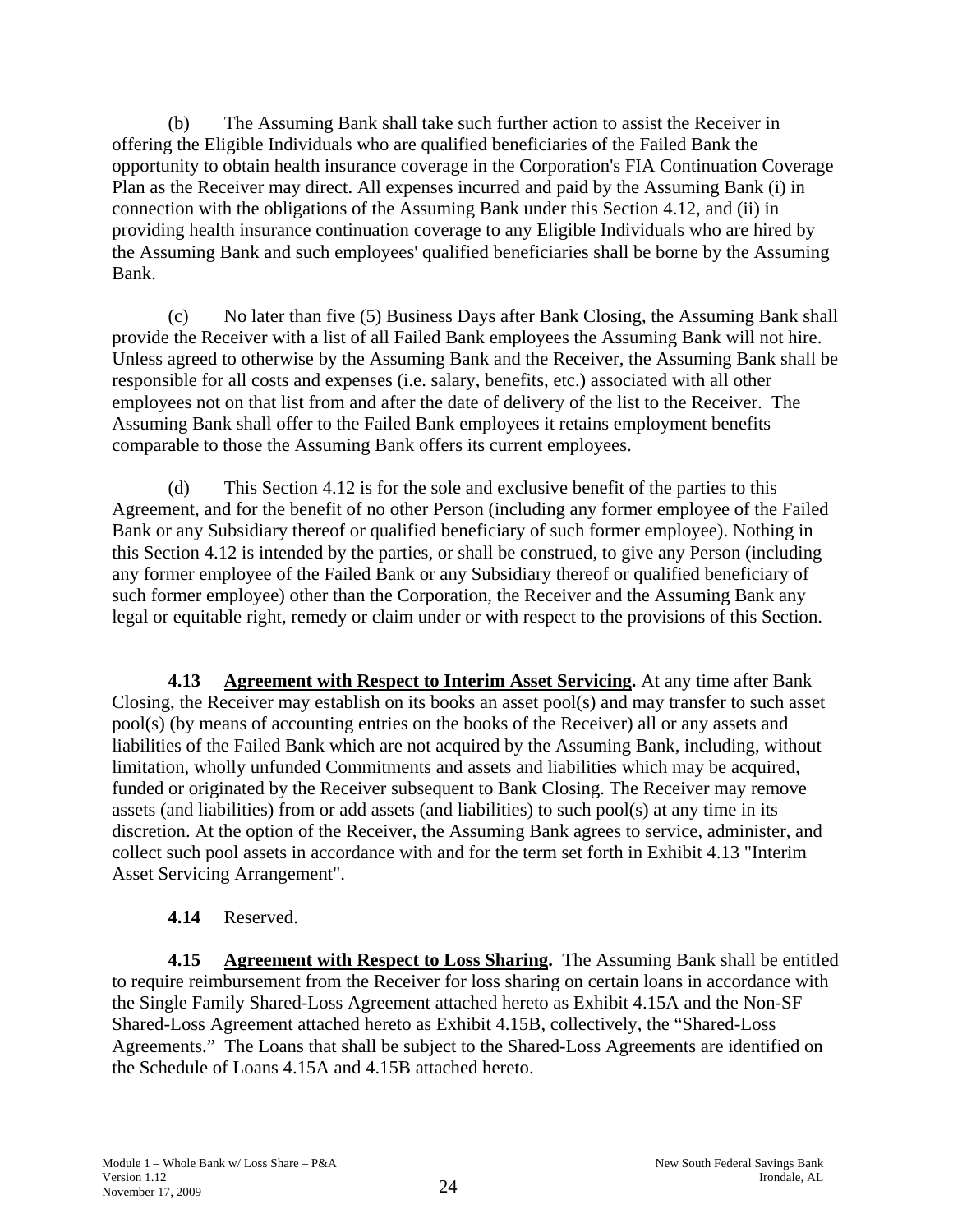# **ARTICLE V DUTIES WITH RESPECT TO DEPOSITORS OF THE FAILED BANK**

**5.1 Payment of Checks, Drafts and Orders.** Subject to Section 9.5, the Assuming Bank agrees to pay all properly drawn checks, drafts and withdrawal orders of depositors of the Failed Bank presented for payment, whether drawn on the check or draft forms provided by the Failed Bank or by the Assuming Bank, to the extent that the Deposit balances to the credit of the respective makers or drawers assumed by the Assuming Bank under this Agreement are sufficient to permit the payment thereof, and in all other respects to discharge, in the usual course of conducting a banking business, the duties and obligations of the Failed Bank with respect to the Deposit balances due and owing to the depositors of the Failed Bank assumed by the Assuming Bank under this Agreement.

**5.2 Certain Agreements Related to Deposits.** Subject to Section 2.2, the Assuming Bank agrees to honor the terms and conditions of any written escrow or mortgage servicing agreement or other similar agreement relating to a Deposit liability assumed by the Assuming Bank pursuant to this Agreement.

# **5.3 Notice to Depositors.**

(a) Within seven (7) days after Bank Closing, the Assuming Bank shall give (i) notice to depositors of the Failed Bank of its assumption of the Deposit liabilities of the Failed Bank, and (ii) any notice required under Section 2.2, by mailing to each such depositor a notice with respect to such assumption and by advertising in a newspaper of general circulation in the county or counties in which the Failed Bank was located. The Assuming Bank agrees that it will obtain prior approval of all such notices and advertisements from counsel for the Receiver and that such notices and advertisements shall not be mailed or published until such approval is received.

(b) The Assuming Bank shall give notice by mail to depositors of the Failed Bank concerning the procedures to claim their deposits, which notice shall be provided to the Assuming Bank by the Receiver or the Corporation. Such notice shall be included with the notice to depositors to be mailed by the Assuming Bank pursuant to Section 5.3(a).

(c) If the Assuming Bank proposes to charge fees different from those charged by the Failed Bank before it establishes new deposit account relationships with the depositors of the Failed Bank, the Assuming Bank shall give notice by mail of such changed fees to such depositors.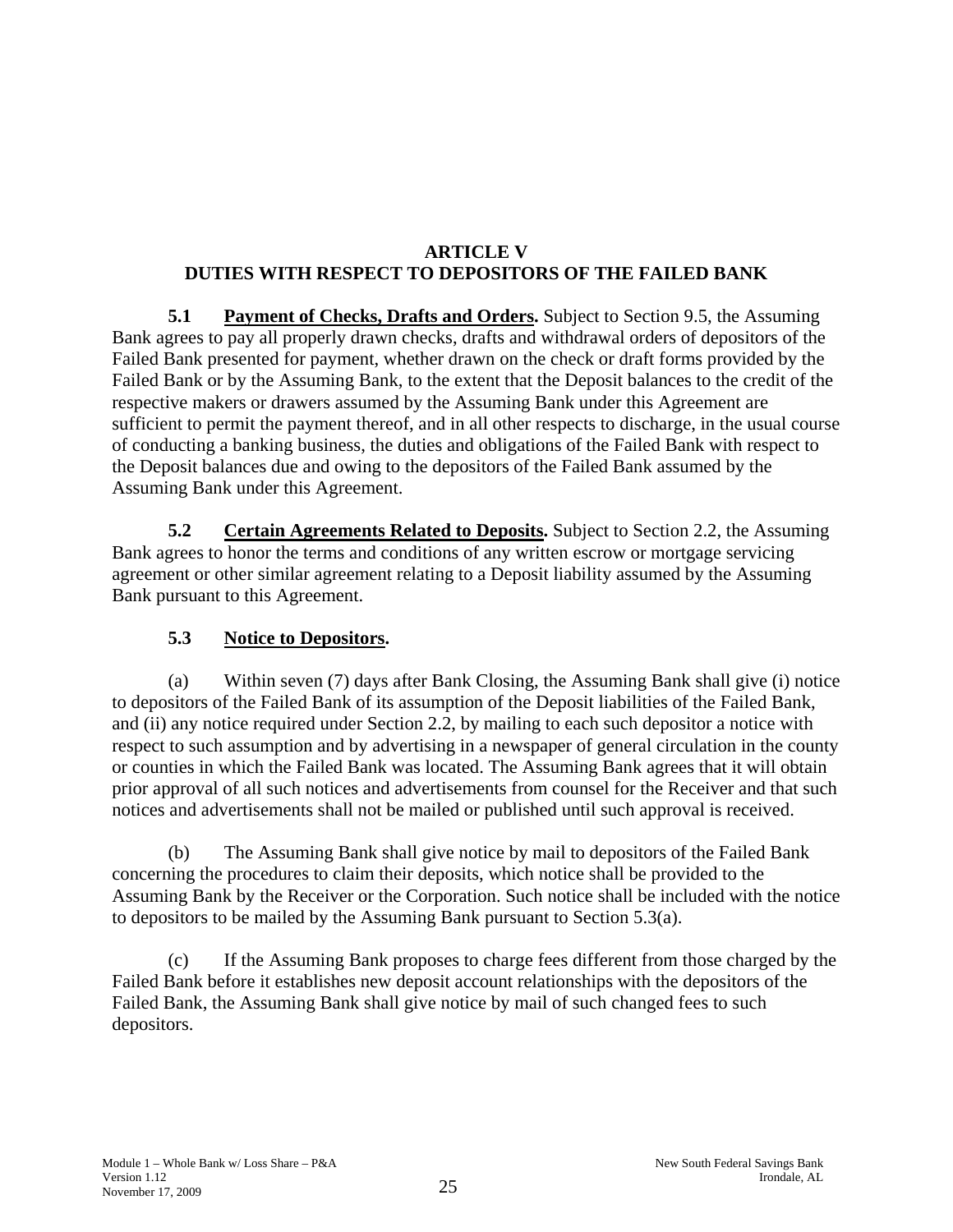# **ARTICLE VI RECORDS**

## **6.1 Transfer of Records**.

(a) In accordance with Sections 2.1 and 3.1, the Receiver assigns, transfers, conveys and delivers to the Assuming Bank the following:

(i) all Records pertaining to the Deposit liabilities of the Failed Bank assumed by the Assuming Bank under this Agreement, including, but not limited to, the following:

(A) signature cards, orders, contracts between the Failed Bank and its depositors and Records of similar character;

(B) passbooks of depositors held by the Failed Bank, deposit slips, cancelled checks and withdrawal orders representing charges to accounts of depositors; and

following: (ii) all Records pertaining to the Assets, including, but not limited to, the

companies; (A) records of deposit balances carried with other banks, bankers or trust

(B) Loan and collateral records and Credit Files and other documents;

(C) deeds, mortgages, abstracts, surveys, and other instruments or records of title pertaining to real estate or real estate mortgages;

(D) signature cards, agreements and records pertaining to Safe Deposit Boxes, if any; and

(E) records pertaining to the credit card business, trust business or safekeeping business of the Failed Bank, if any.

(b) The Receiver, at its option, may assign and transfer to the Assuming Bank by a single blanket assignment or otherwise, as soon as practicable after Bank Closing, any other Records not assigned and transferred to the Assuming Bank as provided in this Agreement, including but not limited to loan disbursement checks, general ledger tickets, official bank checks, proof transactions (including proof tapes) and paid out loan files.

**6.2 Delivery of Assigned Records**. The Receiver shall deliver to the Assuming Bank all Records described in (i) Section 6.1(a) as soon as practicable on or after the date of this Agreement, and (ii) Section 6.1(b) as soon as practicable after making any assignment described therein.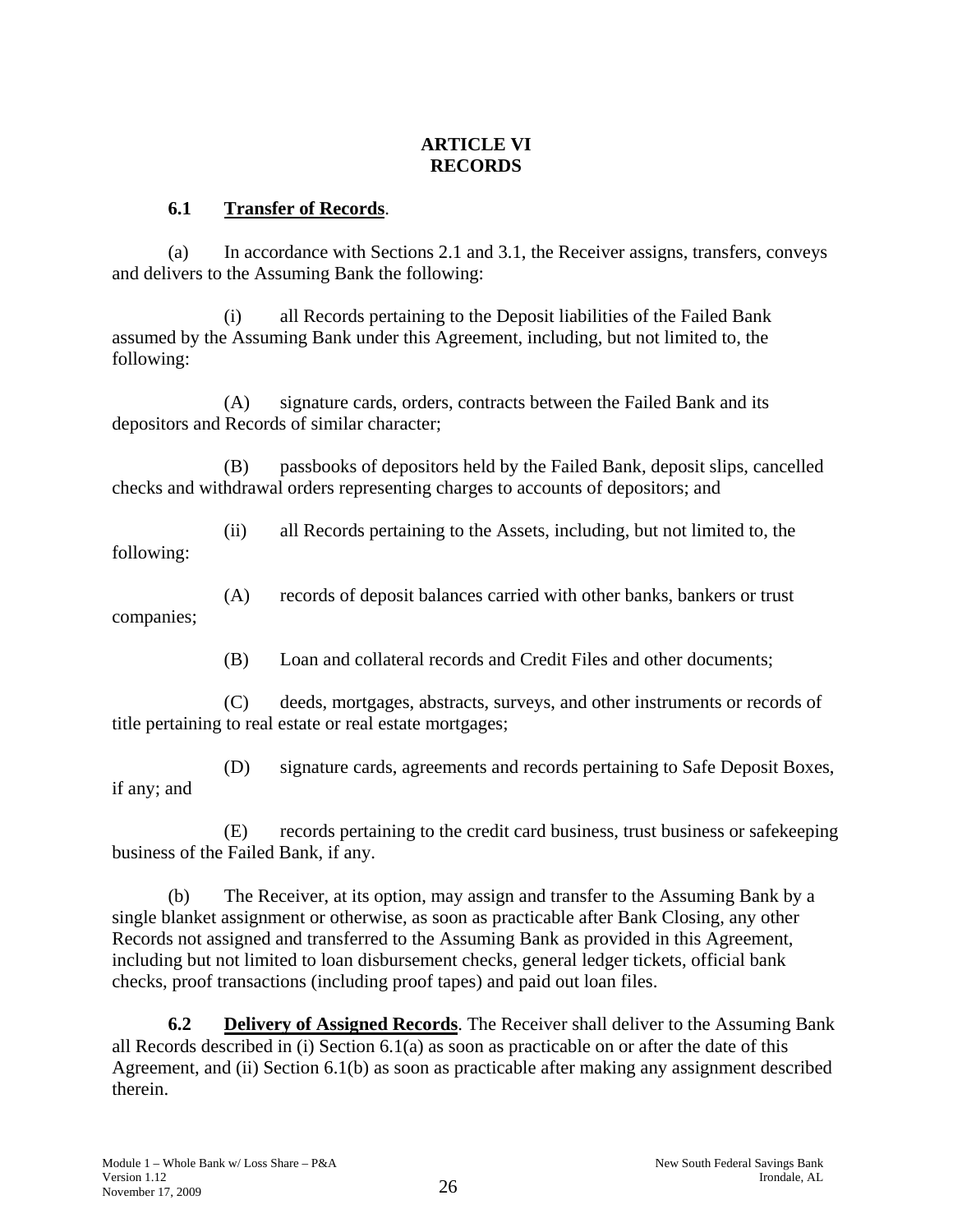**6.3** Preservation of Records. The Assuming Bank agrees that it will preserve and maintain for the joint benefit of the Receiver, the Corporation and the Assuming Bank, all Records of which it has custody for such period as either the Receiver or the Corporation in its discretion may require, until directed otherwise, in writing, by the Receiver or Corporation. The Assuming Bank shall have the primary responsibility to respond to subpoenas, discovery requests, and other similar official inquiries and customer requests for lien releases with respect to the Records of which it has custody.

**6.4 Access to Records; Copies**. The Assuming Bank agrees to permit the Receiver and the Corporation access to all Records of which the Assuming Bank has custody, and to use, inspect, make extracts from or request copies of any such Records in the manner and to the extent requested, and to duplicate, in the discretion of the Receiver or the Corporation, any Record in the form of microfilm or microfiche pertaining to Deposit account relationships; provided, that in the event that the Failed Bank maintained one or more duplicate copies of such microfilm or microfiche Records, the Assuming Bank hereby assigns, transfers, and conveys to the Corporation one such duplicate copy of each such Record without cost to the Corporation, and agrees to deliver to the Corporation all Records assigned and transferred to the Corporation under this Article VI as soon as practicable on or after the date of this Agreement. The party requesting a copy of any Record shall bear the cost (based on standard accepted industry charges to the extent applicable, as determined by the Receiver) for providing such duplicate Records. A copy of each Record requested shall be provided as soon as practicable by the party having custody thereof.

### **ARTICLE VII FIRST LOSS TRANCHE**

 The Assuming Bank has submitted to the Receiver an asset premium (discount) bid of \$(176,000,000.00) (negative) and a positive Deposit premium bid of 0 %. The Deposit premium bid will be applied to the total of all Assumed Deposits except for brokered, CDARS, and any market place or similar subscription services Deposits. The First Loss Tranche shall be determined by adding (i) the asset premium (discount) bid, (ii) the Deposit premium bid, and (iii) the Equity Adjustment. If the First Loss Tranche is a positive number, then this is the Losses on Single Family Shared-Loss Loans and Net Charge-offs on Shared Loss Assets that the Assuming Bank will incur before loss-sharing commences under Exhibits 4.15A and 4.15B. If the First Loss Tranche is a negative number, the Corporation shall pay such amount by wire transfer to the Assuming Bank by the end of the first business day following Bank Closing, together with interest determined in accordance with Section 8.4, and loss sharing shall commence immediately.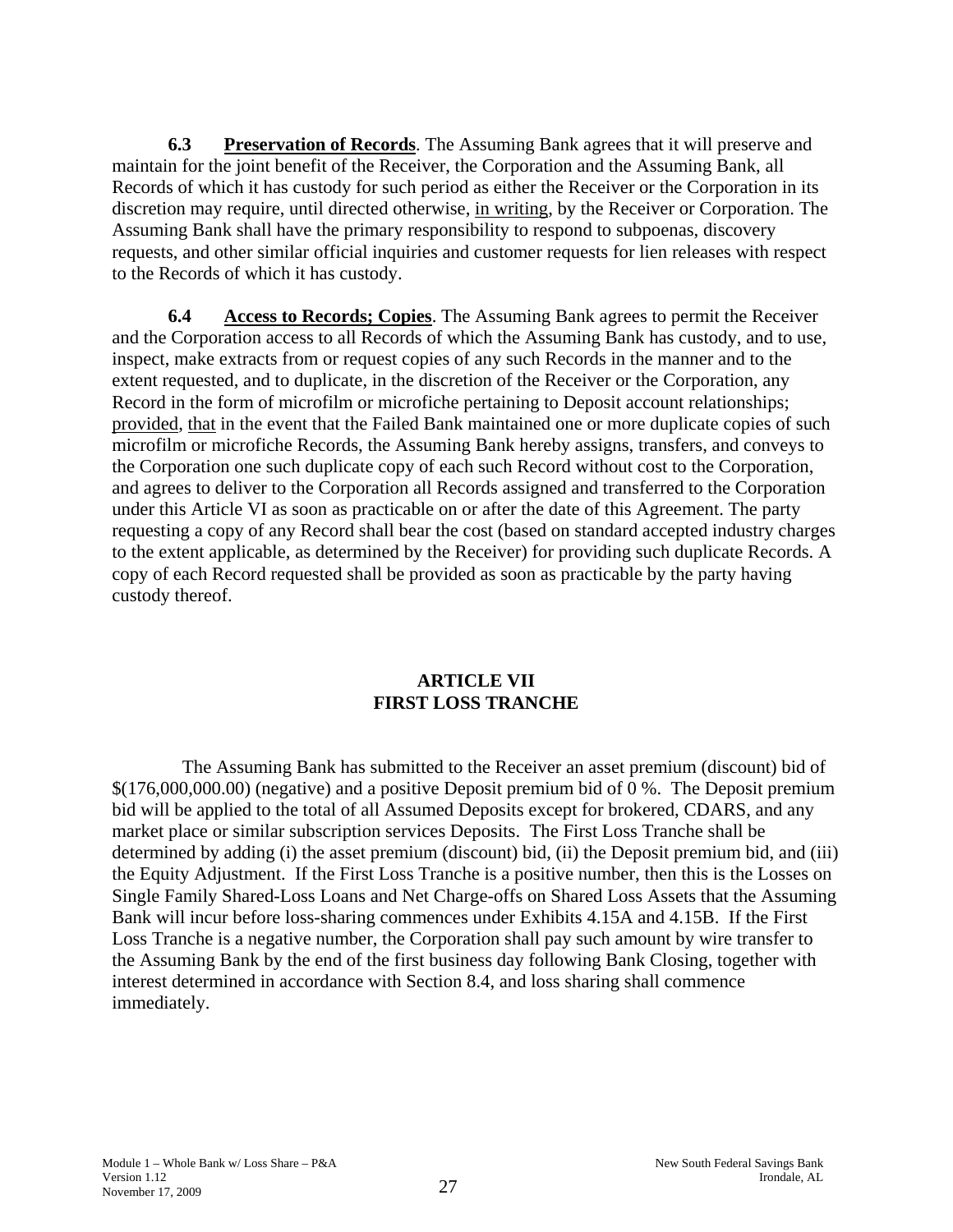### **ARTICLE VIII ADJUSTMENTS**

**8.1 Pro Forma Statement**. The Receiver, as soon as practicable after Bank Closing, in accordance with the best information then available, shall provide to the Assuming Bank a pro forma statement reflecting any adjustments of such liabilities and assets as may be necessary. Such pro forma statement shall take into account, to the extent possible, (i) liabilities and assets of a nature similar to those contemplated by Section 2.1 or Section 3.1, respectively, which at Bank Closing were carried in the Failed Bank's suspense accounts, (ii) accruals as of Bank Closing for all income related to the assets and business of the Failed Bank acquired by the Assuming Bank hereunder, whether or not such accruals were reflected on the Accounting Records of the Failed Bank in the normal course of its operations, and (iii) adjustments to determine the Book Value of any investment in an Acquired Subsidiary and related accounts on the "bank only" (unconsolidated) balance sheet of the Failed Bank based on the equity method of accounting, whether or not the Failed Bank used the equity method of accounting for investments in subsidiaries, except that the resulting amount cannot be less than the Acquired Subsidiary's recorded equity as of Bank Closing as reflected on the Accounting Records of the Acquired Subsidiary. Any Loan purchased by the Assuming Bank pursuant to Section 3.1 which the Failed Bank charged off during the period beginning the day after the Bid Valuation Date to the date of Bank Closing shall be deemed not to be charged off for the purposes of the pro forma statement, and the purchase price shall be determined pursuant to Section 3.2.

### **8.2 Correction of Errors and Omissions; Other Liabilities**.

(a) In the event any bookkeeping omissions or errors are discovered in preparing any pro forma statement or in completing the transfers and assumptions contemplated hereby, the parties hereto agree to correct such errors and omissions, it being understood that, as far as practicable, all adjustments will be made consistent with the judgments, methods, policies or accounting principles utilized by the Failed Bank in preparing and maintaining Accounting Records, except that adjustments made pursuant to this Section 8.2(a) are not intended to bring the Accounting Records of the Failed Bank into accordance with generally accepted accounting principles.

(b)(i) If the Receiver provides written notice to Assuming Bank at any time subsequent to the date of this Agreement and prior to the date (the "Liability Submission Date") that is the earlier of (A) the Settlement Date and (B) one hundred eighty (180) days after Bank Closing that any claim exists against the Failed Bank which is of such a nature that it would have been included in the liabilities assumed under Article II had the existence of such claim or the facts giving rise thereto been known as of Bank Closing, and the Receiver pays to the Assuming Bank an amount of cash equal to the amount of such claim, the Receiver may, in its discretion, require that such claim be assumed by the Assuming Bank in a manner consistent with the intent of this Agreement. The Receiver will make appropriate adjustments to the pro forma statement provided by the Receiver to the Assuming Bank pursuant to Section 8.1 as may be necessary to reflect the assumption and payment.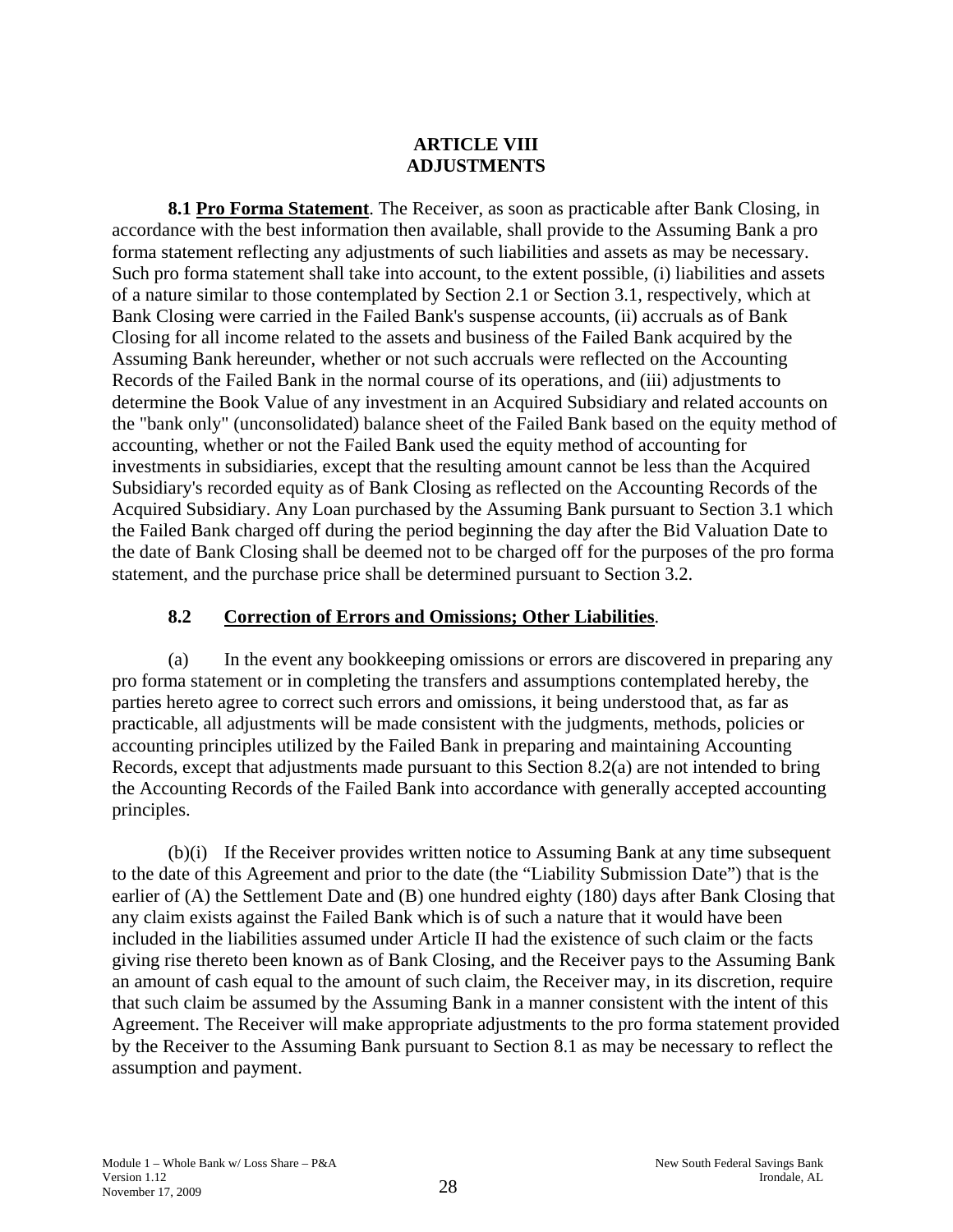(ii) If the Receiver provides written notice to Assuming Bank at any time after the Liability Submission Date but prior to the final termination of this agreement that the Receiver has identified an obligation of the Failed Bank that would have constituted an Assumed Deposit had it been known on the Settlement Date, and the Receiver pays to the Assuming Bank an amount of cash equal to (x) the amount of such Assumed Deposit plus (y) all accrued, unpaid interest thereon, the Receiver may, in its discretion, require that such Assumed Deposit (including accrued, unpaid interest) be assumed by the Assuming Bank in a manner consistent with the intent of this Agreement effective on the date such cash payment from the Receiver is received by Assuming Bank.

(iii) The Receiver will make appropriate adjustments to the pro forma statement provided by the Receiver to the Assuming Bank pursuant to Section 8.1 as may be necessary to reflect the assumptions and payments described in this Section 8.2(b).

**8.3 Payments**. The Receiver agrees to cause to be paid to the Assuming Bank, or the Assuming Bank agrees to pay to the Receiver, as the case may be, on the Settlement Date, a payment in an amount which reflects net adjustments (including any costs, expenses and fees associated with determinations of value as provided in this Agreement) made pursuant to Section 8.1 or Section 8.2, plus interest as provided in Section 8.4. The Receiver and the Assuming Bank agree to effect on the Settlement Date any further transfer of assets to or assumption of liabilities or claims by the Assuming Bank as may be necessary in accordance with Section 8.1 or Section 8.2.

**8.4 Interest**. Any amounts paid under Section 8.3 or Section 8.5, shall bear interest for the period from and including the day following Bank Closing to and including the day preceding the payment at the Settlement Interest Rate.

**8.5 Subsequent Adjustments.** In the event that the Assuming Bank or the Receiver discovers any errors or omissions as contemplated by Section 8.2 or any error with respect to the payment made under Section 8.3 after the Settlement Date, the Assuming Bank and the Receiver agree to promptly correct any such errors or omissions, make any payments and effect any transfers or assumptions as may be necessary to reflect any such correction plus interest as provided in Section 8.4.

### **ARTICLE IX CONTINUING COOPERATION**

**9.1** General Matters. The parties hereto agree that they will, in good faith and with their best efforts, cooperate with each other to carry out the transactions contemplated by this Agreement and to effect the purposes hereof.

**9.2 Additional Title Documents**. The Receiver, the Corporation and the Assuming Bank each agree, at any time, and from time to time, upon the request of any party hereto, to execute and deliver such additional instruments and documents of conveyance as shall be reasonably necessary to vest in the appropriate party its full legal or equitable title in and to the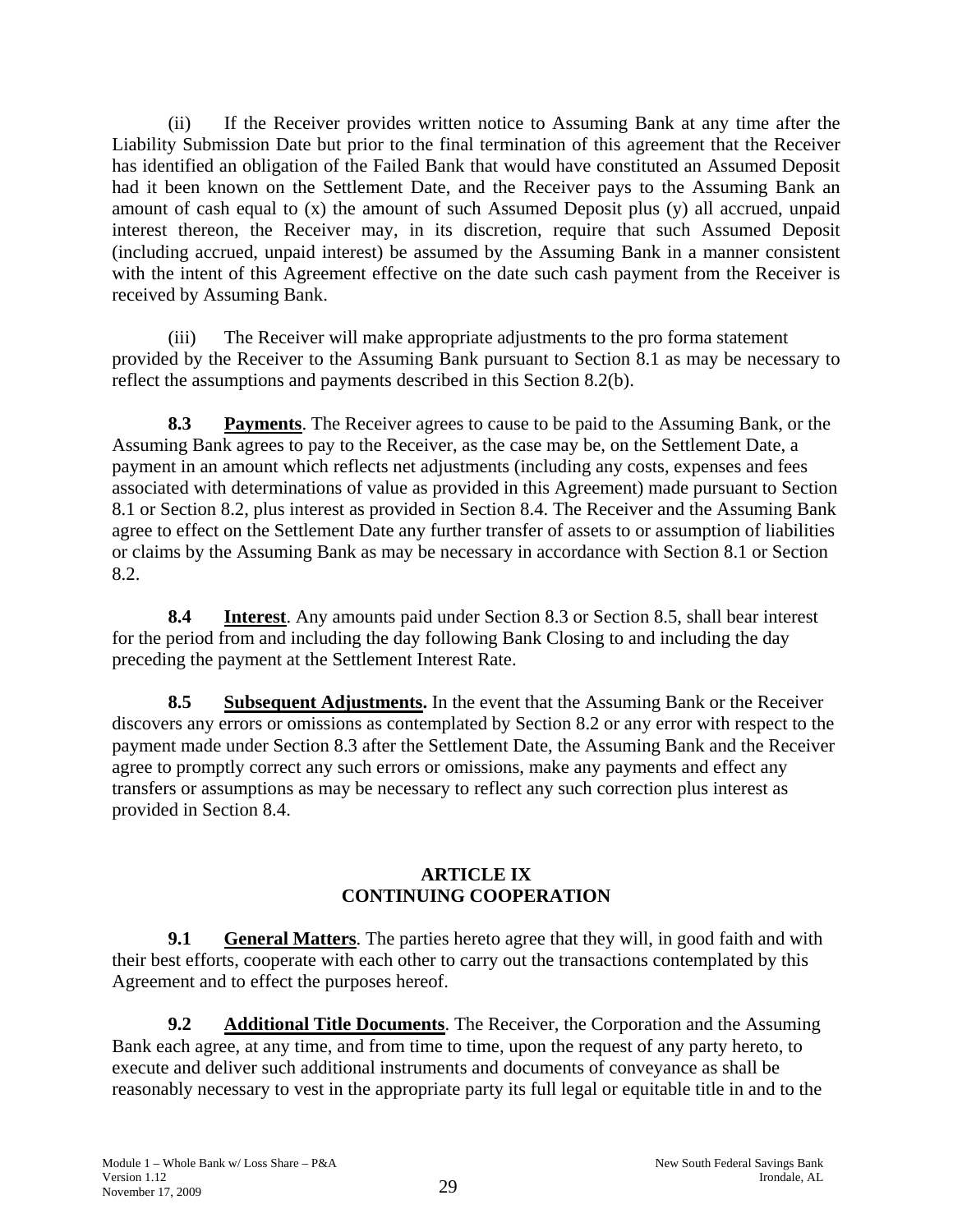property transferred pursuant to this Agreement or to be transferred in accordance herewith. The Assuming Bank shall prepare such instruments and documents of conveyance (in form and substance satisfactory to the Receiver) as shall be necessary to vest title to the Assets in the Assuming Bank. The Assuming Bank shall be responsible for recording such instruments and documents of conveyance at its own expense. In furtherance of the foregoing, the Receiver shall execute and deliver to the Assuming Bank a Limited Power of Attorney in substantially the form commonly used by the Receiver to facilitate the execution and delivery on behalf of the Receiver of instruments of transfer and conveyance in purchase and assumption transactions within a reasonable time period after bank closing but not to exceed 14 business days from date of bank closing.

# **9.3 Claims and Suits**.

(a) The Receiver shall have the right, in its discretion, to (i) defend or settle any claim or suit against the Assuming Bank with respect to which the Receiver has indemnified the Assuming Bank in the same manner and to the same extent as provided in Article XII, and (ii) defend or settle any claim or suit against the Assuming Bank with respect to any Liability Assumed, which claim or suit may result in a loss to the Receiver arising out of or related to this Agreement, or which existed against the Failed Bank on or before Bank Closing. The exercise by the Receiver of any rights under this Section 9.3(a) shall not release the Assuming Bank with respect to any of its obligations under this Agreement.

(b) In the event any action at law or in equity shall be instituted by any Person against the Receiver and the Corporation as codefendants with respect to any asset of the Failed Bank retained or acquired pursuant to this Agreement by the Receiver, the Receiver agrees, at the request of the Corporation, to join with the Corporation in a petition to remove the action to the United States District Court for the proper district. The Receiver agrees to institute, with or without joinder of the Corporation as coplaintiff, any action with respect to any such retained or acquired asset or any matter connected therewith whenever notice requiring such action shall be given by the Corporation to the Receiver.

**9.4** Payment of Deposits. In the event any depositor does not accept the obligation of the Assuming Bank to pay any Deposit liability of the Failed Bank assumed by the Assuming Bank pursuant to this Agreement and asserts a claim against the Receiver for all or any portion of any such Deposit liability, the Assuming Bank agrees on demand to provide to the Receiver funds sufficient to pay such claim in an amount not in excess of the Deposit liability reflected on the books of the Assuming Bank at the time such claim is made. Upon payment by the Assuming Bank to the Receiver of such amount, the Assuming Bank shall be discharged from any further obligation under this Agreement to pay to any such depositor the amount of such Deposit liability paid to the Receiver.

**9.5 Withheld Payments**. At any time, the Receiver or the Corporation may, in its discretion, determine that all or any portion of any deposit balance assumed by the Assuming Bank pursuant to this Agreement does not constitute a "Deposit" (or otherwise, in its discretion, determine that it is the best interest of the Receiver or Corporation to withhold all or any portion of any deposit), and may direct the Assuming Bank to withhold payment of all or any portion of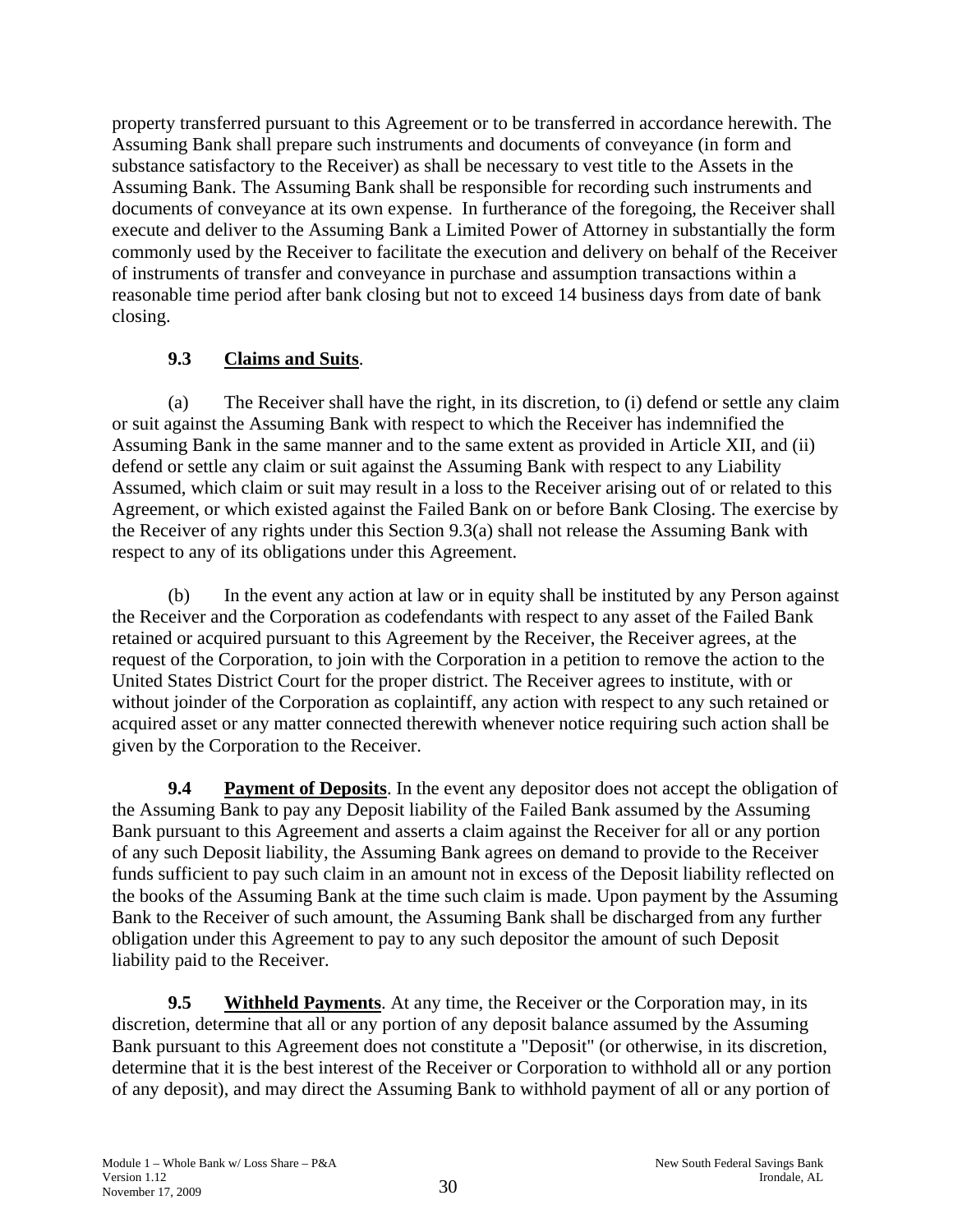any such deposit balance. Upon such direction, the Assuming Bank agrees to hold such deposit and not to make any payment of such deposit balance to or on behalf of the depositor, or to itself, whether by way of transfer, set-off, or otherwise. The Assuming Bank agrees to maintain the "withheld payment" status of any such deposit balance until directed in writing by the Receiver or the Corporation as to its disposition. At the direction of the Receiver or the Corporation, the Assuming Bank shall return all or any portion of such deposit balance to the Receiver or the Corporation, as appropriate, and thereupon the Assuming Bank shall be discharged from any further liability to such depositor with respect to such returned deposit balance. If such deposit balance has been paid to the depositor prior to a demand for return by the Corporation or the Receiver, and payment of such deposit balance had not been previously withheld pursuant to this Section, the Assuming Bank shall not be obligated to return such deposit balance to the Receiver or the Corporation. The Assuming Bank shall be obligated to reimburse the Corporation or the Receiver, as the case may be, for the amount of any deposit balance or portion thereof paid by the Assuming Bank in contravention of any previous direction to withhold payment of such deposit balance or return such deposit balance the payment of which was withheld pursuant to this Section.

# **9.6 Proceedings with Respect to Certain Assets and Liabilities**.

(a) In connection with any investigation, proceeding or other matter with respect to any asset or liability of the Failed Bank retained by the Receiver, or any asset of the Failed Bank acquired by the Receiver pursuant to this Agreement, the Assuming Bank shall cooperate to the extent reasonably required by the Receiver.

(b) In addition to its obligations under Section 6.4, the Assuming Bank shall provide representatives of the Receiver access at reasonable times and locations without other limitation or qualification to (i) its directors, officers, employees and agents and those of the Subsidiaries acquired by the Assuming Bank, and (ii) its books and records, the books and records of such Subsidiaries and all Credit Files, and copies thereof. Copies of books, records and Credit Files shall be provided by the Assuming Bank as requested by the Receiver and the costs of duplication thereof shall be borne by the Receiver.

(c) Not later than ten (10) days after the Put Notice pursuant to Section 3.4 or the date of the notice of transfer of any Loan by the Assuming Bank to the Receiver pursuant to Section 3.6, the Assuming Bank shall deliver to the Receiver such documents with respect to such Loan as the Receiver may request, including without limitation the following: (i) all related Credit Documents (other than certificates, notices and other ancillary documents), (ii) a certificate setting forth the principal amount on the date of the transfer and the amount of interest, fees and other charges then accrued and unpaid thereon, and any restrictions on transfer to which any such Loan is subject, and (iii) all Credit Files, and all documents, microfiche, microfilm and computer records (including but not limited to magnetic tape, disc storage, card forms and printed copy) maintained by, owned by, or in the possession of the Assuming Bank or any Affiliate of the Assuming Bank relating to the transferred Loan.

**9.7 Information**. The Assuming Bank promptly shall provide to the Corporation such other information, including financial statements and computations, relating to the performance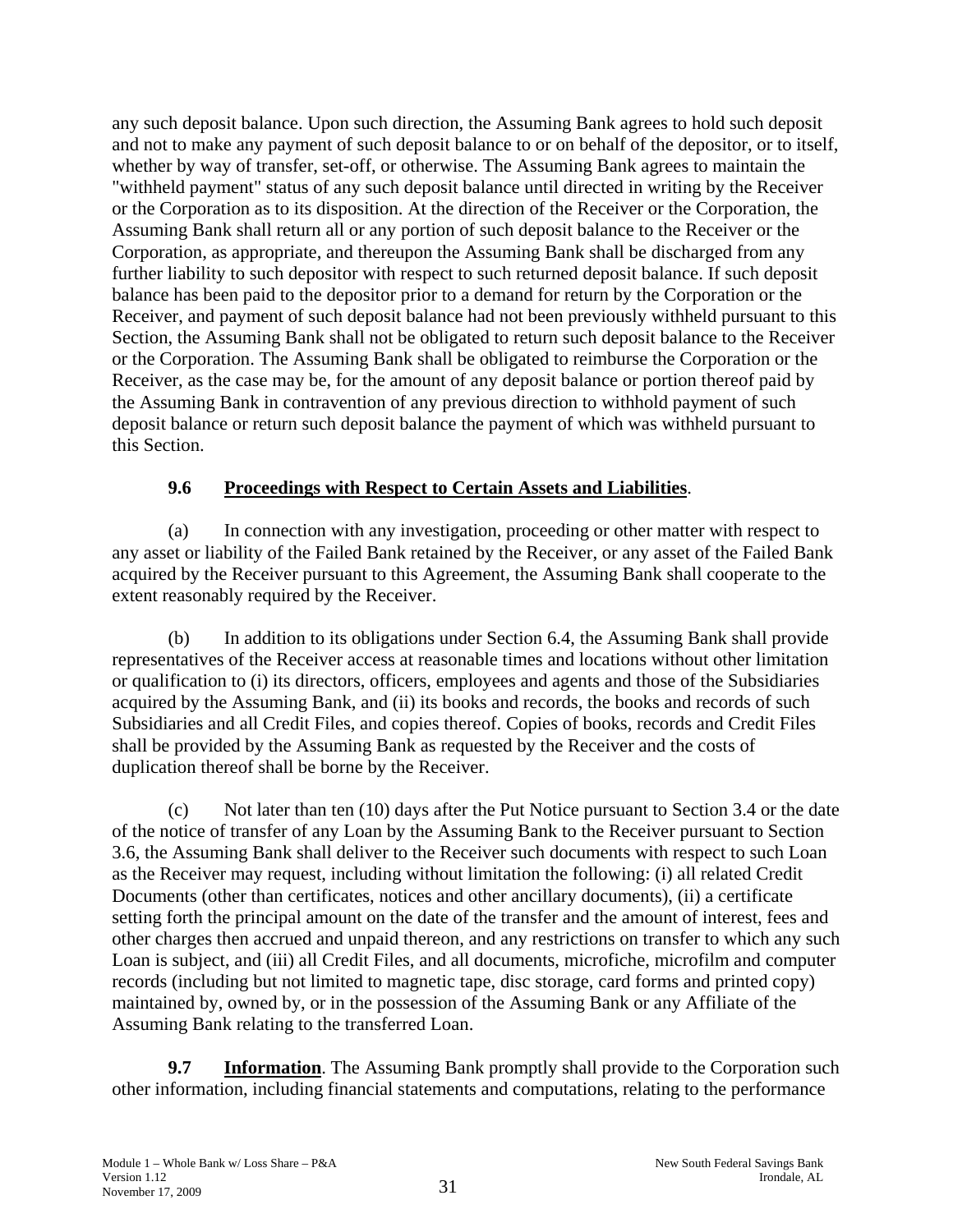of the provisions of this Agreement as the Corporation or the Receiver may request from time to time, and, at the request of the Receiver, make available employees of the Failed Bank employed or retained by the Assuming Bank to assist in preparation of the pro forma statement pursuant to Section 8.1.

### **ARTICLE X CONDITION PRECEDENT**

The obligations of the parties to this Agreement are subject to the Receiver and the Corporation having received at or before Bank Closing evidence reasonably satisfactory to each of any necessary approval, waiver, or other action by any governmental authority, the board of directors of the Assuming Bank, or other third party, with respect to this Agreement and the transactions contemplated hereby, the closing of the Failed Bank and the appointment of the Receiver, the chartering of the Assuming Bank, and any agreements, documents, matters or proceedings contemplated hereby or thereby.

#### **ARTICLE XI REPRESENTATIONS AND WARRANTIES OF THE ASSUMING BANK**

The Assuming Bank represents and warrants to the Corporation and the Receiver as follows:

(a) **Corporate Existence and Authority**. The Assuming Bank (i) is duly organized, validly existing and in good standing under the laws of its Chartering Authority and has full power and authority to own and operate its properties and to conduct its business as now conducted by it, and (ii) has full power and authority to execute and deliver this Agreement and to perform its obligations hereunder. The Assuming Bank has taken all necessary corporate action to authorize the execution, delivery and performance of this Agreement and the performance of the transactions contemplated hereby.

(b) **Third Party Consents**. No governmental authority or other third party consents (including but not limited to approvals, licenses, registrations or declarations) are required in connection with the execution, delivery or performance by the Assuming Bank of this Agreement, other than such consents as have been duly obtained and are in full force and effect.

(c) **Execution and Enforceability**. This Agreement has been duly executed and delivered by the Assuming Bank and when this Agreement has been duly authorized, executed and delivered by the Corporation and the Receiver, this Agreement will constitute the legal, valid and binding obligation of the Assuming Bank, enforceable in accordance with its terms.

# (d) **Compliance with Law**.

(i) Neither the Assuming Bank nor any of its Subsidiaries is in violation of any statute, regulation, order, decision, judgment or decree of, or any restriction imposed by, the United States of America, any State, municipality or other political subdivision or any agency of any of the foregoing, or any court or other tribunal having jurisdiction over the Assuming Bank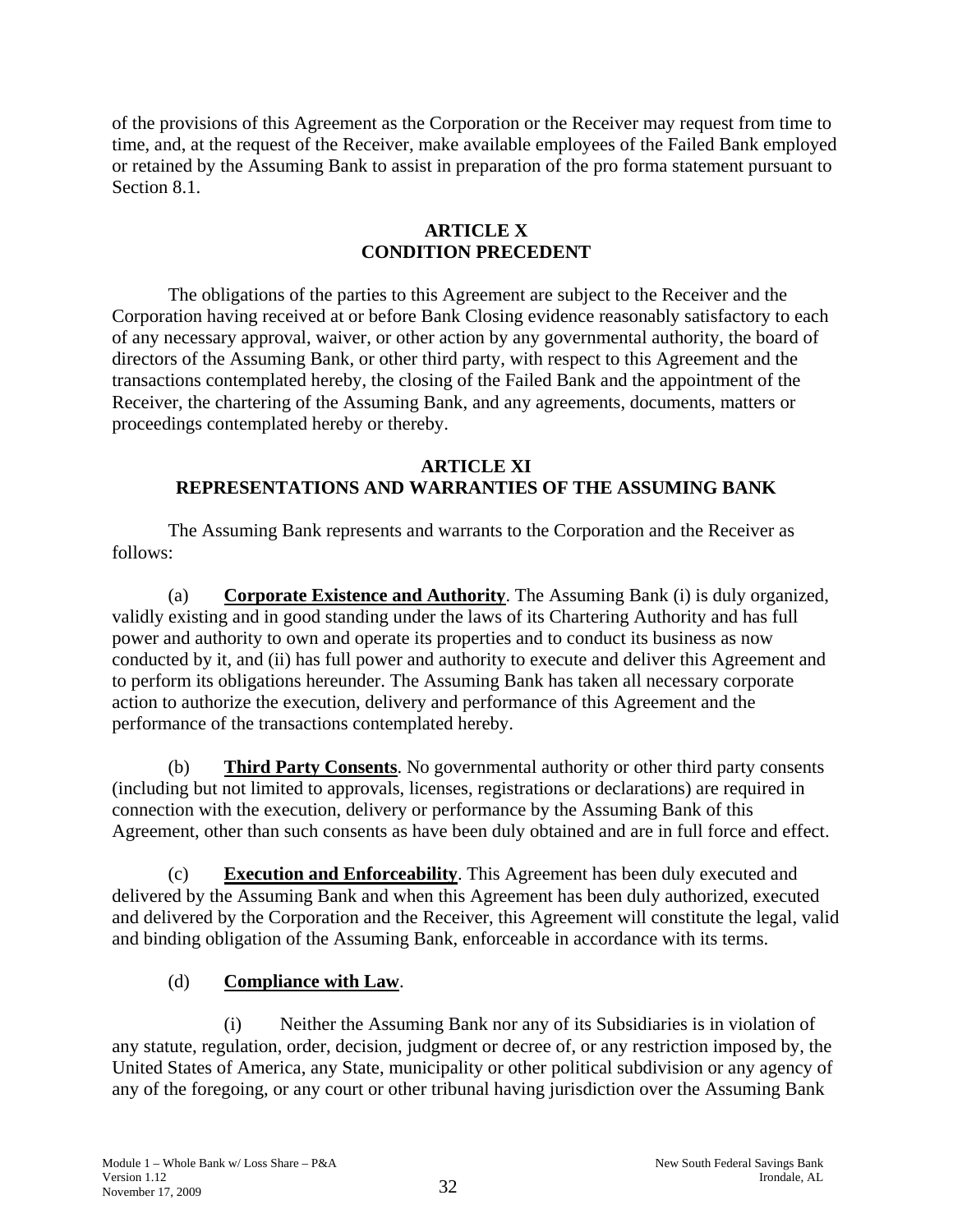or any of its Subsidiaries or any assets of any such Person, or any foreign government or agency thereof having such jurisdiction, with respect to the conduct of the business of the Assuming Bank or of any of its Subsidiaries, or the ownership of the properties of the Assuming Bank or any of its Subsidiaries, which, either individually or in the aggregate with all other such violations, would materially and adversely affect the business, operations or condition (financial or otherwise) of the Assuming Bank or the ability of the Assuming Bank to perform, satisfy or observe any obligation or condition under this Agreement.

(ii) Neither the execution and delivery nor the performance by the Assuming Bank of this Agreement will result in any violation by the Assuming Bank of, or be in conflict with, any provision of any applicable law or regulation, or any order, writ or decree of any court or governmental authority.

e) **Representations Remain True**. The Assuming Bank represents and warrants that it has executed and delivered to the Corporation a Purchaser Eligibility Certification and Confidentiality Agreement and that all information provided and representations made by or on behalf of the Assuming Bank in connection with this Agreement and the transactions contemplated hereby, including, but not limited to, the Purchaser Eligibility Certification and Confidentiality Agreement (which are affirmed and ratified hereby) are and remain true and correct in all material respects and do not fail to state any fact required to make the information contained therein not misleading.

### **ARTICLE XII INDEMNIFICATION**

**12.1** Indemnification of Indemnitees. From and after Bank Closing and subject to the limitations set forth in this Section and Section 12.6 and compliance by the Indemnitees with Section 12.2, the Receiver agrees to indemnify and hold harmless the Indemnitees against any and all costs, losses, liabilities, expenses (including attorneys' fees) incurred prior to the assumption of defense by the Receiver pursuant to paragraph (d) of Section 12.2, judgments, fines and amounts paid in settlement actually and reasonably incurred in connection with claims against any Indemnitee based on liabilities of the Failed Bank that are not assumed by the Assuming Bank pursuant to this Agreement or subsequent to the execution hereof by the Assuming Bank or any Subsidiary or Affiliate of the Assuming Bank for which indemnification is provided hereunder in (a) of this Section 12.1, subject to certain exclusions as provided in (b) of this Section 12.1:

(a)

(1) claims based on the rights of any shareholder or former shareholder as such of (x) the Failed Bank, or (y) any Subsidiary or Affiliate of the Failed Bank;

(2) claims based on the rights of any creditor as such of the Failed Bank, or any creditor as such of any director, officer, employee or agent of the Failed Bank, with respect to any indebtedness or other obligation of the Failed Bank arising prior to Bank Closing;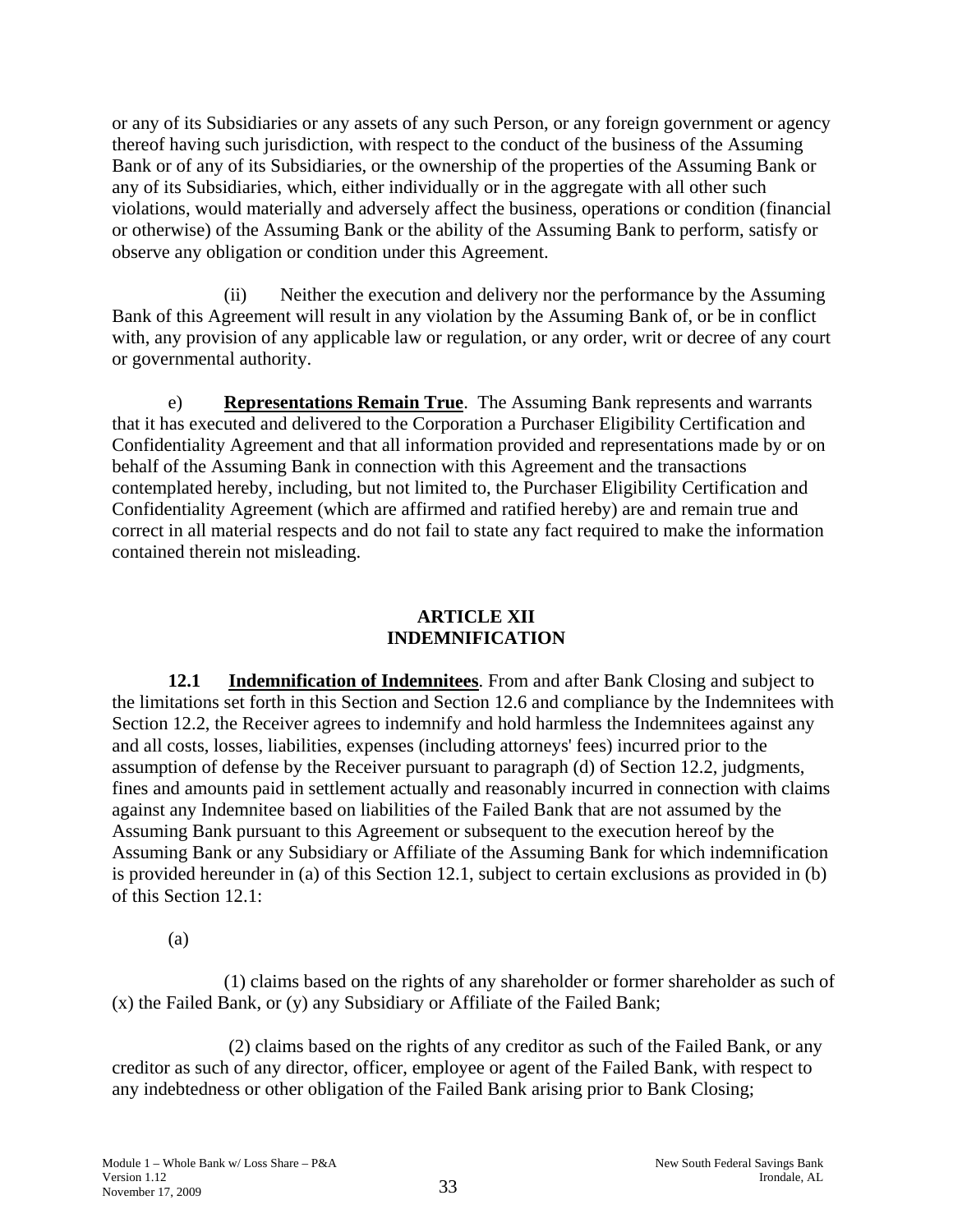(3) claims based on the rights of any present or former director, officer, employee or agent as such of the Failed Bank or of any Subsidiary or Affiliate of the Failed Bank;

(4) claims based on any action or inaction prior to Bank Closing of the Failed Bank, its directors, officers, employees or agents as such, or any Subsidiary or Affiliate of the Failed Bank, or the directors, officers, employees or agents as such of such Subsidiary or Affiliate;

(5) claims based on any malfeasance, misfeasance or nonfeasance of the Failed Bank, its directors, officers, employees or agents with respect to the trust business of the Failed Bank, if any;

(6) claims based on any failure or alleged failure (not in violation of law) by the Assuming Bank to continue to perform any service or activity previously performed by the Failed Bank which the Assuming Bank is not required to perform pursuant to this Agreement or which arise under any contract to which the Failed Bank was a party which the Assuming Bank elected not to assume in accordance with this Agreement and which neither the Assuming Bank nor any Subsidiary or Affiliate of the Assuming Bank has assumed subsequent to the execution hereof;

(7) claims arising from any action or inaction of any Indemnitee, including for purposes of this Section 12.1(a)(7) the former officers or employees of the Failed Bank or of any Subsidiary or Affiliate of the Failed Bank that is taken upon the specific written direction of the Corporation or the Receiver, other than any action or inaction taken in a manner constituting bad faith, gross negligence or willful misconduct; and

(8) claims based on the rights of any depositor of the Failed Bank whose deposit has been accorded "withheld payment" status and/or returned to the Receiver or Corporation in accordance with Section 9.5 and/or has become an "unclaimed deposit" or has been returned to the Corporation or the Receiver in accordance with Section 2.3;

(b) provided, that, with respect to this Agreement, except for paragraphs (7) and (8) of Section 12.1(a), no indemnification will be provided under this Agreement for any:

(1) judgment or fine against, or any amount paid in settlement (without the written approval of the Receiver) by, any Indemnitee in connection with any action that seeks damages against any Indemnitee (a "counterclaim") arising with respect to any Asset and based on any action or inaction of either the Failed Bank, its directors, officers, employees or agents as such prior to Bank Closing, unless any such judgment, fine or amount paid in settlement exceeds the greater of (i) the Repurchase Price of such Asset, or (ii) the monetary recovery sought on such Asset by the Assuming Bank in the cause of action from which the counterclaim arises; and in such event the Receiver will provide indemnification only in the amount of such excess; and no indemnification will be provided for any costs or expenses other than any costs or expenses (including attorneys' fees) which, in the determination of the Receiver, have been actually and reasonably incurred by such Indemnitee in connection with the defense of any such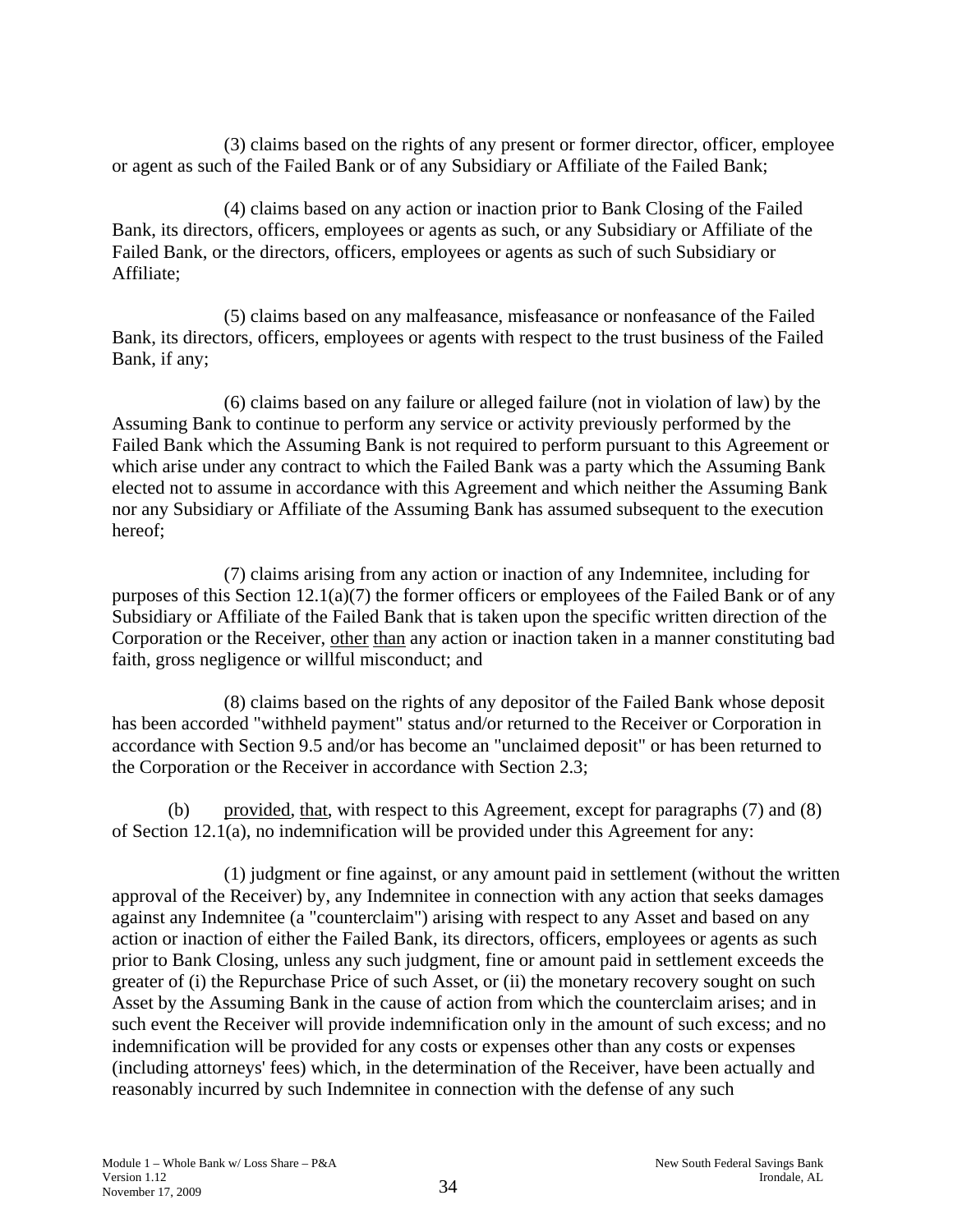counterclaim; and it is expressly agreed that the Receiver reserves the right to intervene, in its discretion, on its behalf and/or on behalf of the Receiver, in the defense of any such counterclaim;

(2) claims with respect to any liability or obligation of the Failed Bank that is expressly assumed by the Assuming Bank pursuant to this Agreement or subsequent to the execution hereof by the Assuming Bank or any Subsidiary or Affiliate of the Assuming Bank;

(3) claims with respect to any liability of the Failed Bank to any present or former employee as such of the Failed Bank or of any Subsidiary or Affiliate of the Failed Bank, which liability is expressly assumed by the Assuming Bank pursuant to this Agreement or subsequent to the execution hereof by the Assuming Bank or any Subsidiary or Affiliate of the Assuming Bank;

(4) claims based on the failure of any Indemnitee to seek recovery of damages from the Receiver for any claims based upon any action or inaction of the Failed Bank, its directors, officers, employees or agents as fiduciary, agent or custodian prior to Bank Closing;

(5) claims based on any violation or alleged violation by any Indemnitee of the antitrust, branching, banking or bank holding company or securities laws of the United States of America or any State thereof;

(6) claims based on the rights of any present or former creditor, customer, or supplier as such of the Assuming Bank or any Subsidiary or Affiliate of the Assuming Bank;

(7) claims based on the rights of any present or former shareholder as such of the Assuming Bank or any Subsidiary or Affiliate of the Assuming Bank regardless of whether any such present or former shareholder is also a present or former shareholder of the Failed Bank;

(8) claims, if the Receiver determines that the effect of providing such indemnification would be to (i) expand or alter the provisions of any warranty or disclaimer thereof provided in Section 3.3 or any other provision of this Agreement, or (ii) create any warranty not expressly provided under this Agreement;

(9) claims which could have been enforced against any Indemnitee had the Assuming Bank not entered into this Agreement;

(10) claims based on any liability for taxes or fees assessed with respect to the consummation of the transactions contemplated by this Agreement, including without limitation any subsequent transfer of any Assets or Liabilities Assumed to any Subsidiary or Affiliate of the Assuming Bank;

(11) except as expressly provided in this Article XII, claims based on any action or inaction of any Indemnitee, and nothing in this Agreement shall be construed to provide indemnification for (i) the Failed Bank, (ii) any Subsidiary or Affiliate of the Failed Bank, or (iii) any present or former director, officer, employee or agent of the Failed Bank or its Subsidiaries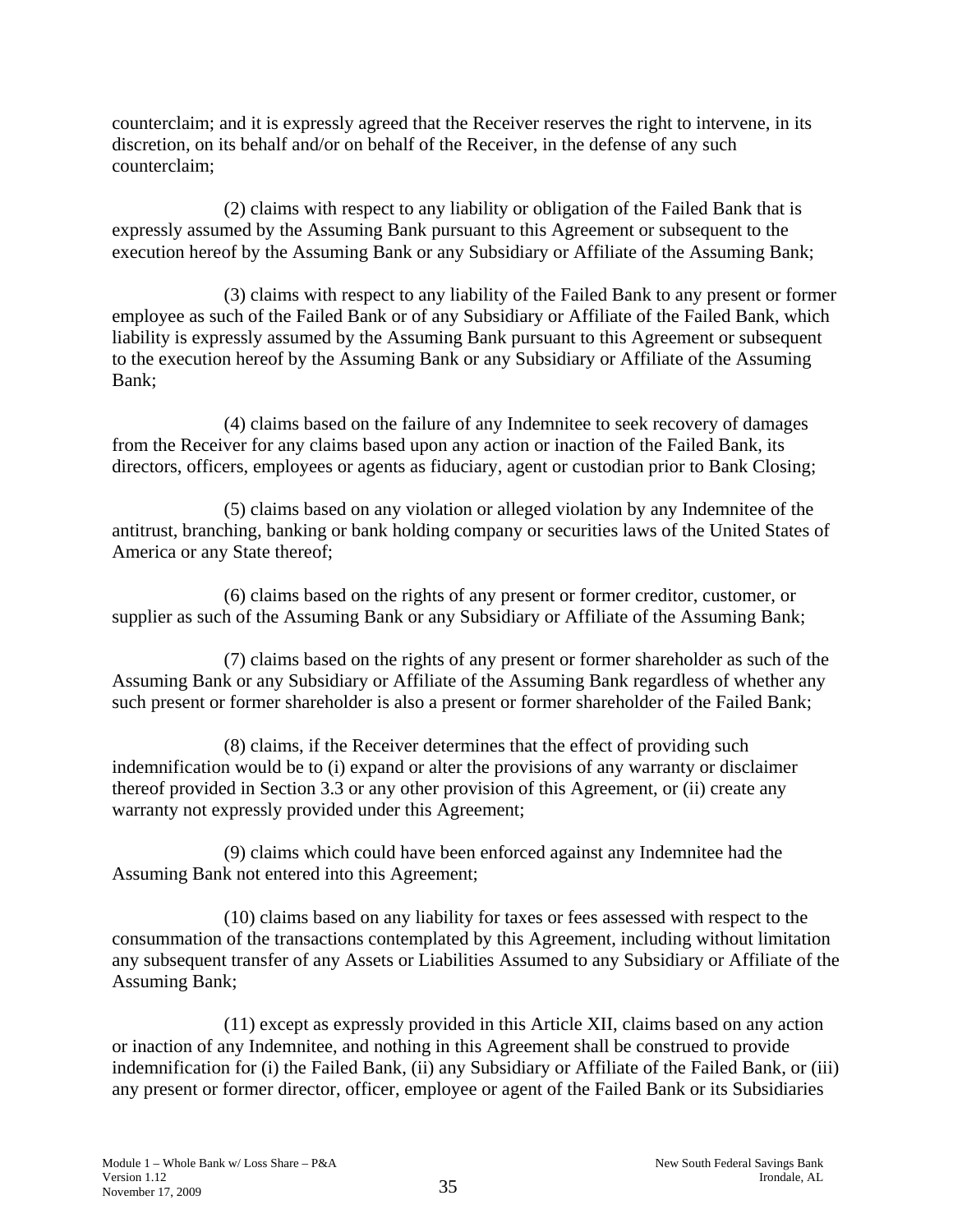or Affiliates; provided, that the Receiver, in its discretion, may provide indemnification hereunder for any present or former director, officer, employee or agent of the Failed Bank or its Subsidiaries or Affiliates who is also or becomes a director, officer, employee or agent of the Assuming Bank or its Subsidiaries or Affiliates;

(12) claims or actions which constitute a breach by the Assuming Bank of the representations and warranties contained in Article XI;

(13) claims arising out of or relating to the condition of or generated by an Asset arising from or relating to the presence, storage or release of any hazardous or toxic substance, or any pollutant or contaminant, or condition of such Asset which violate any applicable Federal, State or local law or regulation concerning environmental protection; and

(14) claims based on, related to or arising from any asset, including a loan, acquired or liability assumed by the Assuming Bank, other than pursuant to this Agreement.

**12.2 Conditions Precedent to Indemnification**. It shall be a condition precedent to the obligation of the Receiver to indemnify any Person pursuant to this Article XII that such Person shall, with respect to any claim made or threatened against such Person for which such Person is or may be entitled to indemnification hereunder:

(a) give written notice to the Regional Counsel (Litigation Branch) of the Corporation in the manner and at the address provided in Section 13.7 of such claim as soon as practicable after such claim is made or threatened; provided, that notice must be given on or before the date which is six (6) years from the date of this Agreement;

(b) provide to the Receiver such information and cooperation with respect to such claim as the Receiver may reasonably require;

(c) cooperate and take all steps, as the Receiver may reasonably require, to preserve and protect any defense to such claim;

(d) in the event suit is brought with respect to such claim, upon reasonable prior notice, afford to the Receiver the right, which the Receiver may exercise in its sole discretion, to conduct the investigation, control the defense and effect settlement of such claim, including without limitation the right to designate counsel and to control all negotiations, litigation, arbitration, settlements, compromises and appeals of any such claim, all of which shall be at the expense of the Receiver; provided, that the Receiver shall have notified the Person claiming indemnification in writing that such claim is a claim with respect to which the Person claiming indemnification is entitled to indemnification under this Article XII;

(e) not incur any costs or expenses in connection with any response or suit with respect to such claim, unless such costs or expenses were incurred upon the written direction of the Receiver; provided, that the Receiver shall not be obligated to reimburse the amount of any such costs or expenses unless such costs or expenses were incurred upon the written direction of the Receiver;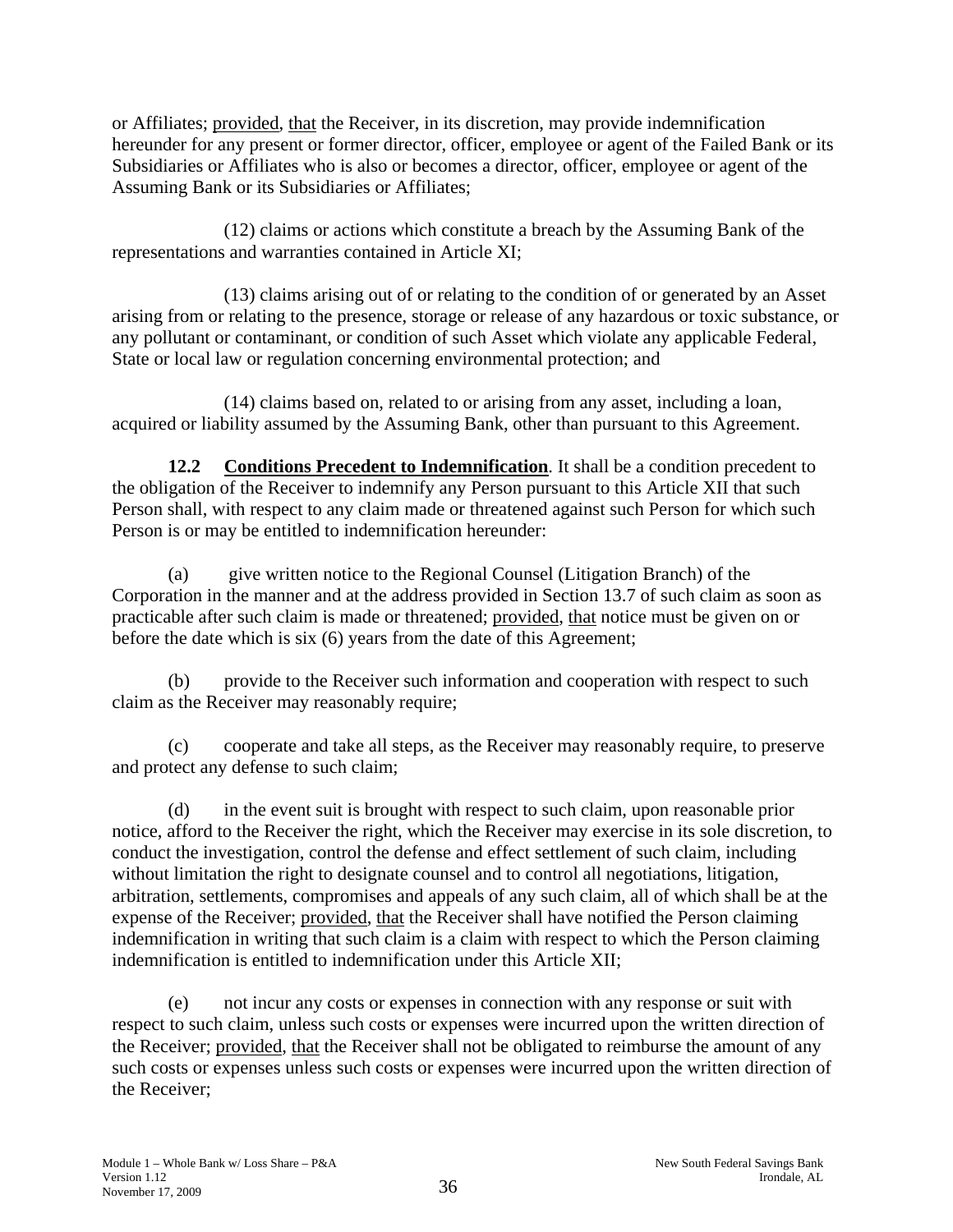(f) not release or settle such claim or make any payment or admission with respect thereto, unless the Receiver consents in writing thereto, which consent shall not be unreasonably withheld; provided, that the Receiver shall not be obligated to reimburse the amount of any such settlement or payment unless such settlement or payment was effected upon the written direction of the Receiver; and

(g) take reasonable action as the Receiver may request in writing as necessary to preserve, protect or enforce the rights of the indemnified Person against any Primary Indemnitor.

**12.3** No **Additional Warranty**. Nothing in this Article XII shall be construed or deemed to (i) expand or otherwise alter any warranty or disclaimer thereof provided under Section 3.3 or any other provision of this Agreement with respect to, among other matters, the title, value, collectibility, genuineness, enforceability or condition of any (x) Asset, or (y) asset of the Failed Bank purchased by the Assuming Bank subsequent to the execution of this Agreement by the Assuming Bank or any Subsidiary or Affiliate of the Assuming Bank, or (ii) create any warranty not expressly provided under this Agreement with respect thereto.

**12.4 Indemnification of Receiver and Corporation**. From and after Bank Closing, the Assuming Bank agrees to indemnify and hold harmless the Corporation and the Receiver and their respective directors, officers, employees and agents from and against any and all costs, losses, liabilities, expenses (including attorneys' fees), judgments, fines and amounts paid in settlement actually and reasonably incurred in connection with any of the following:

(a) claims based on any and all liabilities or obligations of the Failed Bank assumed by the Assuming Bank pursuant to this Agreement or subsequent to the execution hereof by the Assuming Bank or any Subsidiary or Affiliate of the Assuming Bank, whether or not any such liabilities subsequently are sold and/or transferred, other than any claim based upon any action or inaction of any Indemnitee as provided in paragraph (7) or (8) of Section 12.1(a); and

(b) claims based on any act or omission of any Indemnitee (including but not limited to claims of any Person claiming any right or title by or through the Assuming Bank with respect to Assets transferred to the Receiver pursuant to Section 3.4 or 3.6), other than any action or inaction of any Indemnitee as provided in paragraph (7) or (8) of Section 12.1(a).

**12.5 Obligations Supplemental**. The obligations of the Receiver, and the Corporation as guarantor in accordance with Section 12.7, to provide indemnification under this Article XII are to supplement any amount payable by any Primary Indemnitor to the Person indemnified under this Article XII. Consistent with that intent, the Receiver agrees only to make payments pursuant to such indemnification to the extent not payable by a Primary Indemnitor. If the aggregate amount of payments by the Receiver, or the Corporation as guarantor in accordance with Section 12.7, and all Primary Indemnitors with respect to any item of indemnification under this Article XII exceeds the amount payable with respect to such item, such Person being indemnified shall notify the Receiver thereof and, upon the request of the Receiver, shall promptly pay to the Receiver, or the Corporation as appropriate, the amount of the Receiver's (or Corporation's) payments to the extent of such excess.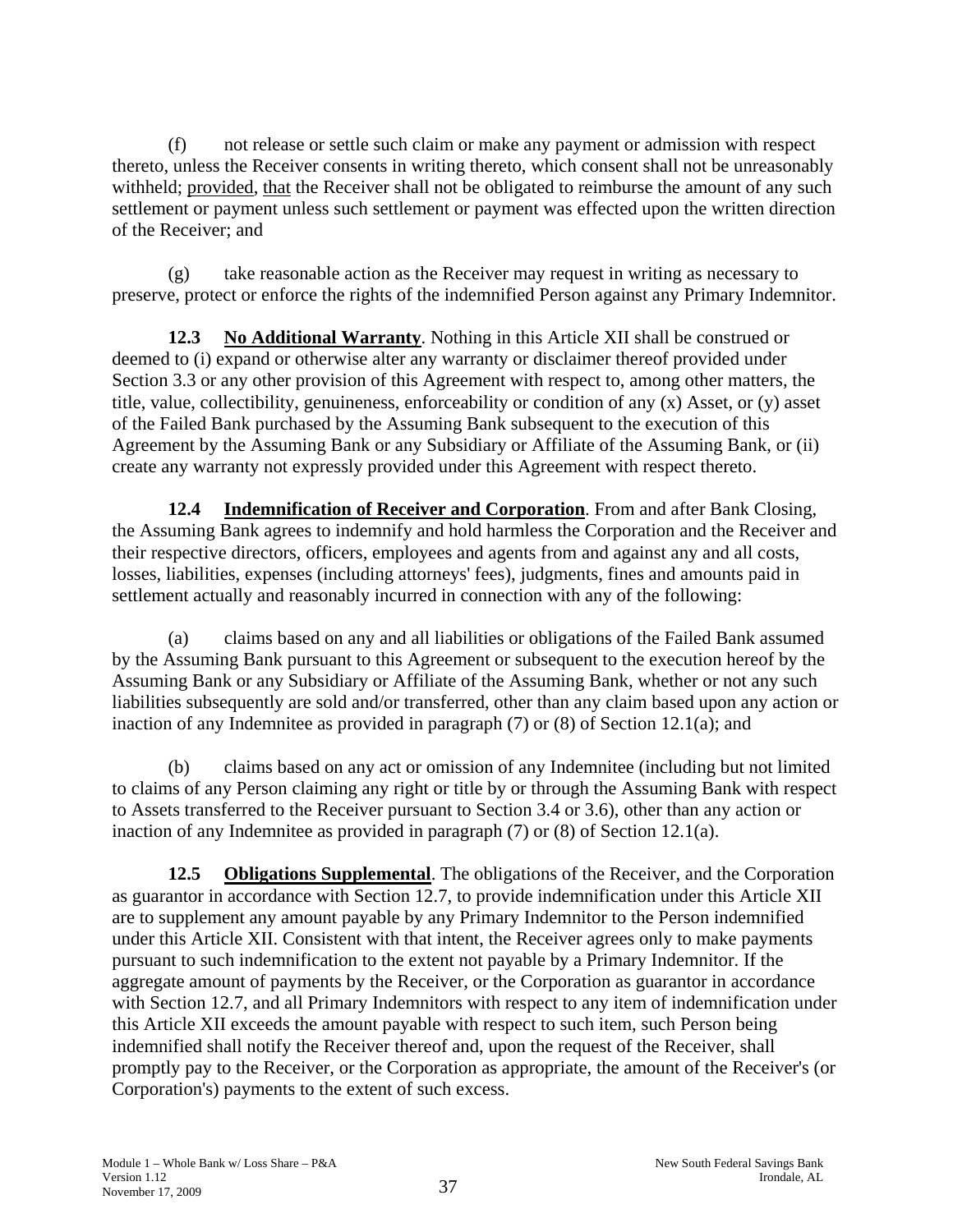**12.6 Criminal Claims**. Notwithstanding any provision of this Article XII to the contrary, in the event that any Person being indemnified under this Article XII shall become involved in any criminal action, suit or proceeding, whether judicial, administrative or investigative, the Receiver shall have no obligation hereunder to indemnify such Person for liability with respect to any criminal act or to the extent any costs or expenses are attributable to the defense against the allegation of any criminal act, unless (i) the Person is successful on the merits or otherwise in the defense against any such action, suit or proceeding, or (ii) such action, suit or proceeding is terminated without the imposition of liability on such Person.

**12.7** Limited Guaranty of the Corporation. The Corporation hereby guarantees performance of the Receiver's obligation to indemnify the Assuming Bank as set forth in this Article XII. It is a condition to the Corporation's obligation hereunder that the Assuming Bank shall comply in all respects with the applicable provisions of this Article XII. The Corporation shall be liable hereunder only for such amounts, if any, as the Receiver is obligated to pay under the terms of this Article XII but shall fail to pay. Except as otherwise provided above in this Section 12.7, nothing in this Article XII is intended or shall be construed to create any liability or obligation on the part of the Corporation, the United States of America or any department or agency thereof under or with respect to this Article XII, or any provision hereof, it being the intention of the parties hereto that the obligations undertaken by the Receiver under this Article XII are the sole and exclusive responsibility of the Receiver and no other Person or entity.

**12.8** Subrogation. Upon payment by the Receiver, or the Corporation as guarantor in accordance with Section 12.7, to any Indemnitee for any claims indemnified by the Receiver under this Article XII, the Receiver, or the Corporation as appropriate, shall become subrogated to all rights of the Indemnitee against any other Person to the extent of such payment.

### **ARTICLE XIII MISCELLANEOUS**

**13.1 Entire Agreement**. This Agreement embodies the entire agreement of the parties hereto in relation to the subject matter herein and supersedes all prior understandings or agreements, oral or written, between the parties.

**13.2 Headings**. The headings and subheadings of the Table of Contents, Articles and Sections contained in this Agreement, except the terms identified for definition in Article I and elsewhere in this Agreement, are inserted for convenience only and shall not affect the meaning or interpretation of this Agreement or any provision hereof.

**13.3** Counterparts. This Agreement may be executed in any number of counterparts and by the duly authorized representative of a different party hereto on separate counterparts, each of which when so executed shall be deemed to be an original and all of which when taken together shall constitute one and the same Agreement.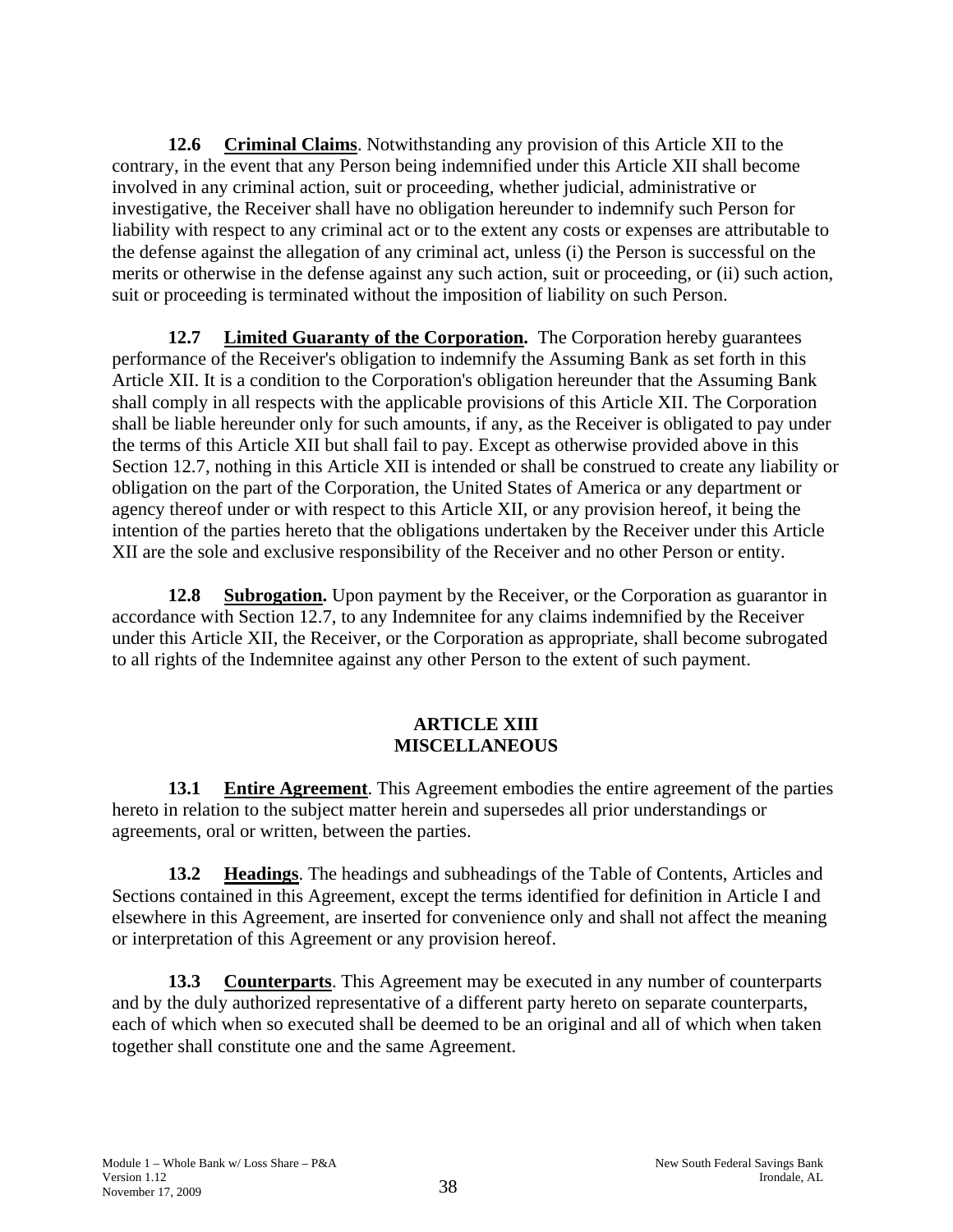**13.4 GOVERNING LAW**. THIS AGREEMENT AND THE RIGHTS AND OBLIGATIONS HEREUNDER SHALL BE GOVERNED BY AND CONSTRUED IN ACCORDANCE WITH THE FEDERAL LAW OF THE UNITED STATES OF AMERICA, AND IN THE ABSENCE OF CONTROLLING FEDERAL LAW, IN ACCORDANCE WITH THE LAWS OF THE STATE IN WHICH THE MAIN OFFICE OF THE FAILED BANK IS LOCATED.

13.5 Successors. All terms and conditions of this Agreement shall be binding on the successors and assigns of the Receiver, the Corporation and the Assuming Bank. Except as otherwise specifically provided in this Agreement, nothing expressed or referred to in this Agreement is intended or shall be construed to give any Person other than the Receiver, the Corporation and the Assuming Bank any legal or equitable right, remedy or claim under or with respect to this Agreement or any provisions contained herein, it being the intention of the parties hereto that this Agreement, the obligations and statements of responsibilities hereunder, and all other conditions and provisions hereof are for the sole and exclusive benefit of the Receiver, the Corporation and the Assuming Bank and for the benefit of no other Person.

**13.6 Modification; Assignment**. No amendment or other modification, rescission, release, or assignment of any part of this Agreement shall be effective except pursuant to a written agreement subscribed by the duly authorized representatives of the parties hereto.

**13.7 Notice**. Any notice, request, demand, consent, approval or other communication to any party hereto shall be effective when received and shall be given in writing, and delivered in person against receipt therefore, or sent by certified mail, postage prepaid, courier service, telex, facsimile transmission or email to such party (with copies as indicated below) at its address set forth below or at such other address as it shall hereafter furnish in writing to the other parties. All such notices and other communications shall be deemed given on the date received by the addressee.

### **Beal Bank**

6000 Legacy Drive Plano, Texas 75024 Fax: (469) 241-9564 Attention: M. Molly Curl, Senior Vice President Stephen Costas, Esq., Michael W. Tankersley, Esq. John Caverlee, Esq.

With copy to: Peter G. Weinstock, Esq. Hunton & Williams LLP 1445 Ross Avenue Suite 3700 Dallas, Texas 75202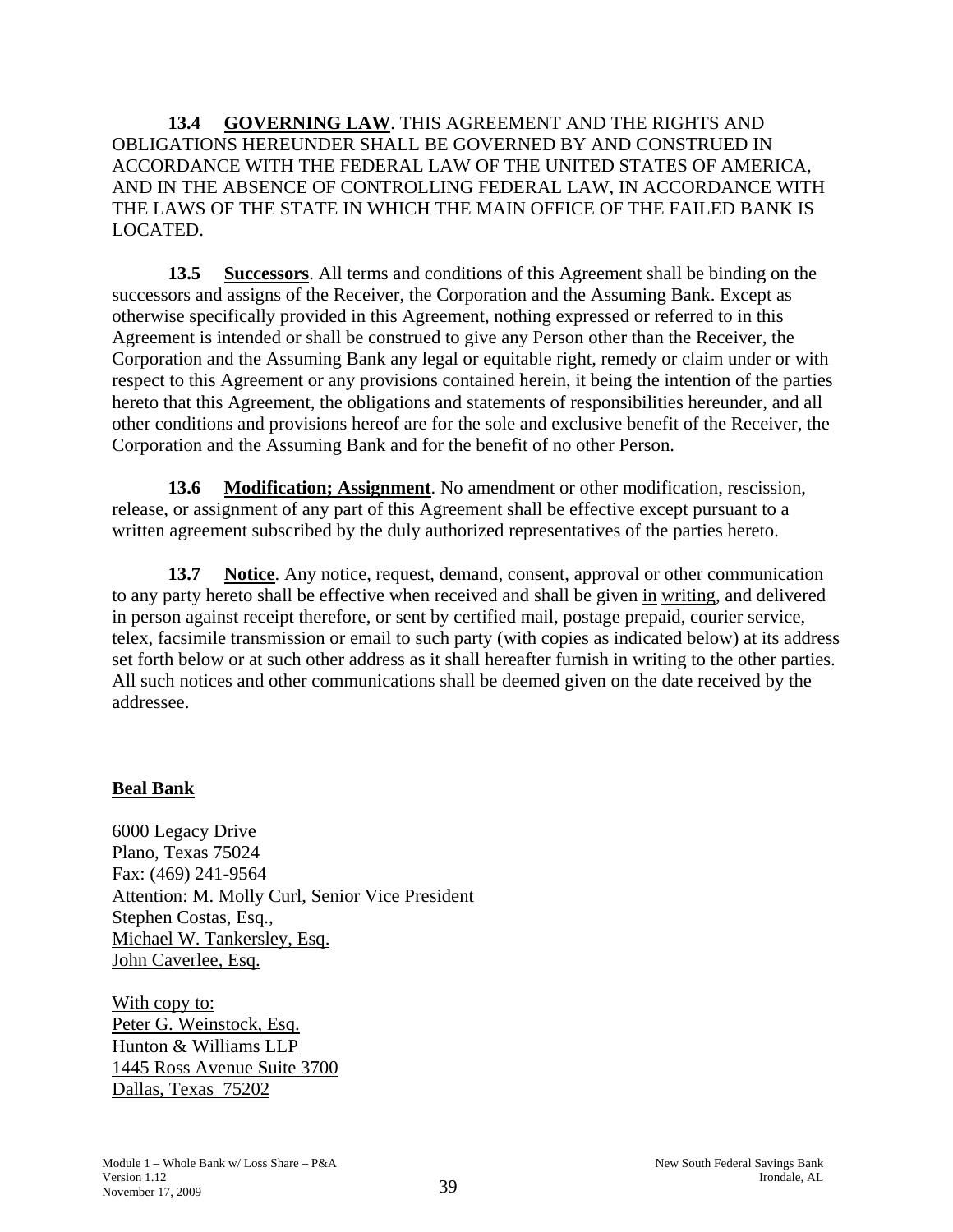### FAX: (214) 468-3599

### **Receiver and Corporation**

Federal Deposit Insurance Corporation, Receiver of New South Federal Savings Bank 1601 Bryan Street, Suite 1700 Dallas, Texas 75201

Attention: Settlement Manager

with copy to: Regional Counsel (Litigation Branch)

### **and with respect to notice under Article XII:**

Federal Deposit Insurance Corporation Receiver of New South Federal Savings Bank 1601 Bryan Street, Suite 1700 Dallas, Texas 75201 Attention: Regional Counsel (Litigation Branch)

 **13.8 Manner of Payment**. All payments due under this Agreement shall be in lawful money of the United States of America in immediately available funds as each party hereto may specify to the other parties; provided, that in the event the Receiver or the Corporation is obligated to make any payment hereunder in the amount of \$25,000.00 or less, such payment may be made by check.

**13.9 Costs, Fees and Expenses**. Except as otherwise specifically provided herein, each party hereto agrees to pay all costs, fees and expenses which it has incurred in connection with or incidental to the matters contained in this Agreement, including without limitation any fees and disbursements to its accountants and counsel; provided, that the Assuming Bank shall pay all fees, costs and expenses (other than attorneys' fees incurred by the Receiver) incurred in connection with the transfer to it of any Assets or Liabilities Assumed hereunder or in accordance herewith.

**13.10 Waiver**. Each of the Receiver, the Corporation and the Assuming Bank may waive its respective rights, powers or privileges under this Agreement; provided, that such waiver shall be in writing; and further provided, that no failure or delay on the part of the Receiver, the Corporation or the Assuming Bank to exercise any right, power or privilege under this Agreement shall operate as a waiver thereof, nor will any single or partial exercise of any right, power or privilege under this Agreement preclude any other or further exercise thereof or the exercise of any other right, power or privilege by the Receiver, the Corporation, or the Assuming Bank under this Agreement, nor will any such waiver operate or be construed as a future waiver of such right, power or privilege under this Agreement.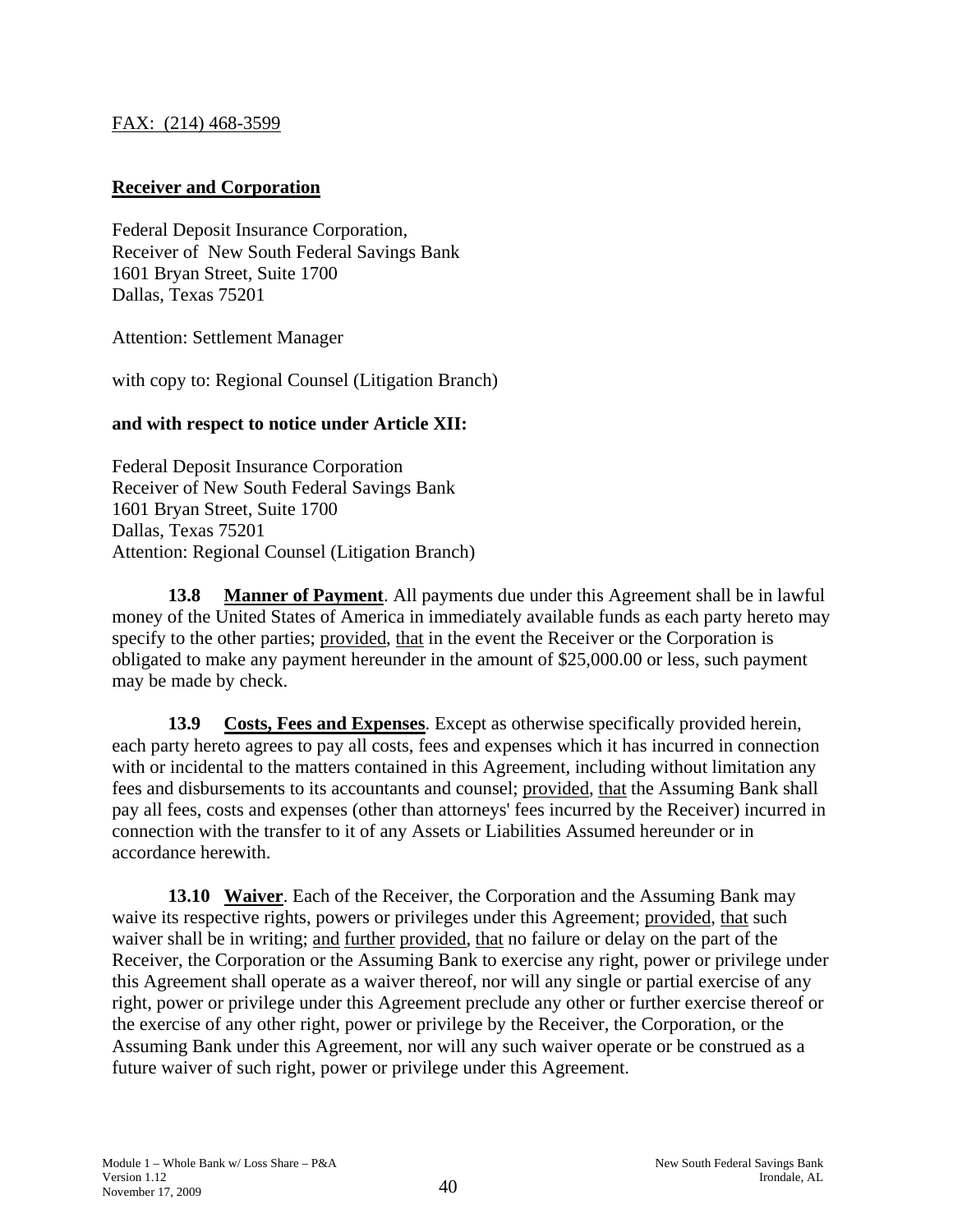**13.11 Severability**. If any provision of this Agreement is declared invalid or unenforceable, then, to the extent possible, all of the remaining provisions of this Agreement shall remain in full force and effect and shall be binding upon the parties hereto.

**13.12 Term of Agreement**. This Agreement shall continue in full force and effect until the tenth (10th) anniversary of Bank Closing; provided, that the provisions of Section 6.3 and 6.4 shall survive the expiration of the term of this Agreement. Provided, however, the receivership of the Failed Bank may be terminated prior to the expiration of the term of this Agreement; in such event, the guaranty of the Corporation, as provided in and in accordance with the provisions of Section 12.7 shall be in effect for the remainder of the term. Expiration of the term of this Agreement shall not affect any claim or liability of any party with respect to any (i) amount which is owing at the time of such expiration, regardless of when such amount becomes payable, and (ii) breach of this Agreement occurring prior to such expiration, regardless of when such breach is discovered.

**13.13 Survival of Covenants, Etc.** The covenants, representations, and warranties in this Agreement shall survive the execution of this Agreement and the consummation of the transactions contemplated hereunder.

## **[Signature Page Follows]**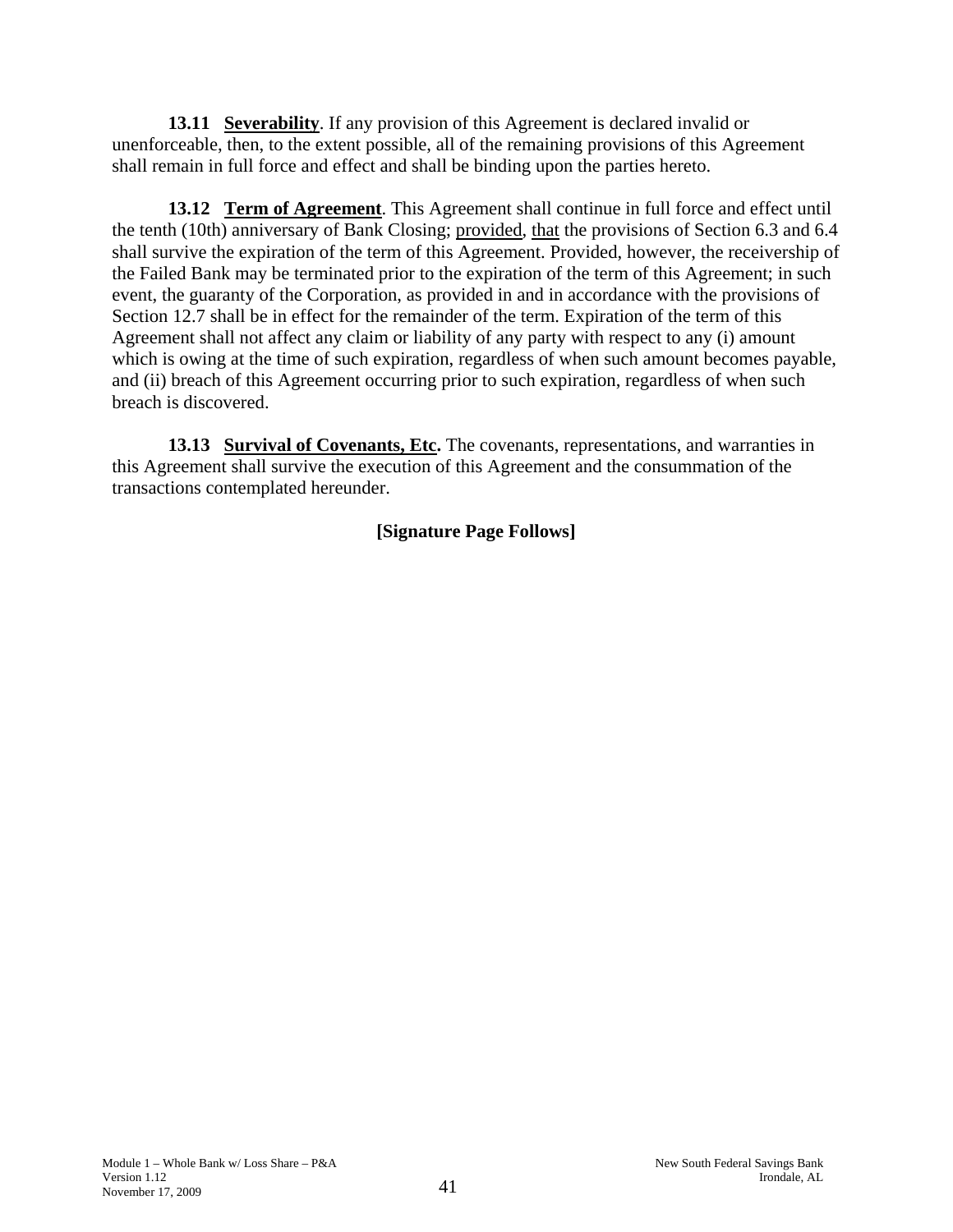IN WITNESS WHEREOF, the parties hereto have caused this Agreement to be executed by their duly authorized representatives as of the date first above written.

### FEDERAL DEPOSIT INSURANCE CORPORATION, RECEIVER OF NEW SOUTH FEDERAL SAVINGS BANK, IRONDALE, AL

| BY:   | Redacted                           |  |
|-------|------------------------------------|--|
| NAME: | Daniel M. Bell, Réceiver in Charge |  |

Attest: *Redacted*

Steve Black, FDIC

### FEDERAL DEPOSIT INSURANCE CORPORATION

BY:<br>NAME: Daniel M. Bell, Attorney in Fact *Redacted*



Steve Black, FDIC

BEALBANK

*Redacted*

BY:

NAME: M. Molly Carl, Senior Vice President

Attes *Redacted*

Steve Black, FDIC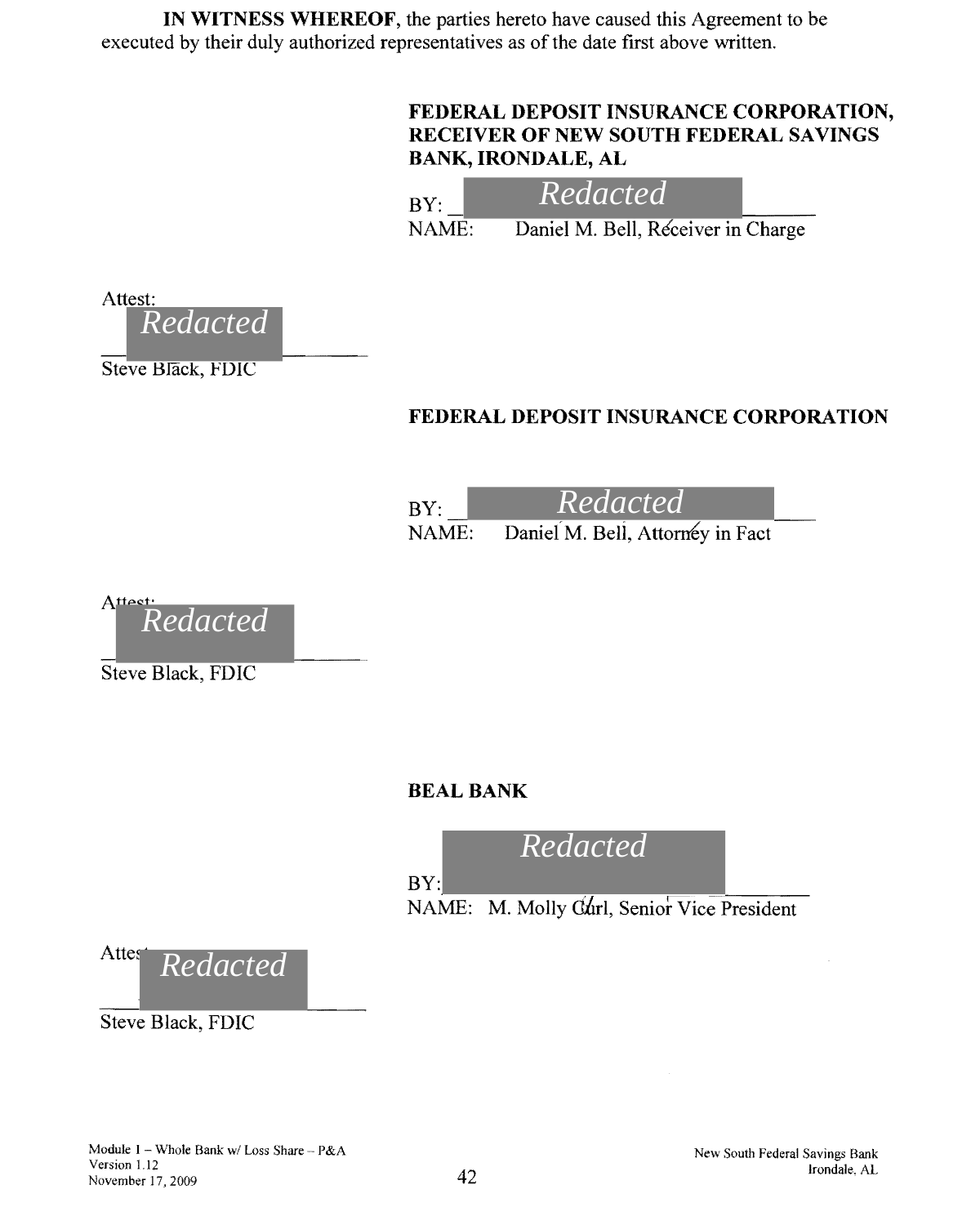# **SCHEDULE 2.1 - Certain Liabilities Assumed by the Assuming Bank**

**TO BE PROVIDED AT A LATER DATE**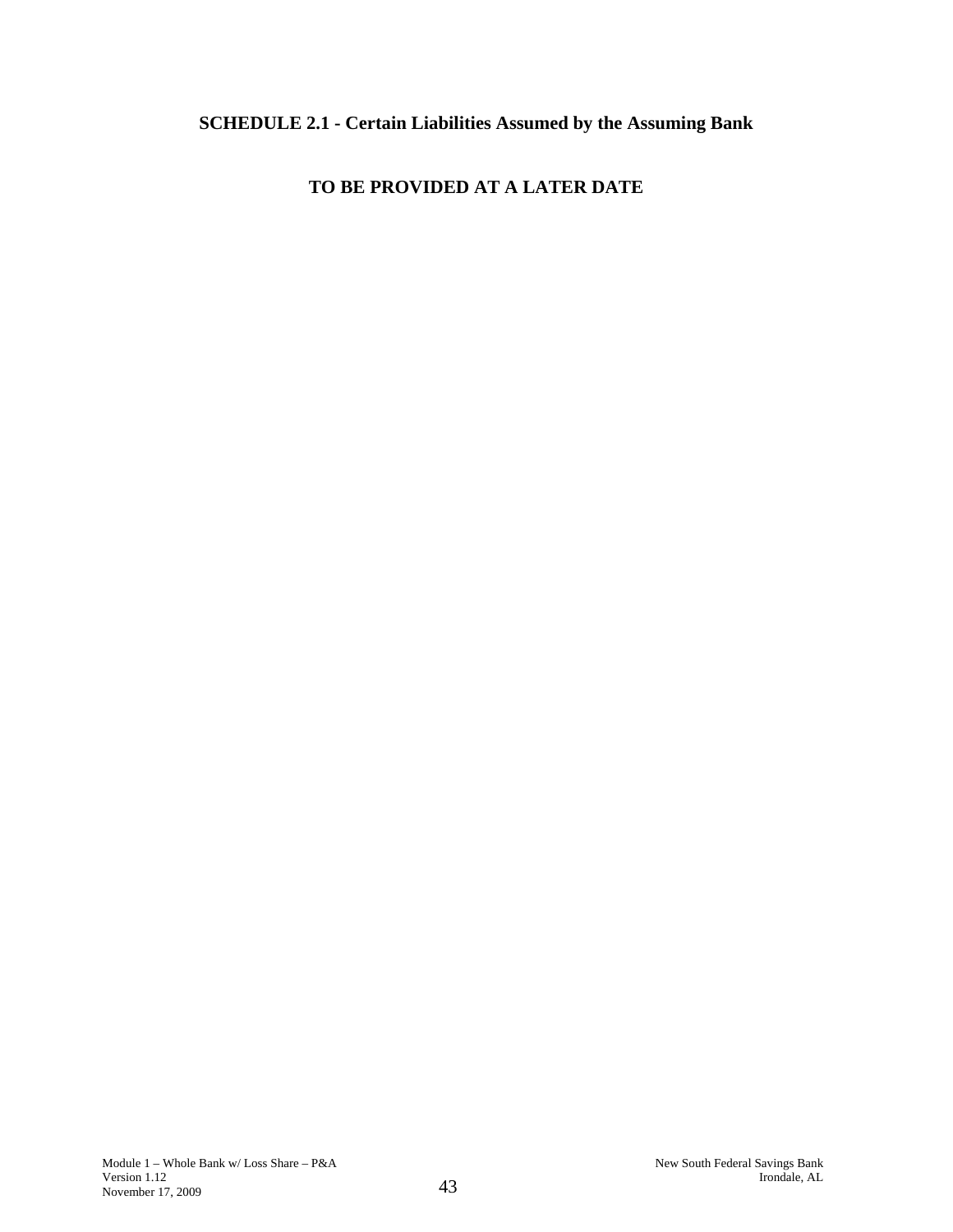# **SCHEDULE 2.1a**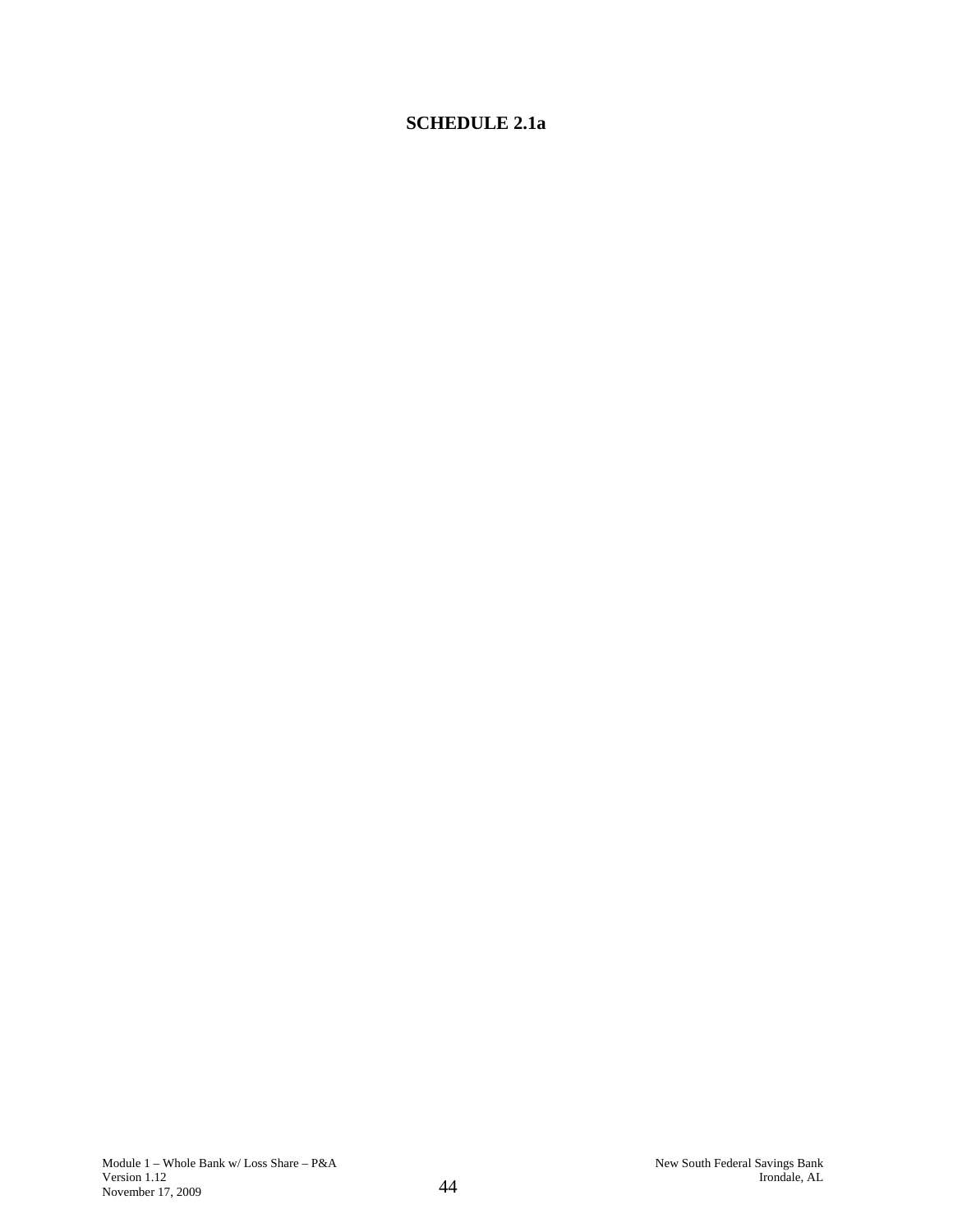SCHEDULE 3.1 - Certain Assets Purchased

#### SEE ATTACHED LIST

THE LIST(S) ATTACHED TO THIS SCHEDULE (OR SUBSCHEDULE(S)) AND THE INFORMATION THEREIN, IS AS OF THE DATE OF THE MOST RECENT PERTINENT DATA MADE AVAILABLE TO THE ASSUMING BANK AS PART OF THE INFORMATION PACKAGE. IT WILL BE ADJUSTED TO REFLECT THE COMPOSITION AND BOOK VALUE OF THE LOANS AND ASSETS AS OF THE DATE OF BANK CLOSING. THE LIST(S) MAY NOT INCLUDE ALL LOANS AND ASSETS (E.G., CHARGED OFF LOANS). THE LIST(S) MAY BE REPLACED WITH A MORE ACCURATE LIST POST CLOSING.

SUBSIDIARIES IDENTIFIED PRE-CLOSING

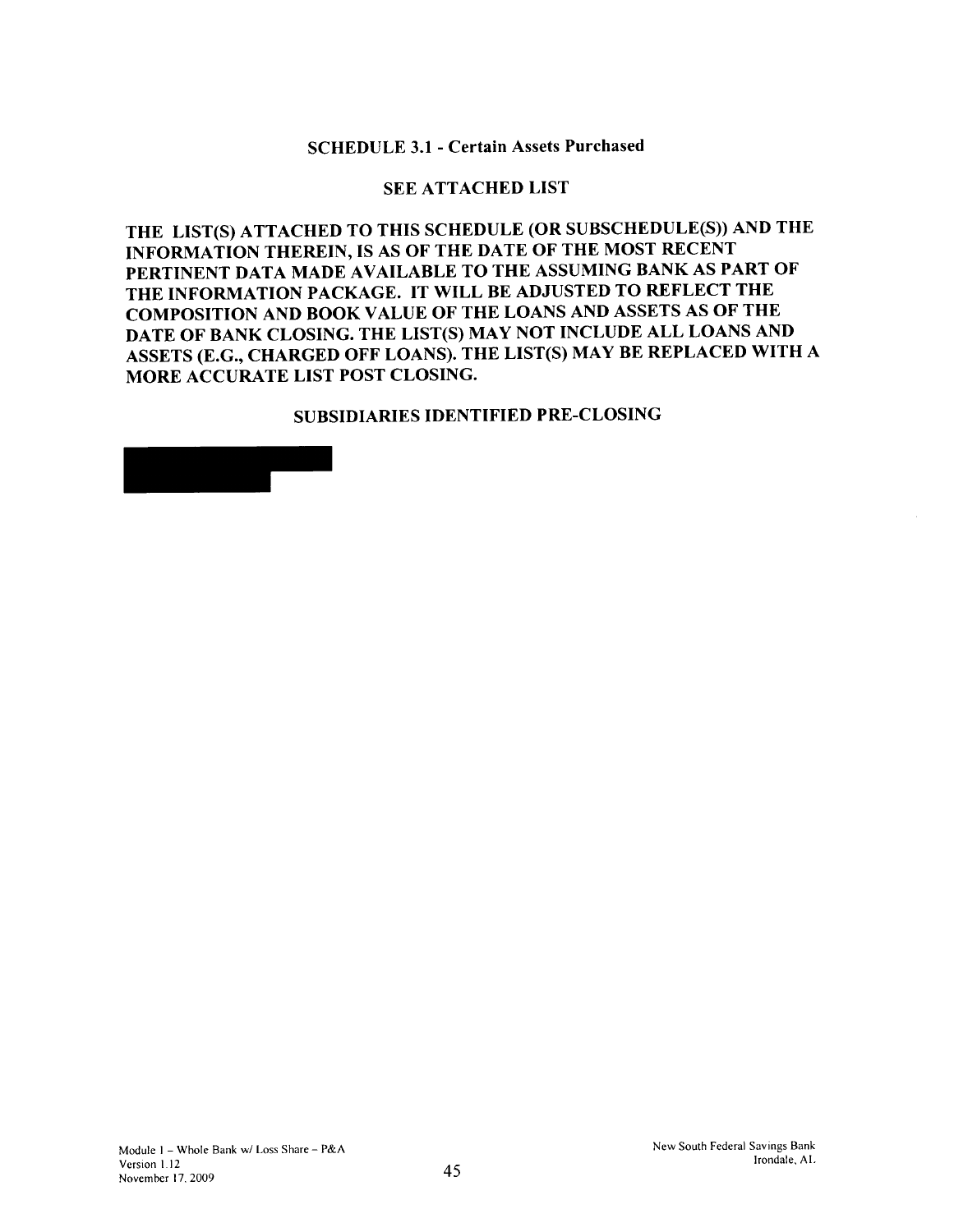## **SCHEDULE 3.2 - Purchase Price of Assets or assets**

| (a)        | cash and receivables from depository<br>institutions, including cash items in the<br>process of collection, plus<br>interest thereon:                                                           | <b>Book Value</b>                      |
|------------|-------------------------------------------------------------------------------------------------------------------------------------------------------------------------------------------------|----------------------------------------|
| (b)        | securities (exclusive of the capital stock of<br>Acquired Subsidiaries and FRB and FHLB<br>stock), plus interest thereon:                                                                       | As provided in Section $3.2(b)$        |
| (c)        | federal funds sold and repurchase<br>agreements, if any, including interest<br>thereon:                                                                                                         | <b>Book Value</b>                      |
| (d)        | Loans:                                                                                                                                                                                          | <b>Book Value</b>                      |
| (e)        | credit card business, if any, including all<br>outstanding extensions of credit and<br>offensive litigation, but excluding any class<br>action lawsuits related to the credit card<br>business: | <b>Book Value</b>                      |
| (f)        | Safe Deposit Boxes and related business,<br>safekeeping business and trust business, if<br>any:                                                                                                 | <b>Book Value</b>                      |
| (g)        | Records and other documents:                                                                                                                                                                    | <b>Book Value</b>                      |
| (h)        | <b>Other Real Estate</b>                                                                                                                                                                        | <b>Book Value</b>                      |
| (i)        | boats, motor vehicles, aircraft, trailers, fire<br>arms, repossessed collateral                                                                                                                 | <b>Book Value</b>                      |
| (j)        | capital stock of any Acquired Subsidiaries<br>and FRB and FHLB stock:                                                                                                                           | <b>Book Value</b>                      |
| (k)<br>(1) | amounts owed to the Failed Bank by any<br><b>Acquired Subsidiary:</b><br>assets securing Deposits of public money,<br>to the extent not otherwise purchased<br>hereunder:                       | <b>Book Value</b><br><b>Book Value</b> |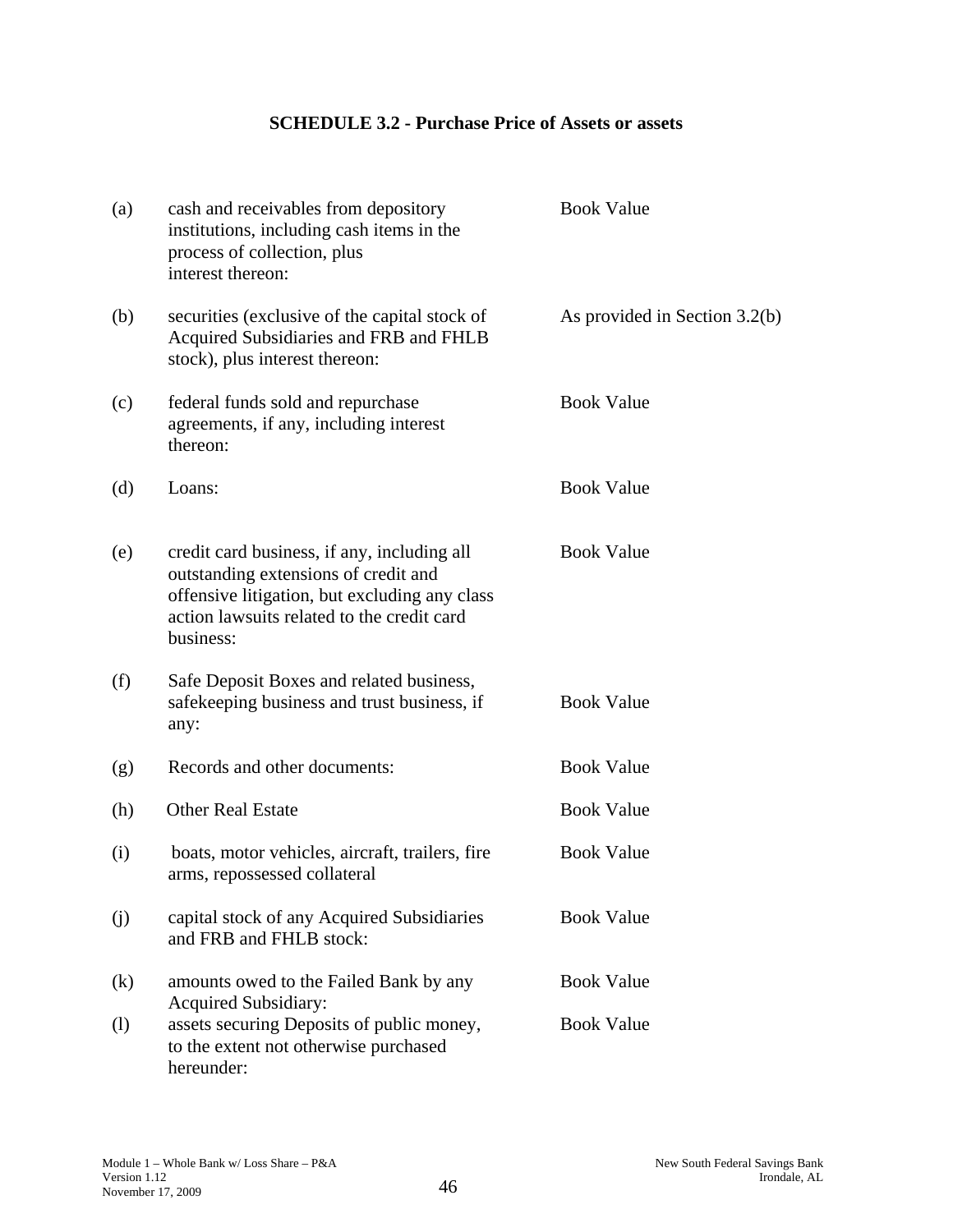| (m) | Overdrafts of customers:                                                 | <b>Book Value</b>               |
|-----|--------------------------------------------------------------------------|---------------------------------|
| (n) | rights, if any, with respect to Qualified<br><b>Financial Contracts.</b> | As provided in Section $3.2(c)$ |
|     |                                                                          |                                 |

(o) rights of the Failed Bank to provide Book Value mortgage servicing for others and to have mortgage servicing provided to the Failed Bank by others and related contracts.

### **assets subject to an option to purchase:**

| (a) | <b>Bank Premises:</b>    | Fair Market Value |
|-----|--------------------------|-------------------|
| (b) | Furniture and Equipment: | Fair Market Value |
| (c) | Fixtures:                | Fair Market Value |
| (d) | Other Equipment:         | Fair Market Value |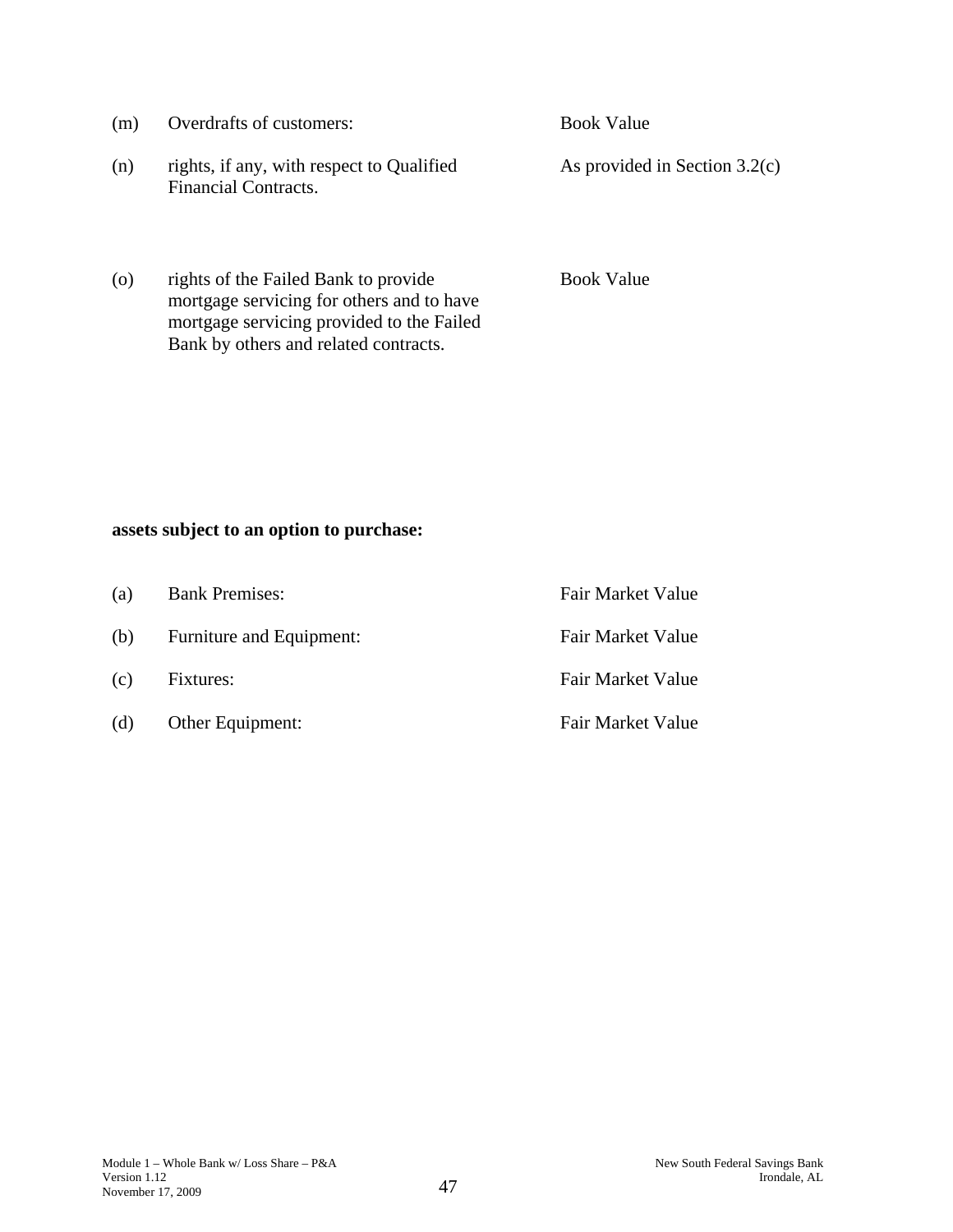# **SCHEDULE 3.5(a)**

## **INTENTIONALLY LEFT BLANK AT TIME OF CLOSING**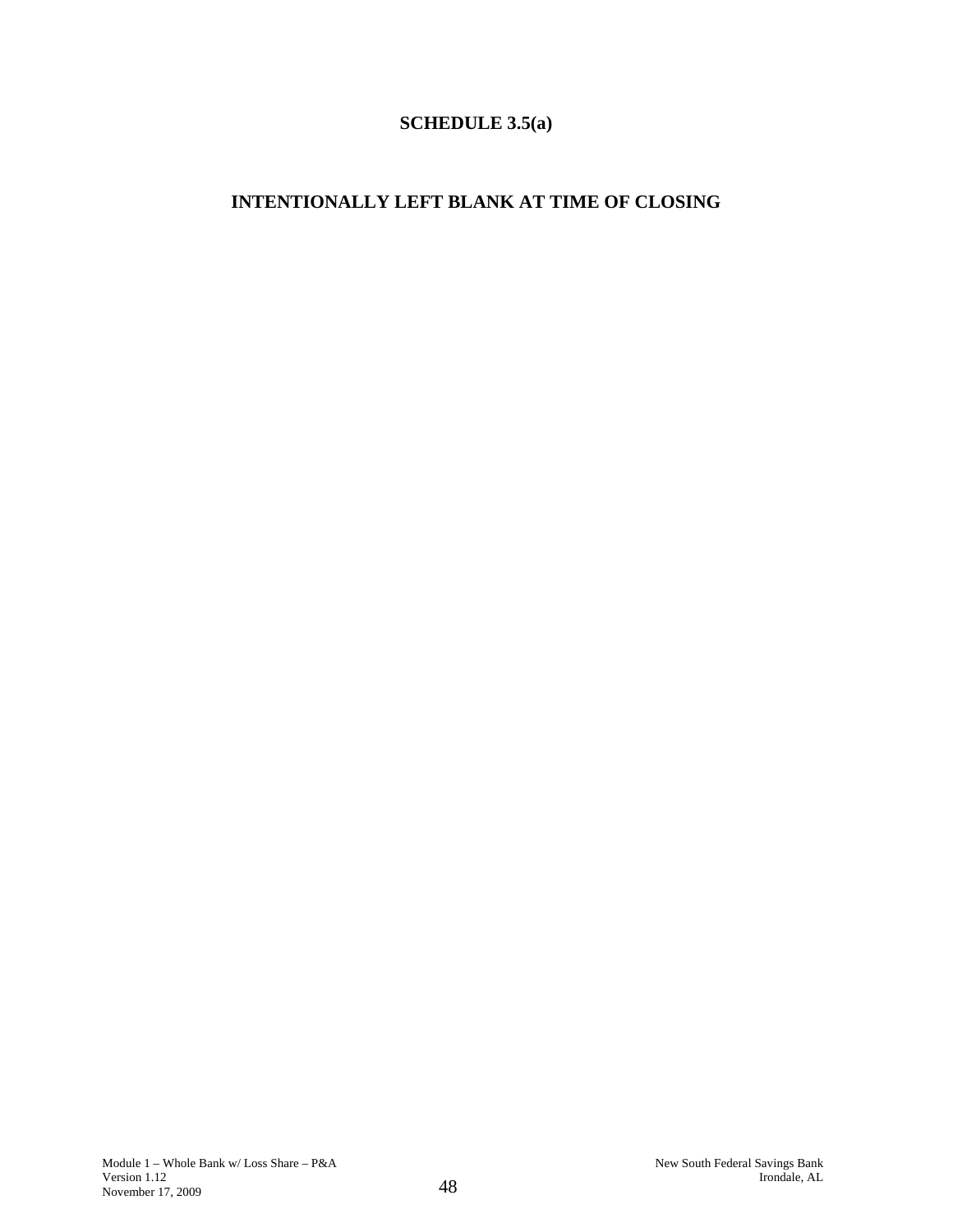# **SCHEDULE 3.5(a) Continued**

# **INTENTIONALLY LEFT BLANK AT CLOSING**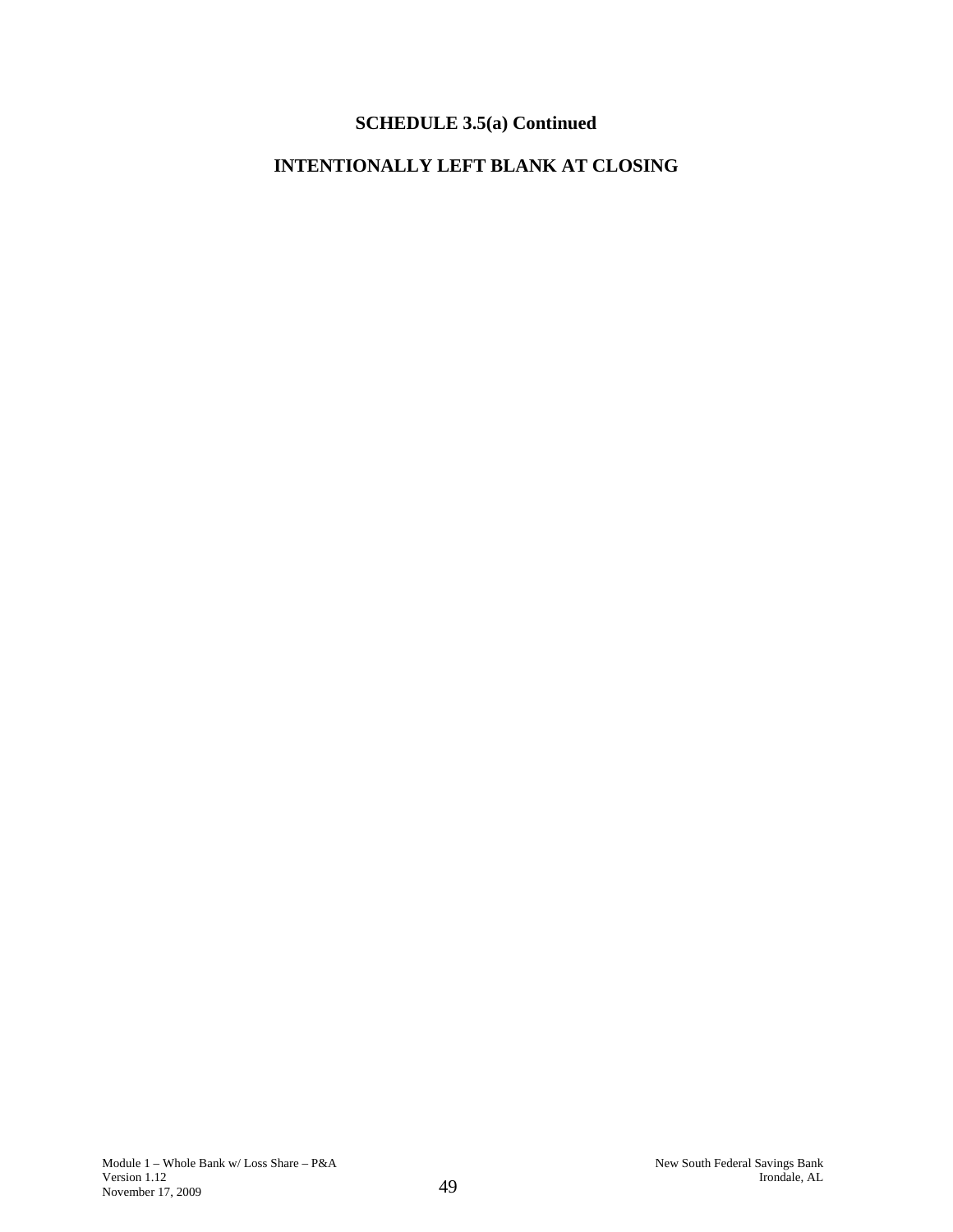## **SCHEDULE 3.5(l) – Excluded Securities**

**Private label asset backed securities will be retained by the Receiver.**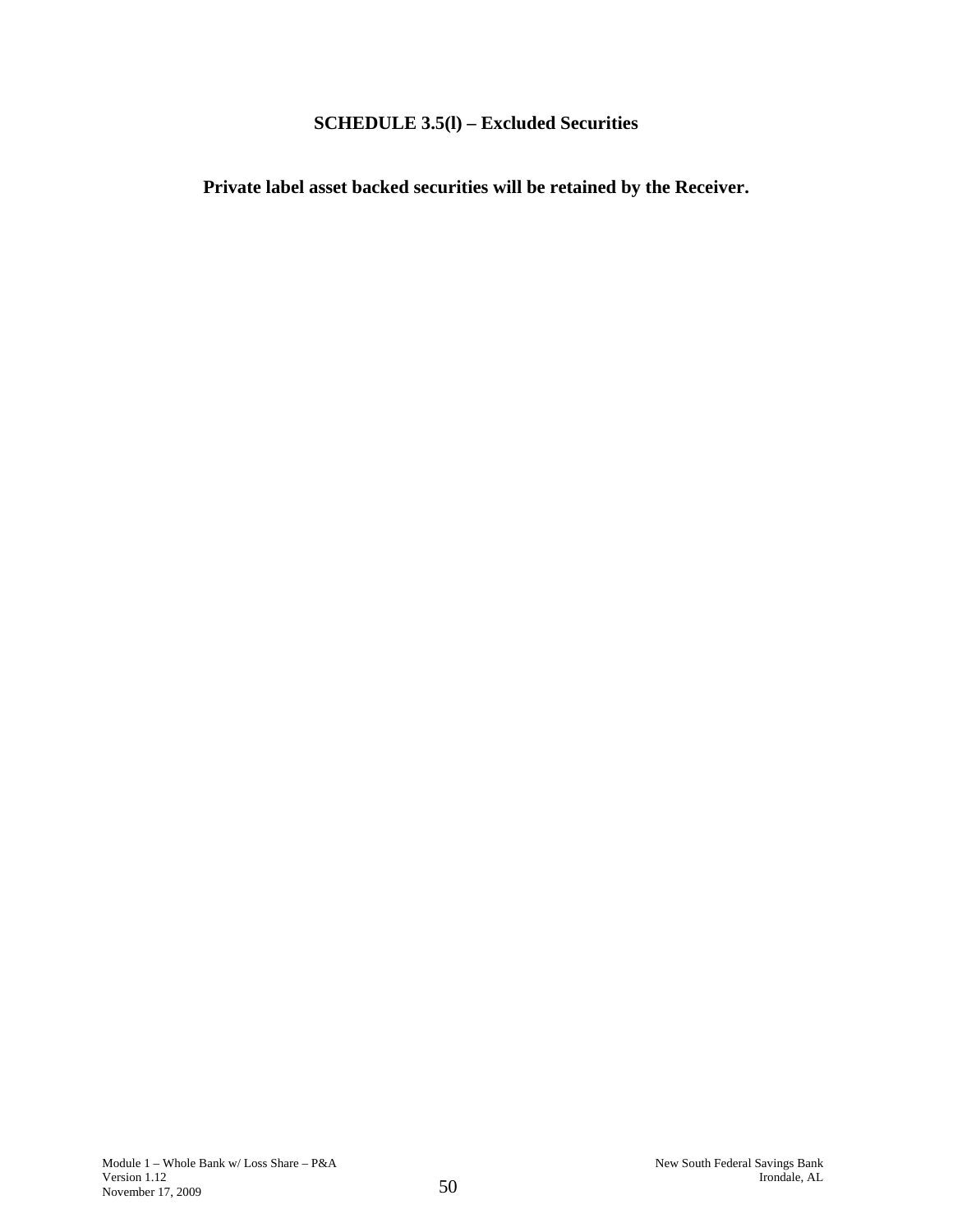### **SCHEDULE 4.15A**

### **LOANS SUBJECT TO LOSS SHARING UNDER THE SINGLE FAMILY SHARED-LOSS AGREEMENT**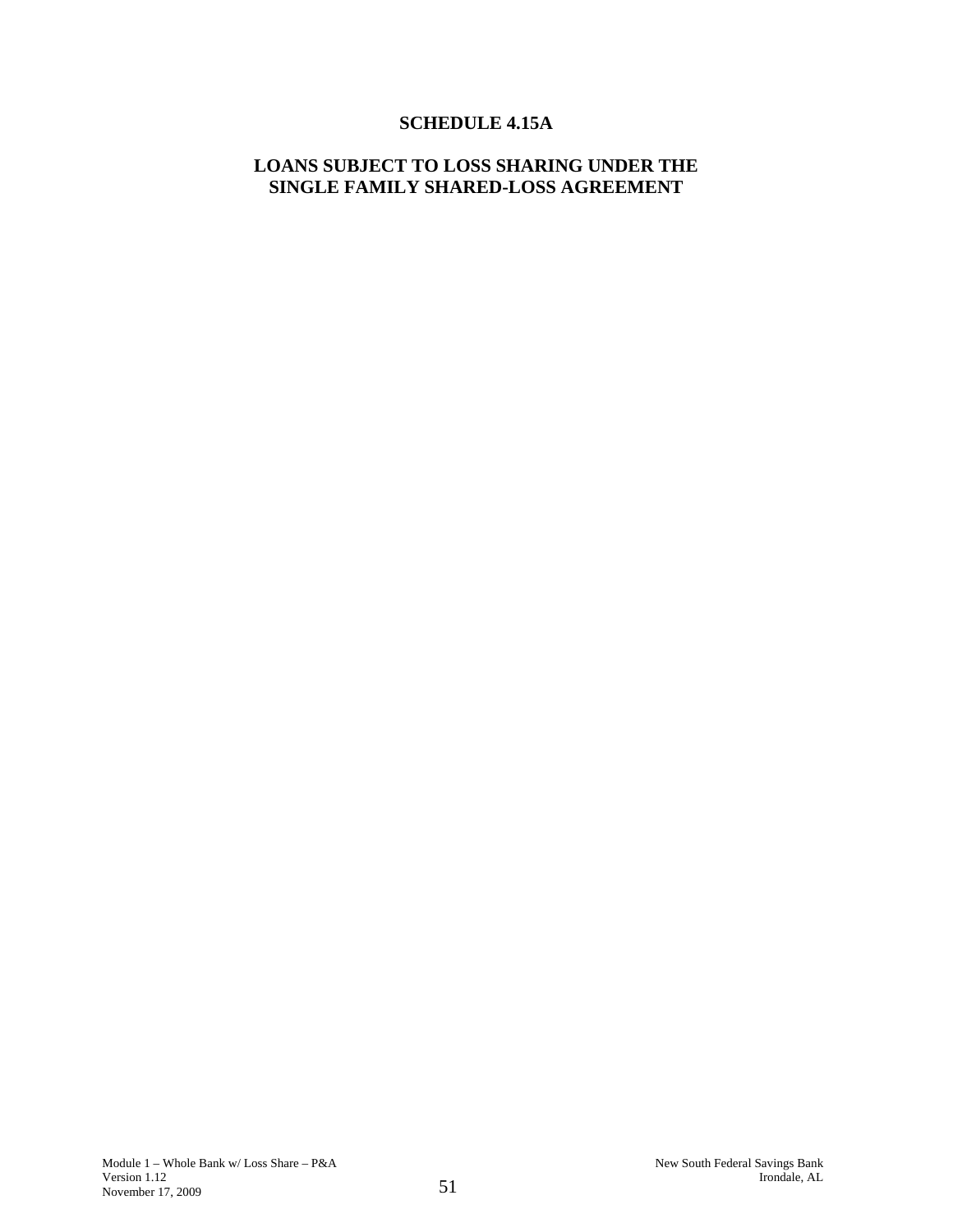### **SCHEDULE 4.15B**

### **LOANS SUBJECT TO LOSS SHARING UNDER THE NON-SINGLE FAMILY SHARED-LOSS AGREEMENT**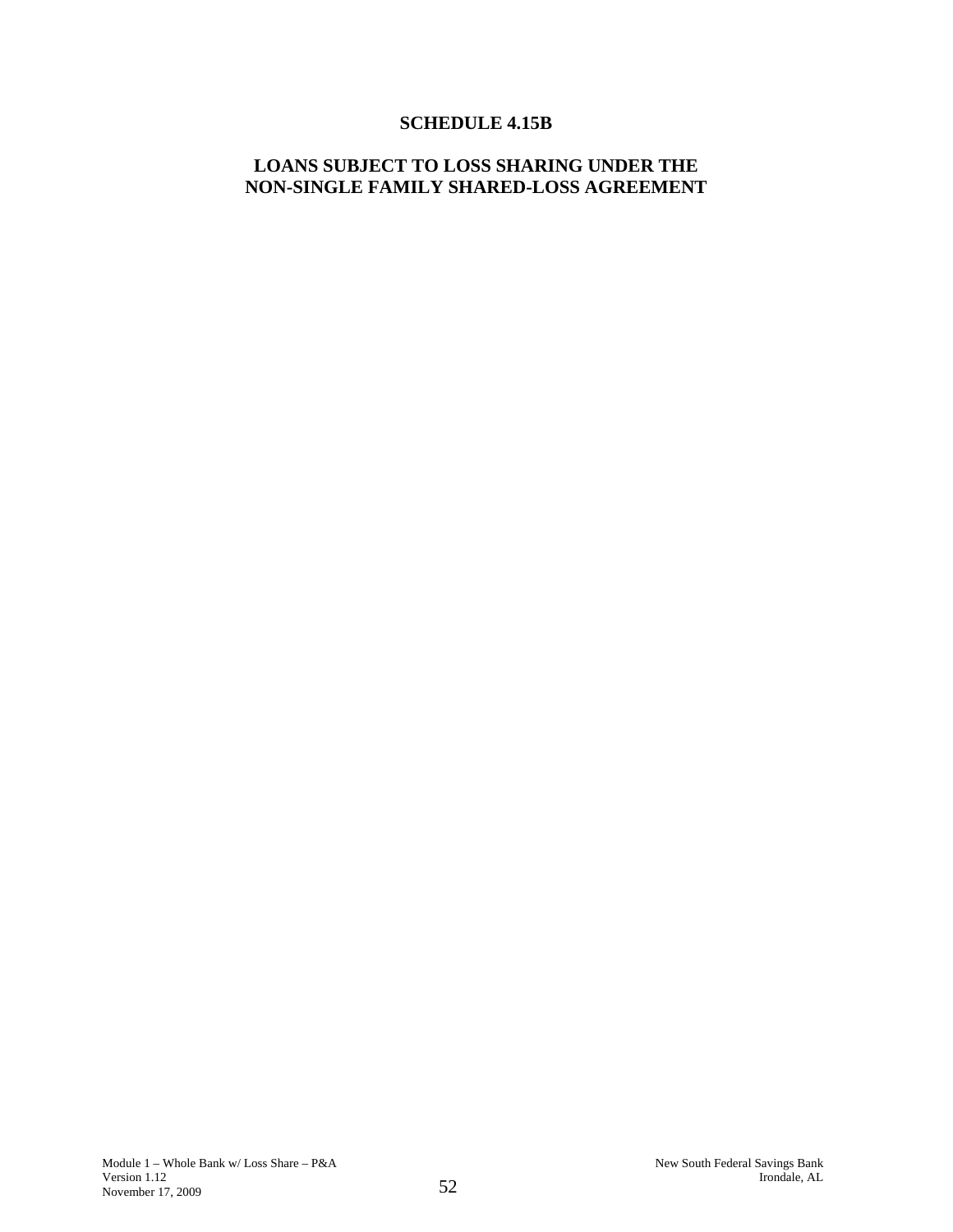## **SCHEDULE 4.15C**

## **SHARED LOSS MTM ASSETS**

**None**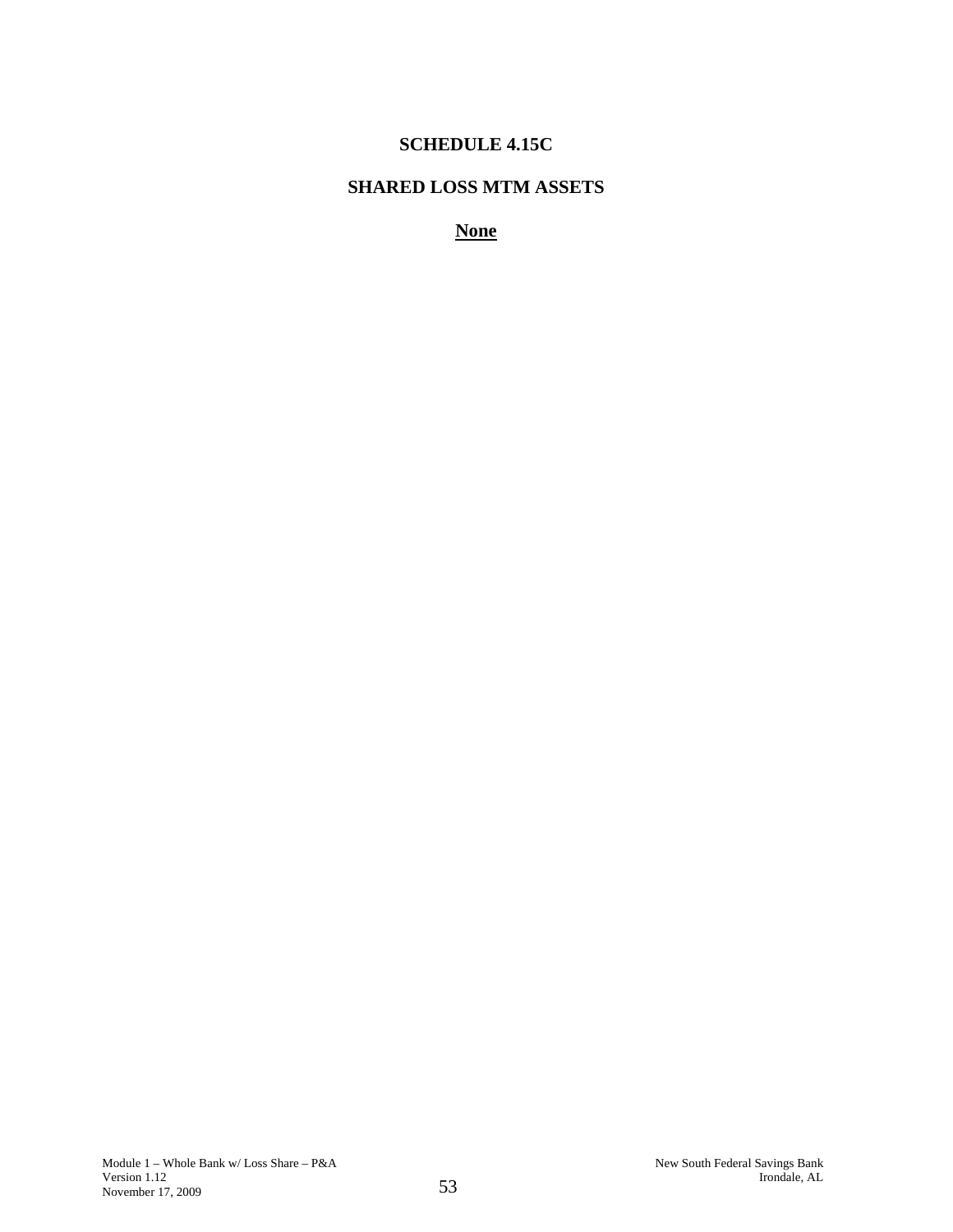# **Accounts Excluded from Calculation of Deposit Franchise Bid Premium**

### **New South Federal Savings Bank Irondale, AL**

The accounts identified below will pass to the Assuming Bank (unless otherwise noted). When calculating the premium to be paid on Assumed Deposits in a P&A transaction, the FDIC will exclude the following categories of deposit accounts:

| <b>Category</b> | <b>Description</b>                                  | <b>Amount</b>       |
|-----------------|-----------------------------------------------------|---------------------|
|                 |                                                     | $(a)$ s of 11/6/09) |
|                 | <b>Non-DO Brokered Deposits</b>                     | \$2,153,996.00      |
|                 | <b>CDARS</b>                                        | 0.00                |
| $\mathbf{III}$  | <b>Market Place Deposits</b>                        | \$378,467,314.49    |
|                 | Total deposits excluded from Calculation of premium | \$380,621,310.49    |
|                 |                                                     |                     |

### **Category Description**

#### **I Brokered Deposits**

Brokered deposit accounts are accounts for which the "depositor of record" is an agent, nominee, or custodian who deposits funds for a principal or principals to whom "pass-through" deposit insurance coverage may be extended. The FDIC separates brokered deposit accounts into 2 categories: 1) Depository Organization (DO) Brokered Deposits and 2) Non-Depository Organization (Non-DO) Brokered Deposits. This distinction is made by the FDIC to facilitate our role as Receiver and Insurer. These terms will not appear on other "brokered deposit" reports generated by the institution.

Non-DO Brokered Deposits pass to the Assuming Bank, but are excluded from Assumed Deposits when the deposit premium is calculated. Please see the attached "Schedule 7 Non-DO Broker Deposit Detail Report" for a listing of these accounts. This list will be updated post closing with balances as of Bank Closing date.

DO Brokered Deposits (Cede & Co as Nominee for DTC), are typically excluded from Assumed Deposits in the P&A transaction. A list of these accounts is provided on "Schedule 2.1 DO Brokered Deposit Detail Report". If, however, the terms of a particular transaction are altered and the DO Brokered Deposits pass to the Assuming Bank, they will not be included in Assumed Deposits for purposes of calculating the deposit premium.

#### **II CDARS**

CDARS deposits pass to the Assuming Bank, but are excluded from Assumed Deposits when the deposit premium is calculated.

The Bank did not participate in the CDARS program as of the date of the deposit download. If CDARS deposits are taken between the date of the deposit download and the Bank Closing Date, they will be identified post closing and made part of Schedule 7 to the P&A Agreement.

#### **III Market Place Deposits**

"Market Place Deposits" is a description given to deposits that may have been solicited via a money desk, internet subscription service (for example, Qwickrate), or similar programs.

The Bank does not have Qwickrate deposits as identified above.

This schedule provides a snapshot of account categories and balances as of 9-17-09. The deposit franchise bid premium will be calculated using account categories and balances as of Bank Closing Date that are reflected in the general ledger or subsystem as described above. The final numbers for Schedule 7 will be provided post closing.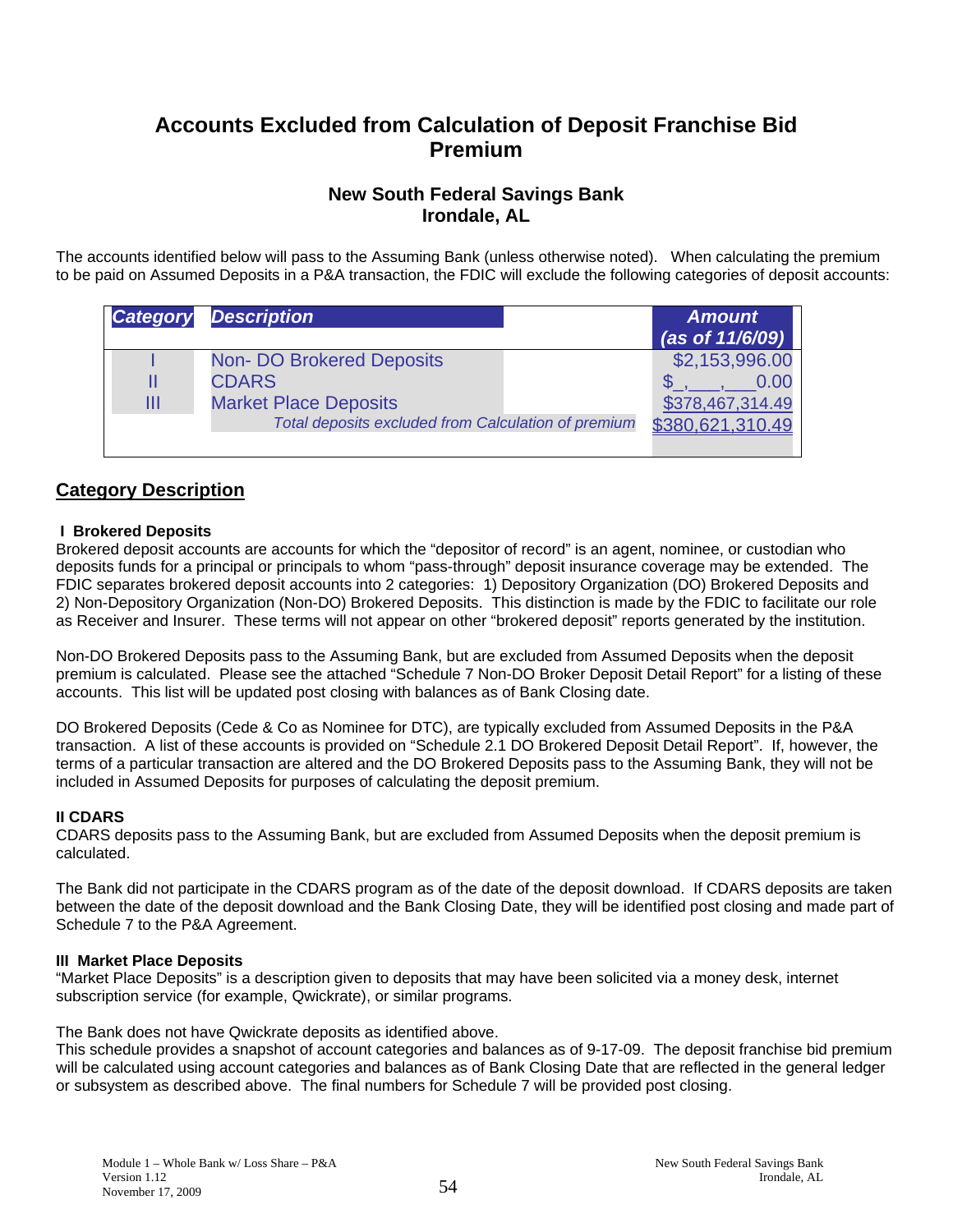### **EXHIBIT 2.3A FINAL NOTICE LETTER**

#### **FINAL LEGAL NOTICE**

Claiming Requirements for Deposits Under 12 U.S.C. 1822(e)

**[Date]** 

**[Name of Unclaimed Depositor] [Address of Unclaimed Depositor] [Anytown, USA]** 

Subject: **[XXXXX – Name of Bank City, State]** – In Receivership

Dear **[Sir/Madam]:** 

As you may know, on **[Date: Closing Date]**, the **[Name of Bank ("The Bank")]** was closed and the Federal Deposit Insurance Corporation ("FDIC") transferred **[The Bank's]** accounts to **[Name of Acquiring Institution].** 

According to federal law under 12 U.S.C., 1822(e), on **[Date: eighteen months from the Closing Date]**, **[Name of Acquiring Institution]** must transfer the funds in your account(s) back to the FDIC if you have not claimed your account(s) with **[Name of Acquiring Institution].** Based on the records recently supplied to us by **[Name of Acquiring Institution]**, your account(s) currently fall into this category.

This letter is your formal Legal Notice that you have until **[Date: eighteen months from the Closing Date]**, to claim or arrange to continue your account(s) with **[Name of Acquiring Institution].** There are several ways that you can claim your account(s) at **[Name of Acquiring Institution]**. It is only necessary for you to take any one of the following actions in order for your account(s) at **[Name of Acquiring Institution]** to be deemed claimed. In addition, if you have more than one account, your claim to one account will automatically claim all accounts:

1. Write to **[Name of Acquiring Institution**] and notify them that you wish to keep your account(s) active with them. Please be sure to include the name of the account(s), the account number(s), the signature of an authorized signer on the account(s), name, and address. **[Name of Acquiring Institution]** address is:

#### **[123 Main Street**

### **Anytown, USA]**

- 2. Execute a new signature card on your account(s), enter into a new deposit agreement with **[Name of Acquiring Institution],** change the ownership on your account(s), or renegotiate the terms of your certificate of deposit account(s) (if any).
- 3. Provide **[Name of Acquiring Institution]** with a change of address form.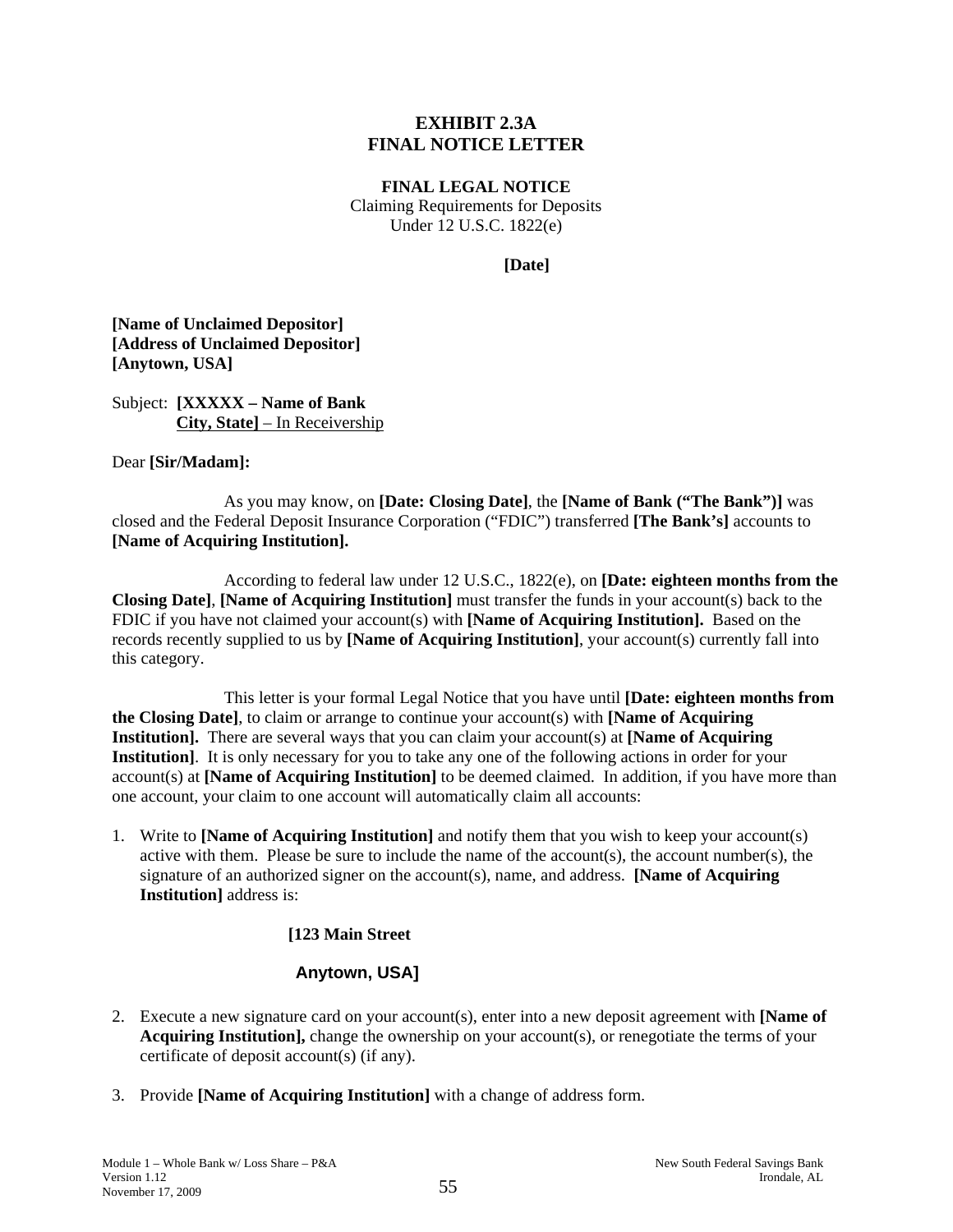4. Make a deposit to or withdrawal from your account(s). This includes writing a check on any account or having an automatic direct deposit credited to or an automatic withdrawal debited from an account.

If you do not want to continue your account(s) with **[Name of Acquiring Institution]** for any reason, you can withdraw your funds and close your account(s). Withdrawing funds from one or more of your account(s) satisfies the federal law claiming requirement. If you have time deposits, such as certificates of deposit, **[Name of Acquiring Institution]** can advise you how to withdraw them without being charged an interest penalty for early withdrawal.

If you do not claim ownership of your account(s) at **[Name of Acquiring Institution by Date: eighteen months from the Closing Date]** federal law requires **[Name of Acquiring Institution]**  to return your deposits to the FDIC, which will deliver them as unclaimed property to the State indicated in your address in the Failed Institution's records. If your address is outside of the United States, the FDIC will deliver the deposits to the State in which the Failed Institution had its main office. 12 U.S.C. § 1822(e). If the State accepts custody of your deposits, you will have 10 years from the date of delivery to claim your deposits from the State. After 10 years you will be permanently barred from claiming your deposits. However, if the State refuses to take custody of your deposits, you will be able to claim them from the FDIC until the receivership is terminated. If you have not claimed your insured deposits before the receivership is terminated, and a receivership may be terminated at any time, all of your rights in those deposits will be barred.

If you have any questions or concerns about these items, please contact **[Bank Employee]** at **[Name of Acquiring Institution]** by phone at **[(XXX) XXX-XXXX].** 

Sincerely,

**[Name of Claims Specialist] [Title]**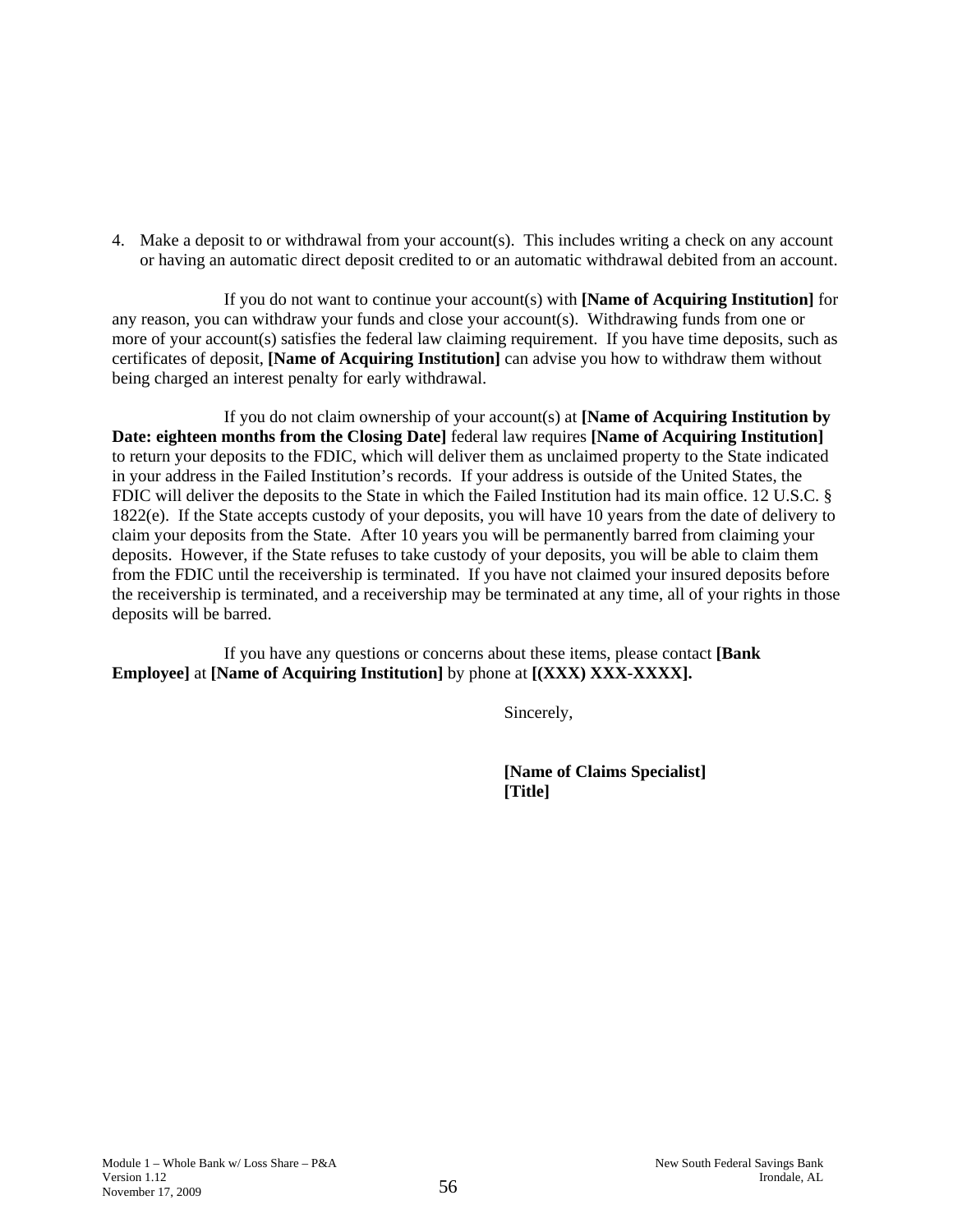### **EXHIBIT 2.3B AFFIDAVIT OF MAILING**

### **AFFIDAVIT OF MAILING**

*State of* 

*COUNTY OF* 

I am employed as a **[Title of Office]** by the **[Name of Acquiring Institution]**.

This will attest that on **[Date of mailing]**, I caused a true and correct copy of the Final Legal Notice, attached hereto, to owners of unclaimed deposits of **[Name of Failed Bank]**, City, State, to be prepared for deposit in the mail of the United States of America on behalf of the Federal Deposit Insurance Corporation. A list of depositors to whom the notice was mailed is attached. This notice was mailed to the depositor's last address as reflected on the books and records of the **[Name of Failed Bank]** as of the date of failure.

 $\overline{\phantom{a}}$  , and the contract of the contract of the contract of the contract of the contract of the contract of the contract of the contract of the contract of the contract of the contract of the contract of the contrac **[Name] [Title of Office] [Name of Acquiring Institution]** 

**Subscribed and sworn to before me this \_\_\_\_\_\_\_day of [Month, Year].** 

**My commission expires:** 

**\_\_\_\_\_\_\_\_\_\_\_\_\_\_\_\_\_\_\_\_\_\_ \_\_\_\_\_\_\_\_\_\_\_\_\_\_\_\_\_\_\_\_\_\_\_\_\_\_\_\_\_\_\_\_ [Name], Notary Public**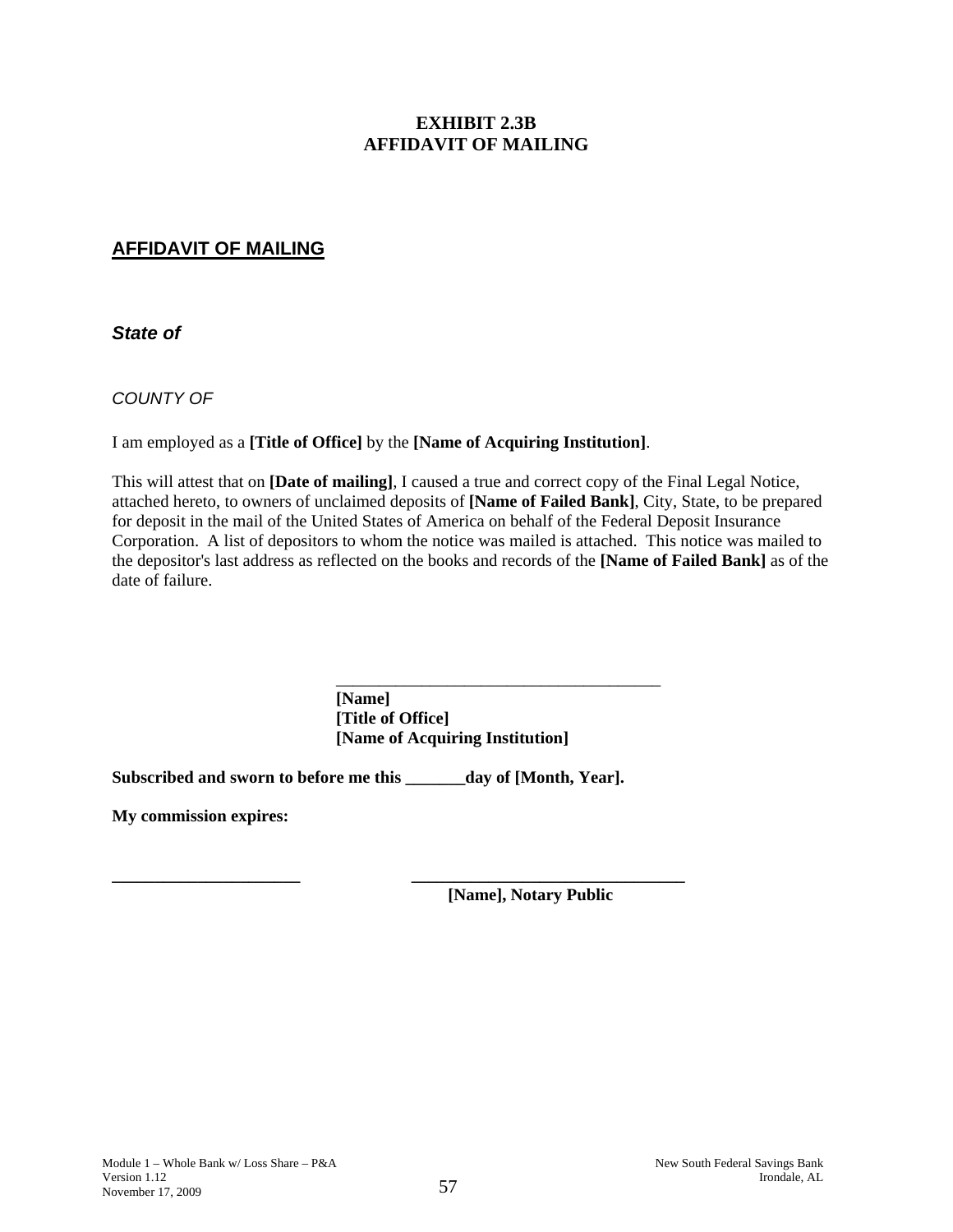### EXHIBIT 3.2(c) -- VALUATION OF CERTAIN QUALIFIED FINANCIAL CONTRACTS

#### A. Scope

Interest Rate Contracts - All interest rate swaps, forward rate agreements, interest rate futures, caps, collars and floors, whether purchased or written.

Option Contracts - All put and call option contracts, whether purchased or written, on marketable securities, financial futures, foreign currencies, foreign exchange or foreign exchange futures contracts.

Foreign Exchange Contracts - All contracts for future purchase or sale of foreign currencies, foreign currency or cross currency swap contracts, or foreign exchange futures contracts.

### B. Exclusions

All financial contracts used to hedge assets and liabilities that are acquired by the Assuming Bank but are not subject to adjustment from Book Value.

### C. Adjustment

The difference between the Book Value and market value as of Bank Closing.

### D. Methodology

- 1. The price at which the Assuming Bank sells or disposes of Qualified Financial Contracts will be deemed to be the fair market value of such contracts, if such sale or disposition occurs at prevailing market rates within a predefined timetable as agreed upon by the Assuming Bank and the Receiver.
- 2. In valuing all other Qualified Financial Contracts, the following principles will apply:
	- (i) All known cash flows under swaps or forward exchange contracts shall be present valued to the swap zero coupon interest rate curve.
	- (ii) All valuations shall employ prices and interest rates based on the actual frequency of rate reset or payment.
	- (iii) Each tranche of amortizing contracts shall be separately valued. The total value of such amortizing contract shall be the sum of the values of its component tranches.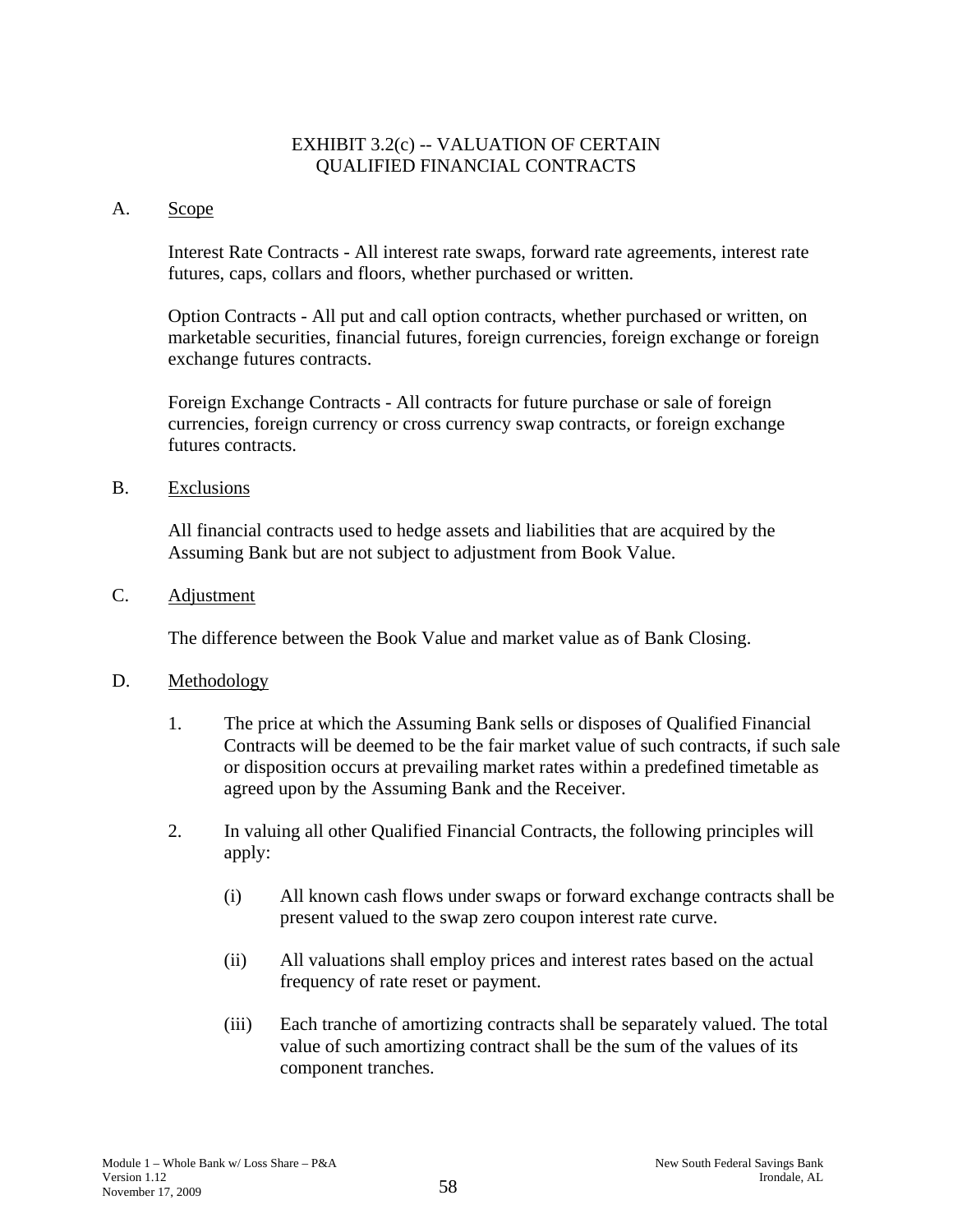- (iv) For regularly traded contracts, valuations shall be at the midpoint of the bid and ask prices quoted by customary sources (e.g., The Wall Street Journal, Telerate, Reuters or other similar source) or regularly traded exchanges.
- (v) For all other Qualified Financial Contracts where published market quotes are unavailable, the adjusted price shall be the average of the bid and ask price quotes from three (3) securities dealers acceptable to the Receiver and Assuming Bank as of Bank Closing. If quotes from securities dealers cannot be obtained, an appraiser acceptable to the Receiver and the Assuming Bank will perform a valuation based on modeling, correlation analysis, interpolation or other techniques, as appropriate.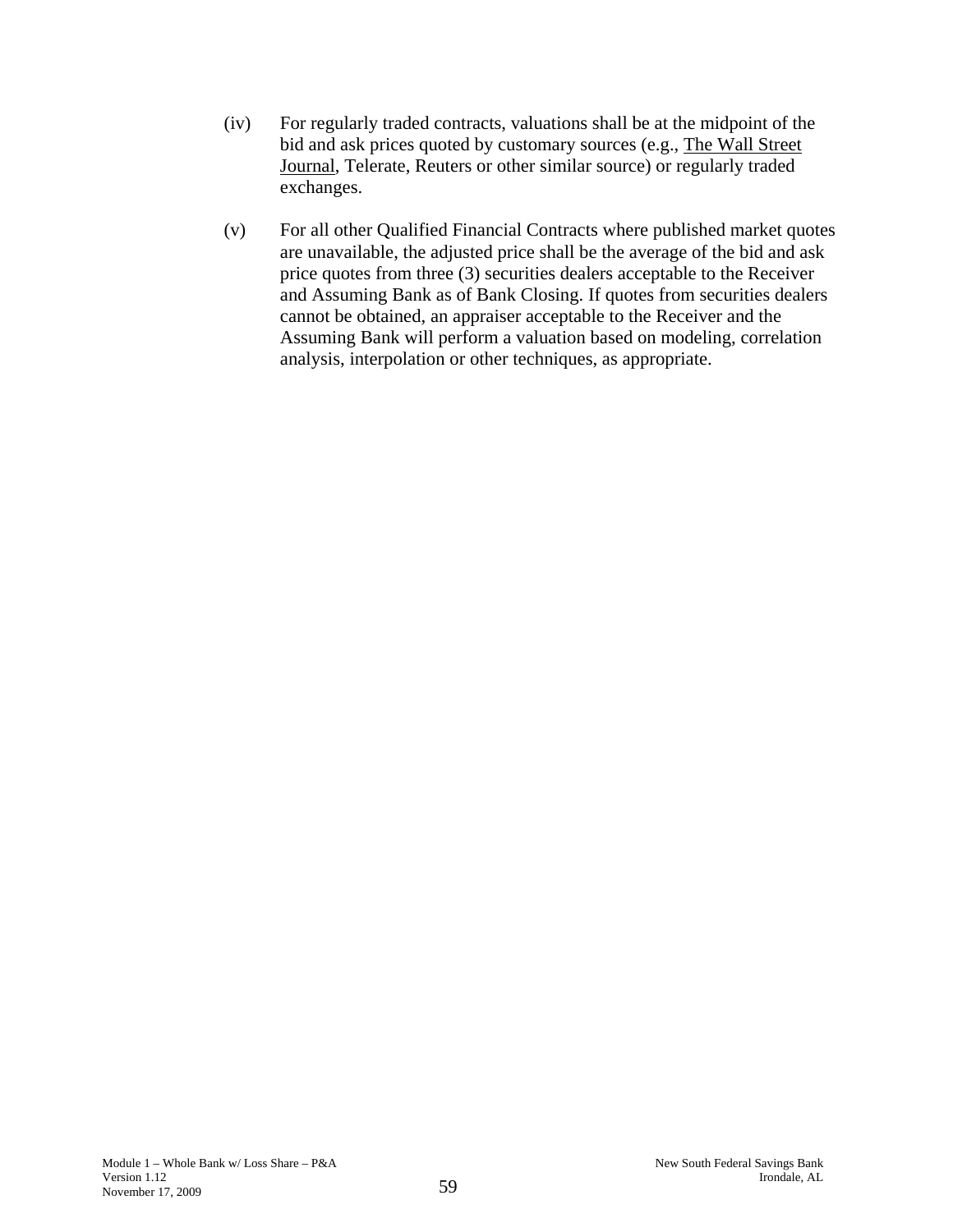### **EXHIBIT 4.13 INTERIM ASSET SERVICING ARRANGEMENT**

(a) With respect to each asset (or liability) designated from time to time by the Receiver to be serviced by the Assuming Bank pursuant to this Arrangement (such being designated as "Pool Assets"), during the term of this Arrangement, the Assuming Bank shall:

(i) Promptly apply payments received with respect to any Pool Assets;

(ii) Reverse and return insufficient funds checks;

(iii) Pay (A) participation payments to participants in Loans, as and when received; and (B) tax and insurance bills on Pool Assets as they come due, out of escrow funds maintained for purposes;

(iv) Maintain accurate records reflecting (A) the payment history of Pool Assets, with updated information received concerning changes in the address or identity of the obligors and (B) usage of data processing equipment and employee services with respect to servicing duties;

 (v) Send billing statements to obligors on Pool Assets to the extent that such statements were sent by the Failed Bank;

(vi) Send notices to obligors who are in default on Loans (in the same manner as the Failed Bank);

(vii) Send to the Receiver, Attn: Managing Liquidator, at the address provided in Section 13.7 of the Agreement, via overnight delivery: (A) on a weekly basis, weekly reports for the Pool Assets, including, without limitation, reports reflecting collections and the trial balances, transaction journals and loan histories for Pool Assets having activity, together with copies of (1) checks received, (2) insufficient funds checks returned, (3) checks for payment to participants or for taxes and insurance, (4) pay-off requests, (5) notices to defaulted obligors, and (6) data processing and employee logs and (B) any other reports, copies or information as may be periodically or from time to time requested;

(viii) Remit on a weekly basis to the Receiver, Attn: Division of Finance, Cashier Unit, Operations, at the address in (vii), via wire transfer to the account designated by the Receiver, all payments received on Pool Assets managed by the Assuming Bank or at such time and place and in such manner as may be directed by the Receiver;

(ix) prepare and timely file all information reports with appropriate tax authorities, and, if required by the Receiver, prepare and file tax returns and pay taxes due on or before the due date, relating to the Pool Assets; and

(x) provide and furnish such other services, operations or functions as may be required with regard to Pool Assets, including, without limitation, as may be required with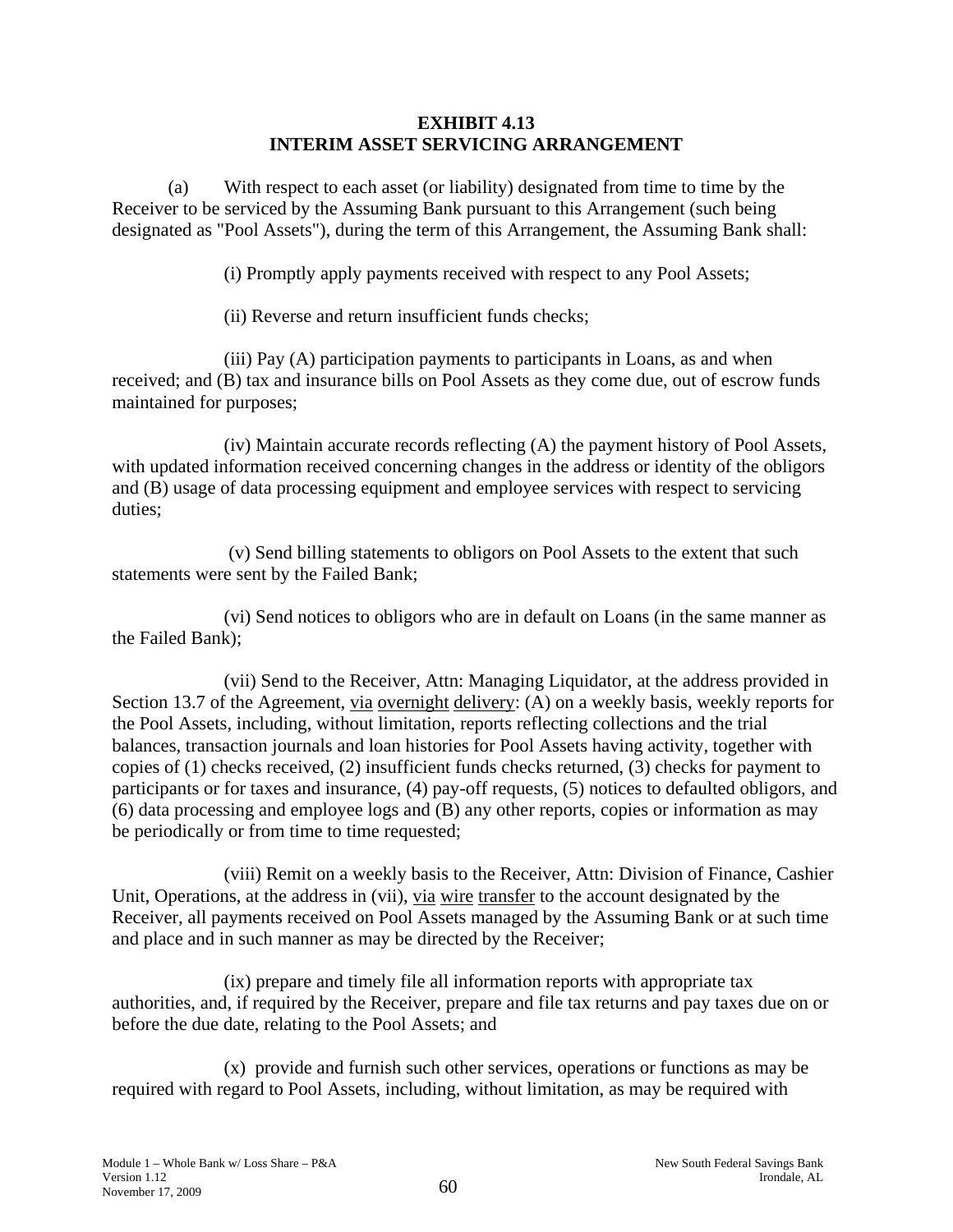regard to any business, enterprise or agreement which is a Pool Asset, all as may be required by the Receiver.

Notwithstanding anything to the contrary in this Section, the Assuming Bank shall not be required to initiate litigation or other collection proceedings against any obligor or any collateral with respect to any defaulted Loan. The Assuming Bank shall promptly notify the Receiver, at the address provided above in subparagraph (a)(vii), of any claims or legal actions regarding any Pool Asset.

(b) The Receiver agrees to reimburse the Assuming Bank for actual, reasonable and necessary expenses incurred in connection with the performance of duties pursuant to this Arrangement, including expenses of photocopying, postage and express mail, and data processing and employee services (based upon the number of hours spent performing servicing duties).

(c) The Assuming Bank shall provide the services described herein for an initial period of ninety (90) days after Bank Closing. At the option of the Receiver, exercisable by notice given not later than ten (10) days prior to the end of such initial period or a renewal period, the Assuming Bank shall continue to provide such services for such renewal period(s) as designated by the Receiver, up to the Settlement Date.

(d) At any time during the term of this Arrangement, the Receiver may, upon written notice to the Assuming Bank, remove one or more Pool Assets from the Pool, at which time the Assuming Bank's responsibility with respect thereto shall terminate.

(e) At the expiration of this Agreement or upon the termination of the Assuming Bank's responsibility with respect to any Pool Asset pursuant to paragraph (d) hereof, the Assuming Bank shall:

(i) deliver to the Receiver (or its designee) all of the Credit Documents and Pool Records relating to the Pool Assets; and

(ii) cooperate with the Receiver to facilitate the orderly transition of managing the Pool Assets to the Receiver (or its designee).

(f) At the request of the Receiver, the Assuming Bank shall perform such transitional services with regard to the Pool Assets as the Receiver may request. Transitional services may include, without limitation, assisting in any due diligence process deemed necessary by the Receiver and providing to the Receiver or its designee(s) (x) information and data regarding the Pool Assets, including, without limitation, system reports and data downloads sufficient to transfer the Pool Assets to another system or systems, and (y) access to employees of the Assuming Bank involved in the management of, or otherwise familiar with, the Pool Assets.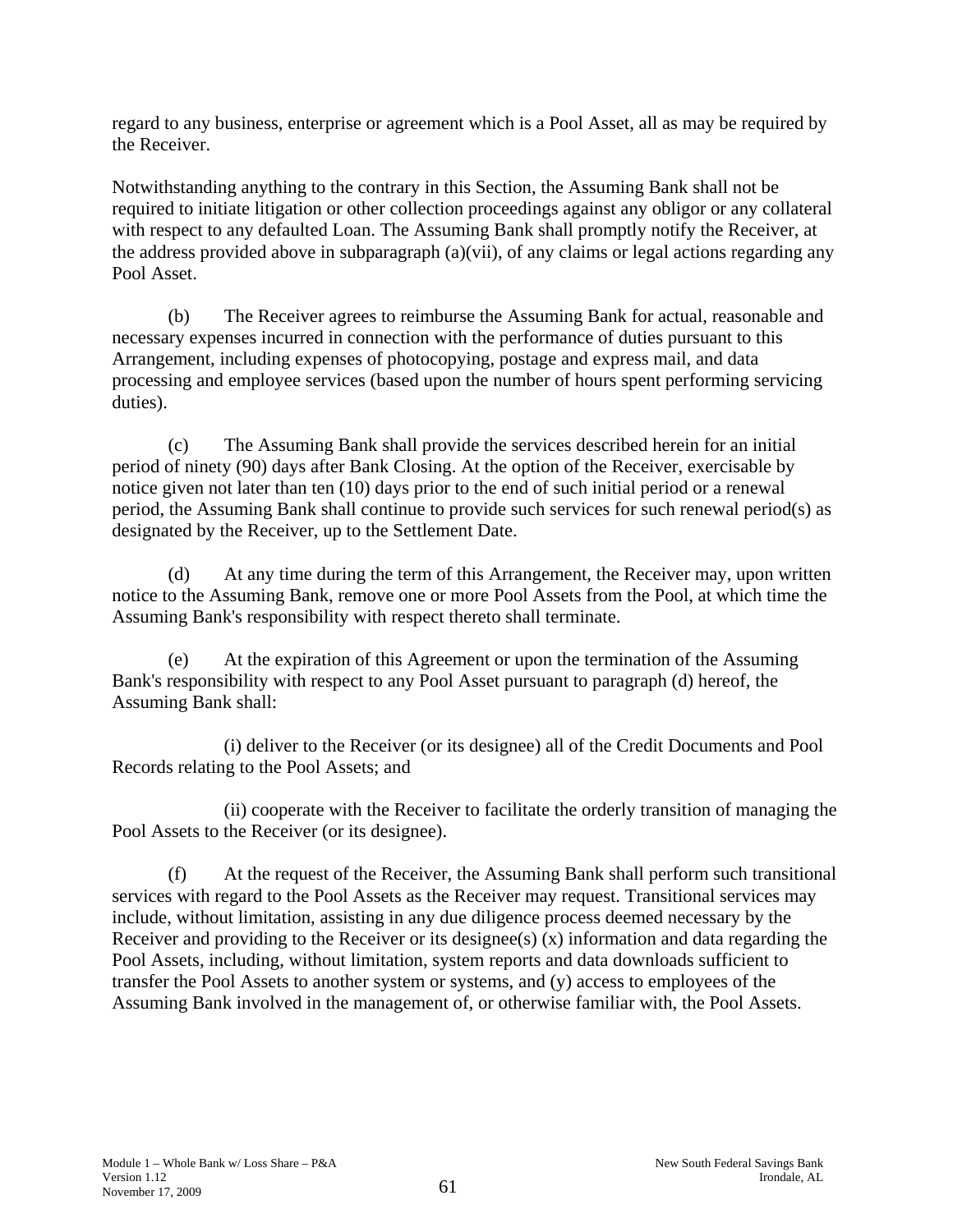#### **EXHIBIT 4.15A**

#### **SINGLE FAMILY SHARED-LOSS AGREEMENT**

This agreement for the reimbursement of loss sharing on certain single family residential mortgage loans (the "Single Family Shared-Loss Agreement") shall apply when the Assuming Bank purchases Single Family Shared-Loss Loans as that term is defined herein. The terms hereof shall modify and supplement, as necessary, the terms of the Purchase and Assumption Agreement to which this Single Family Shared-Loss Agreement is attached as Exhibit 4.15A and incorporated therein. To the extent any inconsistencies may arise between the terms of the Purchase and Assumption Agreement and this Single Family Shared-Loss Agreement with respect to the subject matter of this Single Family Shared-Loss Agreement, the terms of this Single Family Shared-Loss Agreement shall control. References in this Single Family Shared-Loss Agreement to a particular Section shall be deemed to refer to a Section in this Single Family Shared-Loss Agreement, unless the context indicates that it is intended to be a reference to a Section of the Purchase and Assumption Agreement.

### **ARTICLE I -- DEFINITIONS**

The capitalized terms used in this Single Family Shared-Loss Agreement that are not defined in this Single Family Shared-Loss Agreement are defined in the Purchase and Assumption Agreement. In addition to the terms defined above, defined below are certain additional terms relating to loss-sharing, as used in this Single Family Shared-Loss Agreement.

"**Accounting Records**" means the subsidiary system of record on which the loan history and balance of each Single Family Shared-Loss Loan is maintained; individual loan files containing either an original or copies of documents that are customary and reasonable with respect to loan servicing, including management and disposition of Other Real Estate; the records documenting alternatives considered with respect to loans in default or for which a default is reasonably foreseeable; records of loss calculations and supporting documentation with respect to line items on the loss calculations; and, monthly delinquency reports and other performance reports customarily utilized by the Assuming Bank in management of loan portfolios.

"**Accrued Interest**" means, with respect to Single Family Shared-Loss Loans, the amount of earned and unpaid interest at the note rate specified in the applicable loan documents, limited to 90 days.

**"Affiliate"** shall have the meaning set forth in the Purchase and Assumption Agreement; provided, that, for purposes of this Single Family Shared-Loss Agreement, no Third Party Servicer shall be deemed to be an Affiliate of the Assuming Bank.

"**Commencement Date**" means the first calendar day following the Bank

Closing.

**"Commercial Shared-Loss Agreement**" means the Commercial and Other Assets Shared-Loss Agreement attached to the Purchase and Assumption Agreement as Exhibit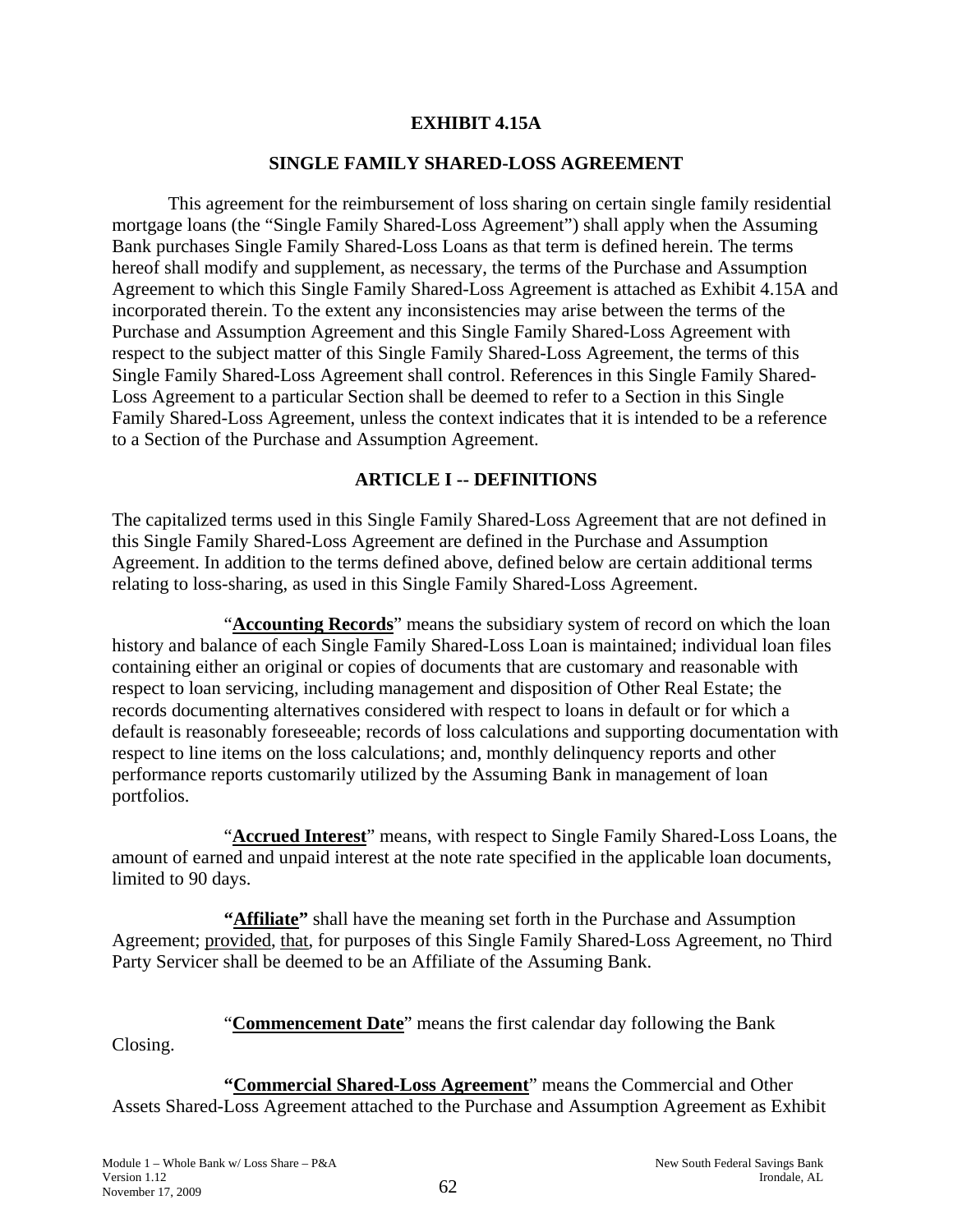4.15B.

"**Cumulative Loss Amount**" means the sum of the Monthly Loss Amounts less the sum of all Recovery Amounts.

"**Cumulative Servicing Amount**" means the sum of the Period Servicing Amounts for every consecutive twelve-month period prior to and ending on the True-Up Measurement Date in respect of each of the Shared-Loss Agreements during which the losssharing provisions of the applicable Shared-Loss Agreement is in effect.

"**Cumulative Shared-Loss Amount**" means the excess, if any, of the Cumulative Loss Amount over the First Loss Tranche.

"**Cumulative Shared-Loss Payments**" means (i) the aggregate of all of the payments made or payable to the Assuming Bank under the Shared-Loss Agreements minus (ii) the aggregate of all of the payments made or payable to the Receiver under the Shared-Loss Agreements.

"**Customary Servicing Procedures**" means procedures (including collection procedures) that the Assuming Bank (or, to the extent a Third Party Servicer is engaged, the Third Party Servicer) customarily employs and exercises in servicing and administering mortgage loans for its own accounts and the servicing procedures established by FNMA or FHLMC (as in effect from time to time), which are in accordance with accepted mortgage servicing practices of prudent lending institutions.

"**Deficient Valuation"** means the determination by a court in a bankruptcy proceeding that the value of the collateral is less than the amount of the loan in which case the loss will be the difference between the then unpaid principal balance (or the NPV of a modified loan that defaults) and the value of the collateral so established.

**"Examination Criteria"** means the loan classification criteria employed by, or any applicable regulations of, the Assuming Bank's Chartering Authority at the time such action is taken, as such criteria may be amended from time to time.

"**Home Equity Loans**" means loans or funded portions of lines of credit secured by mortgages on one-to four-family residences or stock of cooperative housing associations, where the Failed Bank did not have a first lien on the same property as collateral.

"**Final Shared-Loss Month**" means the calendar month in which the tenth anniversary of the Commencement Date occurs.

"**Final Shared-Loss Recovery Month**" means the calendar month in which the tenth anniversary of the Commencement Date occurs.

"**Foreclosure Loss**" means the loss realized when the Assuming Bank has completed the foreclosure on a Single Family Shared-Loss Loan and realized final recovery on the collateral through liquidation and recovery of all insurance proceeds. Each Foreclosure Loss shall be calculated in accordance with the form and methodology specified in Exhibit 2a or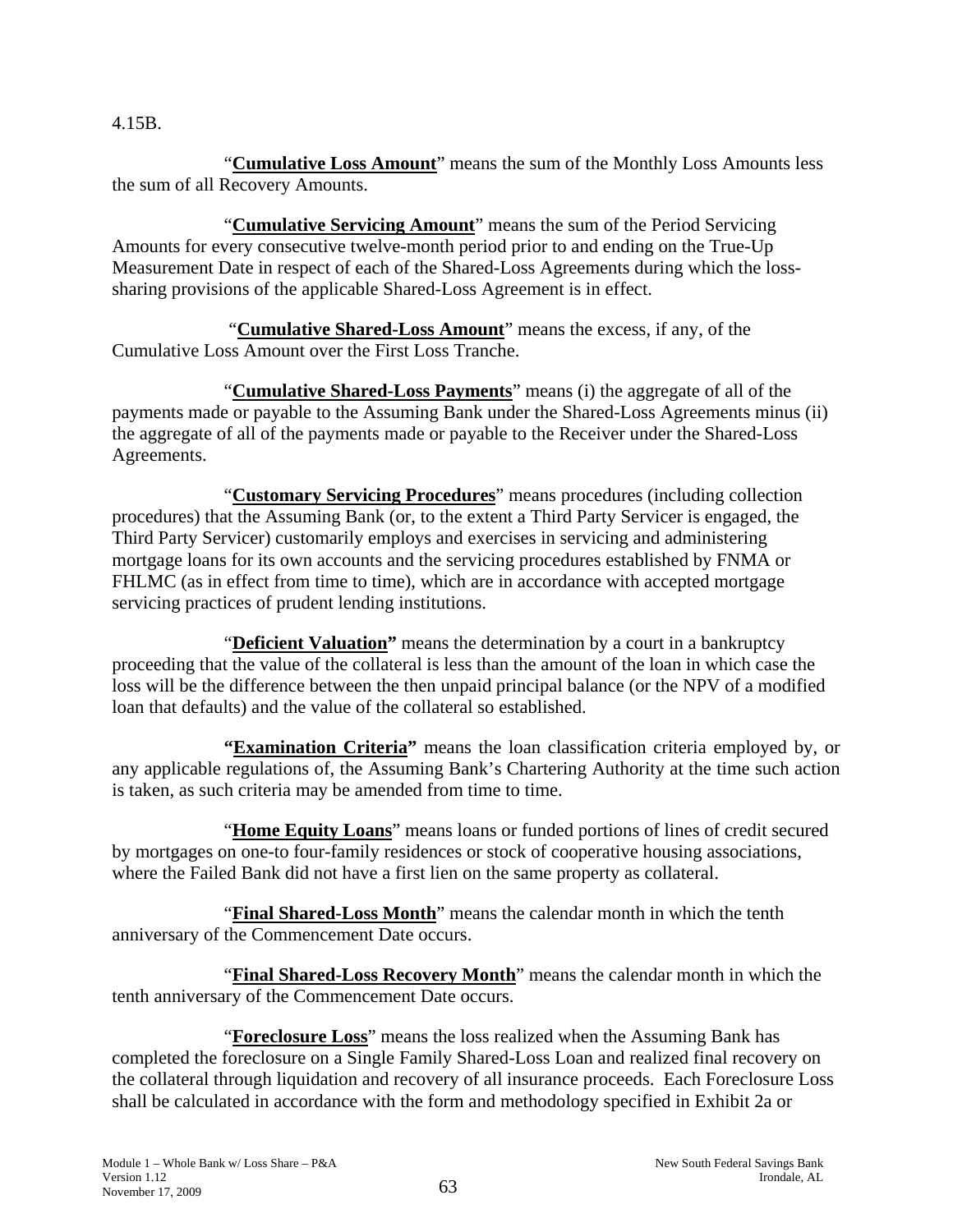Exhibit 2a(1).

"**Investor-Owned Residential Loans**" means Loans, excluding advances made pursuant to Home Equity Loans, that are secured by mortgages on one- to four family residences or stock of cooperative housing associations that are not owner-occupied. These loans can be treated as Restructured Loans on a commercially reasonable basis and can be a restructured under terms separate from the Exhibit 5 standards. Please refer to Exhibit 2b for guidance in Calculation of Loss for Restructured Loans.

"**Loss**" means a Foreclosure Loss, Restructuring Loss, Short Sale Loss, Portfolio Loss, Modification Default Loss or Deficient Valuation.

"**Loss Amount**" means the dollar amount of loss incurred and reported on the Monthly Certificate for a Single Family Shared-Loss Loan.

"**Modification Default Loss**" means the loss calculated in Exhibits 2a(1) and 2c(1) for single family loans modified under this part of the agreement that default and result in a foreclosure or short sale.

"**Modification Guidelines"** has the meaning provided in Section 2.1(a) of this Single Family Shared-Loss Agreement.

"**Monthly Certificate**" has the meaning provided in Section 2.1(b) of this Single Family Shared-Loss Agreement.

"**Monthly Loss Amount**" means the sum of all Foreclosure Losses, Restructuring Losses, Short Sale Losses, Portfolio Losses, Modification Default Losses and losses in connection with Deficient Valuations realized by the Assuming Bank for any Shared Loss Month.

"**Monthly Shared-Loss Amount**" means the change in the Cumulative Shared-Loss Amount from the beginning of each month to the end of each month.

"**Neutral Member**" has the meaning provided in Section 2. 1(f)(ii) of this Single Family Shared-Loss Agreement.

"**Period Servicing Amount**" means, for any twelve month period with respect to each of the Shared-Loss Agreements during which the loss-sharing provisions of the applicable Shared-Loss Agreement are in effect, the product of (i) the simple average of the principal amount of Shared-Loss Loans and Shared-Loss Assets (other than the Shared-Loss Securities) (in each case as defined in the Shared-Loss Agreements), as the case may be, at the beginning of such period and at the end of such period times (ii) one percent (1%).

"**Portfolio Loss**" means the loss realized on either (i) a portfolio sale of Single Family Shared-Loss Loans in accordance with the terms of Article IV or (ii) the sale of a loan with the consent of the Receiver as provided in Section 2.7.

"**Recovery Amount**" means, with respect to any period prior to the Termination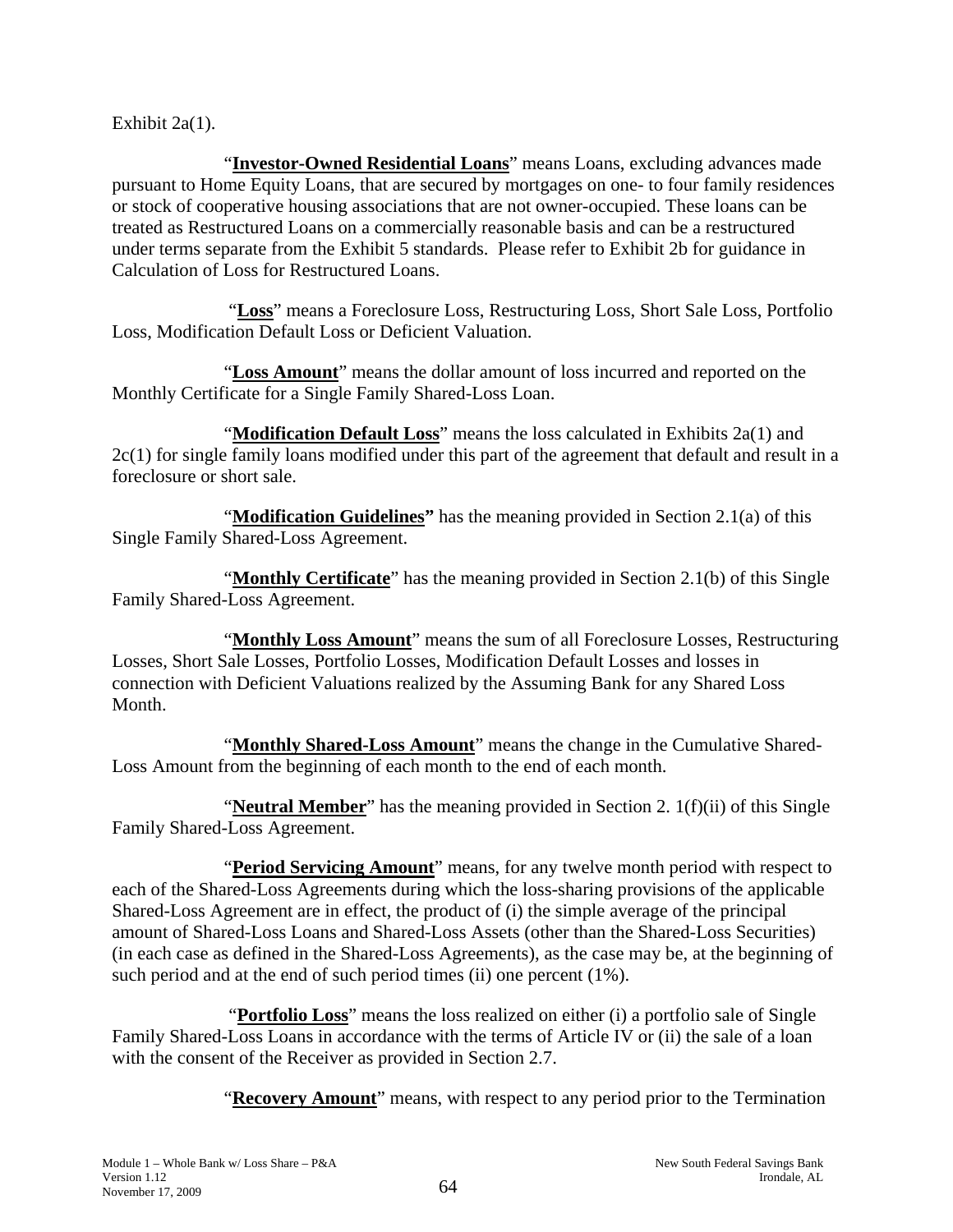Date, the amount of collected funds received by the Assuming Bank that (i) are applicable against a Foreclosure Loss which has previously been paid to the Assuming Bank by the Receiver or (ii) gains realized from a Section 4.1 sale of Single Family Shared-Loss Loans for which the Assuming Bank has previously received a Restructuring Loss payment from the Receiver (iii) or any incentive payments from national programs paid to an investor or borrower on loans that have been modified or otherwise treated (short sale or foreclosure) in accordance with Exhibit 5.

"**Restructuring Loss**" means the loss on a modified or restructured loan measured by the difference between (a) the principal, Accrued Interest, tax and insurance advances, third party or other fees due on a loan prior to the modification or restructuring, and (b) the net present value of estimated cash flows on the modified or restructured loan, discounted at the Then-Current Interest Rate. Each Restructuring Loss shall be calculated in accordance with the form and methodology attached as Exhibit 2b, as applicable.

"**Restructured Loan**" means a Single Family Shared-Loss Loan for which the Assuming Bank has received a Restructuring Loss payment from the Receiver. This applies to owner occupied and investor owned residences.

"**Servicing Officer**" has the meaning provided in Section 2.1(b) of this Single Family Shared-Loss Agreement.

"**Shared Loss Payment Trigger**" means when the sum of the Cumulative Loss Amount under this Single Family Shared-Loss Agreement and the Shared-Loss Amount under the Commercial and Other Assets Shared-Loss Agreement, exceeds the First Loss Tranche. If the First Loss Tranche is zero or a negative number, the Shared Loss Payment Trigger shall be deemed to have been reached upon Bank Closing.

"**Shared-Loss Month**" means each calendar month between the Commencement Date and the last day of the month in which the tenth anniversary of the Commencement Date occurs, provided that, the first Shared-Loss Month shall begin on the Commencement Date and end on the last day of that month.

"**Short-Sale Loss**" means the loss resulting from the Assuming Bank's agreement with the mortgagor to accept a payoff in an amount less than the balance due on the loan (including the costs of any cash incentives to borrower to agree to such sale or to maintain the property pending such sale), further provided, that each Short-Sale Loss shall be calculated in accordance with the form and methodology specified in Exhibit 2c or Exhibit 2c(1).

"**Single Family Shared-Loss Loans**" means the single family one-to-four residential mortgage loans (whether owned by the Assuming Bank or any Subsidiary) identified on Schedule 4.15A of the Purchase and Assumption Agreement.

"**Stated Threshold**" means total losses under the shared loss agreements in the amount of \$273,845,000.00.

"**Termination Date**" means the last day of the Final Shared-Loss Recovery Month.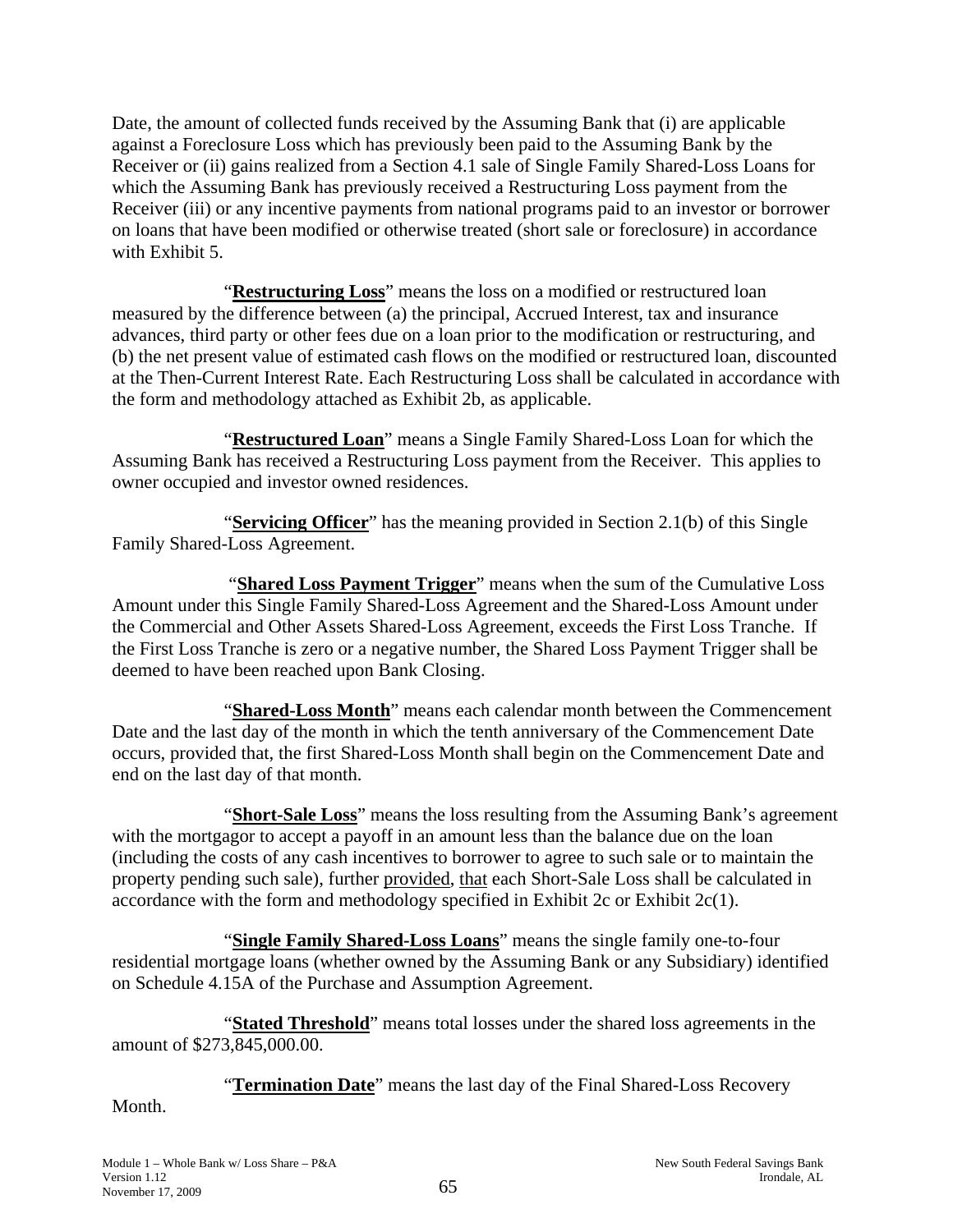"**Then-Current Interest Rate**" means the most recently published Freddie Mac survey rate for 30-year fixed-rate loans.

"**Third Party Servicer**" means any servicer appointed from time to time by the Assuming Bank or any Affiliate of the Assuming Bank to service the Shared-Loss Loans on behalf of the Assuming Bank, the identity of which shall be given to the Receiver prior to or concurrent with the appointment thereof.

### **ARTICLE II -- SHARED-LOSS ARRANGEMENT**

### **2.1 Shared-Loss Arrangement.**

(a) **Loss Mitigation and Consideration of Alternatives**. For each Single Family Shared-Loss Loan in default or for which a default is reasonably foreseeable, the Assuming Bank shall undertake reasonable and customary loss mitigation efforts, in accordance with any of the following programs selected by Assuming Bank in its sole discretion, Exhibit 5 (FDIC Mortgage Loan Modification Program), the United States Treasury's Home Affordable Modification Program Guidelines or any other modification program approved by the United States Treasury Department, the Corporation, the Board of Governors of the Federal Reserve System or any other governmental agency (it being understood that the Assuming Bank can select different programs for the various Single Family Shared-Loss Loans) (such program chosen, the "Modification Guidelines"). After selecting the applicable Modification Guideline for any such Single Family Shared-Loss Loan, the Assuming Bank shall document its consideration of foreclosure, loan restructuring under such Modification Guideline chosen, and short-sale (if short-sale is a viable option) alternatives and shall select the alternative the Assuming Bank believes, based on its estimated calculations, will result in the least Loss. Losses on Home Equity Loans shall be shared under the charge-off policies of the Assuming Bank's Examination Criteria as if they were Single Family Shared-Loss Loans with respect to the calculation of the Stated Threshold. Assuming Bank shall retain its calculations of the estimated loss under each alternative, such calculations to be provided to the Receiver upon request. For the avoidance of doubt and notwithstanding anything herein to the contrary, (i) the Assuming Bank is not required to modify or restructure any Single Family Shared-Loss Loan on more than one occasion and (ii) the Assuming Bank is not required to consider any alternatives with respect to any Shared-Loss Loan in the process of foreclosure as of the Bank Closing and shall be entitled to continue such foreclosure measures and recover the Foreclosure Loss as provided herein, and (iii) the Assuming Bank shall have a transition period of up to 90 days after Bank Closing to implement the Modification Guidelines, during which time, the Assuming Bank may submit claims under such guidelines as may be in place at the Failed Bank.

### (b) **Monthly Certificates**.

Not later than fifteen (15) days after the end of each Shared-Loss Month, beginning with the month in which the Commencement Date occurs and ending in the month in which the tenth anniversary of the Commencement Date occurs, the Assuming Bank shall deliver to the Receiver a certificate, signed by an officer of the Assuming Bank involved in, or responsible for, the administration and servicing of the Single Family Shared-Loss Loans whose name appears on a list of servicing officers furnished by the Assuming Bank to the Receiver, (a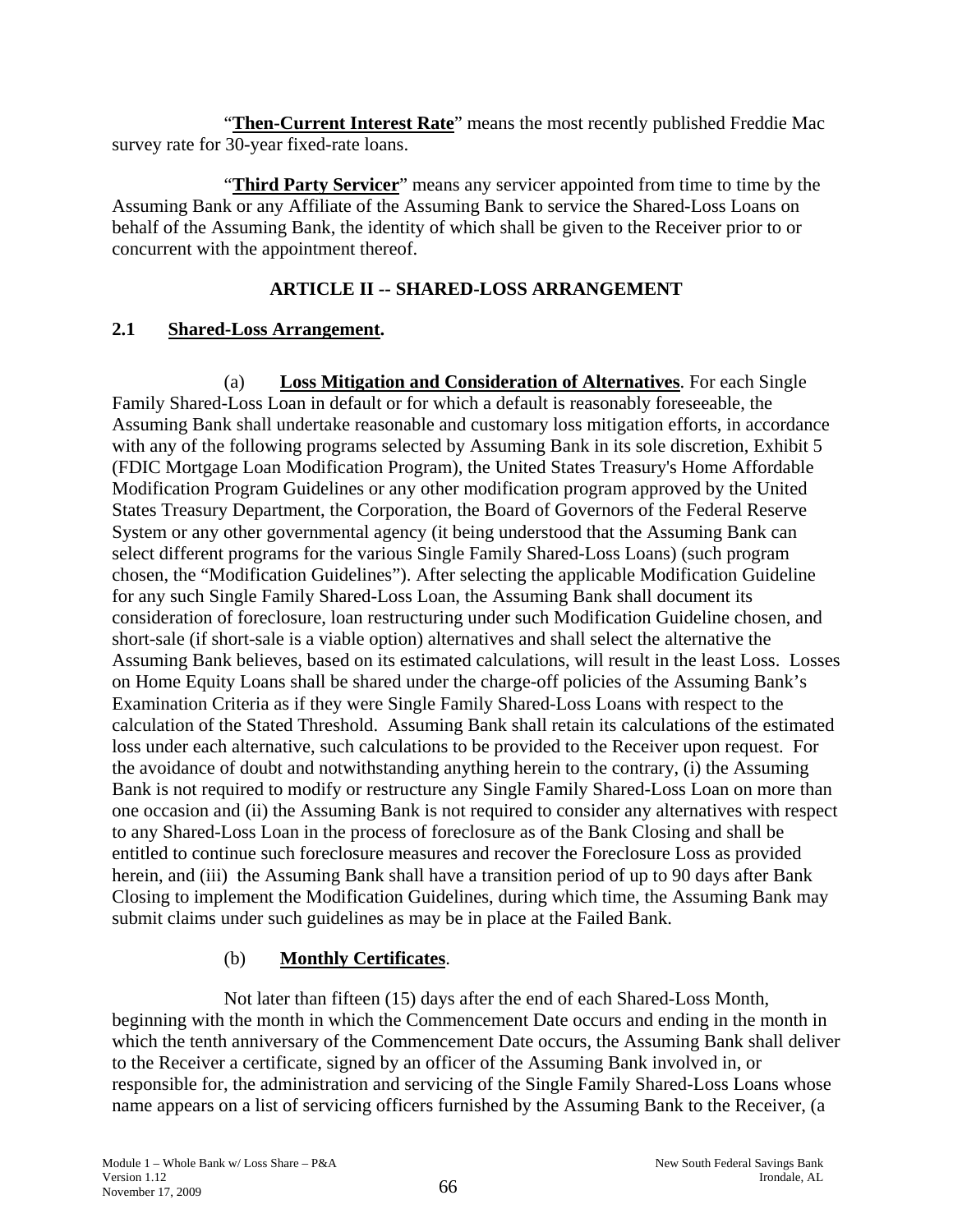"Servicing Officer") setting forth in such form and detail as the Receiver may reasonably specify (a "Monthly Certificate"):

 $(i)$  (A) a schedule substantially in the form of Exhibit 1 listing:

(i) each Single Family Shared-Loss Loan for which a Loss Amount (calculated in accordance with the applicable Exhibit) is being claimed, the related Loss Amount for each Single Family Shared-Loss Loan, and the total Monthly Loss Amount for all Single Family Shared-Loss Loans;

(ii) each Single Family Shared-Loss Loan for which a Recovery Amount was received, the Recovery Amount for each Single Family Shared-Loss Loan, and the total Recovery Amount for all Single Family Shared-Loss Loans;

(iii) the total Monthly Loss Amount for all Single Family Shared-Loss Loans minus the total monthly Recovery Amount for all Single Family Shared-Loss Loans;

(iv) the Cumulative Shared-Loss Amount as of the beginning and end of the month;

(v) the Monthly Shared Loss Amount;

(vi) the result obtained in (v) times 80%, or times 95% if the Stated Threshold has been reached, which in either case is the amount to be paid under Section 2.1(d) of this Single Family Shared-Loss Agreement by the Receiver to the Assuming Bank if the amount is a positive number, or by the Assuming Bank to the Receiver if the amount is a negative number;

- (ii) (B) for each of the Single Family Shared-Loss Loans for which a Loss is claimed for that Shared-Loss Month, a schedule showing the calculation of the Loss Amount using the form and methodology shown in Exhibit 2a, Exhibit 2b, or Exhibit 2c, as applicable.
- (iii) (C) For each of the Restructured Loans where a gain or loss is realized in a sale under Section 4.1 or 4.2, a schedule showing the calculation using the form and methodology shown in Exhibit 2d.
- $(iv)$  (D) a portfolio performance and summary schedule substantially in the form shown in Exhibit 3.

(c) **Monthly Data Download**. Not later than fifteen (15) days after the end of each month, beginning with the month in which the Commencement Date occurs and ending with the Final Shared-Loss Recovery Month, Assuming Bank shall provide Receiver: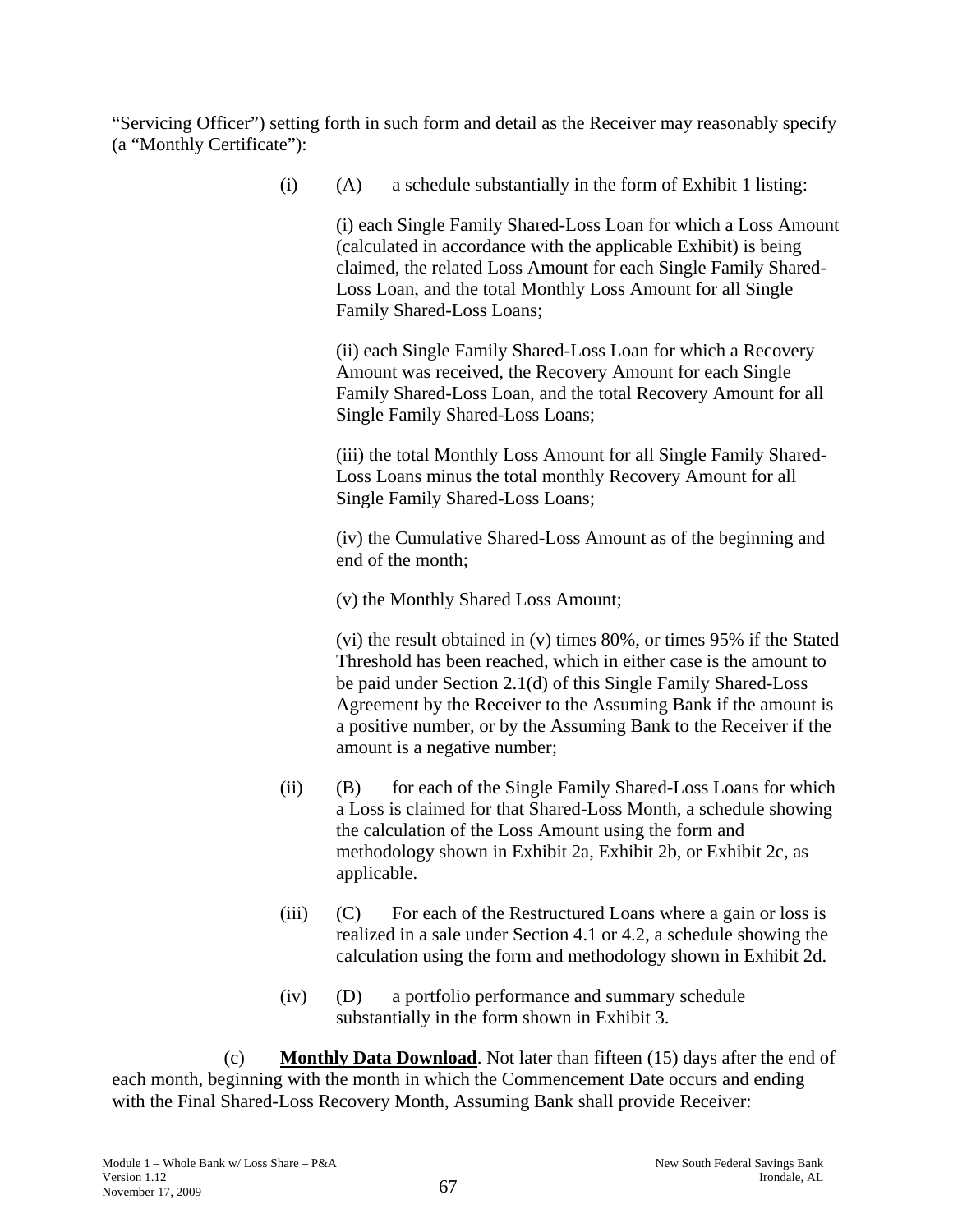- $(v)$  (i) the servicing file in machine-readable format including but not limited to the following fields for each outstanding Single Family Shared-Loss Loan, as applicable:
	- (A) Loan number
	- (B) FICO score
	- (C) Origination date
	- (D) Original principal amount
	- (E) Maturity date
	- (F) Paid-to date
	- (G) Last payment date
	- (H) Loan status (bankruptcy, in foreclosure, etc.)
	- (I) Delinquency counters
	- (J) Current principal balance
	- (K) Current escrow account balance
	- (L) Current Appraisal/BPO value
	- (M) Current Appraisal/BPO date
	- (N) Interest rate
	- (O) Monthly principal and interest payment amount
	- (P) Monthly escrow payment for taxes and insurance
	- (Q) Interest rate type (fixed or adjustable)
	- (R) If adjustable: index, margin, next interest rate reset date
	- (S) Payment/Interest rate cap and/or floor
	- (T) Underwriting type (Full doc, Alt Doc, No Doc)
	- (U) Lien type  $(1^{\overline{s}t}, 2^{\overline{n}d})$
	- (V) Amortization type (amortizing or I/O)
	- (W) Property address, including city, state, zip code
	- (X) A code indicating whether the Mortgaged Property is owner occupied
	- (Y) Property type (single-family detached, condominium, duplex, etc.)
- (vi) (ii) An Excel file for ORE held as a result of foreclosure on a Single Family Shared-Loss Loan listing:
	- (A) Foreclosure date
	- (B) Unpaid loan principal balance
	- (C) Appraised value or BPO value, as applicable
	- (D) Projected liquidation date

Notwithstanding the foregoing, the Assuming Bank shall not be required to provide any of the foregoing information to the extent it is unable to do so as a result of the Failed Bank's or Receiver's failure to provide information required to produce the information set forth in this Section 2.1(c); provided, that the Assuming Bank shall, consistent with Customary Servicing Procedures seek to produce any such missing information or improve any inaccurate information previously provided to it.

(d) **Payments With Respect to Shared-Loss Assets**.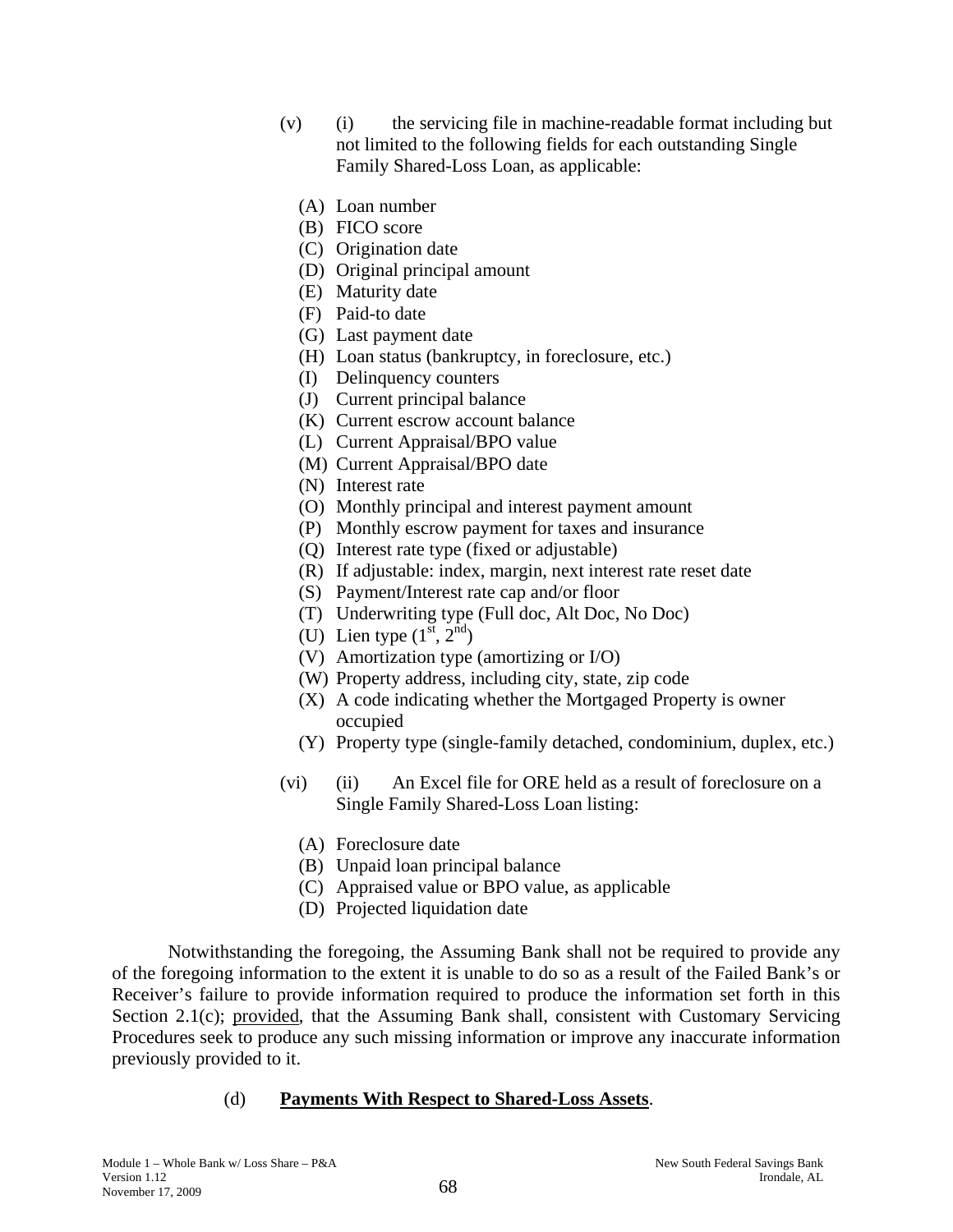(i) **Losses Under the Stated Threshold**. After the Shared Loss Payment Trigger is reached, not later than fifteen (15) days after the date on which the Receiver receives the Monthly Certificate, the Receiver shall pay to the Assuming Bank, in immediately available funds, an amount equal to eighty percent (80%) of the Monthly Shared-Loss Amount reported on the Monthly Certificate. If the total Monthly Shared-Loss Amount reported on the Monthly Certificate is a negative number, the Assuming Bank shall pay to the Receiver in immediately available funds eighty percent (80%) of that amount.

(ii) **Losses in Excess of the Stated Threshold**. In the event that the sum of the Cumulative Loss Amount under this Single Family Shared-Loss Agreement and the Stated Loss Amount under the Commercial Shared-Loss Agreement meets or exceeds the Stated Threshold, the loss/recovery sharing percentages set forth herein shall change from 80/20 to 95/5 and thereafter the Receiver shall pay to the Assuming Bank, in immediately available funds, an amount equal to ninety-five percent (95%) of the Monthly Shared-Loss Amount reported on the Monthly Certificate. If the Monthly Shared-Loss Amount reported on the Monthly Certificate is a negative number, the Assuming Bank shall pay to the Receiver in immediately available funds ninety-five percent (95%) of that amount.

(e) **Limitations on Shared-Loss Payment**. The Receiver shall not be required to make any payments pursuant to Section 2.1(d) with respect to any Foreclosure Loss, Restructuring Loss, Short Sale Loss or Portfolio Loss that the Receiver determines, based upon the criteria set forth in this Single Family Shared-Loss Agreement (including the analysis and documentation requirements of Section 2.1(a)) or Customary Servicing Procedures, should not have been effected by the Assuming Bank; provided, however, (x) the Receiver must provide notice to the Assuming Bank detailing the grounds for not making such payment, (y) the Receiver must provide the Assuming Bank with a reasonable opportunity to cure any such deficiency and (z) (1) to the extent curable, if cured, the Receiver shall make payment with respect to the properly effected Loss, and (2) to the extent not curable, notwithstanding the foregoing, the Receiver shall make a payment as to all Losses (or portion of Losses) that were effected which would have been payable as a Loss if the Assuming Bank had properly effected such Loss. In the event that the Receiver does not make any payment with respect to Losses claimed pursuant to Section 2.1(d), the Receiver and Assuming Bank shall, upon final resolution, make the necessary adjustments to the Monthly Shared-Loss Amount for that Monthly Certificate and the payment pursuant to Section 2.1(d) above shall be adjusted accordingly.

(f) **Payments by Wire-Transfer**. All payments under this Single Family Shared-Loss Agreement shall be made by wire-transfer in accordance with the wire-transfer instructions on Exhibit 4.

 (g) **Payment in the Event Losses Fail to Reach Expected Level**. On the date that is 45 days following the last day (such day, the "True-Up Measurement Date") of the calendar month in which the tenth anniversary of the calendar day following the Bank Closing occurs, the Assuming Bank shall pay to the Receiver fifty percent (50%) of the excess, if any, of  $(i)$  twenty percent (20%) of the Stated Threshold less  $(ii)$  the sum of  $(A)$  twenty-five percent (25%) of the asset premium (discount) plus (B) twenty-five percent (25%) of the Cumulative Shared-Loss Payments plus (C) the Cumulative Servicing Amount. The Assuming Bank shall deliver to the Receiver not later than 30 days following the True-Up Measurement Date, a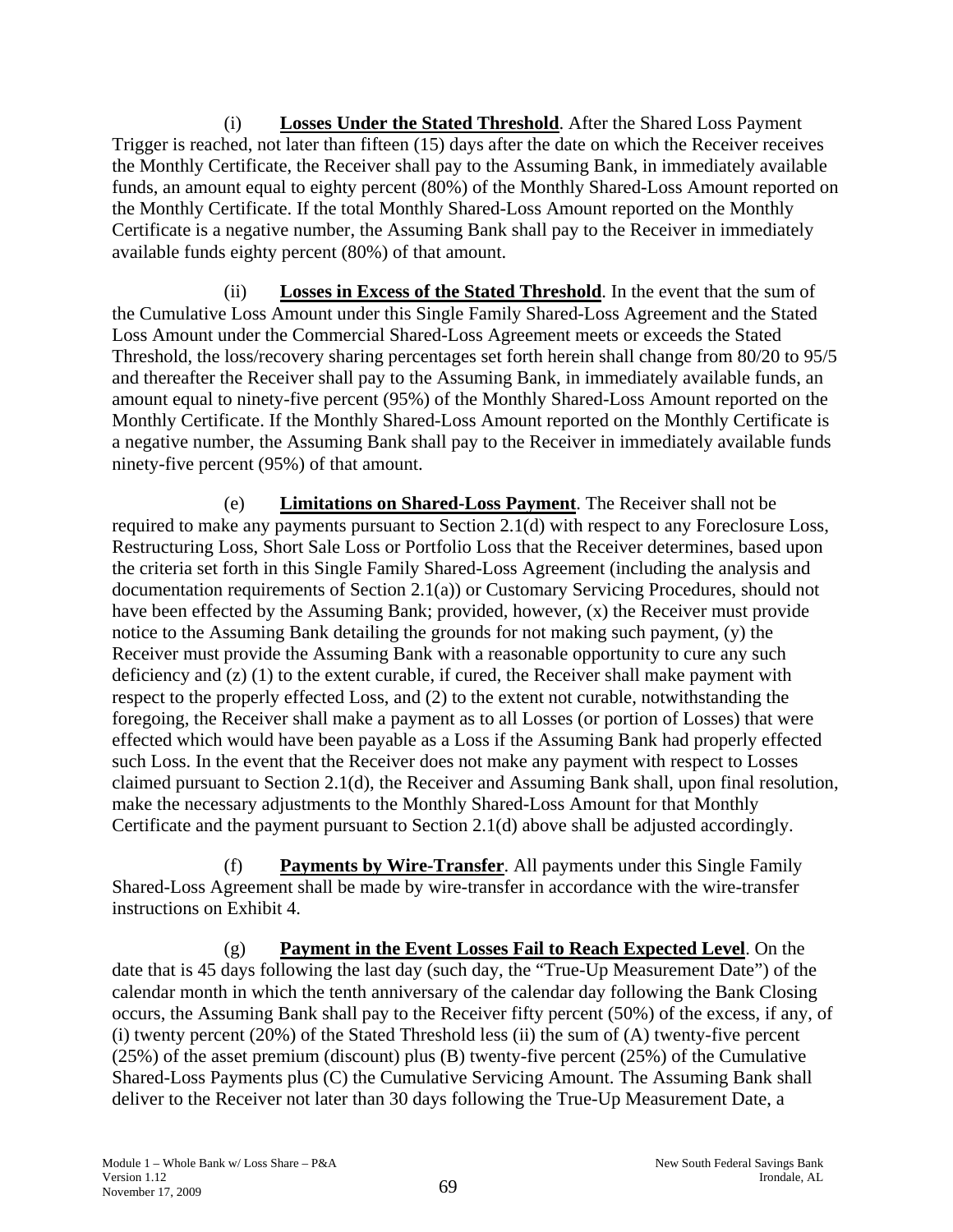schedule, signed by an officer of the Assuming Bank, setting forth in reasonable detail the calculation of the Cumulative Shared-Loss Payments and the Cumulative Servicing Amount.

(h) **Payments from the Receiver with respect to this Single Family Shared-Loss Agreement.** Payments from the Receiver with respect to this Single Family Shared-Loss Agreement are administrative expenses of the Receiver pursuant to 12 U.S.C. Section  $1821(d)(11)$ . To the extent the Receiver needs funds for shared-loss payments respect to this Single Family Shared-Loss Agreement, the Receiver shall request funds under the Master Loan and Security Agreement, as amended ("MLSA"), from the Corporation in its corporate capacity. The Receiver will not agree to any amendment of the MLSA that would prevent the Receiver from drawing on the MLSA to fund shared-loss payments.

# **2.2 Auditor Report; Right to Audit.**

(a) Within ninety (90) days after the end of each fiscal year during which the Receiver makes any payment to the Assuming Bank under this Single Family Shared-Loss Agreement, the Assuming Bank shall deliver to the Corporation and to the Receiver a report signed by its independent public accountants stating that they have reviewed the terms of this Single Family Shared-Loss Agreement and that, in the course of their annual audit of the Assuming Bank's books and records, nothing has come to their attention suggesting that any computations required to be made by the Assuming Bank during such year pursuant to this Article II were not made by the Assuming Bank in accordance herewith. In the event that the Assuming Bank cannot comply with the preceding sentence, it shall promptly submit to the Receiver corrected computations together with a report signed by its independent public accountants stating that, after giving effect to such corrected computations, nothing has come to their attention suggesting that any computations required to be made by the Assuming Bank during such year pursuant to this Article II were not made by the Assuming Bank in accordance herewith. In such event, the Assuming Bank and the Receiver shall make all such accounting adjustments and payments as may be necessary to give effect to each correction reflected in such corrected computations, retroactive to the date on which the corresponding incorrect computation was made. It is the intention of this provision to align the timing of the audit required under this Single-Family Shared-Loss Agreement with the examination audit required pursuant to 12 CFR Section 363.

(b) The Receiver or the FDIC in its corporate capacity ("Corporation") may perform an audit or audits to determine the Assuming Bank's compliance with the provisions of this Single Family Shared-Loss Agreement, including this Article II, by providing not less than ten (10) Business Days' prior written notice. Assuming Bank shall provide access to pertinent records and proximate working space in Assuming Bank's facilities. The scope and duration of any such audit shall be within the reasonable discretion of the Receiver or the Corporation, but shall in no event be administered in a manner that unreasonably interferes with the operation of the Assuming Bank's business. The Receiver or the Corporation, as the case may be, shall bear the expense of any such audit. In the event that any corrections are necessary as a result of such an audit or audits, the Assuming Bank and the Receiver shall make such accounting adjustments and payments as may be necessary to give retroactive effect to such corrections.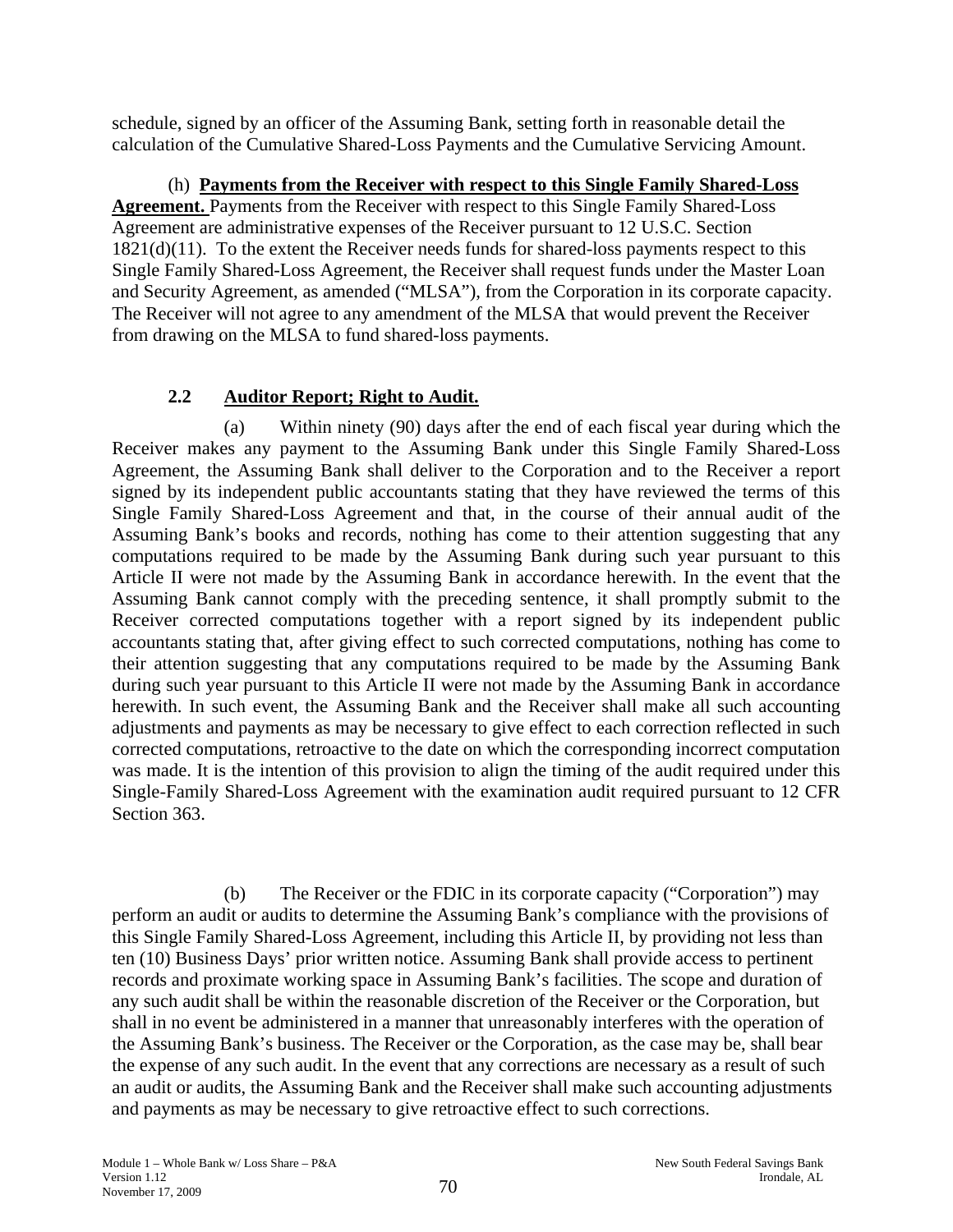**2.3 Withholdings**. Notwithstanding any other provision in this Article II, the Receiver, upon the direction of the Director (or designee) of the Federal Deposit Insurance Corporation's Division of Resolutions and Receiverships, may withhold payment for any amounts included in a Monthly Certificate delivered pursuant to Section 2.1, if in its good faith and reasonable judgment there is a reasonable basis under the requirements of this Single Family Shared-Loss Agreement for denying the eligibility of an item for which reimbursement or payment is sought under such Section. In such event, the Receiver shall provide a written notice to the Assuming Bank detailing the grounds for withholding such payment. At such time as the Assuming Bank demonstrates to the satisfaction of the Receiver, in its reasonable judgment, that the grounds for such withholding of payment, or portion of payment, no longer exist or have been cured, then the Receiver shall pay the Assuming Bank the amount withheld which the Receiver determines is eligible for payment, within fifteen (15) Business Days.

**2.4 Books and Records**. The Assuming Bank shall at all times during the term of this Single Family Shared-Loss Agreement keep books and records sufficient to ensure and document compliance with the terms of this Single Family Shared-Loss Agreement, including but not limited to (a) documentation of alternatives considered with respect to defaulted loans or loans for which default is reasonably foreseeable, (b) documentation showing the calculation of loss for claims submitted to the Receiver, (c) retention of documents that support each line item on the loss claim forms, and (d) documentation with respect to the Recovery Amount on loans for which the Receiver has made a loss-share payment

**2.5 Information**. The Assuming Bank shall promptly provide to the Receiver such other information, including but not limited to, financial statements, computations, and bank policies and procedures, relating to the performance of the provisions of this Single Family Shared-Loss Agreement, as the Receiver may reasonably request from time to time.

**2.6 Tax Ruling**. The Assuming Bank shall not at any time, without the Receiver's prior written consent, seek a private letter ruling or other determination from the Internal Revenue Service or otherwise seek to qualify for any special tax treatment or benefits associated with any payments made by the Receiver pursuant to this Single Family Shared-Loss Agreement.

**2.7 Sale of Single Family Shared-Loss Loans**. The Receiver shall be relieved of its obligations with respect to a Single Family Shared-Loss Loan upon payment of a Foreclosure Loss amount or a Short Sale Loss amount with respect to such Single Family Shared-Loss Loan or upon the sale of a Single Family Shared-Loss Loan by Assuming Bank to a person or entity that is not an Affiliate; provided, however, that if the Receiver consents to the sale of any such Single Family Shared-Loss Loan, any loss on such sale shall be a Portfolio Loss. The Assuming Bank shall provide the Receiver with timely notice of any such sale. Notwithstanding the foregoing, a sale of the Single Family Shared-Loss Loan, for purposes of this Section 2.7, shall not be deemed to have occurred as the result of (i) any change in the ownership or control of Assuming Bank or the transfer of any or all of the Single Family Shared-Loss Loan(s) to any Affiliate of Assuming Bank, (ii) a merger by Assuming Bank with or into any other entity, or (iii) a sale by Assuming Bank of all or substantially all of its assets.

## **ARTICLE III - RULES REGARDING THE ADMINISTRATION OF SINGLE FAMILY SHARED-LOSS LOANS**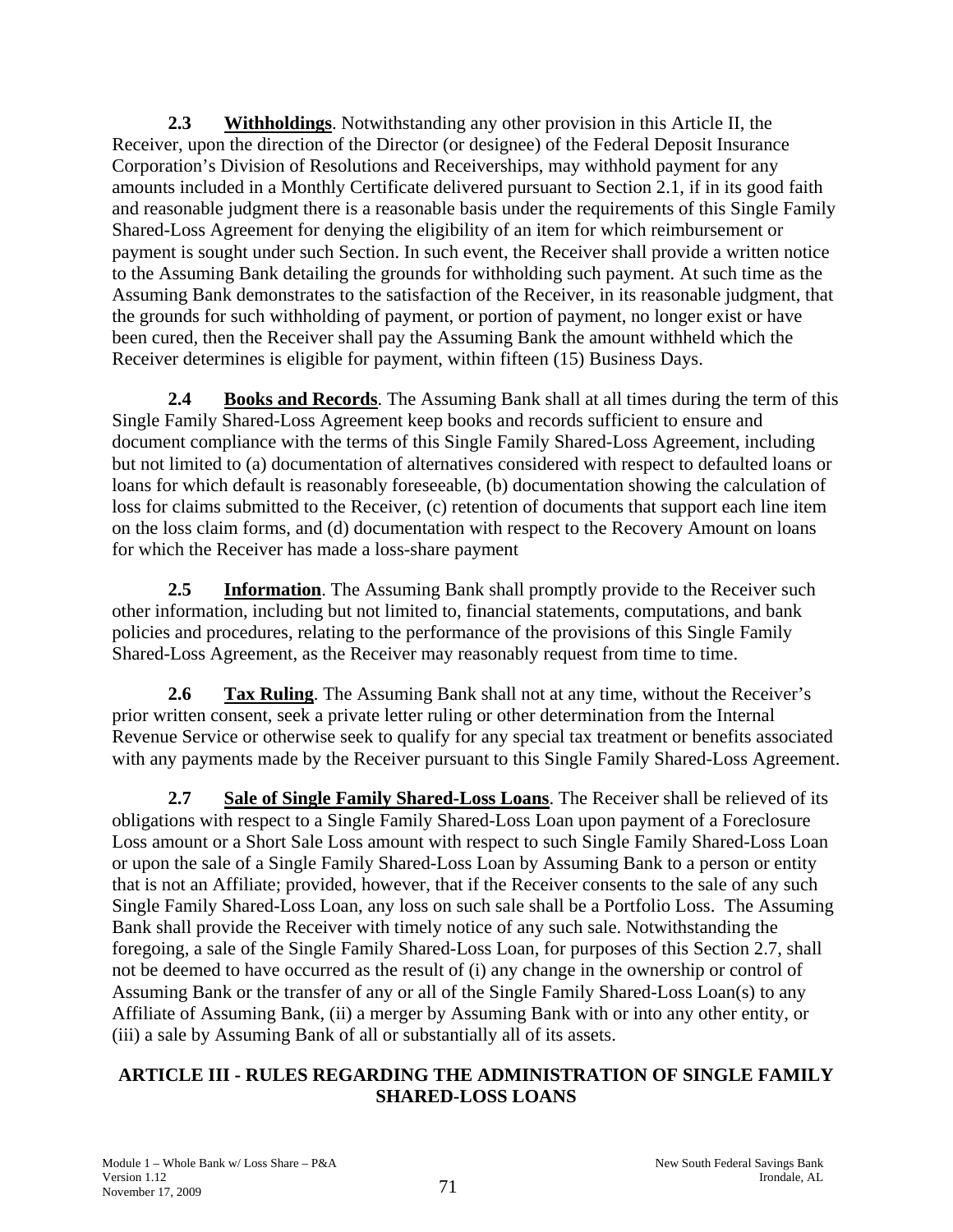**3.1** Agreement with Respect to Administration. The Assuming Bank shall (and shall cause any of its Affiliates to which the Assuming Bank transfers any Single Family Shared-Loss Loans to) manage, administer, and collect the Single Family Shared-Loss Loans while owned by the Assuming Bank or any Affiliate thereof during the term of this Single Family Shared-Loss Agreement in accordance with the rules set forth in this Article III. The Assuming Bank shall be responsible to the Receiver in the performance of its duties hereunder and shall provide to the Receiver such reports as the Receiver reasonably deems advisable, including but not limited to the reports required by Sections 2.1, 2.2 and 3.3 hereof, and shall permit the Receiver to monitor the Assuming Bank's performance of its duties hereunder.

**3.2 Duties of the Assuming Bank**. (a) In performance of its duties under this Article III, the Assuming Bank shall:

(i) manage and administer each Single Family Shared-Loss Loan in accordance with Assuming Bank's usual and prudent business and banking practices and Customary Servicing Procedures;

(ii) exercise its best business judgment in managing, administering and collecting amounts owed on the Single Family Shared-Loss Loans;

(iii) use commercially reasonable efforts to maximize Recoveries with respect to Losses on Single Family Shared-Loss Loans without regard to the effect of maximizing collections on assets held by the Assuming Bank or any of its Affiliates that are not Single Family Shared-Loss Loans;

(iv) retain sufficient staff (in Assuming Bank's discretion) to perform its duties hereunder; and

(v) other than as provided in Section 2.1(a), comply with the terms of the Modification Guidelines for any Single Family Shared-Loss Loans meeting the requirements set forth therein. For the avoidance of doubt, the Assuming Bank may propose exceptions to Exhibit 5 (the FDIC Loan Modification Program) for a group of Loans with similar characteristics, with the objectives of (1) minimizing the loss to the Assuming Bank and the FDIC and (2) maximizing the opportunity for qualified homeowners to remain in their homes with affordable mortgage payments.

(b) Any transaction with or between any Affiliate of the Assuming Bank with respect to any Single Family Shared-Loss Loan including, without limitation, the execution of any contract pursuant to which any Affiliate of the Assuming Bank will manage, administer or collect any of the Single Family Shared-Loss Loans will be provided to FDIC for informational purposes and if such transaction is not entered into on an arm's length basis on commercially reasonable terms such transaction shall be subject to the prior written approval of the Receiver.

**3.3 Shared-Loss Asset Records and Reports**. The Assuming Bank shall establish and maintain such records as may be appropriate to account for the Single Family Shared-Loss Loans in such form and detail as the Receiver may reasonably require, and to enable the Assuming Bank to prepare and deliver to the Receiver such reports as the Receiver may from time to time request regarding the Single Family Shared-Loss Loans and the Monthly Certificates required by Section 2.1 of this Single Family Shared-Loss Agreement.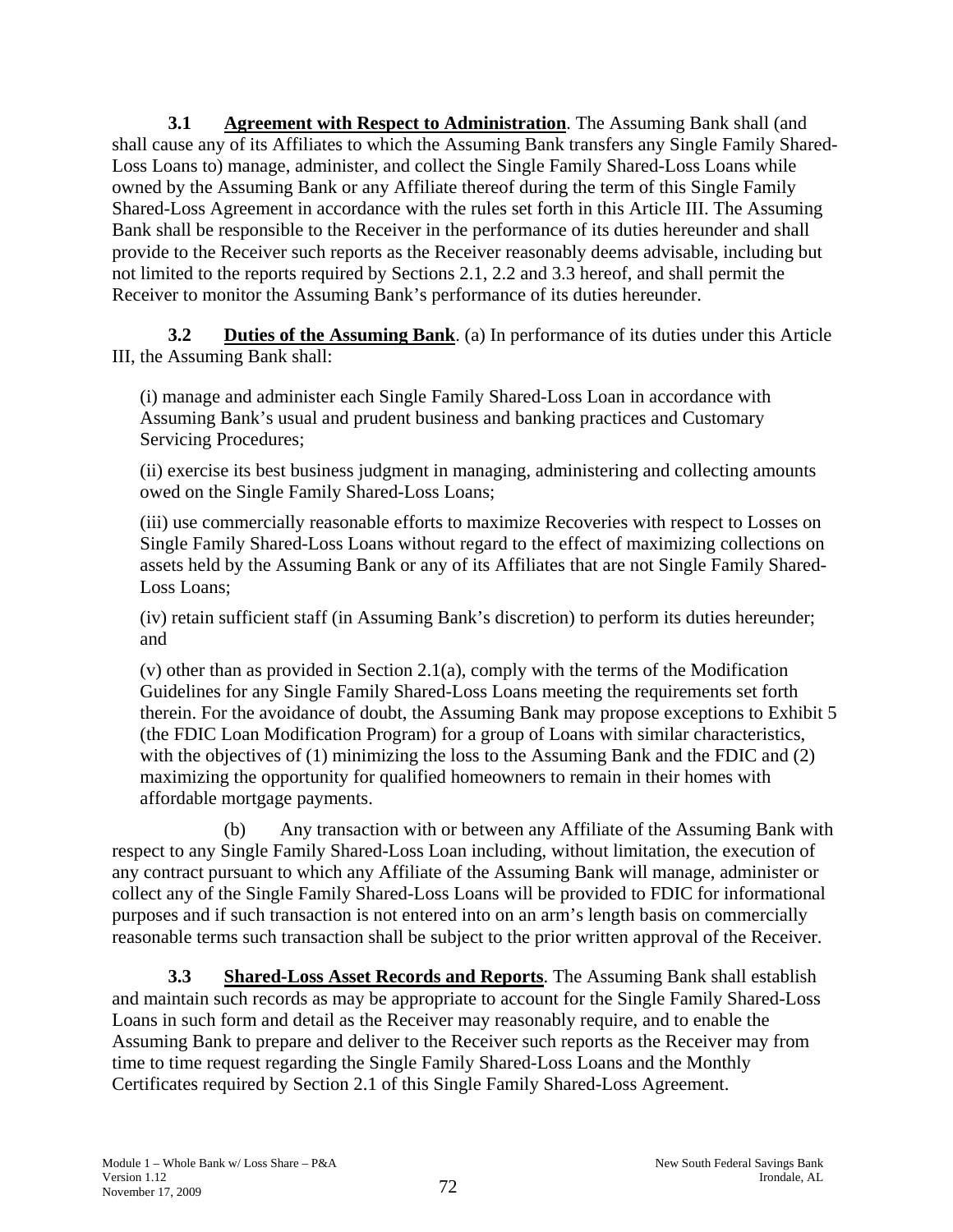## **3.4 Related Loans**.

(a) Assuming Bank shall use its best efforts to determine which loans are "Related Loans", as hereinafter defined. The Assuming Bank shall not manage, administer or collect any "Related Loan" in any manner that would have the effect of increasing the amount of any collections with respect to the Related Loan to the detriment of the Single Family Shared-Loss Loan to which such loan is related. A "Related Loan" means any loan or extension of credit held by the Assuming Bank at any time on or prior to the end of the Final Shared-Loss Month that is made to an Obligor of a Single Family Shared-Loss Loan.

(b) The Assuming Bank shall prepare and deliver to the Receiver with the Monthly Certificates for the calendar months ending June 30 and December 31, a schedule of all Related Loans on the Accounting Records of the Assuming Bank as of the end of each such semi-annual period.

**3.5 Legal Action; Utilization of Special Receivership Powers**. The Assuming Bank shall notify the Receiver in writing (such notice to be given in accordance with Article V below and to include all relevant details) prior to utilizing in any legal action any special legal power or right which the Assuming Bank derives as a result of having acquired an asset from the Receiver, and the Assuming Bank shall not utilize any such power unless the Receiver shall have consented in writing to the proposed usage. The Receiver shall have the right to direct such proposed usage by the Assuming Bank and the Assuming Bank shall comply in all respects with such direction. Upon request of the Receiver, the Assuming Bank will advise the Receiver as to the status of any such legal action. The Assuming Bank shall immediately notify the Receiver of any judgment in litigation involving any of the aforesaid special powers or rights.

**3.6 Third Party Servicer**. The Assuming Bank may perform any of its obligations and/or exercise any of its rights under this Single Family Shared-Loss Agreement through or by one or more Third Party Servicers, who may take actions and make expenditures as if any such Third Party Servicer was the Assuming Bank hereunder (and, for the avoidance of doubt, such expenses incurred by any such Third Party Servicer on behalf of the Assuming Bank shall be included in calculating Losses to the extent such expenses would be included in such calculation if the expenses were incurred by Assuming Bank); provided, however, that the use thereof by the Assuming Bank shall not release the Assuming Bank of any obligation or liability hereunder.

# **ARTICLE IV – PORTFOLIO SALE**

**4.1 Assuming Bank Portfolio Sales of Remaining Single Family Shared-Loss Loans**. The Assuming Bank shall have the right with the concurrence of the Receiver to liquidate for cash consideration, from time to time in one or more transactions, all or a portion of Single Family Shared-Loss Loans held by the Assuming Bank at any time prior to the Termination Date ("Portfolio Sales"). If the Assuming Bank exercises its option under this Section 4.1, it must give thirty (30) days notice in writing to the Receiver setting forth the details and schedule for the Portfolio Sale which shall be conducted by means of sealed bid sales to third parties, not including any of the Assuming Bank's affiliates, contractors, or any affiliates of the Assuming Bank's contractors. Sales of Restructured Loans shall be sold in a separate pool from Single Family Shared-Loss Loans not restructured. The Receiver's review of the Assuming Bank's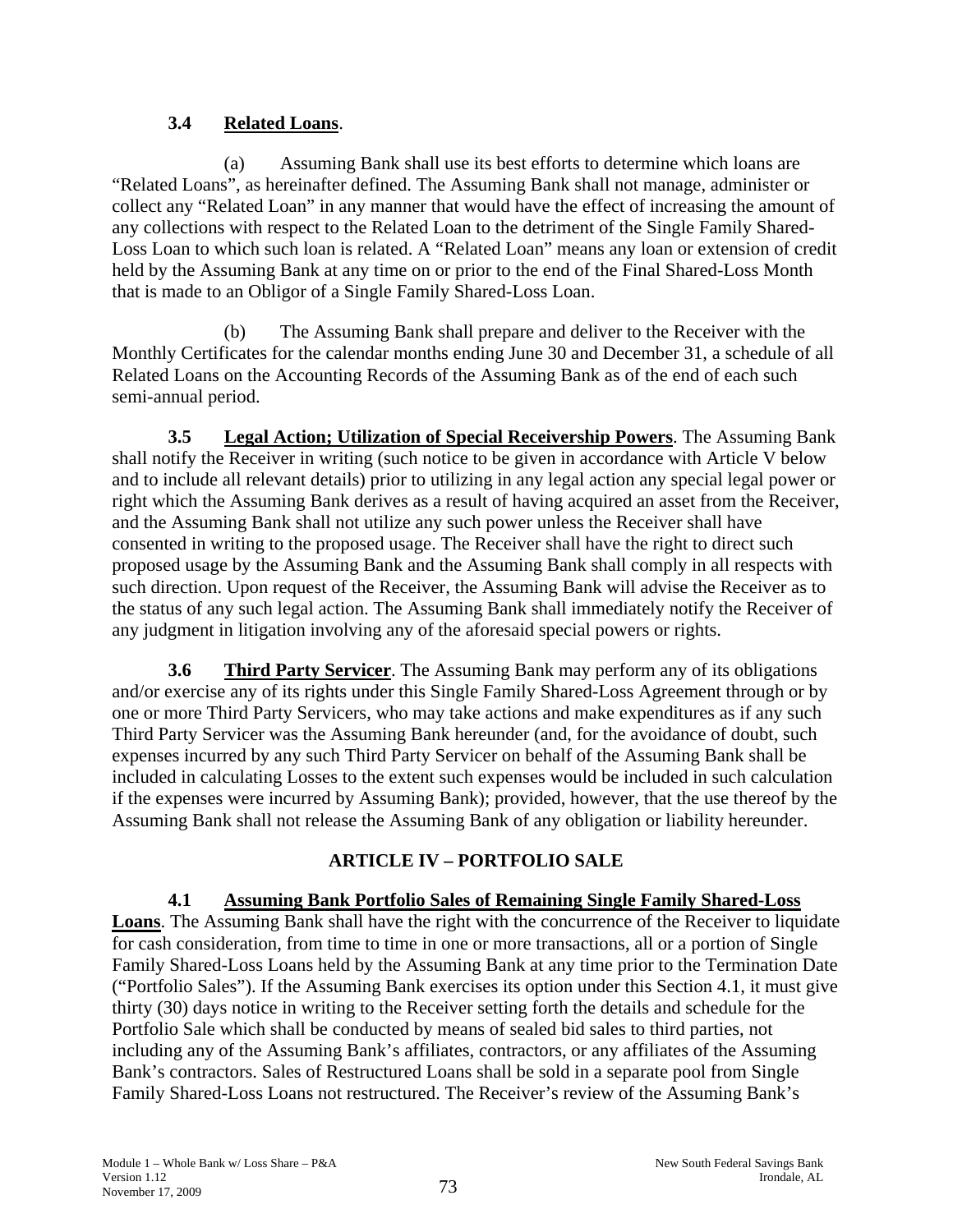proposed Portfolio Sale will be considered in a timely fashion and approval will not be unreasonably withheld, delayed or conditioned.

**4.2 Assuming Bank's Liquidation of Remaining Single Family Shared-Loss Loans**. In the event that the Assuming Bank does not conduct a Portfolio Sale pursuant to Section 4.1, the Receiver shall have the right, exercisable in its sole and absolute discretion, to require the Assuming Bank to liquidate for cash consideration, any Single Family Shared-Loss Loans held by the Assuming Bank at any time after the date that is six months prior to the Termination Date. If the Receiver exercises its option under this Section 4.2, it must give notice in writing to the Assuming Bank, setting forth the time period within which the Assuming Bank shall be required to liquidate the Single Family Shared-Loss Loans. The Assuming Bank will comply with the Receiver's notice and must liquidate the Single Family Shared-Loss Loans as soon as reasonably practicable by means of sealed bid sales to third parties, not including any of the Assuming Bank's affiliates, contractors, or any affiliates of the Assuming Bank's contractors. The selection of any financial advisor or other third party broker or sales agent retained for the liquidation of the remaining Single Family Shared-Loss Loans pursuant to this Section shall be subject to the prior approval of the Receiver, such approval not to be unreasonably withheld, delayed or conditioned.

**4.3 Calculation of Sale Gain or Loss**. For Single Family Shared-Loss Loans that are not Restructured Loans gain or loss on the sales under Section 4.1 or Section 4.2 will be calculated as the sale price received by the Assuming Bank less the unpaid principal balance of the remaining Single Family Shared-Loss Loans. For any Restructured Loan included in the sale gain or loss on sale will be calculated as (a) the sale price received by the Assuming Bank less (b) the net present value of estimated cash flows on the Restructured Loan that was used in the calculation of the related Restructuring Loss plus (c) Loan principal payments collected by the Assuming Bank from the date the Loan was restructured to the date of sale. (See Exhibit 2d for example calculation).

# **ARTICLE V -- LOSS-SHARING NOTICES GIVEN TO RECEIVER AND PURCHASER**

All notices, demands and other communications hereunder shall be in writing and shall be delivered by hand, or overnight courier, receipt requested, addressed to the parties as follows:

| If to Receiver, to: | Federal Deposit Insurance Corporation as Receiver<br>for New South Federal Savings Bank |  |  |
|---------------------|-----------------------------------------------------------------------------------------|--|--|
|                     | Division of Resolutions and Receiverships                                               |  |  |
|                     | 550 17th Street, N.W.                                                                   |  |  |
|                     | Washington, D.C. 20429                                                                  |  |  |
|                     | Attention: Ralph Malami, Manager, Capital Markets                                       |  |  |
| with a copy to:     | <b>Federal Deposit Insurance Corporation</b>                                            |  |  |
|                     | as Receiver for New South Federal Savings Bank                                          |  |  |
|                     | Room E7056                                                                              |  |  |
|                     | 3501 Fairfax Drive, Arlington, VA 2226                                                  |  |  |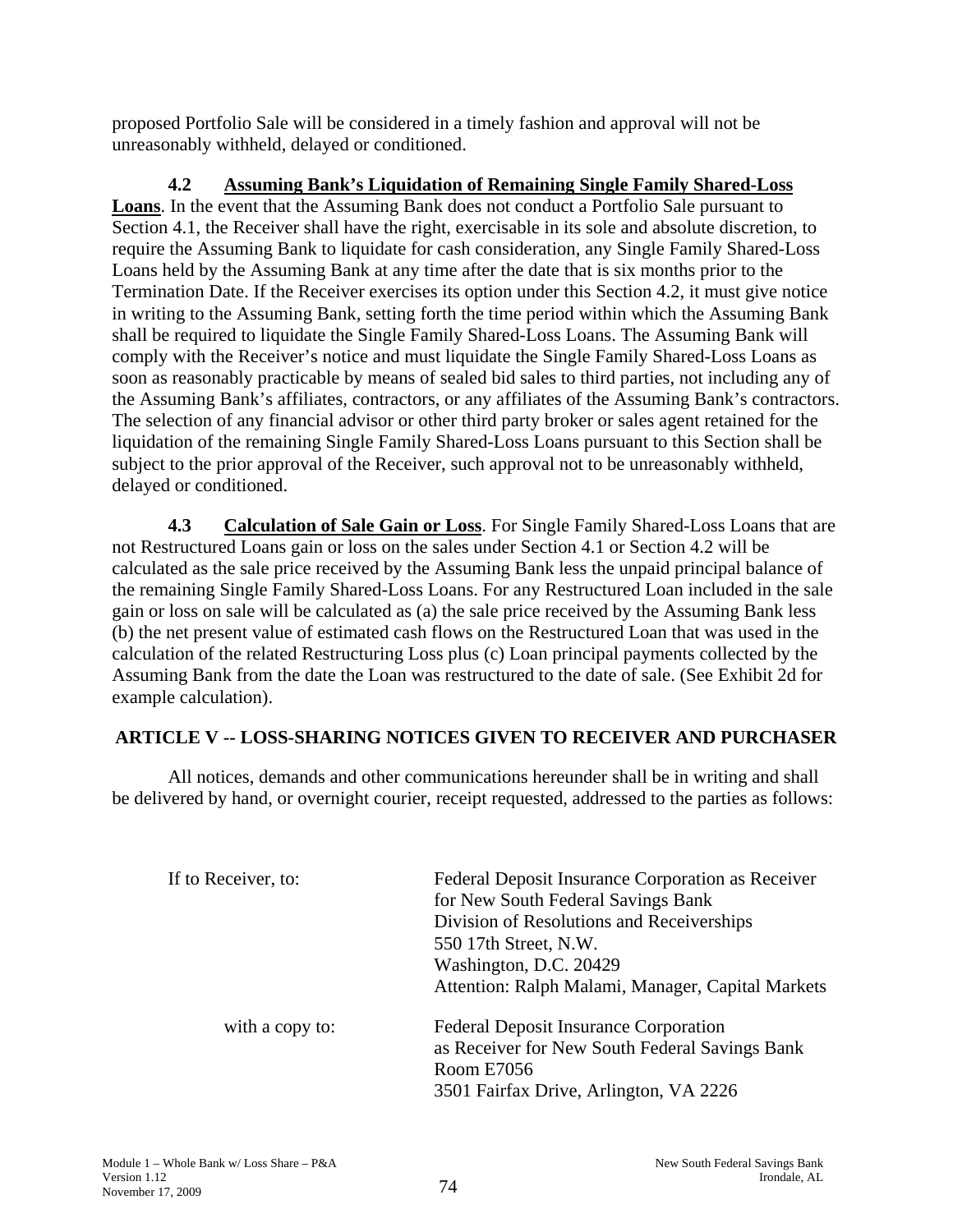Attn: Special Issues Unit

With respect to a notice under Section 3.5 of this Single Family Shared-Loss Agreement, copies of such notice shall be sent to:

> Federal Deposit Insurance Corporation Legal Division 1601 Bryan St. Dallas, Texas 75201 Attention: Regional Counsel

If to Assuming Bank, to: **Beal Bank** 

6000 Legacy Drive Plano, Texas 75024 Fax: (469) 241-9564

Attention: M. Molly Curl, Senior Vice President

Such Persons and addresses may be changed from time to time by notice given pursuant to the provisions of this Article V. Any notice, demand or other communication delivered pursuant to the provisions of this Article V shall be deemed to have been given on the date actually received.

# **ARTICLE VI -- MISCELLANEOUS**

**6.1. Expenses**. Except as otherwise expressly provided herein, all costs and expenses incurred by or on behalf of a party hereto in connection with this Single Family Shared-Loss Agreement shall be borne by such party whether or not the transactions contemplated herein shall be consummated.

**6.2 Successors and Assigns; Specific Performance.** All terms and provisions of this Single Family Shared-Loss Agreement shall be binding upon and shall inure to the benefit of the parties hereto only; provided, however, that, Receiver may assign or otherwise transfer this Single Family Shared-Loss Agreement (in whole or in part) to the Federal Deposit Insurance Corporation in its corporate capacity without the consent of Assuming Bank. Notwithstanding anything to the contrary contained in this Single Family Shared-Loss Agreement, except as is expressly permitted in this Section 6.2, Assuming Bank may not assign or otherwise transfer this Single Family Shared-Loss Agreement (in whole or in part) without the prior written consent of the Receiver, which consent may be granted or withheld by the Receiver in its sole discretion, and any attempted assignment or transfer in violation of this provision shall be void *ab initio.*  For the avoidance of doubt, a merger or consolidation of the Assuming Bank with and into another financial institution, the sale of all or substantially all of the assets of the Assuming Bank to another financial institution constitutes the transfer of this Single Family Shared-Loss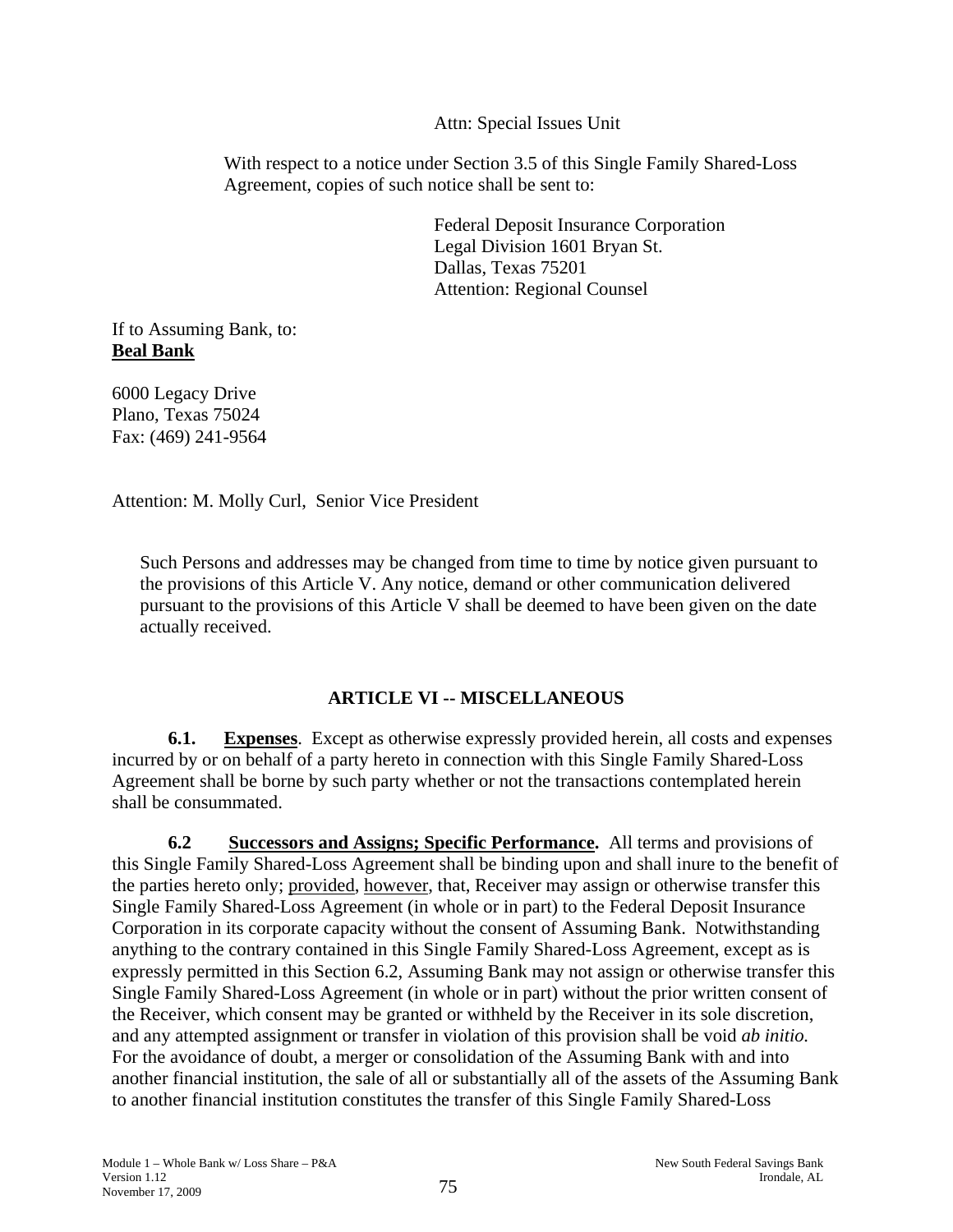Agreement which requires the consent of the Receiver; and for a period of thirty-six (36) months after Bank Closing, a merger or consolidation shall also include the sale by any individual shareholder, or shareholders acting in concert, of more than 9% of the outstanding shares of the Assuming Bank, or of its holding company, or of any subsidiary holding Shared-Loss Assets, or the sale of shares by the Assuming Bank or its holding company or any subsidiary holding Shared-Loss Assets, in a public or private offering, that increases the number of shares outstanding by more than 9%, constitutes the transfer of this Single Family Shared-Loss Agreement which requires the consent of the Receiver. However, no Loss shall be recognized as a result of any accounting adjustments that are made due to any such merger, consolidation or sale consented to by the FDIC. The FDIC's consent shall not be required if the aggregate outstanding principal balance of Shared-Loss Assets is less than twenty percent (20%) of the initial aggregate balance of Shared-Loss Assets.

The Receiver and the Corporation consent to the rights and obligations of the Assuming Bank under this Single Family Shared Loss Agreement being transferred to and assumed by Beal Bank Nevada, a Nevada thrift company, pursuant to a merger of Assuming Bank and Beal Bank Nevada. For the avoidance of doubt the consent of the Receiver and the Corporation is not required for any transfer of any Single family Shared–Loss Loan by the Assuming Bank (or its successor after the above referenced merger) to a wholly owned subsidiary of either the Assuming bank or Beal Bank Nevada to facilitate the performance of Assuming Bank's duties under Section 3.1 of this Single Family Shared-Loss Agreement. Any such transfer of Single Family Shared-Loss Loans by the Assuming Bank will not affect the rights or obligations of the Assuming Bank under this Single Family Shared-Loss Agreement, which will continue with the same effect as if any transferred Single Family Shared-Loss Loan had continued to be owned by the Assuming Bank.

**6.3 Governing Law**. This Single Family Shared-Loss Agreement shall be construed in accordance with federal law, or, if there is no applicable federal law, the laws of the State of New York, without regard to any rule of conflict of law that would result in the application of the substantive law of any jurisdiction other than the State of New York.

**6.4 WAIVER OF JURY TRIAL**. EACH PARTY HERETO HEREBY IRREVOCABLY AND UNCONDITIONALLY WAIVES ALL RIGHT TO TRIAL BY JURY IN OR TO HAVE A JURY PARTICIPATE IN RESOLVING ANY DISPUTE, ACTION, PROCEEDING OR COUNTERCLAIM, WHETHER SOUNDING IN CONTRACT, TORT OR OTHERWISE, ARISING OUT OF OR RELATING TO OR IN CONNECTION WITH THIS SINGLE FAMILY SHARED-LOSS AGREEMENT OR ANY OF THE TRANSACTIONS CONTEMPLATED HEREBY.

**6.5 Captions**. All captions and headings contained in this Single Family Shared-Loss Agreement are for convenience of reference only and do not form a part of, and shall not affect the meaning or interpretation of, this Single Family Shared-Loss Agreement.

**6.6 Entire Agreement; Amendments**. This Single Family Shared-Loss Agreement, along with the Commercial Shared-Loss Agreement and the Purchase and Assumption Agreement, including the Exhibits and any other documents delivered pursuant hereto or thereto, embody the entire agreement of the parties with respect to the subject matter hereof, and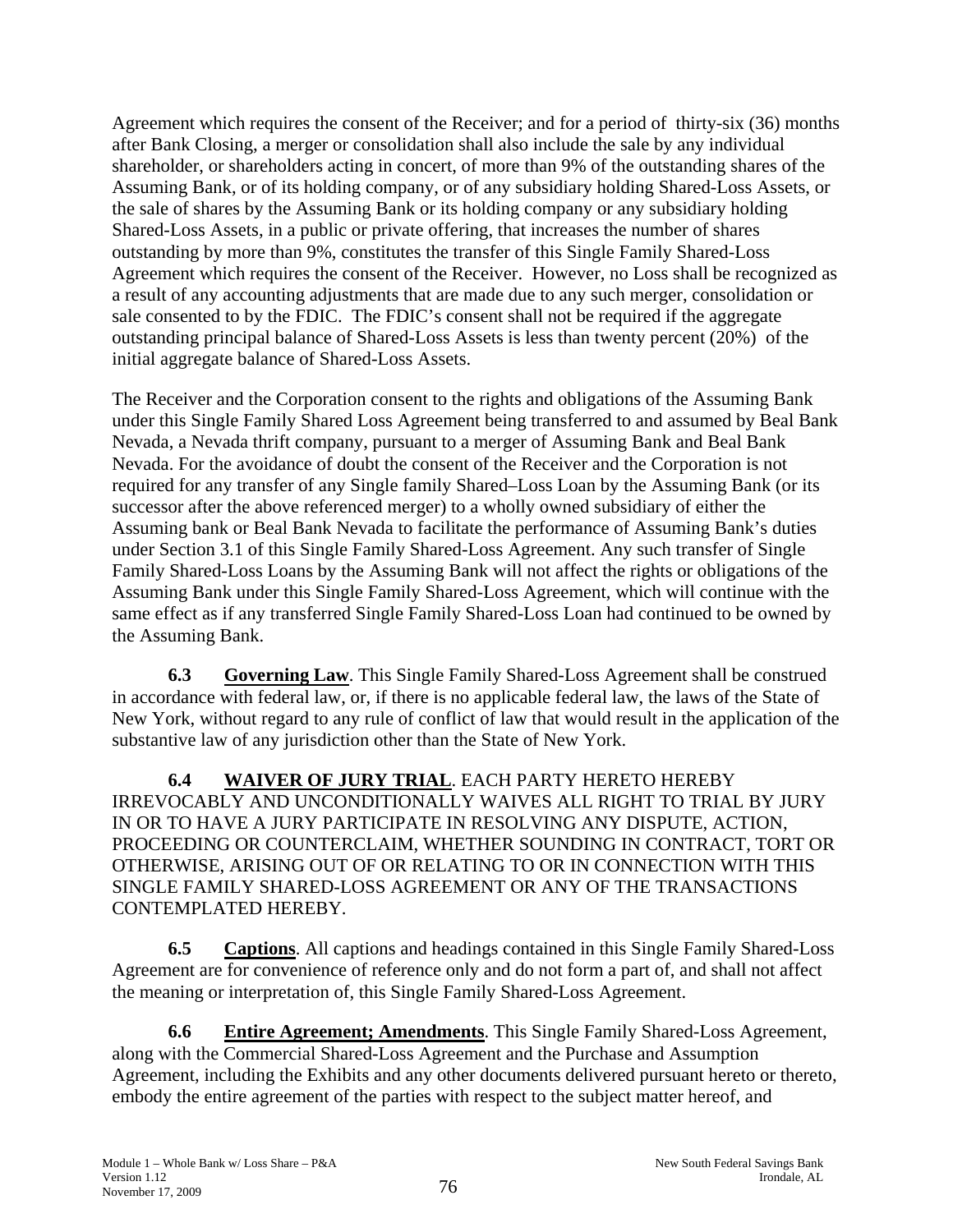supersede all prior representations, warranties, offers, acceptances, agreements and understandings, written or oral, relating to the subject matter herein. This Single Family Shared-Loss Agreement may be amended or modified or any provision thereof waived only by a written instrument signed by both parties or their respective duly authorized agents.

**6.7 Severability**. Whenever possible, each provision of this Single Family Shared-Loss Agreement shall be interpreted in such manner as to be effective and valid under applicable law, but if any provision of this Single Family Shared-Loss Agreement is held to be prohibited by or invalid, illegal or unenforceable under applicable law, such provision shall be construed and enforced as if it had been more narrowly drawn so as not to be prohibited, invalid, illegal or unenforceable, and the validity, legality and enforceability of the remainder of such provision and the remaining provisions of this Single Family Shared-Loss Agreement shall not in any way be affected or impaired thereby.

**6.8 No Third Party Beneficiary.** This Single Family Shared-Loss Agreement and the Exhibits hereto are for the sole and exclusive benefit of the parties hereto and their respective permitted successors and permitted assigns and there shall be no other third party beneficiaries, and nothing in this Single Family Shared-Loss Agreement or the Exhibits shall be construed to grant to any other Person any right, remedy or Claim under or in respect of this Single Family Shared-Loss Agreement or any provision hereof.

**6.9 Counterparts**. This Single Family Shared-Loss Agreement may be executed separately by Receiver and Assuming Bank in any number of counterparts, each of which when executed and delivered shall be an original, but such counterparts shall together constitute one and the same instrument.

**6.10** Consent. Except as otherwise provided herein, when the consent of a party is required herein, such consent shall not be unreasonably withheld or delayed.

**6.11 Rights Cumulative**. Except as otherwise expressly provided herein, the rights of each of the parties under this Single Family Shared-Loss Agreement are cumulative, may be exercised as often as any party considers appropriate and are in addition to each such party's rights under the Purchase and Sale Agreement and any of the related agreements or under law. Except as otherwise expressly provided herein, any failure to exercise or any delay in exercising any of such rights, or any partial or defective exercise of such rights, shall not operate as a waiver or variation of that or any other such right.

## **ARTICLE VII DISPUTE RESOLUTION**

# **7.1 Dispute Resolution Procedures.**

(a) In the event a dispute arises about the interpretation, application, calculation of Loss, or calculation of payments or otherwise with respect to this Single Family Shared-Loss Agreement ("SF Shared-Loss Dispute Item"), then the Receiver and the Assuming Bank shall make every attempt in good faith to resolve such items within sixty (60) days following the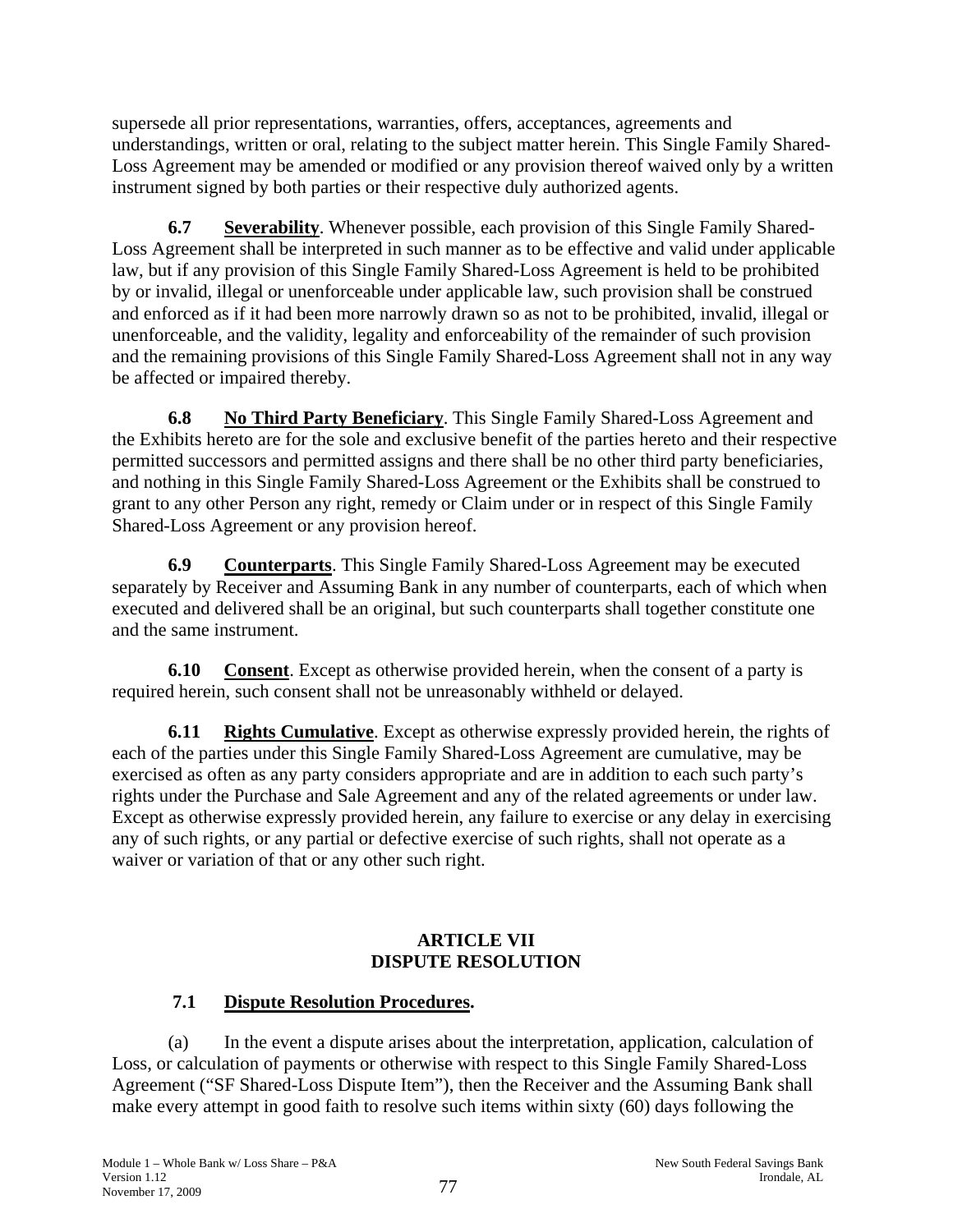receipt of a written description of the SF Shared-Loss Dispute Item, with notification of the possibility of taking the matter to arbitration (the date on which such 60-day period expires, or any extension of such period as the parties hereto may mutually agree to in writing, herein called the "Resolution Deadline Date"). If the Receiver and the Assuming Bank resolve all such items to their mutual satisfaction by the Resolution Deadline Date, then within thirty (30) days following such resolution, any payment arising out such resolution shall be made arising from the settlement of the SF Shared-Loss Dispute.

(b) If the Receiver and the Assuming Bank fail to resolve any outstanding SF Shared-Loss Dispute Items by the Resolution Deadline Date, then either party may notify the other of its intent to submit the SF Shared-Loss Dispute Item to arbitration pursuant to the provisions of this Article VII. Failure of either party to notify the other of its intent to submit any unresolved SF Shared-Loss Dispute Item to arbitration within thirty (30) days following the Resolution Deadline Date (the date on which such thirty (30) day period expires is herein called the "Arbitration Deadline Date") shall be deemed an acceptance of such SF Shared-Loss Dispute not submitted to arbitration, as well as a waiver of the submitting party's right to dispute such nonsubmitted SF Shared-Loss Dispute Item but not a waiver of any similar claim which may arise in the future.

(c) If a SF Shared-Loss Dispute Item is submitted to arbitration, it shall be governed by the rules of the American Arbitration Association (the "AAA"), except as otherwise provided herein. Either party may submit a matter for arbitration by delivering a notice, prior to the Arbitration Deadline Date, to the other party in writing setting forth:

> (i) A brief description of each SF Shared-Loss Dispute Item submitted for arbitration;

(ii) A statement of the moving party's position with respect to each SF Shared-Loss Dispute Item submitted for arbitration;

(iii) The value sought by the moving party, or other relief requested regarding each SF Shared-Loss Dispute Item submitted for arbitration, to the extent reasonably calculable; and

(iv) The name and address of the arbiter selected by the moving party (the "Moving Arbiter"), who shall be a neutral, as determined by the AAA.

Failure to adequately include any information above shall not be deemed to be a waiver of the parties right to arbitrate so long as after notification of such failure the moving party cures such failure as promptly as reasonably practicable.

(d) The non-moving party shall, within thirty (30) days following receipt of a notice of arbitration pursuant to this Section 7.1, deliver a notice to the moving party setting forth:

> (i) The name and address of the arbiter selected by the non-moving party (the "Respondent Arbiter"), who shall be a neutral, as determined by the AAA;

> (ii) A statement of the position of the respondent with respect to each Dispute Item; and

> (iii) The ultimate resolution sought by the respondent or other relief, if any, the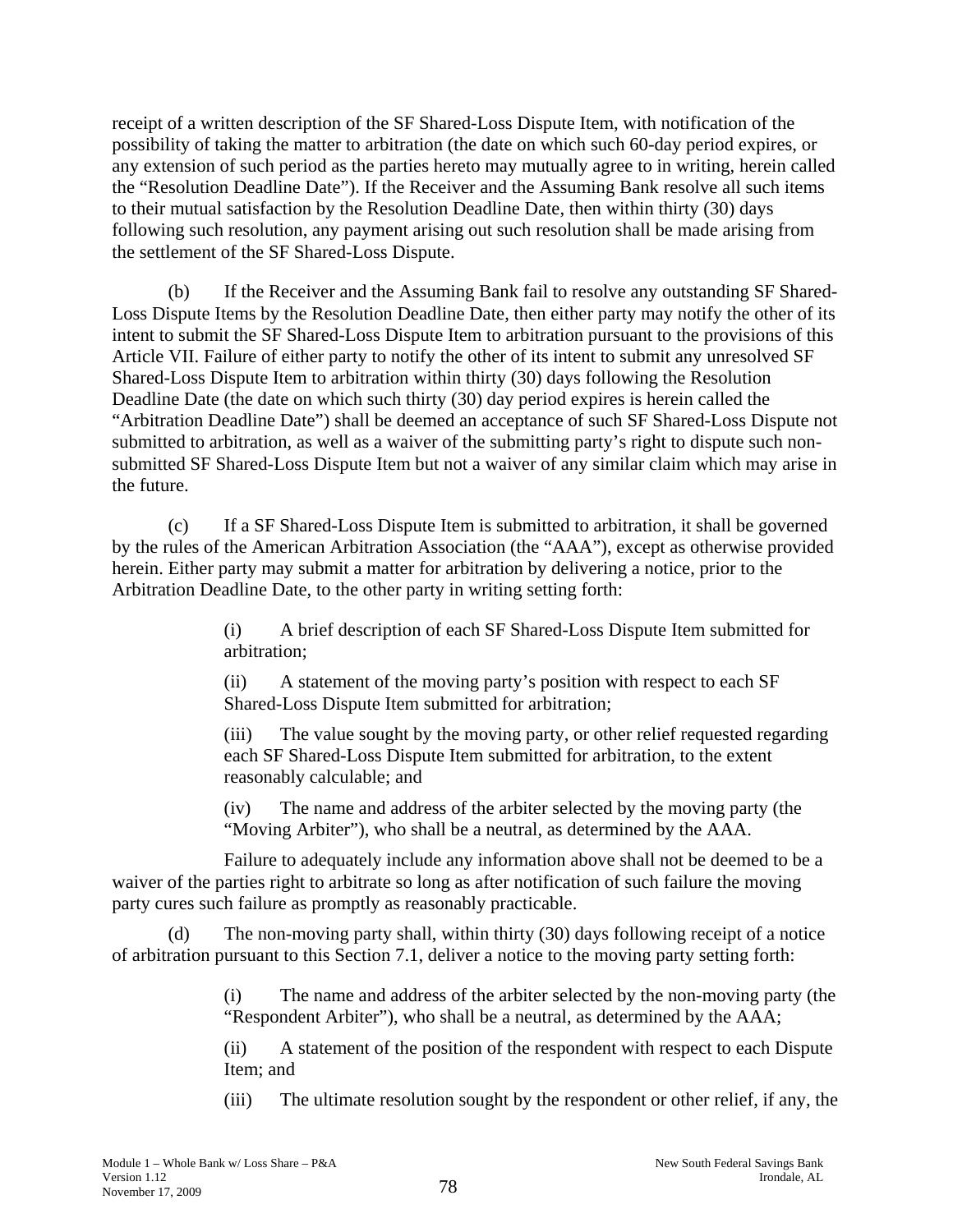respondent deems is due the moving party with respect to each SF Shared-Loss Dispute Item.

Failure to adequately include any information above shall not be deemed to be a waiver of the non-moving party's right to defend such arbitration so long as after notification of such failure the non-moving party cures such failure as promptly as reasonably practicable

(e) The Moving Arbiter and Respondent Arbiter shall select a third arbiter from a list furnished by the AAA. In accordance with the rules of the AAA, the three (3) arbiters shall constitute the arbitration panel for resolution of each SF Loss-Share Dispute Item. The concurrence of any two (2) arbiters shall be deemed to be the decision of the arbiters for all purposes hereunder. The arbitration shall proceed on such time schedule and in accordance with the Rules of Commercial Arbitration of the AAA then in effect, as modified by this Section 7.1. The arbitration proceedings shall take place at such location as the parties thereto may mutually agree, but if they cannot agree, then they will take place at the offices of the Corporation in Washington, DC, or Arlington, Virginia.

(f) The Receiver and Assuming Bank shall facilitate the resolution of each outstanding SF Shared-Loss Dispute Item by making available in a prompt and timely manner to one another and to the arbiters for examination and copying, as appropriate, all documents, books, and records under their respective control and that would be discoverable under the Federal Rules of Civil Procedure.

 $(g)$  The arbiters designated pursuant to subsections  $(c)$ ,  $(d)$  and  $(e)$  hereof shall select, with respect to each Dispute Item submitted to arbitration pursuant to this Section 7.1, either (i) the position and relief submitted by the Assuming Bank with respect to each SF Shared-Loss Dispute Item, or (ii) the position and relief submitted by the Receiver with respect to each SF Shared-Loss Dispute Item, in either case as set forth in its respective notice of arbitration. The arbiters shall have no authority to select a value for each Dispute Item other than the determination set forth in Section 7.1(c) and Section 7.1(d). The arbitration shall be final, binding and conclusive on the parties.

(h) Any amounts ultimately determined to be payable pursuant to such award shall bear interest at the Settlement Interest Rate from and including the date specified for the arbiters decisions specified in this Section 7.1, without regard to any extension of the finality of such award, to but not including the date paid. All payments required to be made under this Section 7.1 shall be made by wire transfer.

(i) For the avoidance of doubt, to the extent any notice of a SF Shared-Loss Dispute Item(s) is provided prior to the Termination Date, the terms of this Single Family Shared-Loss Agreement shall remain in effect with respect to the Single Family Shared-Loss Loans that are the subject of such SF Shared-Loss Dispute Item(s) until such time as any such dispute is finally resolved.

**7.2 Fees and Expenses of Arbiters.** The aggregate fees and expenses of the arbiters shall be borne equally by the parties. The parties shall pay the aggregate fees and expenses within thirty (30) days after receipt of the written decision of the arbiters (unless the arbiters agree in writing on some other payment schedule).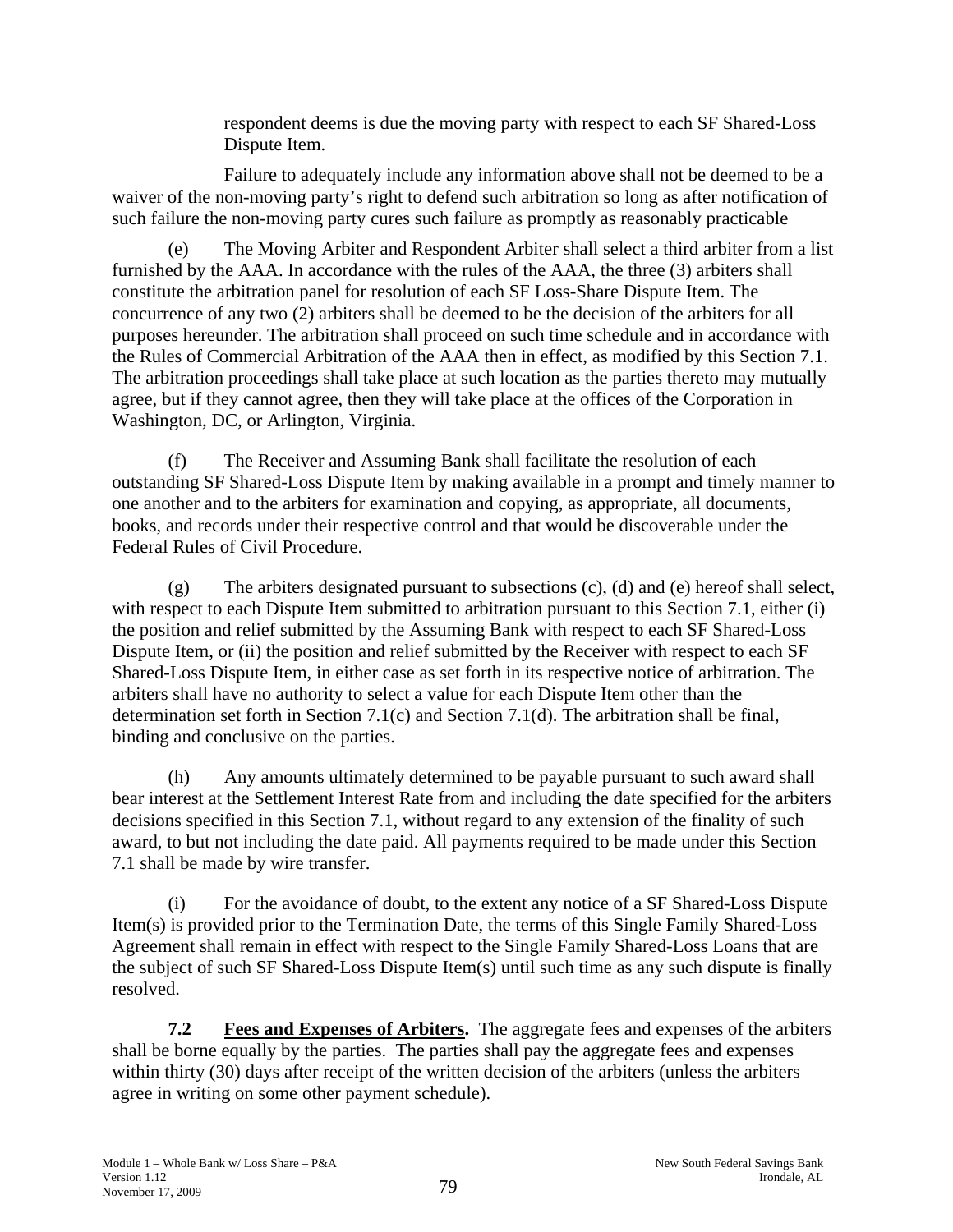Exhibit 1

# **Monthly Certificate**

# **SEE FOLLOWING PAGE**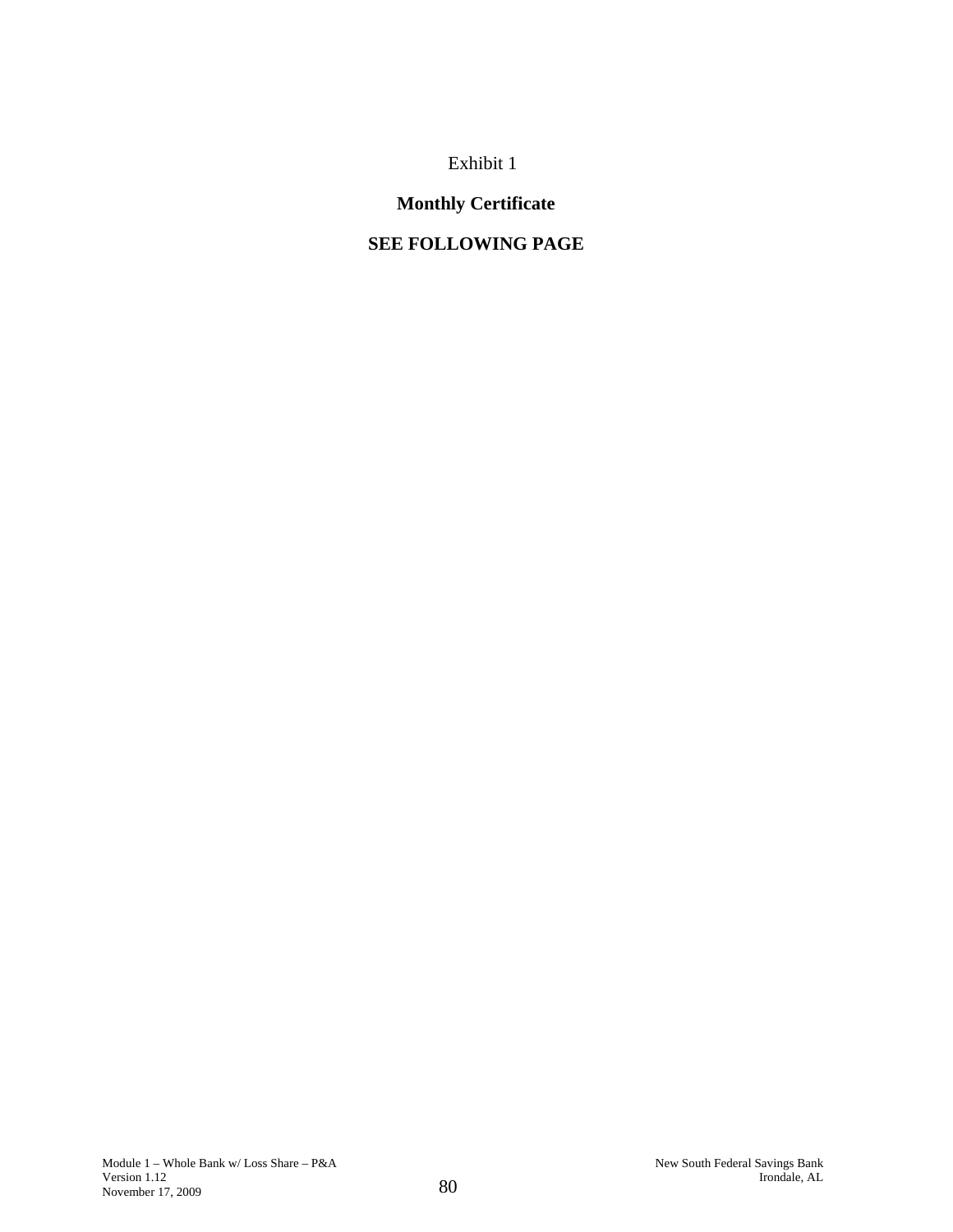#### **PART 1 - CURRENT MONTH NET LOSS**



Loan No.

**Amount** 

**Month** 

**Amount**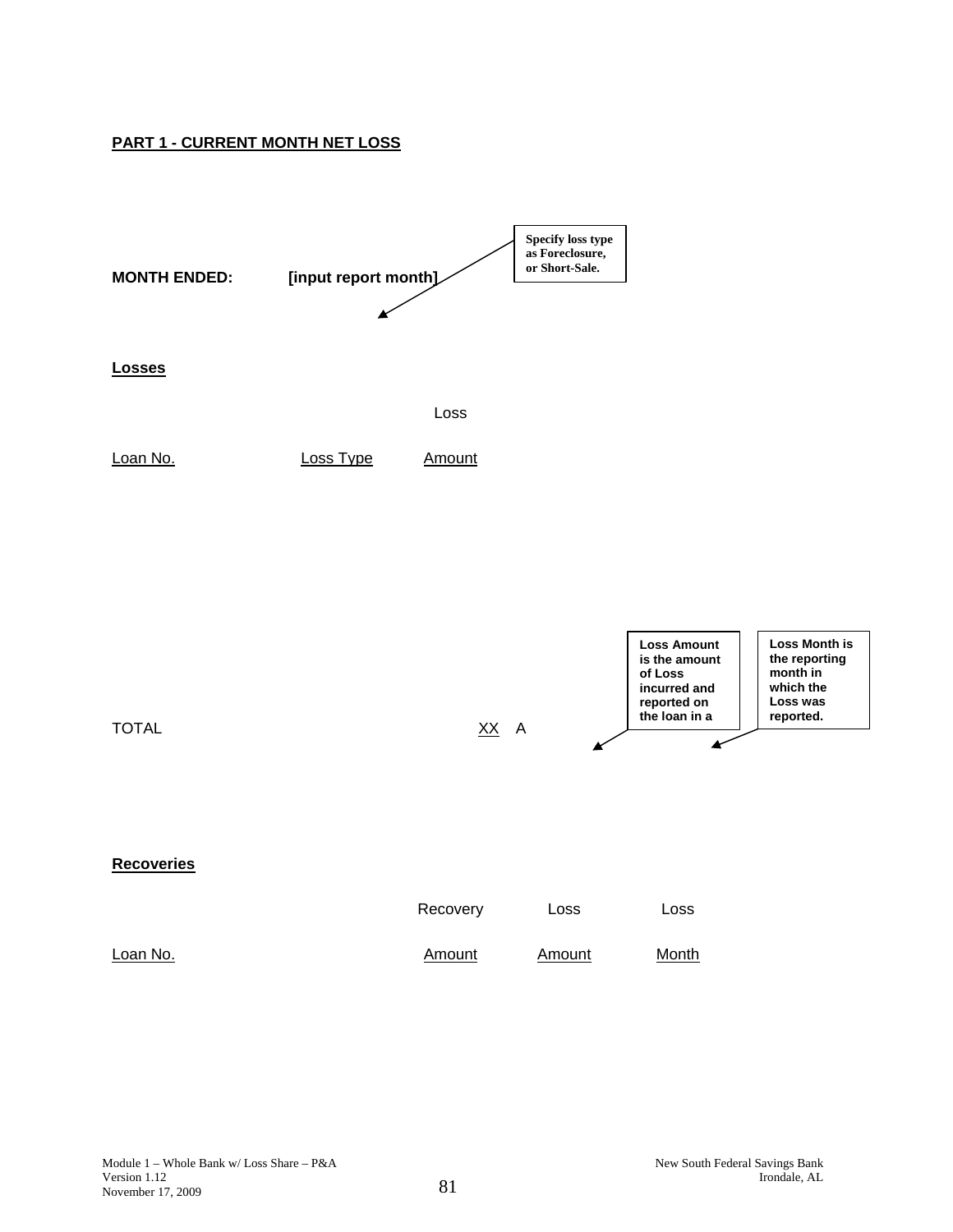| <b>TOTAL</b> | XX B |  |
|--------------|------|--|
|              |      |  |

```
Net Losses \overline{XX} C = A - B
```
(Recoveries)



## **PART 2 - FIRST LOSS TEST**

|                                        |            |                   | Col. D - Col. |
|----------------------------------------|------------|-------------------|---------------|
|                                        | Col. D     | Col. E            | E             |
|                                        | Cumulative |                   | Cumulative    |
|                                        | Loss       | <b>First Loss</b> | Shared-Loss   |
|                                        | Amount     | Tranche           | Amount        |
|                                        |            |                   |               |
| Balance, beginning of month            | XX         | XX                | XX F          |
| Current month Net Losses (from Part 1) | XX         |                   |               |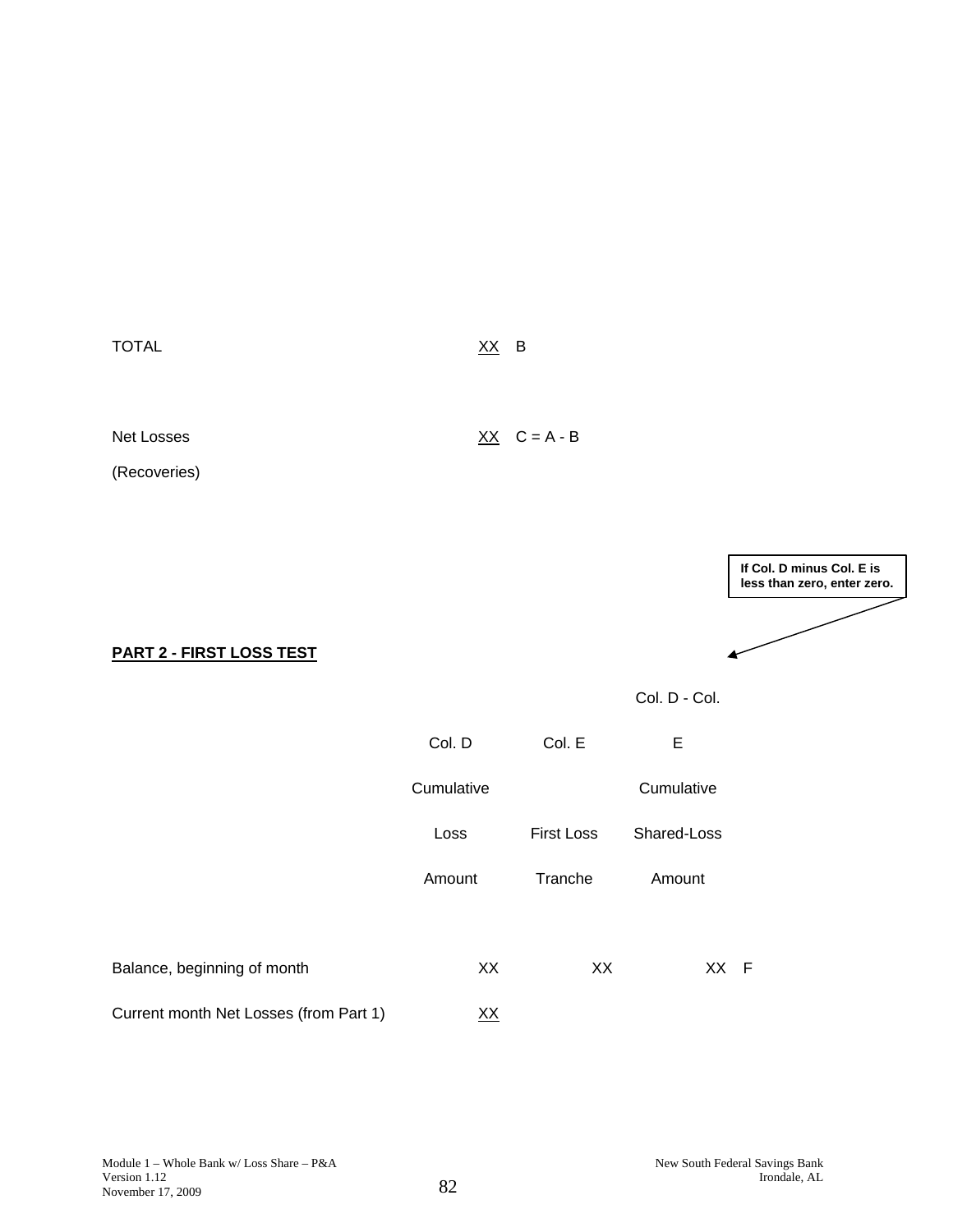| Balance, end of month                 | <u>XX</u> | XX | XX  | G      |
|---------------------------------------|-----------|----|-----|--------|
|                                       |           |    |     |        |
|                                       |           |    |     |        |
|                                       |           |    |     |        |
| <b>Shared Loss Amount</b>             |           |    |     | XX G-F |
| Times Loss Share percentage           |           |    | 80% |        |
|                                       |           |    |     |        |
|                                       |           |    |     |        |
| Amount due from (to) FDIC as Receiver |           |    | XX  |        |

Pursuant to Section 2.1 of the Single Family Shared-Loss Agreement, the undersigned hereby certifies the information on this Certificate is true, complete and correct.

#### **OFFICER SIGNATURE**

**OFFICER NAME:** TITLE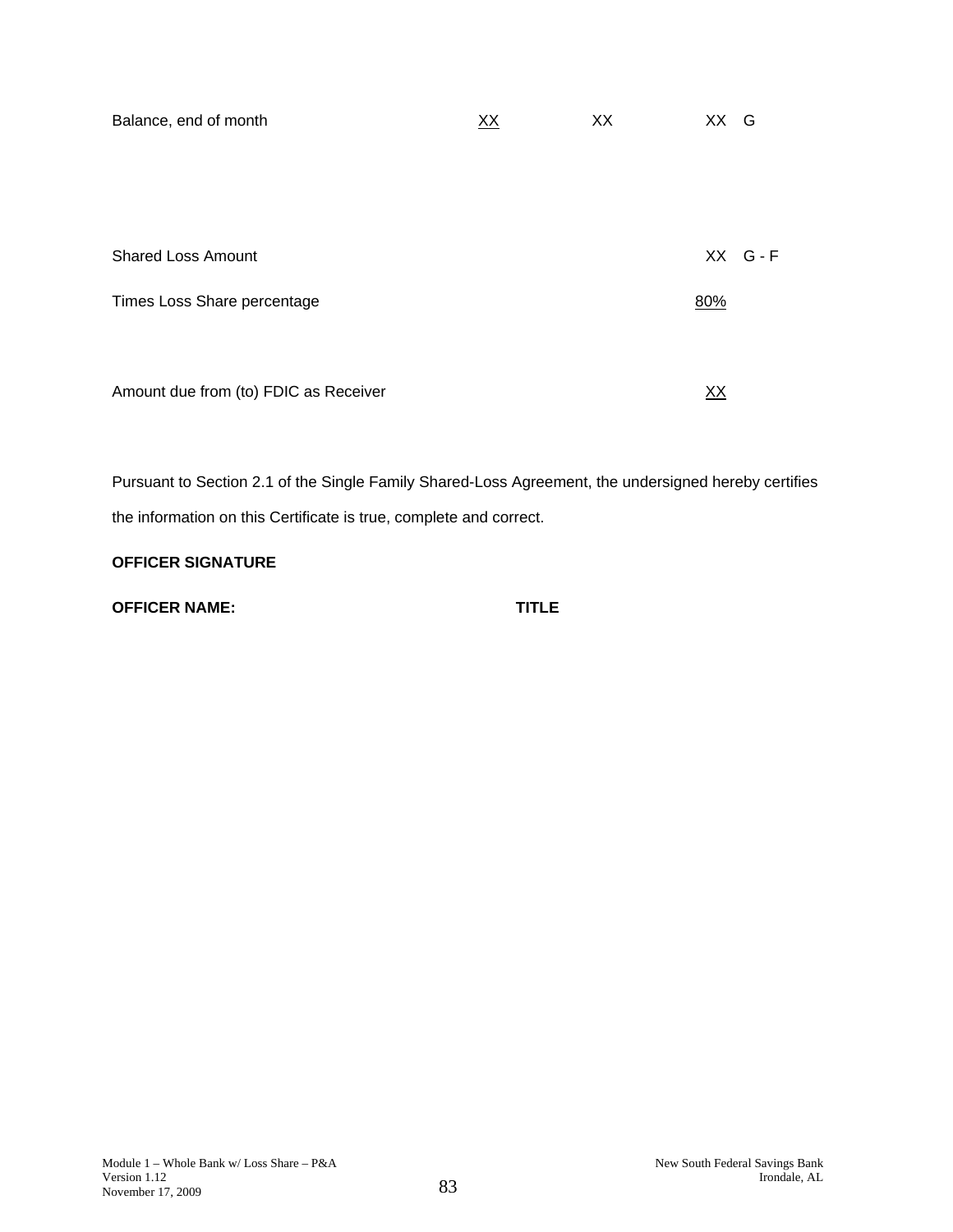#### **Exhibit 2a**

This exhibit contains three versions of the loss share calculation for foreclosure, plus explanatory notes.

#### **Exhibit 2a(1) CALCULATION OF FORECLOSURE LOSS Foreclosure Occurred Prior to Loss Share Agreement**

|    | 1 Shared-Loss Month<br>2 Loan no:<br>3 REO #              | May-09<br>364574<br>621 |
|----|-----------------------------------------------------------|-------------------------|
|    |                                                           |                         |
|    | 4 Foreclosure date                                        | 12/18/08                |
|    | 5 Liquidation date                                        | 4/12/09                 |
|    | 6 Note Interest rate                                      | 8.100%                  |
|    | 7 Most recent BPO                                         | 228,000                 |
|    | 8 Most recent BPO date                                    | 1/21/09                 |
|    | <b>Foreclosure Loss calculation</b>                       |                         |
|    | 9 Book value at date of Loss Share agreement              | 244,900                 |
|    | Accrued interest, limited to 90 days or days from failure |                         |
|    | 10 to sale, whichever is less                             | 3,306                   |
|    | 11 Costs incurred after Loss Share agreement in place:    |                         |
| 12 | Attorney's fees                                           | 0                       |
|    | Foreclosure costs, including title search, filing fees,   |                         |
|    | 13 advertising, etc.                                      | 0                       |
| 14 | Property protection costs, maint. and repairs             | 6,500                   |
| 15 | Tax and insurance advances                                | 0                       |
|    | <b>Other Advances</b>                                     |                         |
| 16 | Appraisal/Broker's Price Opinion fees                     | 0                       |
| 17 | Inspections                                               | 0                       |
| 18 | Other                                                     | 0                       |
|    | 19 Gross balance recoverable by Purchaser                 | 254,706                 |
|    | <b>Cash Recoveries:</b>                                   |                         |
|    | 20 Net liquidation proceeds (from HUD-1 settl stmt)       | 219,400                 |
|    | 21 Hazard Insurance proceeds                              | 0                       |
|    | 22 Mortgage Insurance proceeds                            | 0                       |
|    | 23 T & I escrow account balances, if positive             | 0                       |
|    | 24 Other credits, if any (itemize)                        | 0                       |
| 25 | <b>Total Cash Recovery</b>                                | 219,400                 |
|    | <b>26 Loss Amount</b>                                     | 35,306                  |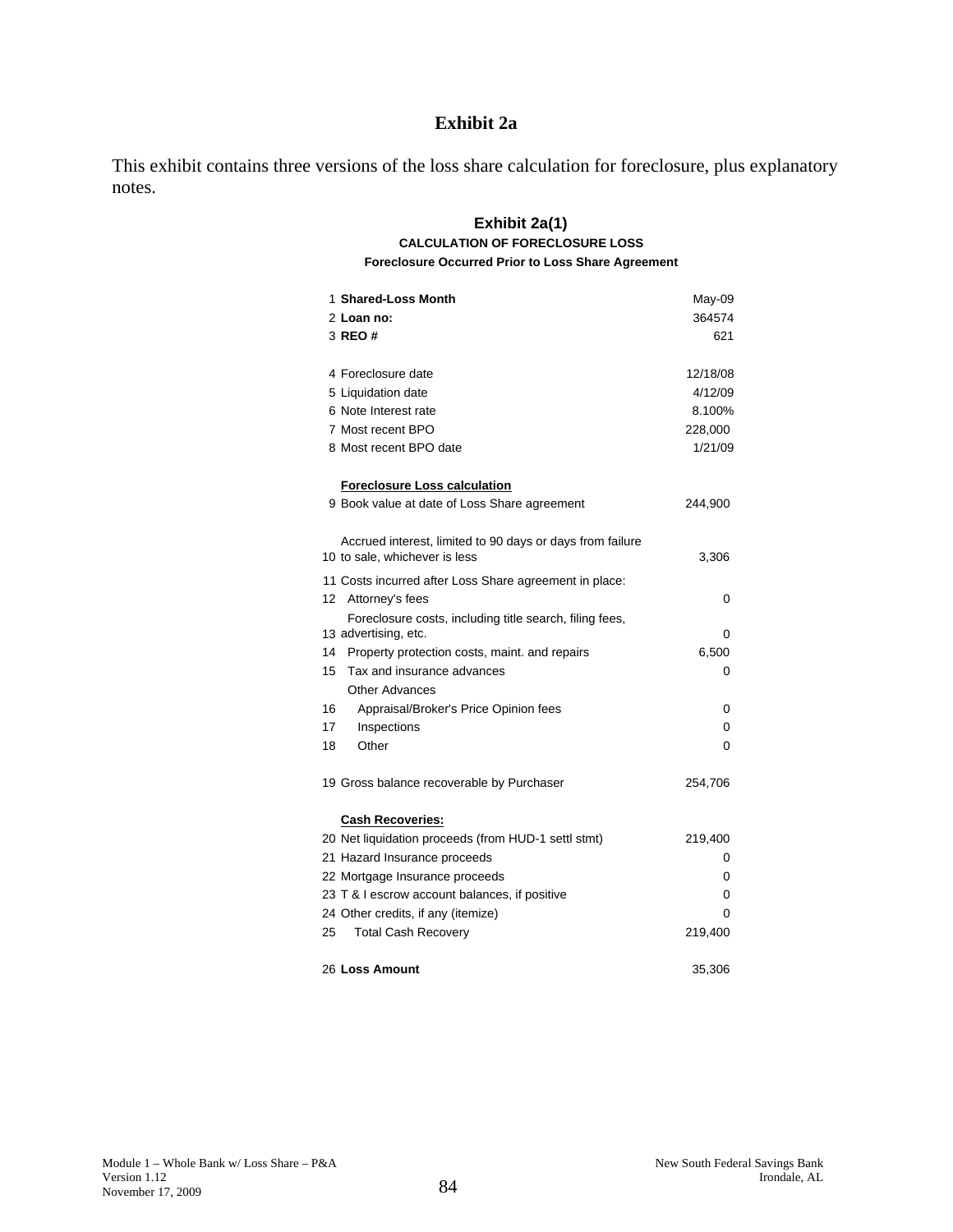#### **Exhibit 2a(2)**

#### **CALCULATION OF FORECLOSURE LOSS**

#### **No Preceeding Loan Mod under Loss Share**

| 1 Shared-Loss Month                                                             | May-09  |
|---------------------------------------------------------------------------------|---------|
| 2 Loan no:                                                                      | 292334  |
| 3 REO #                                                                         | 477     |
| 4 Interest paid-to-date                                                         | 4/30/08 |
| 5 Foreclosure date                                                              | 1/15/09 |
| 6 Liquidation date                                                              | 4/12/09 |
| 7 Note Interest rate                                                            | 8.000%  |
| 8 Owner occupied?                                                               | Yes     |
| 9 If owner-occupied:                                                            |         |
| 10<br>Borrower current gross annual income                                      | 42,000  |
| 11<br>Estimated NPV of loan mod                                                 | 195,000 |
| 12 Most recent BPO                                                              | 235,000 |
| 13 Most recent BPO date                                                         | 1/21/09 |
| <b>Foreclosure Loss calculation</b>                                             |         |
| 16 Loan Principal balance after last paid installment                           | 300,000 |
| 17 Accrued interest, limited to 90 days                                         | 6,000   |
| 18 Attorney's fees                                                              | 0       |
| Foreclosure costs, including title search, filing fees,<br>19 advertising, etc. | 4,000   |
| 20 Property protection costs, maint. and repairs                                | 5,500   |
| 21 Tax and insurance advances                                                   | 1,500   |
| <b>Other Advances</b>                                                           |         |
| 22<br>Appraisal/Broker's Price Opinion fees                                     | 0       |
| 23<br>Inspections                                                               | 50      |
| 24<br>Other                                                                     | 0       |
| 25 Gross balance recoverable by Purchaser                                       | 317,050 |
| <b>Cash Recoveries:</b>                                                         |         |
| 26 Net liquidation proceeds (from HUD-1 settl stmt)                             | 205,000 |
| 27 Hazard Insurance proceeds                                                    | 0       |
| 28 Mortgage Insurance proceeds                                                  | 0       |
| 29 T & I escrow account balances, if positive                                   | 0       |
| 30 Other credits, if any (itemize)                                              | 0       |
| 31<br><b>Total Cash Recovery</b>                                                | 205,000 |
| 32 Loss Amount                                                                  | 112,050 |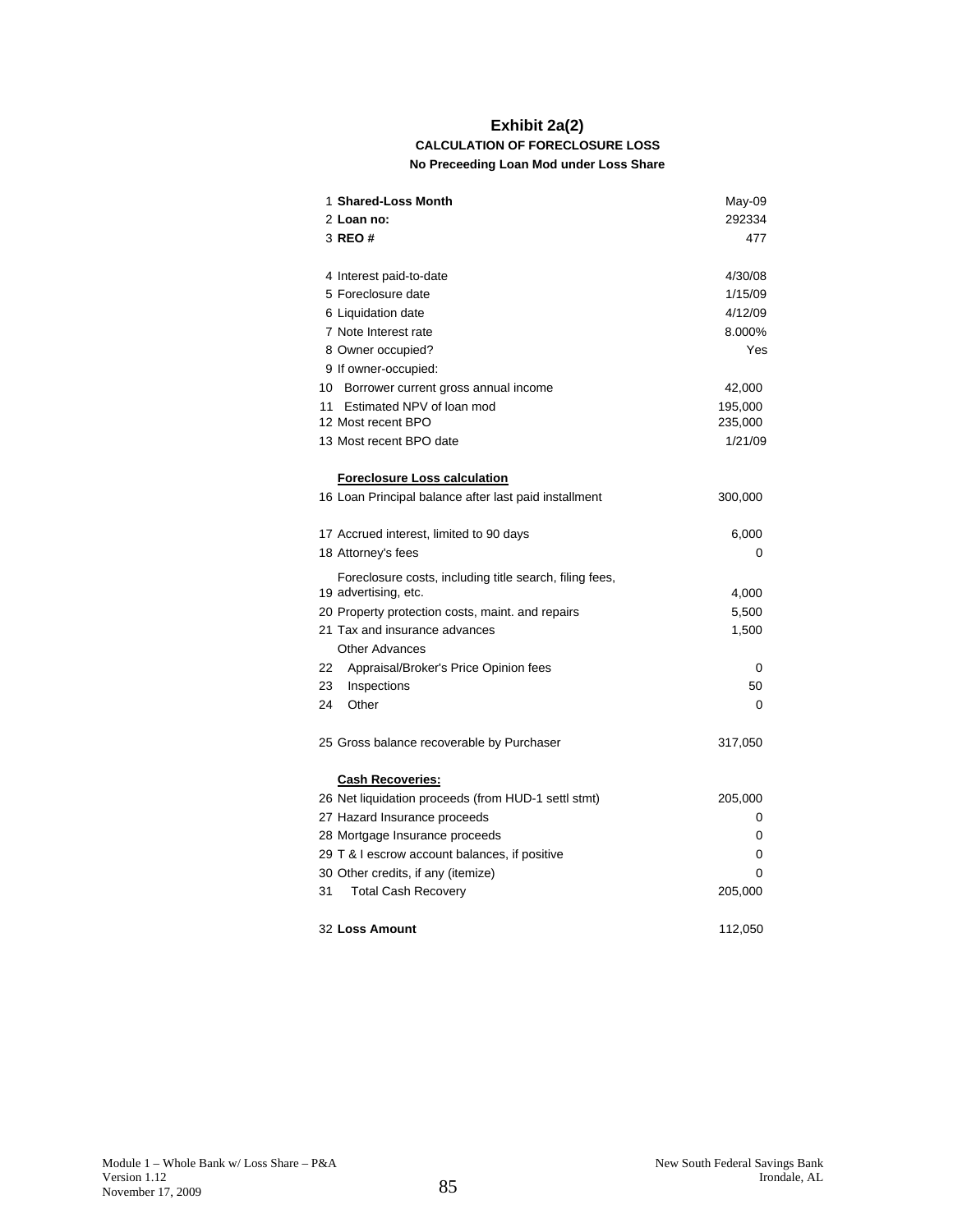## **Exhibit 2a(3)**

#### **CALCULATION OF FORECLOSURE LOSS Foreclosure after a Covered Loan Mod**

| 1 Shared-Loss Month                                                  | May-09  |
|----------------------------------------------------------------------|---------|
| 2 Loan no:                                                           | 138554  |
| 3 REO #                                                              | 843     |
|                                                                      |         |
| 4 Loan mod date                                                      | 1/17/08 |
| 5 Interest paid-to-date                                              | 4/30/08 |
| 6 Foreclosure date                                                   | 1/15/09 |
| 7 Liquidation date                                                   | 4/12/09 |
| 8 Note Interest rate                                                 | 4.000%  |
| 9 Most recent BPO                                                    | 210,000 |
| 10 Most recent BPO date                                              | 1/20/09 |
|                                                                      |         |
| <b>Foreclosure Loss calculation</b>                                  |         |
| 11 NPV of projected cash flows at loan mod                           | 285,000 |
| 12 Less: Principal payments between loan mod and deliquency          | 2,500   |
| 13 Plus:                                                             |         |
| 14<br>Attorney's fees                                                | 0       |
| Foreclosure costs, including title search, filing fees, advertising, |         |
| 15 etc.                                                              | 4,000   |
| 16<br>Property protection costs, maint. and repairs                  | 7,000   |
| 17<br>Tax and insurance advances                                     | 2,000   |
| 18<br><b>Other Advances</b>                                          |         |
| 19 Appraisal/Broker's Price Opinion fees                             | 0       |
| 20<br>Inspections                                                    | 0       |
| 21<br>Other                                                          | 0       |
|                                                                      |         |
| 22 Gross balance recoverable by Purchaser                            | 295,500 |
|                                                                      |         |
| <b>Cash Recoveries:</b>                                              |         |
| 23 Net liquidation proceeds (from HUD-1 settl stmt)                  | 201,000 |
| 24 Hazard Insurance proceeds                                         | 0       |
| 25 Mortgage Insurance proceeds                                       | 0       |
| 26 T & I escrow account balances, if positive                        | 0       |
| 27 Other credits, if any (itemize)                                   | 0       |
| 28<br><b>Total Cash Recovery</b>                                     | 201,000 |
|                                                                      |         |
| 29 Loss Amount                                                       | 94,500  |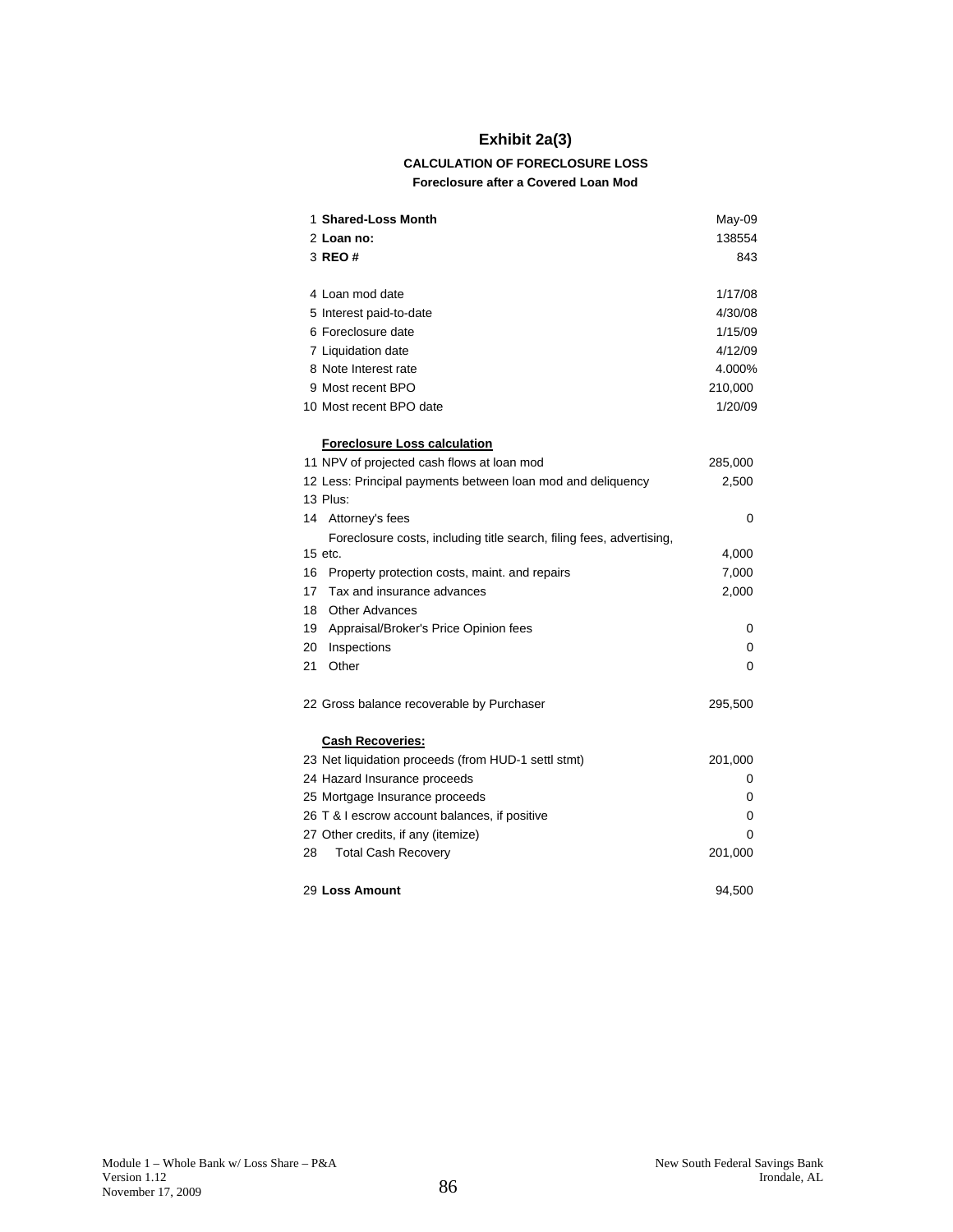## **Notes to Exhibit 2a (foreclosure)**

- 1. The data shown are for illustrative purpose. The figures will vary for actual restructurings.
- 2. The covered loss is the difference between the gross balance recoverable by Purchaser and the total cash recovery. There are three methods of calculation for covered losses from foreclosures, depending upon the circumstances. They are shown below:
	- a. If foreclosure occurred prior to the beginning of the Loss Share agreement, use Exhibit 2a(1). This version uses the book value of the REO as the starting point for the covered loss.
	- b. If foreclosure occurred after the Loss Share agreement was in place, and if the loan was not restructured when the Loss Share agreement was in place, use Exhibit 2a(2). This version uses the unpaid balance of the loan as of the last payment as the starting point for the covered loss.
	- c. If the loan was restructured when the Loss Share agreement was in place, and then foreclosure occurred, use Exhibit 2a(3). This version uses the Net Present Value (NPV) of the modified loan as the starting point for the covered loss.
- 3. For Exhibit  $2a(1)$ , the gross balance recoverable by the purchaser is calculated as the sum of lines  $9 - 18$ ; it is shown in line 19. For Exhibit 2a(2), the gross balance recoverable by the purchaser is calculated as the sum of lines  $16 - 24$ ; it is shown in line 25. For Exhibit 2a(3), the gross balance recoverable by the purchaser is calculated as line 11 minus line 12 plus lines  $13 - 21$ ; it is shown in line 22.
- 4. For Exhibit 2a(1), the total cash recovery is calculated as the sum of lines  $20 24$ ; it is shown in line 25. For Exhibit 2a(2), the total cash recovery is calculated as the sum of lines  $26 - 30$ ; it is shown in line 31. For Exhibit 2a(3), the total cash recovery is calculated as the sum of lines  $23 - 27$ ; it is shown in line 28.
- 5. Reasonable and customary third party attorney's fees and expenses incurred by or on behalf of Assuming Bank in connection with any enforcement procedures, or otherwise with respect to such loan, are reported under Attorney's fees.
- 6. Assuming Bank's (or Third Party Servicer's) reasonable and customary out-of-pocket costs paid to either a third party or an affiliate (if affiliate is pre-approved by the FDIC) for foreclosure, property protection and maintenance costs, repairs, assessments, taxes, insurance and similar items are treated as part of the gross recoverable balance, to the extent they are not paid from funds in the borrower's escrow account. Allowable costs are limited to amounts per Freddie Mac and Fannie Mae guidelines (as in effect from time to time), where applicable, provided that this limitation shall not apply to costs or expenses relating to environmental conditions.
- 7. Do not include late fees, prepayment penalties, or any similar lender fees or charges by the Failed Bank or Assuming Bank to the loan account, any allocation of Assuming Bank's servicing costs, or any allocations of Assuming Bank's general and administrative (G&A) or other operating costs.
- 8. If Exhibit  $2a(3)$  is used, then no accrued interest may be included as a covered loss. Otherwise, the amount of accrued interest that may be included as a covered loss is limited to the minimum of:
	- a. 90 days
	- b. The number of days that the loan is delinquent when the property was sold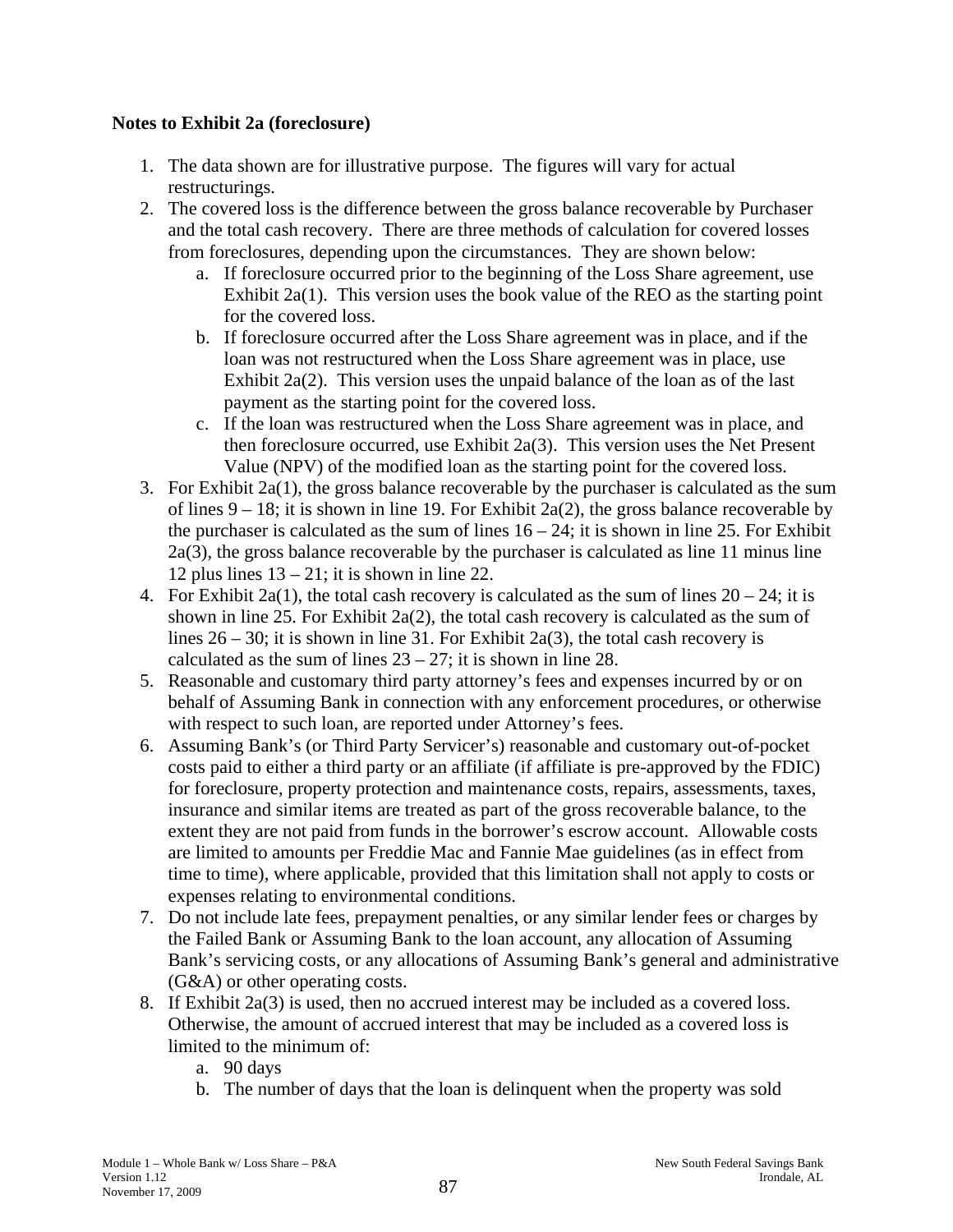c. The number of days between the resolution date and the date when the property was sold

To calculate accrued interest, apply the note interest rate that would have been in effect if the loan were performing to the principal balance after application of the last payment made by the borrower.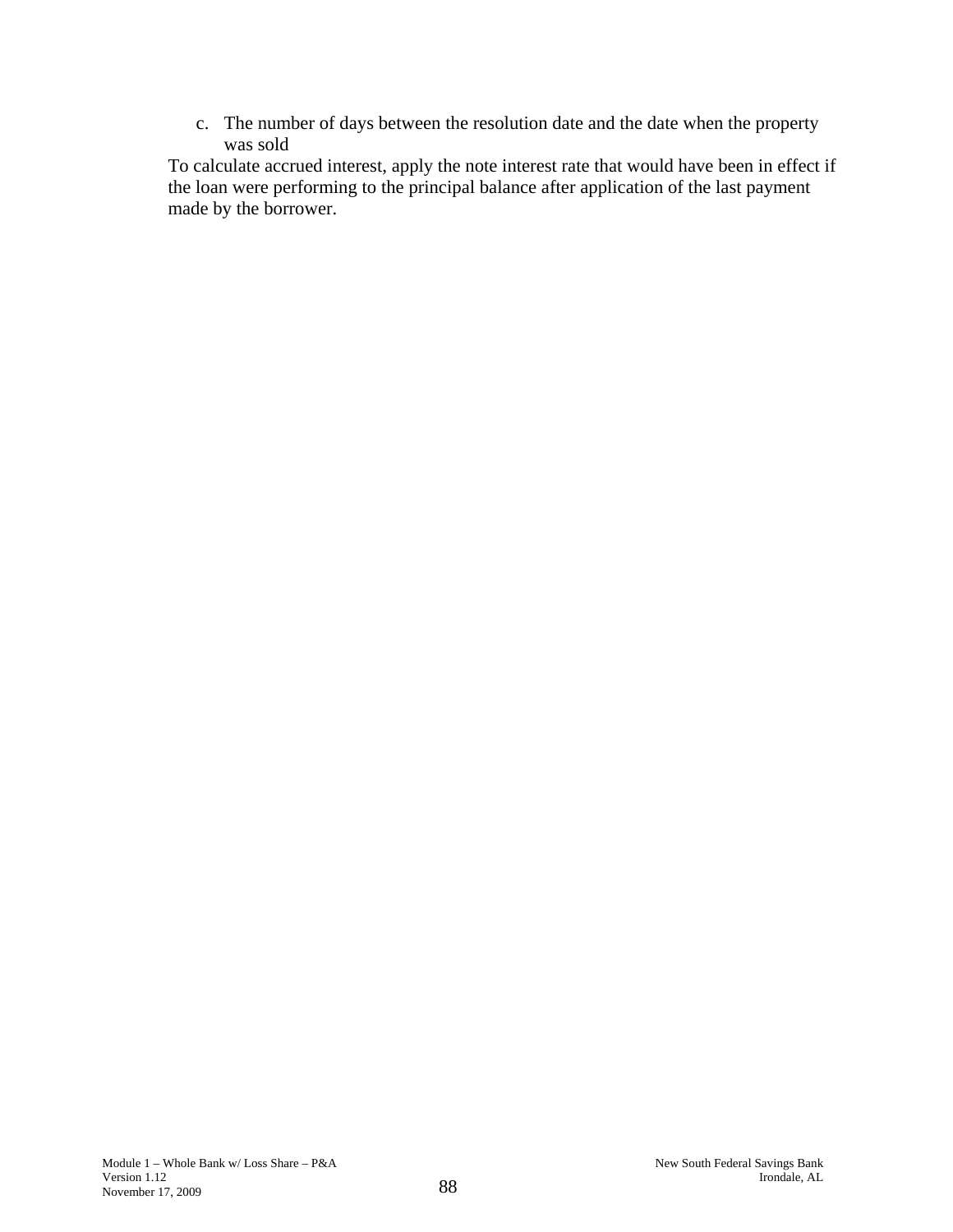#### **Exhibit 2b**

This exhibit contains the loss share calculation for restructuring (loan mod), plus explanatory notes.

#### **Exhibit 2b CALCULATION OF RESTRUCTURING LOSS**

| 1 Shared-Loss Month                                   | May-09            |
|-------------------------------------------------------|-------------------|
| 2 Loan no:                                            | 123456            |
| <b>Loan before Restructuring</b>                      |                   |
| 3 Original loan amount                                | 500,000           |
| 4 Current unpaid principal balance                    | 450,000           |
| 5 Remaining term                                      | 298               |
| 6 Interest rate                                       | 7.500%            |
| 7 Interest Paid-To-Date                               | 2/29/08           |
| 8 Monthly payment - P&I                               | 3,333             |
| 9 Monthly payment - T&I                               | 1,000             |
| 10 Total monthly payment                              | 4,333             |
| 11 Loan type (fixed-rate, ARM, I/O, Option ARM, etc.) | <b>Option ARM</b> |
| 12 Borrower current annual income                     | 82,000            |
| <b>Terms of Modified/Restructured Loan</b>            |                   |
| 13 Closing date on modified/restructured loan         | 4/19/09           |
| 14 New Principal balance                              | 461,438           |
| 15 Remaining term                                     | 313               |
| 16 Interest rate                                      | 3.500%            |
| 17 Monthly payment - P&I                              | 1,346             |
| 18 Monthly payment - T&I                              | 800               |
| Total monthly payment<br>19                           | 2,146             |
| 20 Loan type (fixed-rate, ARM, I/O, Option ARM, etc.) | IO Hybrid         |
| 21 Lien type (1st, 2nd)                               | 1st               |
| If adjustable:                                        |                   |
| 22<br>Initial interest rate                           | 3.500%            |
| 23<br>Term - initial interest rate                    | 60 Months         |
| 24 Initial payment amount                             | 2,146             |
| 25 Term-initial payment amount                        | 60 Months         |
| 26 Negative amortization?                             | No                |
| 27 Rate reset frequency after first adjustment        | 6 Months          |
| 28 Next reset date                                    | 5/1/14            |
| 29 Index                                              | LIBOR             |
| 30 Margin                                             | 2.750%            |
| 31 Cap per adjustment                                 | 2.000%            |
| 32 Lifetime Cap                                       | 9.500%            |
| 33 Floor                                              | 2.750%            |
| 34 Front end DTI                                      | 31%               |
| 35 Back end DTI                                       | 45%               |
| <b>Restructuring Loss Calculation</b>                 |                   |
| 36 Loan Principal balance before restructuring        | 450,000           |
| 37 Accrued interest, limited to 90 days               | 8,438             |
| 38 Tax and insurance advances                         | 3,000             |
| 39 3rd party fees due                                 |                   |
| 40 Total loan balance due before restructuring        | 461,438           |
| Assumptions for NPV Calculation, Restructured Loan:   |                   |
| 41 Discount rate for projected cash flows             | 5.530%            |
| 42 Loan prepayment in full                            | 120 Months        |
| NPV of projected cash flows<br>43                     | 403,000           |
|                                                       |                   |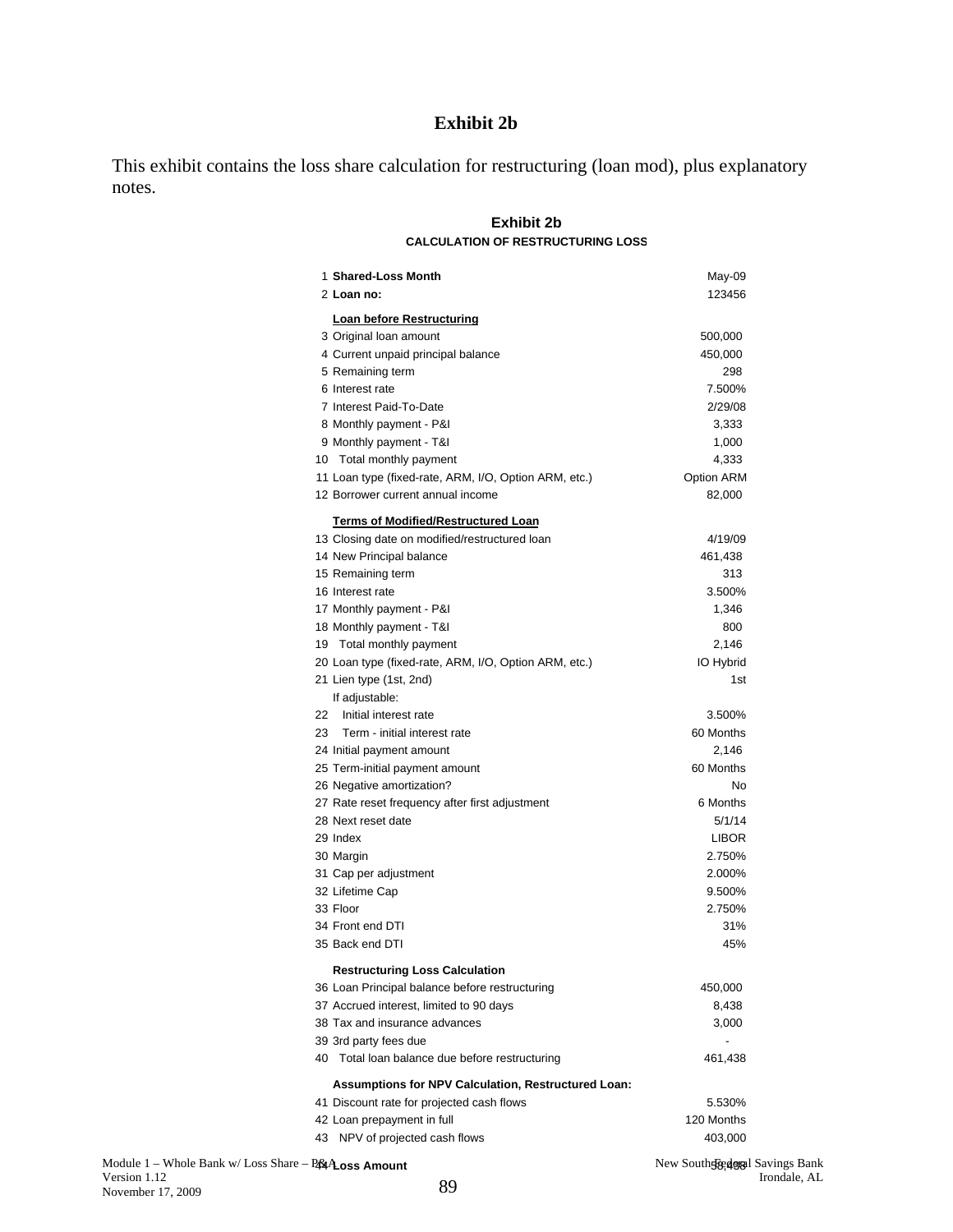## **Notes to Exhibit 2b (restructuring)**

- 1. The data shown are for illustrative purpose. The figures will vary for actual restructurings.
- 2. For purposes of loss sharing, losses on restructured loans are calculated as the difference between:
	- a. The principal, accrued interest, advances due on the loan, and allowable  $3<sup>rd</sup>$  party fees prior to restructuring (lines 36-39), and
	- b. The Net Present Value (NPV) of the estimated cash flows (line 43). The cash flows should assume no default or prepayment for 10 years, followed by prepayment in full at the end of 10 years (120 months).
- 3. For owner-occupied residential loans, the NPV is calculated using the most recently published Freddie Mac survey rate on 30-year fixed rate loans as of the restructure date.
- 4. For investor owned or non-owner occupied residential loans, the NPV is calculated using commercially reasonable rate on 30-year fixed rate loans as of the restructure date.
- 5. If the new loan is an adjustable-rate loan, interest rate resets and related cash flows should be projected based on the index rate in effect at the date of the loan restructuring. If the restructured loan otherwise provides for specific charges in monthly P&I payments over the term of the loan, those changes should be reflected in the projected cash flows. Assuming Bank must retain supporting schedule of projected cash flows as required by Section 2.1 of the Single Family Shared-Loss Agreement and provide it to the FDIC if requested for a sample audit.
- 6. Do not include late fees, prepayment penalties, or any similar lender fees or charges by the Failed Bank or Assuming Bank to the loan account, any allocation of Assuming Bank's servicing costs, or any allocations of Assuming Bank's general and administrative (G&A) or other operating costs.
- 7. The amount of accrued interest that may be added to the balance of the loan is limited to the minimum of:
	- a. 90 days
	- b. The number of days that the loan is delinquent at the time of restructuring

c. The number of days between the resolution date and the restructuring To calculate accrued interest, apply the note interest rate that would have been in effect if the loan were performing to the principal balance after application of the last payment made by the borrower.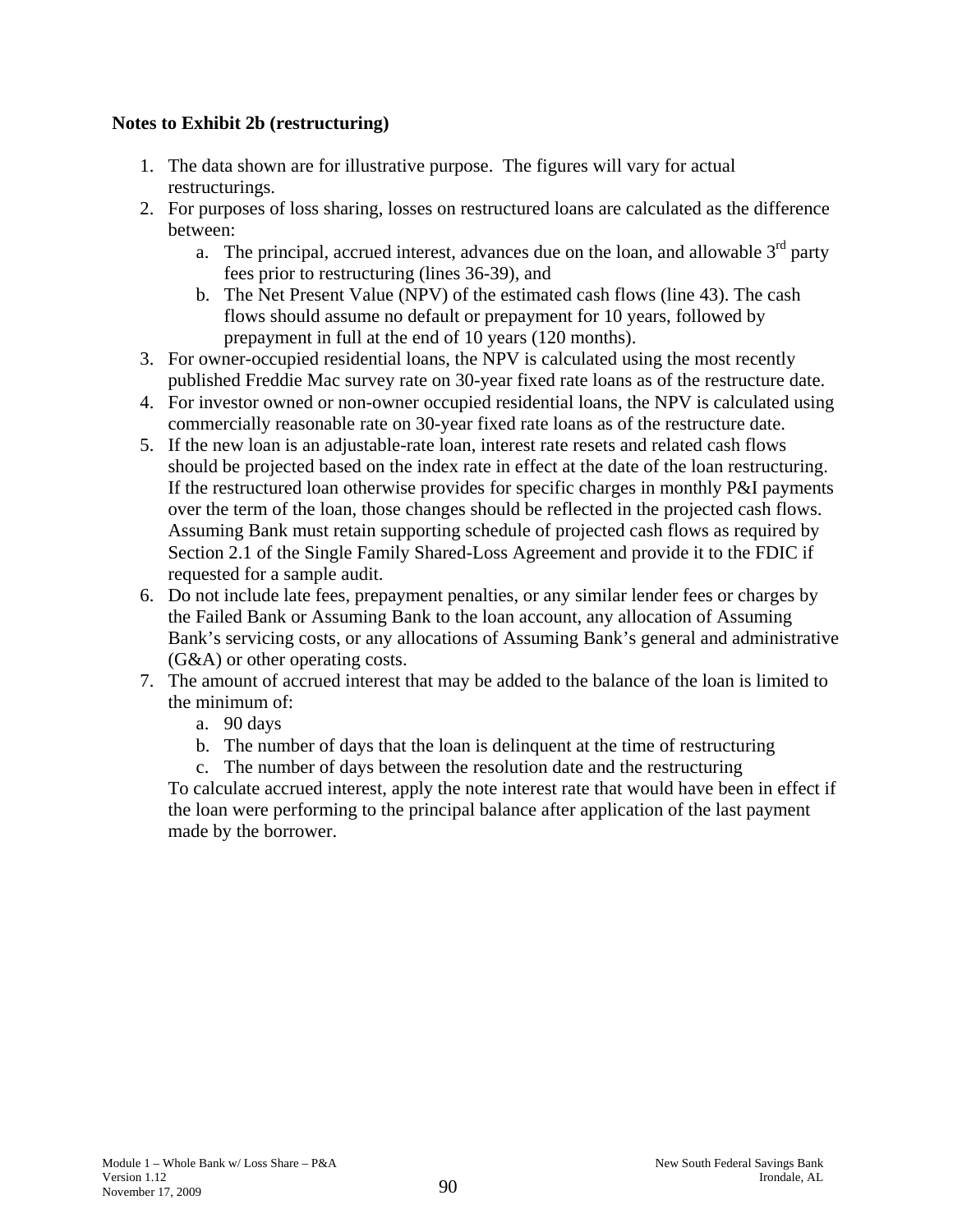#### **Exhibit 2c**

This exhibit contains two versions of the loss share calculation for short sales, plus explanatory notes.

#### **Exhibit 2c(1) CALCULATION OF LOSS FOR SHORT SALE LOANS No Preceeding Loan Mod under Loss Share**

| 1 Shared-Loss Month:<br>2 Loan #<br>3 RO #                      | May-09<br>58776<br>542 |
|-----------------------------------------------------------------|------------------------|
| 4 Interest paid-to-date<br>5 Short Payoff Date                  | 7/31/08<br>4/17/09     |
| 6 Note Interest rate                                            | 7.750%                 |
| 7 Owner occupied?                                               | Yes                    |
| If so:                                                          |                        |
| Borrower current gross annual income<br>8                       | 38,500                 |
| Estimated NPV of loan mod<br>9                                  | 200,000                |
| 10 Most recent BPO                                              | 380,000                |
| 11 Most recent BPO date                                         | 1/31/06                |
| <b>Short-Sale Loss calculation</b><br>12 Loan Principal balance | 375,000                |
| 13 Accrued interest, limited to 90 days                         | 7,266                  |
| 14 Attorney's fees                                              | 0                      |
| 15 Tax and insurance advances                                   | 0                      |
| 16 3rd party fees due                                           | 2,800                  |
| 17 Incentive to borrower                                        | 2,000                  |
| 18 Gross balance recoverable by Purchaser                       | 387,066                |
|                                                                 |                        |
| 19 Amount accepted in Short-Sale                                | 255,000                |
| 20 Hazard Insurance                                             | 0                      |
| 21 Mortgage Insurance                                           | 0                      |
| 22 Total Cash Recovery                                          | 255,000                |
| 23 Loss Amount                                                  | 132,066                |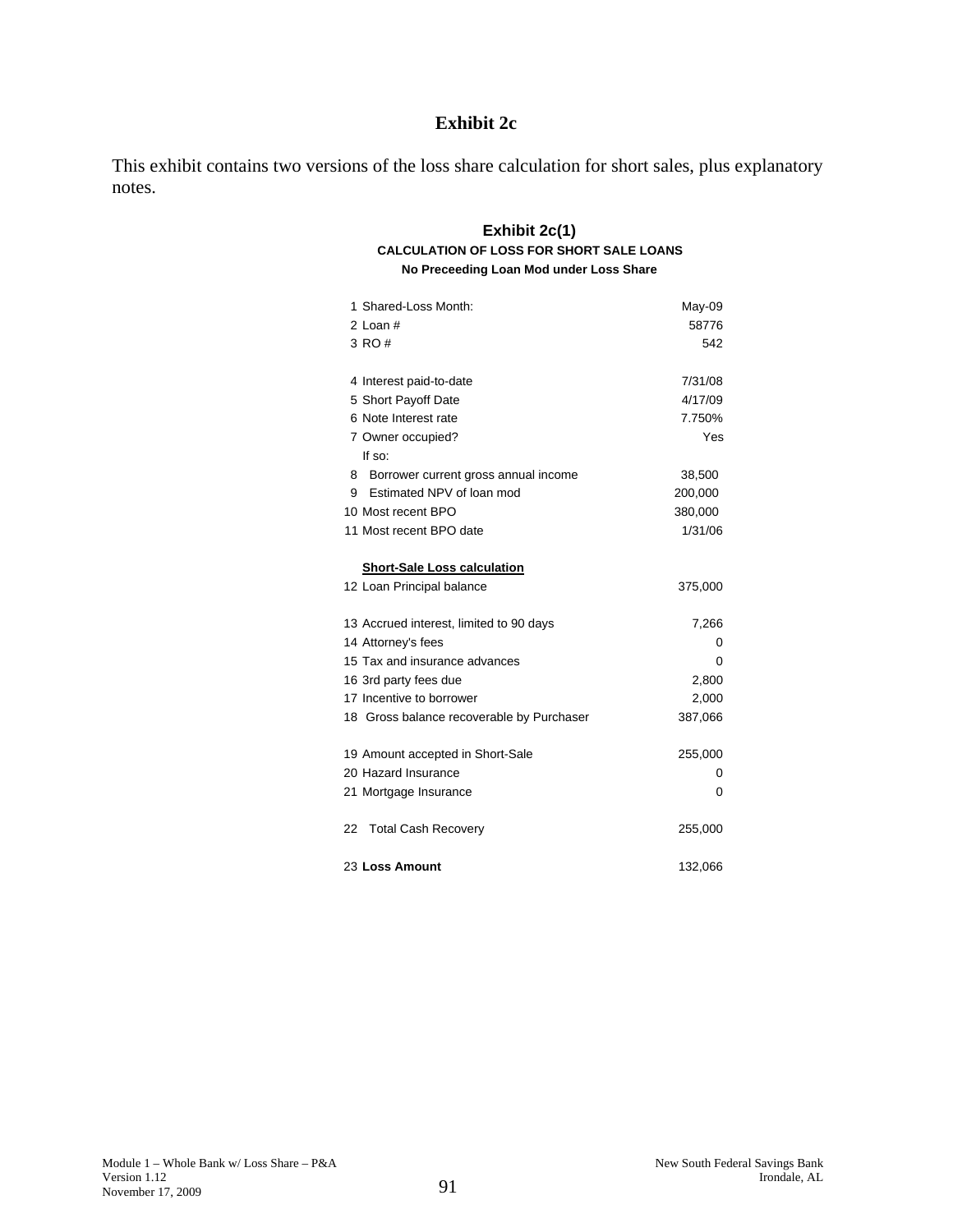#### **Exhibit 2c(2) CALCULATION OF LOSS FOR SHORT SALE LOANS Short Sale after a Covered Loan Mod**

| 1 Shared-Loss Month:                                        | May-09  |
|-------------------------------------------------------------|---------|
| 2 Loan $#$                                                  | 20076   |
| 3 REO #                                                     | 345     |
|                                                             |         |
| 4 Loan mod date                                             | 5/12/08 |
| 5 Interest paid-to-date                                     | 9/30/08 |
| 6 Short Payoff Date                                         | 4/2/09  |
| 7 Note Interest rate                                        | 7.500%  |
| 8 Most recent BPO                                           | 230,000 |
| 9 Most recent BPO date                                      | 1/21/09 |
|                                                             |         |
| <b>Short-Sale Loss calculation</b>                          |         |
| 11 NPV of projected cash flows at loan mod                  | 311,000 |
| 12 Less: Principal payments between loan mod and deliquency | 1,000   |
| Plus:                                                       |         |
| 13<br>Attorney's fees                                       | 0       |
| Tax and insurance advances<br>14                            | 1,500   |
| 15<br>3rd party fees due                                    | 2,600   |
| Incentive to borrower<br>16                                 | 3,500   |
| 17 Gross balance recoverable by Purchaser                   | 317,600 |
|                                                             |         |
| 18 Amount accepted in Short-Sale                            | 234,000 |
| 19 Hazard Insurance                                         | 0       |
| 20 Mortgage Insurance                                       | 0       |
|                                                             |         |
| <b>Total Cash Recovery</b><br>21                            | 234,000 |
|                                                             |         |
| 22 Loss Amount                                              | 83,600  |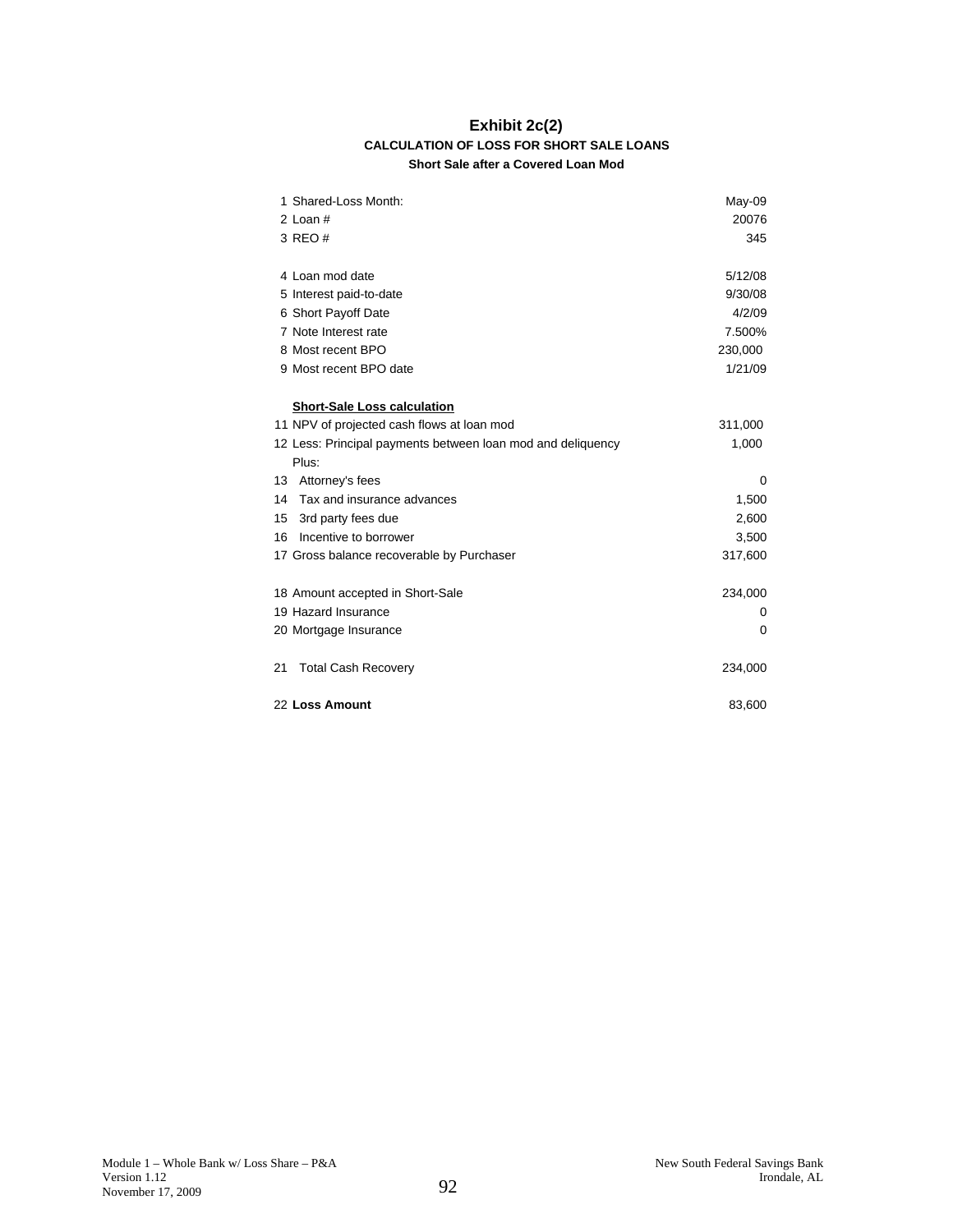## **Notes to Exhibit 2c (short sale)**

- 1. The data shown are for illustrative purpose. The figures will vary for actual short sales.
- 2. The covered loss is the difference between the gross balance recoverable by Purchaser and the total cash recovery. There are two methods of calculation for covered losses from short sales, depending upon the circumstances. They are shown below:
	- a. If the loan was restructured when the Loss Share agreement was in place, and then the short sale occurred, use Exhibit  $2c(2)$ . This version uses the Net Present Value (NPV) of the modified loan as the starting point for the covered loss.
	- b. Otherwise, use Exhibit  $2c(1)$ . This version uses the unpaid balance of the loan as of the last payment as the starting point for the covered loss.
- 3. For Exhibit  $2c(1)$ , the gross balance recoverable by the purchaser is calculated as the sum of lines  $12 - 17$ ; it is shown in line 18. For Exhibit 2a(2), the gross balance recoverable by the purchaser is calculated as line 11 minus line 12 plus lines 13 – 16; it is shown in line 17.
- 4. For Exhibit 2c(1), the total cash recovery is calculated as the sum of lines  $19 21$ ; it is shown in line 22. For Exhibit  $2c(2)$ , the total cash recovery is calculated as the sum of lines  $18 - 20$ ; it is shown in line 21.
- 5. Reasonable and customary third party attorney's fees and expenses incurred by or on behalf of Assuming Bank in connection with any enforcement procedures, or otherwise with respect to such loan, are reported under Attorney's fees.
- 6. Do not include late fees, prepayment penalties, or any similar lender fees or charges by the Failed Bank or Assuming Bank to the loan account, any allocation of Assuming Bank's servicing costs, or any allocations of Assuming Bank's general and administrative (G&A) or other operating costs.
- 7. If Exhibit  $2c(2)$  is used, then no accrued interest may be included as a covered loss. Otherwise, the amount of accrued interest that may be included as a covered loss is limited to the minimum of:
	- d. 90 days
	- e. The number of days that the loan is delinquent when the property was sold
	- f. The number of days between the resolution date and the date when the property was sold

To calculate accrued interest, apply the note interest rate that would have been in effect if the loan were performing to the principal balance after application of the last payment made by the borrower.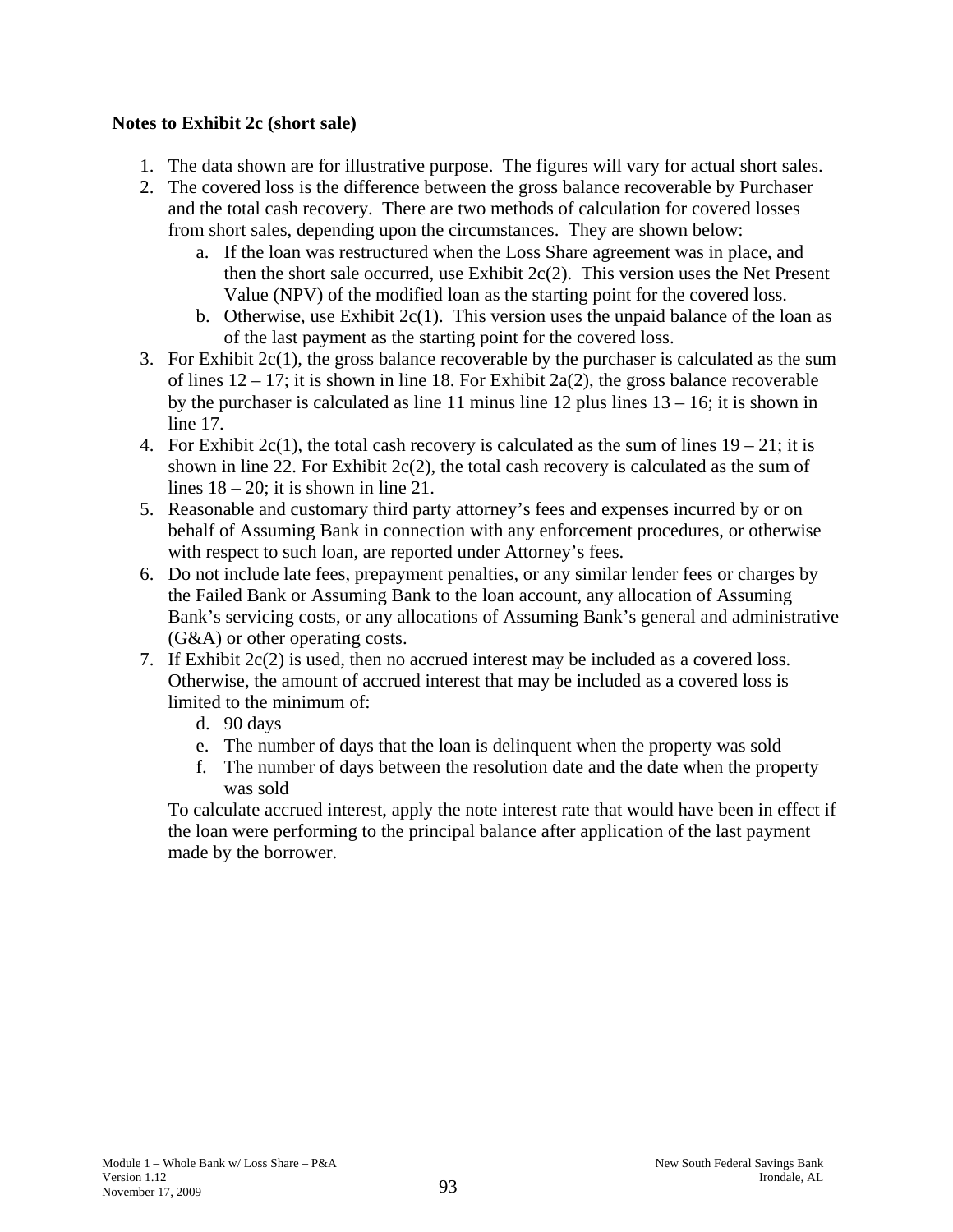## **Exhibit 2d**

#### **Shared-Loss Month: Contract Contract Contract Contract Contract Contract Contract Contract Contract Contract Contract Contract Contract Contract Contract Contract Contract Contract Contract Contract Contract Contract Co**

**Loan no.: [input loan no.)** 

#### **NOTE**

The calculation of recovery on a loan for which a Restructuring Loss has been paid will only apply if the loan is sold.

# **EXAMPLE CALCULATION**

| Restructuring Loss Information |
|--------------------------------|
|--------------------------------|

| Loan principal balance before restructuring     | \$200,000    | A       |
|-------------------------------------------------|--------------|---------|
| NPV, restructured loan                          | 165,000      | В       |
| Loss on restructured loan                       | \$<br>35,000 | $A - B$ |
| Times FDIC applicable loss share % (80% or 95%) | 80%          |         |
| Loss share payment to purchaser                 | \$<br>28,000 | С       |
|                                                 |              |         |
|                                                 |              |         |

## *Calculation – Recovery amount due to Receiver*

| Loan sales price                     | \$190,000 |   |
|--------------------------------------|-----------|---|
| NPV of restructured loan at mod date | 165,000   |   |
| Gain - step 1                        | 25,000    | D |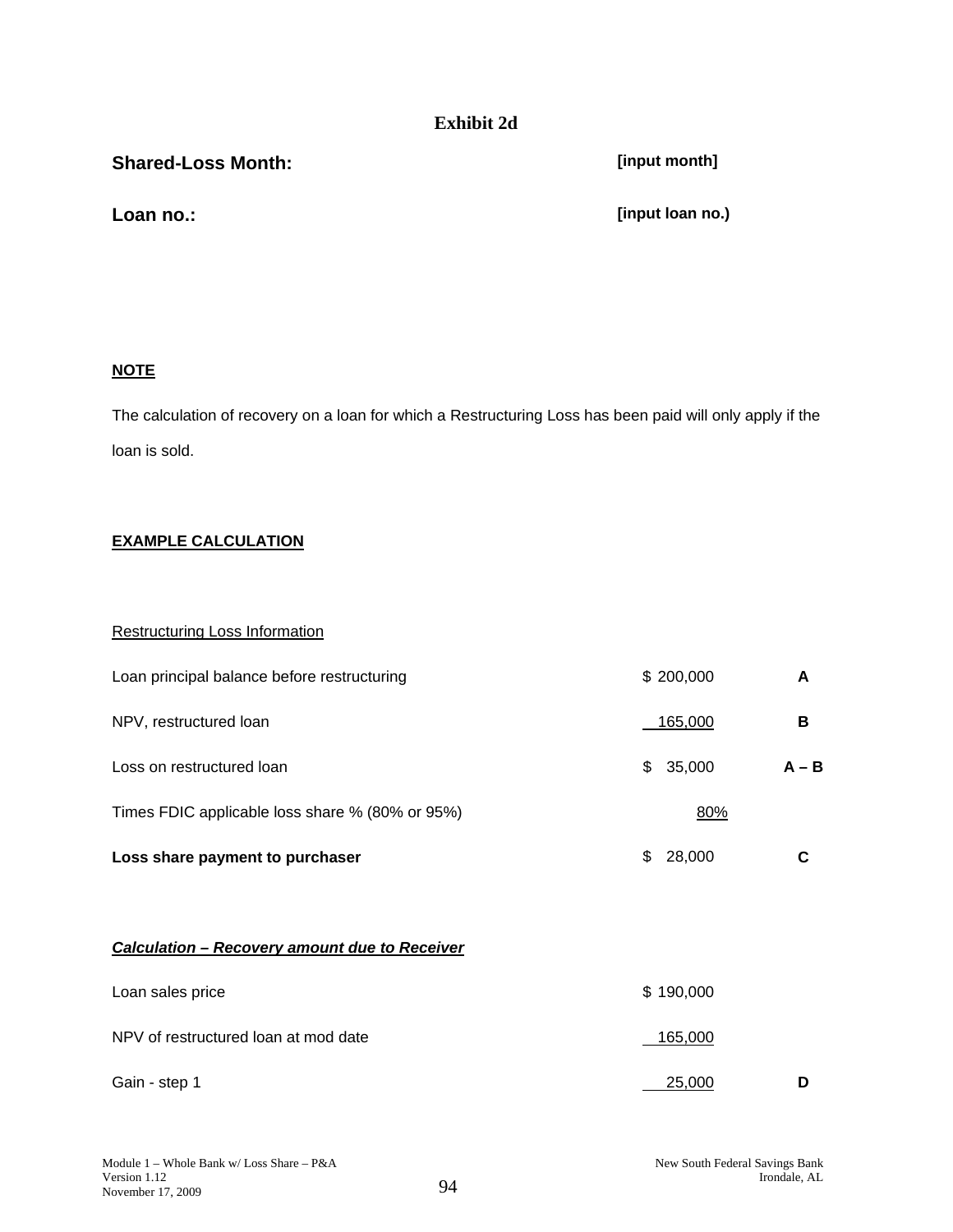#### PLUS

| Loan UPB after restructuring                              | (1) | 200,000      |         |  |
|-----------------------------------------------------------|-----|--------------|---------|--|
| Loan UPB at liquidation date                              |     | 192,000      |         |  |
| Gain - step 2 (principal collections after restructuring) |     | 8,000        | Е       |  |
| Recovery amount                                           |     | 33,000       | $D + E$ |  |
| Times FDIC loss share %                                   |     | 80%          |         |  |
| <b>Recovery due to FDIC</b>                               |     | 26,400<br>\$ | F       |  |
|                                                           |     |              |         |  |
| Net loss share paid to purchaser $(C - F)$                |     | \$<br>1,600  |         |  |
|                                                           |     |              |         |  |
| <b>Proof Calculation</b>                                  | (2) |              |         |  |
| Loan principal balance                                    |     | \$200,000    | G       |  |
|                                                           |     |              |         |  |
| Principal collections on loan                             |     | 8,000        |         |  |
| Sales price for loan                                      |     | 190,000      |         |  |
| Total collections on loan                                 |     | 198,000      | H       |  |
| Net loss on loan                                          |     | \$<br>2,000  | $G - H$ |  |
| Times FDIC applicable loss share % (80% or 95%)           |     | 80%          |         |  |
| Loss share payment to purchaser                           |     | \$<br>1,600  |         |  |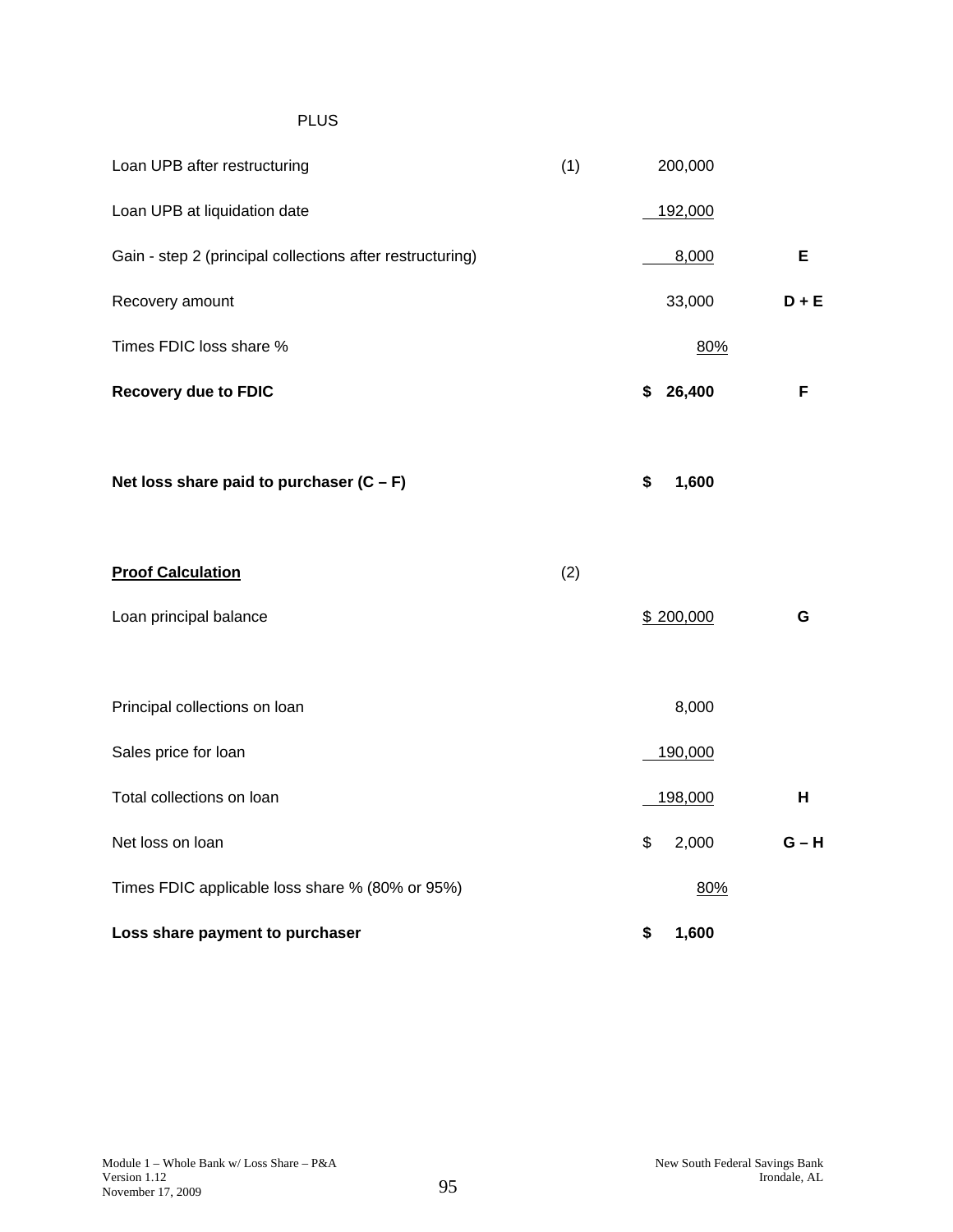- (1) This example assumes that the FDIC loan modification program as shown in Exhibit 5 is applied and the loan restructuring does not result in a reduction in the loan principal balance due from the borrower.
- (2) This proof calculation is provided to illustrate the concept and the Assuming Bank is not required to provide this with its Recovery calculations.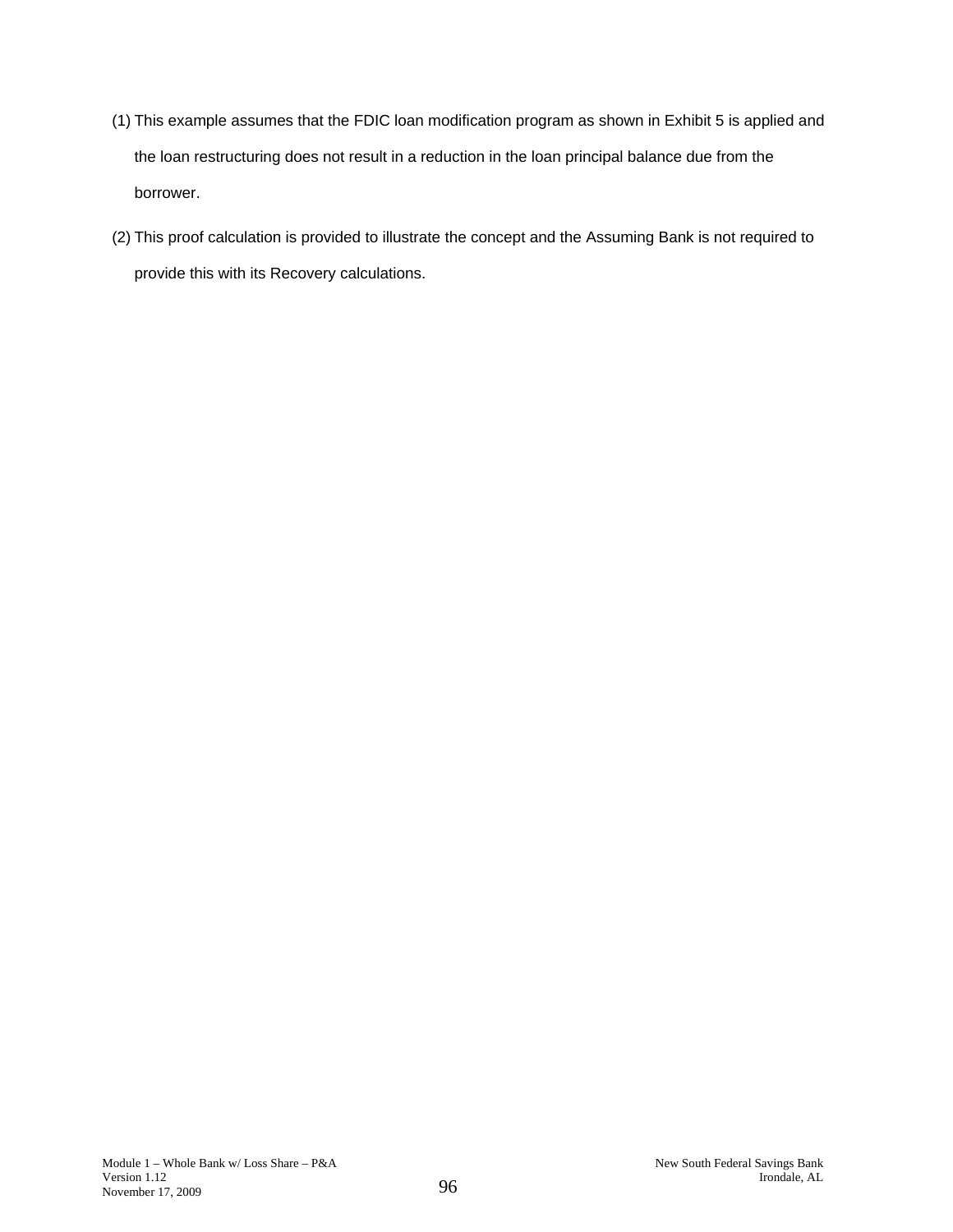## **Exhibit 3 Portfolio Performance and Summary Schedule**

#### **SHARED-LOSS LOANS**

#### **PORTFOLIO PERFORMANCE AND SUMMARY SCHEDULE**

**MONTH ENDED: Input report month]** 

#### **POOL SUMMARY**

|                            | <u>#</u> | \$ |
|----------------------------|----------|----|
| Loans at Sale Date         | XX       | XX |
| Loans as of this month-end | XX       | XX |

#### **STATED THRESHOLD TRACKING**

Stated Threshold Amount

Cumulative Loss Amount, prior month

Loss Amount for current month

Cumulative Loss Amount, this month

Cumulative Commercial & Other Loans Net Charge-Offs

 $\frac{\#}{\#}$  \$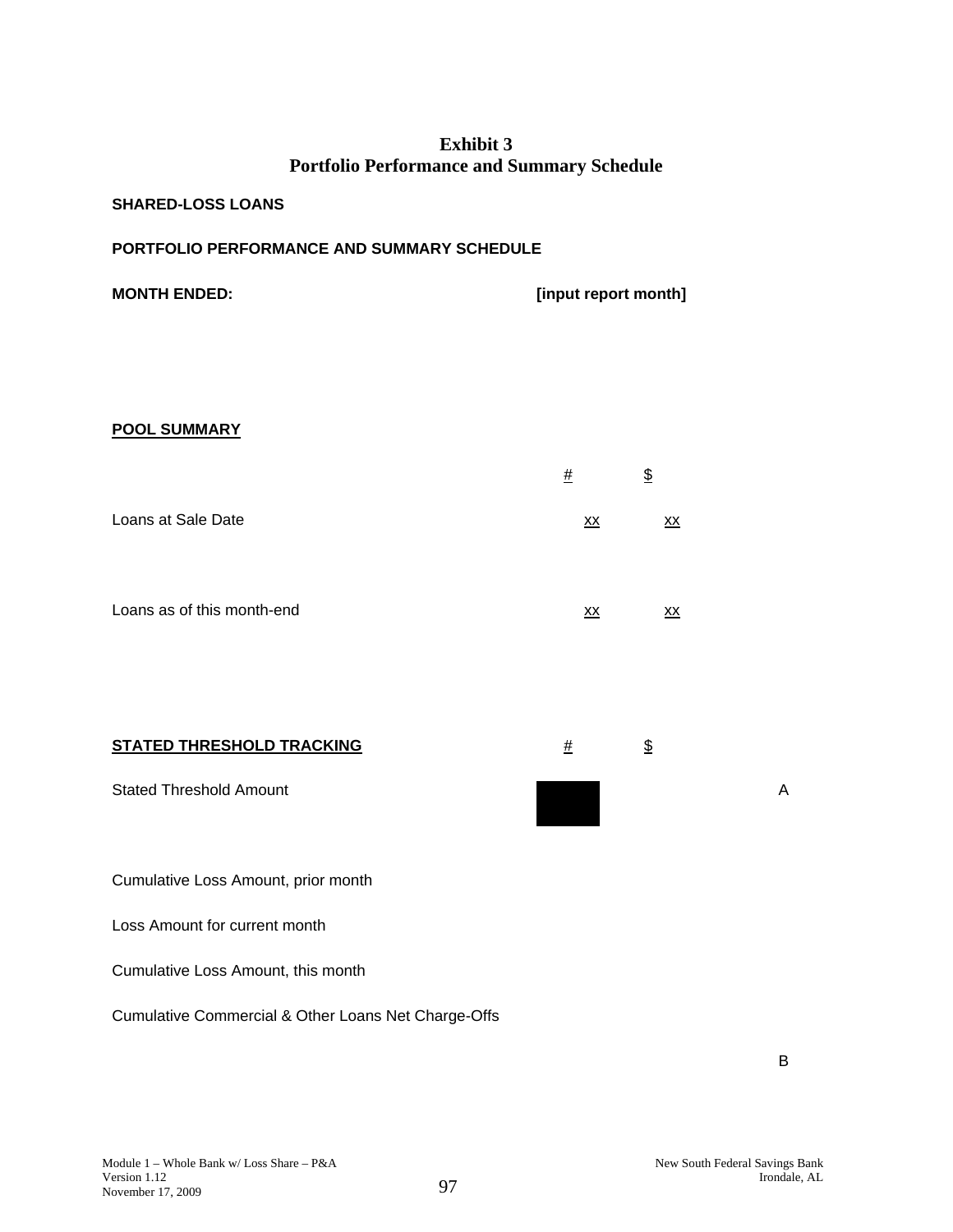| Remaining to Stated Threshold             |   |                | $A - B$          |
|-------------------------------------------|---|----------------|------------------|
|                                           |   |                | Percent of Total |
| <b>PORTFOLIO PERFORMANCE STATUS</b>       | # | $\mathfrak{D}$ | $\underline{\#}$ |
| Current                                   |   |                |                  |
| $30 - 59$ days past due                   |   |                |                  |
| 60 - 89 days past due                     |   |                |                  |
| 90 - 119 days past due                    |   |                |                  |
| 120 and over days past due                |   |                |                  |
| In foreclosure                            |   |                |                  |
| ORE                                       |   |                |                  |
| Total                                     |   |                |                  |
|                                           |   |                |                  |
| Memo Item:                                |   |                |                  |
| Loans in process of restructuring - total |   |                |                  |
| Loans in bankruptcy                       |   |                |                  |
|                                           |   |                |                  |

Loans in process of restructuring by delinquency status<br>Current

30 - 59 days past due

60 - 89 days past due

90 - 119 days past due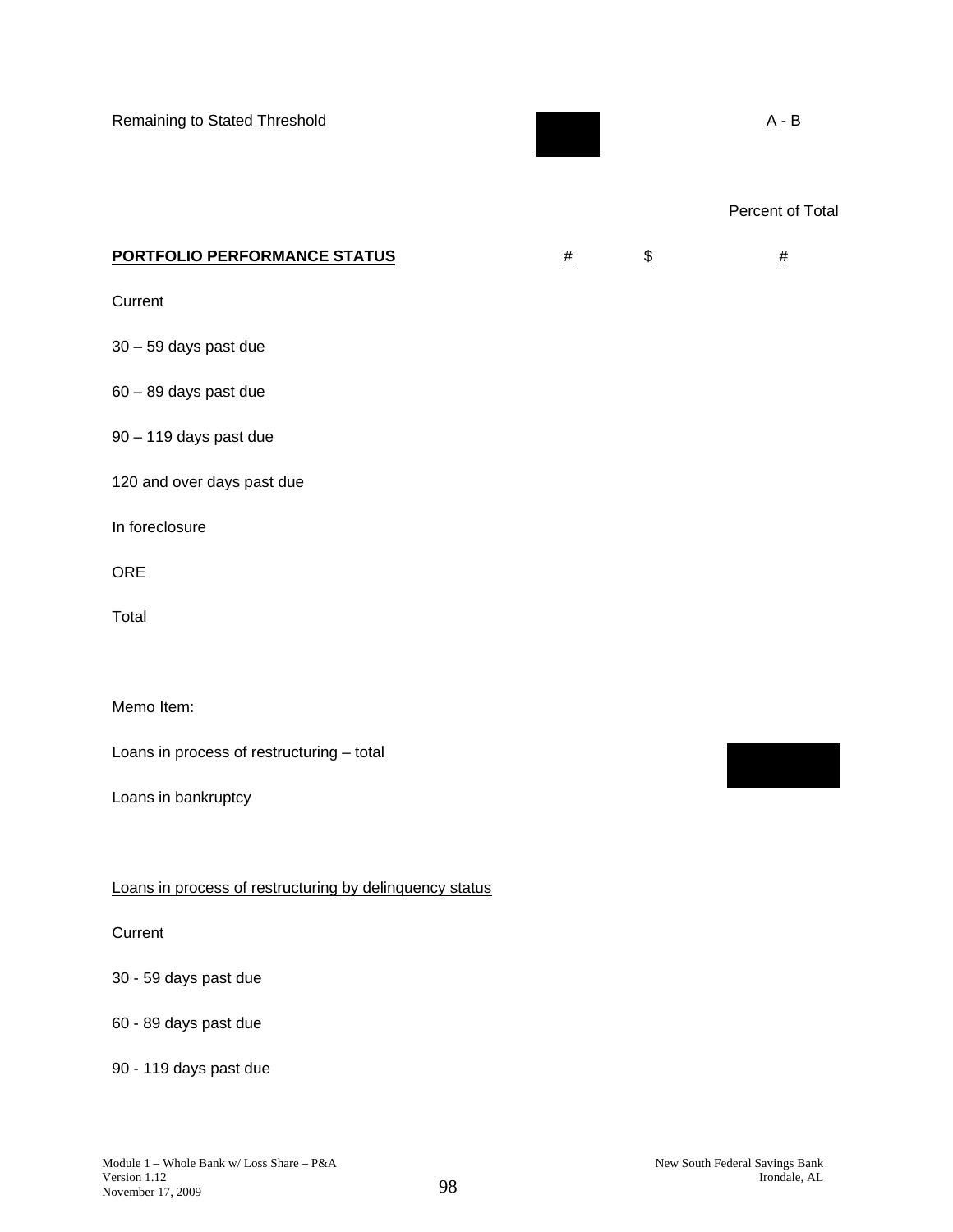120 and over days past due In foreclosure

Total

**List of Loans Paid Off During Month** 

Principal

Loan # Balance

**List of Loans Sold During Month** 

Principal

Loan # Balance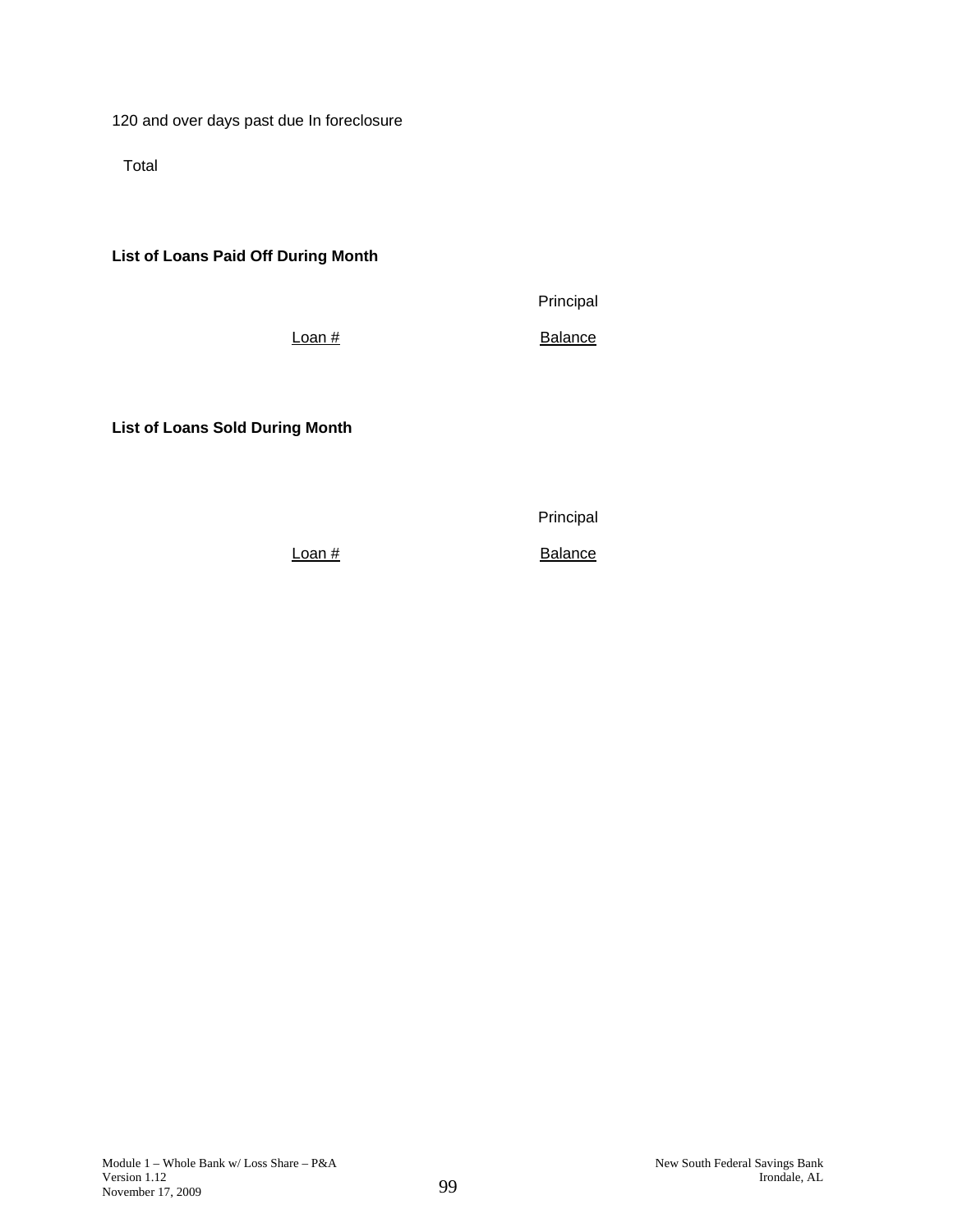#### **Exhibit 4 Wire Transfer Instructions**

## **PURCHASER WIRING INSTRUCTIONS**

## **BANK RECEIVING WIRE**

**9 DIGIT ABA ROUTING NUMBER** 

**ACCOUNT NUMBER** 

**NAME OF ACCOUNT** 

**ATTENTION TO WHOM** 

**PURPOSE OF WIRE** 

# **FDIC RECEIVER WIRING INSTRUCTIONS**

**BANK RECEIVING WIRE**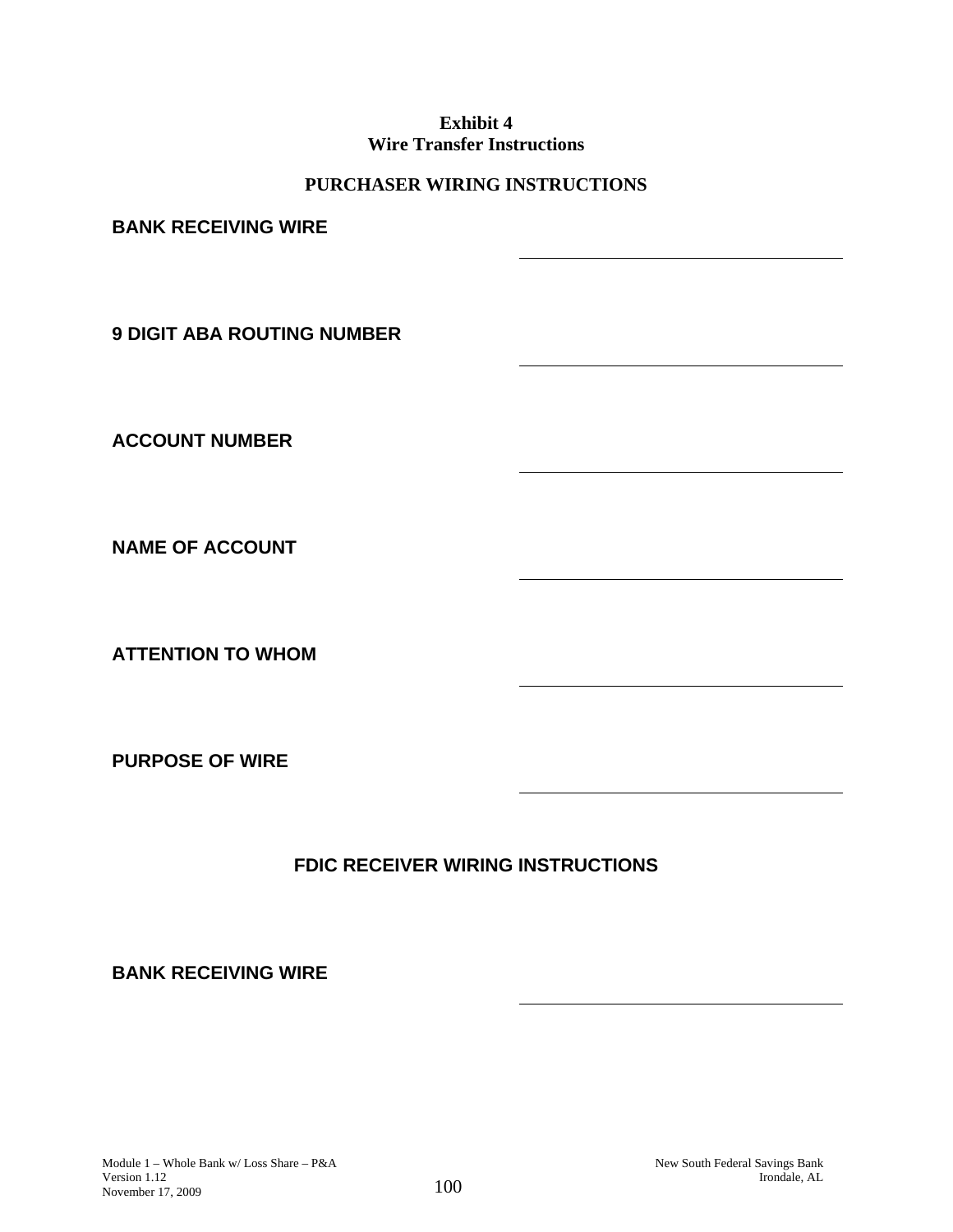**SHORT NAME** 

**ADDRESS OF BANK RECEIVING WIRE** 

**9 DIGIT ABA ROUTING NUMBER** 

**ACCOUNT NUMBER** 

**NAME OF ACCOUNT** 

**ATTENTION TO WHOM** 

**PURPOSE OF WIRE**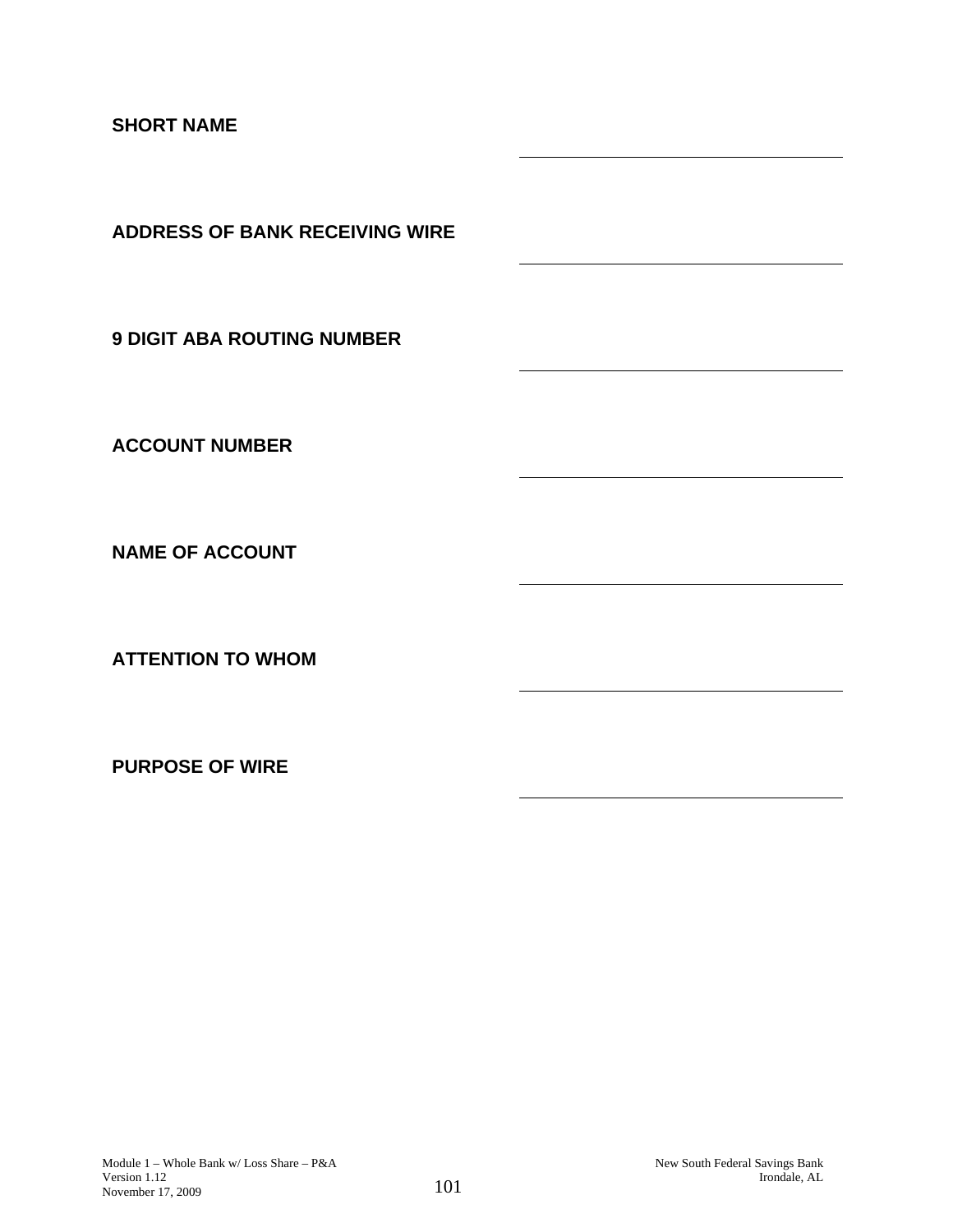# **EXHIBIT 5**

# **FDIC MORTGAGE LOAN MODIFICATION PROGRAM**

# **Objective**

The objective of this FDIC Mortgage Loan Modification Program ("Program") is to modify the terms of certain residential mortgage loans so as to improve affordability, increase the probability of performance, allow borrowers to remain in their homes and increase the value of the loans to the FDIC and assignees. The Program provides for the modification of Qualifying Loans (as defined below) by reducing the borrower's monthly housing debt to income ratio ("DTI Ratio") to no more than 31% at the time of the modification and eliminating adjustable interest rate and negative amortization features.

## Qualifying Mortgage Loans

In order for a mortgage loan to be a Qualifying Loan it must meet all of the following criteria, which must be confirmed by the lender:

- The collateral securing the mortgage loan is owner-occupied and the owner's primary residence; and
- The mortgagor has a first priority lien on the collateral; and
- Either the borrower is at least 60 days delinquent or a default is reasonably foreseeable.

# Modification Process

The lender shall undertake a review of its mortgage loan portfolio to identify Qualifying Loans. For each Qualifying Loan, the lender shall determine the net present value of the modified loan and, if it will exceed the net present value of the foreclosed collateral upon disposition, then the Qualifying Loan shall be modified so as to reduce the borrower's monthly DTI Ratio to no more than 31% at the time of the modification. To achieve this, the lender shall use a combination of interest rate reduction, term extension and principal forbearance, as necessary.

The borrower's monthly DTI Ratio shall be a percentage calculated by dividing the borrower's monthly income by the borrower's monthly housing payment (including principal, interest, taxes and insurance). For these purposes, (1) the borrower's monthly income shall be the amount of the borrower's (along with any co-borrowers') documented and verified gross monthly income, and (2) the borrower's monthly housing payment shall be the amount required to pay monthly principal and interest plus one-twelfth of the then current annual amount required to pay real property taxes and homeowner's insurance with respect to the collateral.

In order to calculate the monthly principal payment, the lender shall capitalize to the outstanding principal balance of the Qualifying Loan the amount of all delinquent interest, delinquent taxes, past due insurance premiums, third party fees and (without duplication) escrow advances (such amount, the "Capitalized Balance").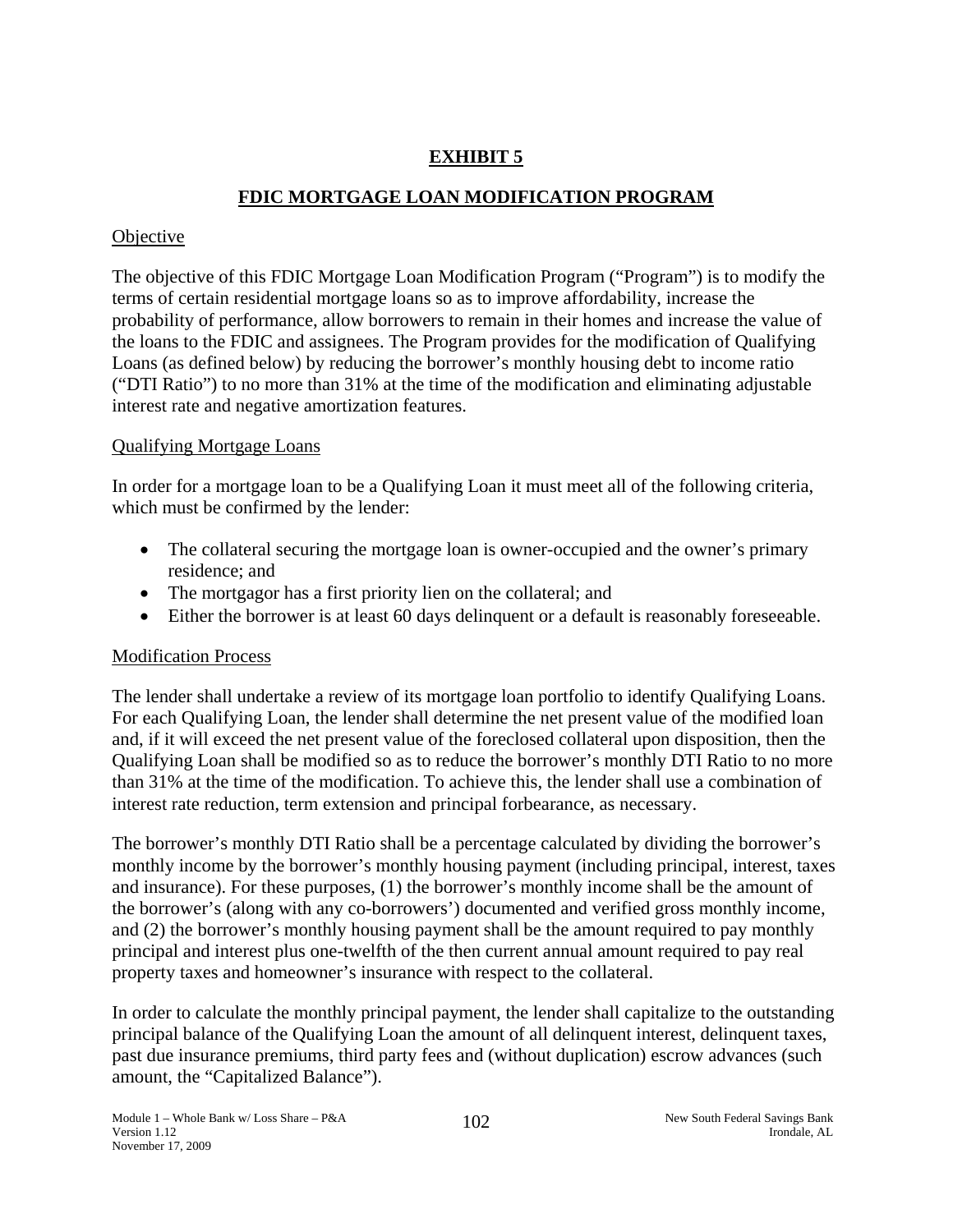In order to achieve the goal of reducing the DTI Ratio to 31%, the lender shall take the following steps in the following order of priority with respect to each Qualifying Loan:

- 1. Reduce the interest rate to the then current Freddie Mac Survey Rate for 30-year fixed rate mortgage loans, and adjust the term to 30 years.
- 2. If the DTI Ratio is still in excess of 31%, reduce the interest rate further, but no lower than 3%, until the DTI ratio of 31% is achieved.
- 3. If the DTI Ratio is still in excess of 31% after adjusting the interest rate to 3%, extend the remaining term of the loan by 10 years.
- 4. If the DTI Ratio is still in excess of 31%, calculate a new monthly payment (the "Adjusted Payment Amount") that will result in the borrower's monthly DTI Ratio not exceeding 31%. After calculating the Adjusted Payment Amount, the lender shall bifurcate the Capitalized Balance into two portions – the amortizing portion and the non-amortizing portion. The amortizing portion of the Capitalized Balance shall be the mortgage amount that will fully amortize over a 40-year term at an annual interest rate of 3% and monthly payments equal to the Adjusted Payment Amount. The nonamortizing portion of the Capitalized Balance shall be the difference between the Capitalized Balance and the amortizing portion of the Capitalized Balance. If the amortizing portion of the Capitalized Balance is less than 75% of the current estimated value of the collateral, then the lender may choose not to restructure the loan. If the lender chooses to restructure the loan, then the lender shall forbear on collecting the non-amortizing portion of the Capitalized Balance, and such amount shall be due and payable only upon the earlier of (i) maturity of the modified loan, (ii) a sale of the property or (iii) a pay-off or refinancing of the loan. No interest shall be charged on the non-amortizing portion of the Capitalized Balance, but repayment shall be secured by a first lien on the collateral.

## Special Note:

The net present value calculation used to determine whether a loan should be modified based on the modification process above is distinct and different from the net present value calculation used to determine the covered loss if the loan is modified. Please refer only to the net present value calculation described in this exhibit for the modification process, with its separate assumptions, when determining whether to provide a modification to a borrower. Separate assumptions may include, without limitation, Assuming Bank's determination of a probability of default without modification, a probability of default with modification, home price forecasts, prepayment speeds, and event timing. These assumptions are applied to different projected cash flows over the term of the loan, such as the projected cash flow of the loan performing or defaulting without modification and the projected cash flow of the loan performing or defaulting with modification.

change, the net present value calculation for determining the covered loss remains constant.<br>Module 1 – Whole Bank w/ Loss Share – P&A 103 New South Federal Savings Bank Irondale, AL By contrast, the net present value for determining the covered loss is based on a 10 year period. While the assumptions in the net present value calculation used in the modification process may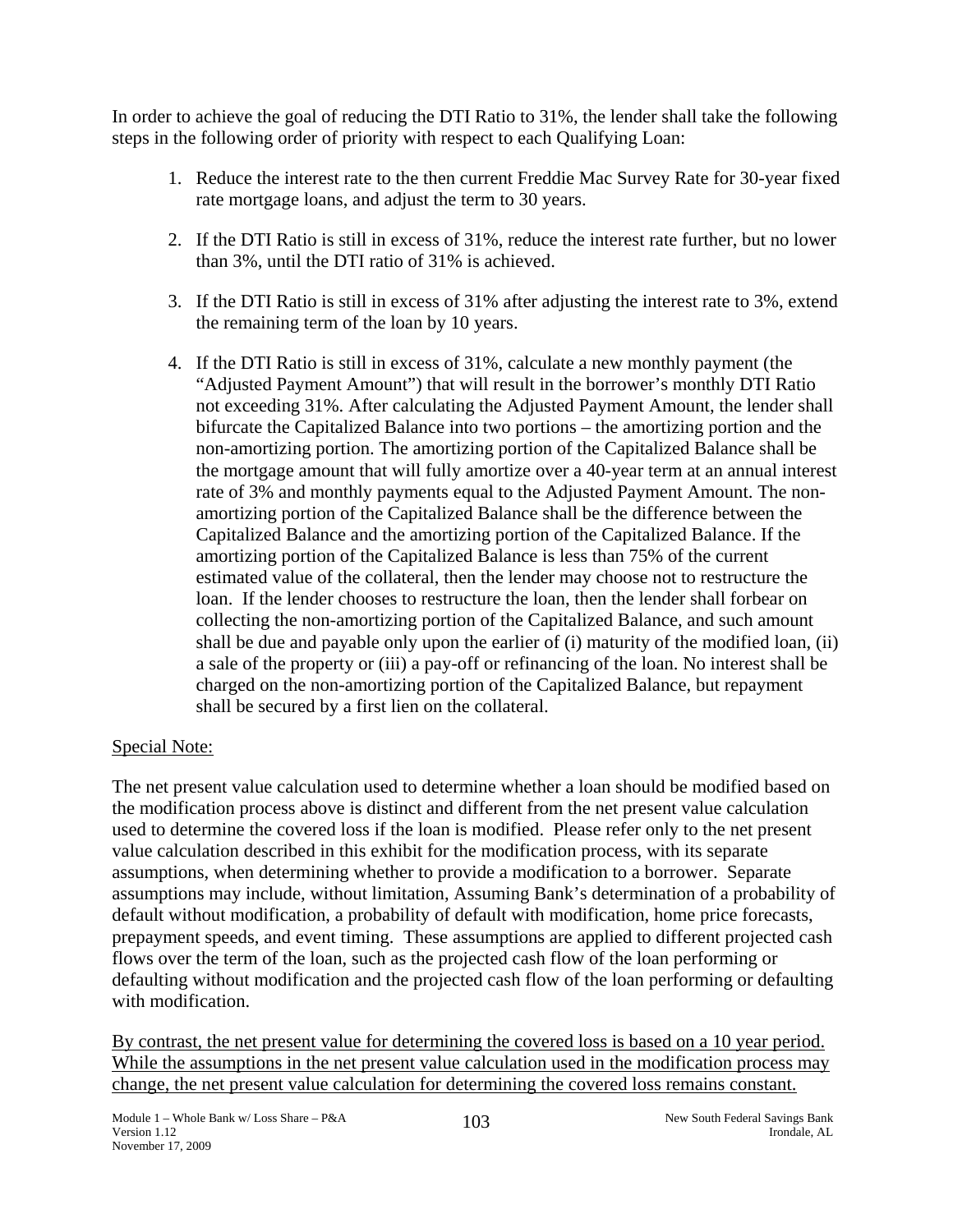#### **EXHIBIT 4.15B**

#### **COMMERCIAL AND OTHER ASSETS SHARED-LOSS AGREEMENT**

This agreement for reimbursement of loss sharing expenses on certain loans and other assets (the "Commercial Shared-Loss Agreement") shall apply when the Assuming Bank purchases Shared-Loss Assets as that term is defined herein. The terms hereof shall modify and supplement, as necessary, the terms of the Purchase and Assumption Agreement to which this Commercial Shared-Loss Agreement is attached as Exhibit 4.15B and incorporated therein. To the extent any inconsistencies may arise between the terms of the Purchase and Assumption Agreement and this Commercial Shared-Loss Agreement with respect to the subject matter of this Commercial Shared-Loss Agreement, the terms of this Commercial Shared-Loss Agreement shall control. References in this Commercial Shared-Loss Agreement to a particular Section shall be deemed to refer to a Section in this Commercial Shared-Loss Agreement unless the context indicates that a Section of the Purchase and Assumption Agreement is intended.

#### **ARTICLE I -- DEFINITIONS**

Capitalized terms used in this Commercial Shared-Loss Agreement that are not defined in this Commercial Shared-Loss Agreement are defined in the Purchase and Assumption Agreement In addition to the terms defined above, defined below are certain additional terms relating to loss-sharing, as used in this Commercial Shared-Loss Agreement.

**"AAA"** means the American Arbitration Association as provided in Section 2.1(f)(iii) of this Commercial Shared-Loss Agreement.

**"Accrued Interest"** means, with respect to any Shared-Loss Loan, Permitted Advance or Shared-Loss Loan Commitment Advance at any time, the amount of earned and unpaid interest, taxes, credit life and/or disability insurance premiums (if any) payable by the Obligor accrued on or with respect to such Shared-Loss Loan, Permitted Advance or Shared-Loss Loan Commitment Advance, all as reflected on the Accounting Records of the Failed Bank or the Assuming Bank (as applicable); provided, that Accrued Interest shall not include any amount that accrues on or with respect to any Shared-Loss Loan, Permitted Advance or Shared-Loss Loan Commitment Advance after that Asset has been placed on non-accrual or nonperforming status by either the Failed Bank or the Assuming Bank (as applicable).

"**Additional ORE**" means Shared-Loss Loans that become Other Real Estate after Bank Closing Date.

"**Affiliate**" shall have the meaning set forth in the Purchase and Assumption Agreement; provided, that, for purposes of this Commercial Shared-Loss Agreement, no Third Party Servicer shall be deemed to be an Affiliate of the Assuming Bank.

**Examplicable Anniversary of the Commencement Date**" means the fifth (5th) anniversary of the Commencement Date.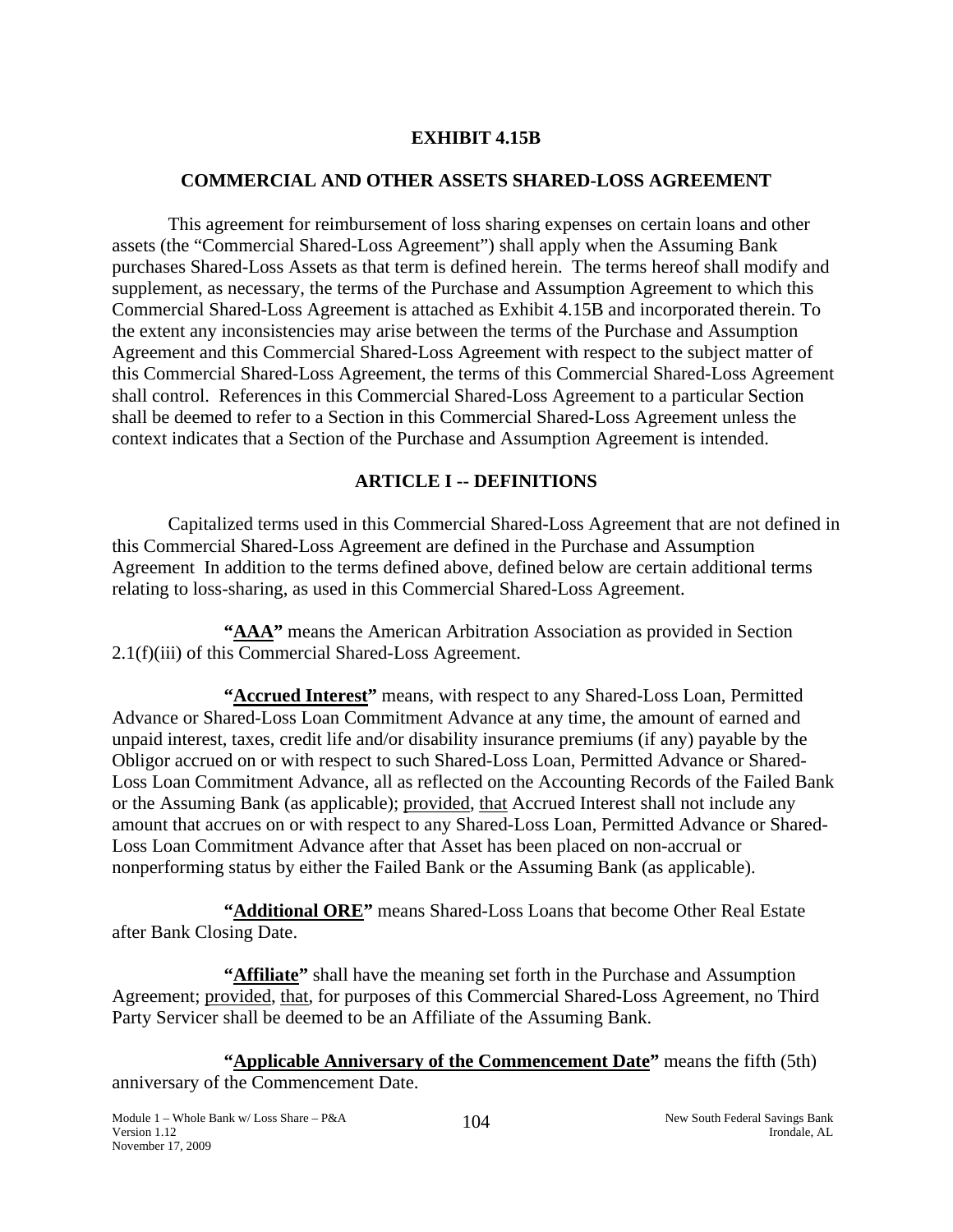**"Calendar Quarter"** means a quarterly period (a) for the first such period, beginning on the Commencement Date and ending on the last calendar day of either March, June, September or December, whichever is the first to occur after the Commencement Date, and (b) for quarterly periods thereafter, beginning on the first calendar day of the calendar month immediately after the month that ended the prior period and ending on the last calendar day of each successive three-calendar-month period thereafter (i.e., each March, June, September and December, starting in the applicable order depending on the ending date of first such period) of any year.

**"Capitalized Expenditures"** means those expenditures that (i) would be capitalized under generally accepted accounting principles, and (ii) are incurred with respect to Shared-Loss Loans, Other Real Estate, Additional ORE or Subsidiary ORE. Capitalized Expenditures shall not include expenses related to environmental conditions including, but not limited to, remediation, storage or disposal of any hazardous or toxic substances or any pollutant or contaminant.

**"Charge-Offs"** means, with respect to any Shared-Loss Assets for any period, an amount equal to the aggregate amount of loans or portions of loans classified as "Loss" under the Examination Criteria, including (a) charge-offs of (i) the principal amount of such assets net of unearned interest (including write-downs associated with Other Real Estate, Additional ORE, Subsidiary ORE or loan modification(s)) (ii) Accrued Interest, and (iii) Capitalized Expenditures plus (b) Pre-Charge-Off Expenses incurred on the respective Shared-Loss Loans, all as effected by the Assuming Bank during such period and reflected on the Accounting Records of the Assuming Bank; provided, that: (i) the aggregate amount of Accrued Interest (including any reversals thereof) for the period after Bank Closing that shall be included in determining the amount of Charge-Offs for any Shared-Loss Loan shall not exceed ninety (90) days' Accrued Interest; (ii) no Charge-Off shall be taken with respect to any anticipated expenditure by the Assuming Bank until such expenditure is actually incurred; (iii) any financial statement adjustments made in connection with the purchase of any Assets pursuant to this Purchase and Assumption Agreement or any future purchase, merger, consolidation or other acquisition of the Assuming Bank shall not constitute "Charge-Offs"; and (iv) except for Portfolio Sales or any other sales or dispositions consented to by the Receiver, losses incurred on the sale or other disposition of Shared-Loss Assets to any Person (other than the sale or other disposition of Other Real Estate, Additional ORE or Subsidiary ORE to a Person other than an Affiliate of the Assuming Bank which is conducted in a commercially reasonable and prudent manner) shall not constitute Charge-Offs.

**"Commencement Date"** means the first calendar day following Bank Closing.

**"Consumer Loans"** means Loans to individuals for household, family and other personal expenditures (including United States and/or State-guaranteed student loans and extensions of credit pursuant to a credit card plan or debit card plan).

**"Cumulative Servicing Amount"** means the sum of the Period Servicing Amounts for every consecutive twelve-month period prior to and ending on the True-Up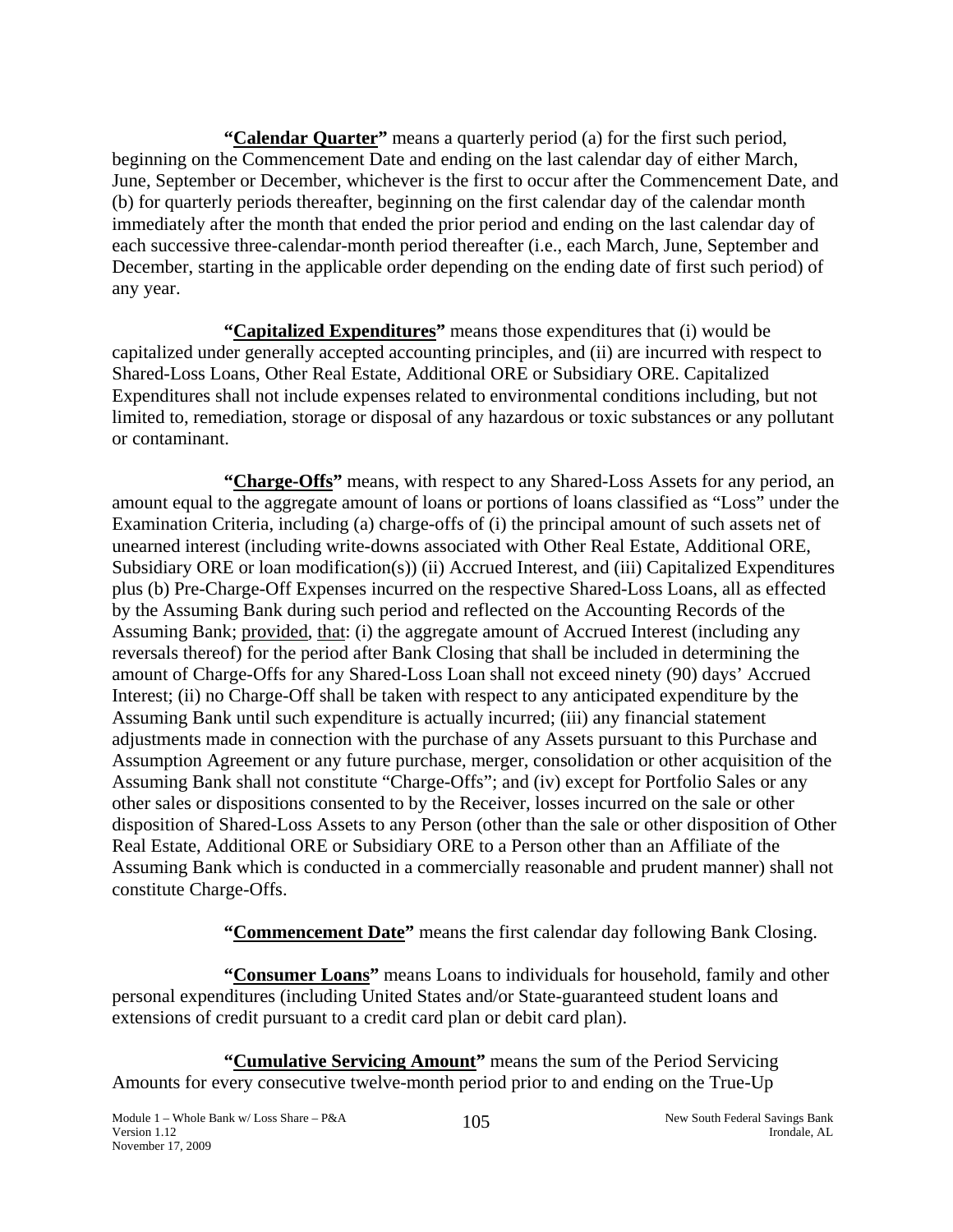Measurement Date in respect of each of the Shared-Loss Agreements during which the losssharing provisions of the applicable Shared-Loss Agreement is in effect.

**"Cumulative Shared-Loss Payments"** means (i) the aggregate of all of the payments made or payable to the Assuming Bank under the Shared-Loss Agreements minus (ii) the aggregate of all of the payments made or payable to the Receiver under the Shared-Loss Agreements.

**"Environmental Assessment"** means an assessment of the presence, storage or release of any hazardous or toxic substance, pollutant or contaminant with respect to the collateral securing a Shared-Loss Loan that has been fully or partially charged off.

**"Examination Criteria"** means the loan classification criteria employed by, or any applicable regulations of, the Assuming Bank's Chartering Authority at the time such action is taken, as such criteria may be amended from time to time.

**"Failed Bank Charge-Offs/Write-Downs"** means, with respect to any Shared-Loss Asset, an amount equal to the aggregate amount of reversals or charge-offs of Accrued Interest and charge-offs and write-downs of principal effected by the Failed Bank with respect to that Shared-Loss Asset as reflected on the Accounting Records of the Failed Bank.

**"Fair Value"** means the value of a Shared Loss MTM Asset as stated on the books and records of the Failed Bank as of Bank Closing, inclusive of all adjustments.

**"FDIC Party"** has the meaning provided in Section 2.1(f)(ii) of this Commercial Shared-Loss Agreement.

**"Net Charge-Offs"** means, with respect to any period, an amount equal to the aggregate amount of Charge-Offs for such period less the amount of Recoveries for such period.

 Commercial Shared-Loss Agreement. **"Neutral Member"** has the meaning provided in Section 2.1(f)(ii) of this

**"New Shared-Loss Loans"** means loans that would otherwise be subject to loss sharing under this Commercial Shared-Loss Agreement that were originated after August 31, 2009 and before Bank Closing.

**"Notice of Dispute"** has the meaning provided in Section 2.1(f)(iii) of this Commercial Shared-Loss Agreement.

**"ORE Subsidiary"** means any Subsidiary of the Assuming Bank that engages solely in holding, servicing, managing or liquidating interests of a type described in clause (A) of the definition of "Other Real Estate," which interests have arisen from the collection or settlement of a Shared-Loss Loan.

**"Other Real Estate"** means all of the following (including any of the following fully or partially charged off the books and records of the Failed Bank or the Assuming Bank) Module 1 – Whole Bank w/ Loss Share – P&A  $106$  New South Federal Savings Bank Irondale, AL November 17, 2009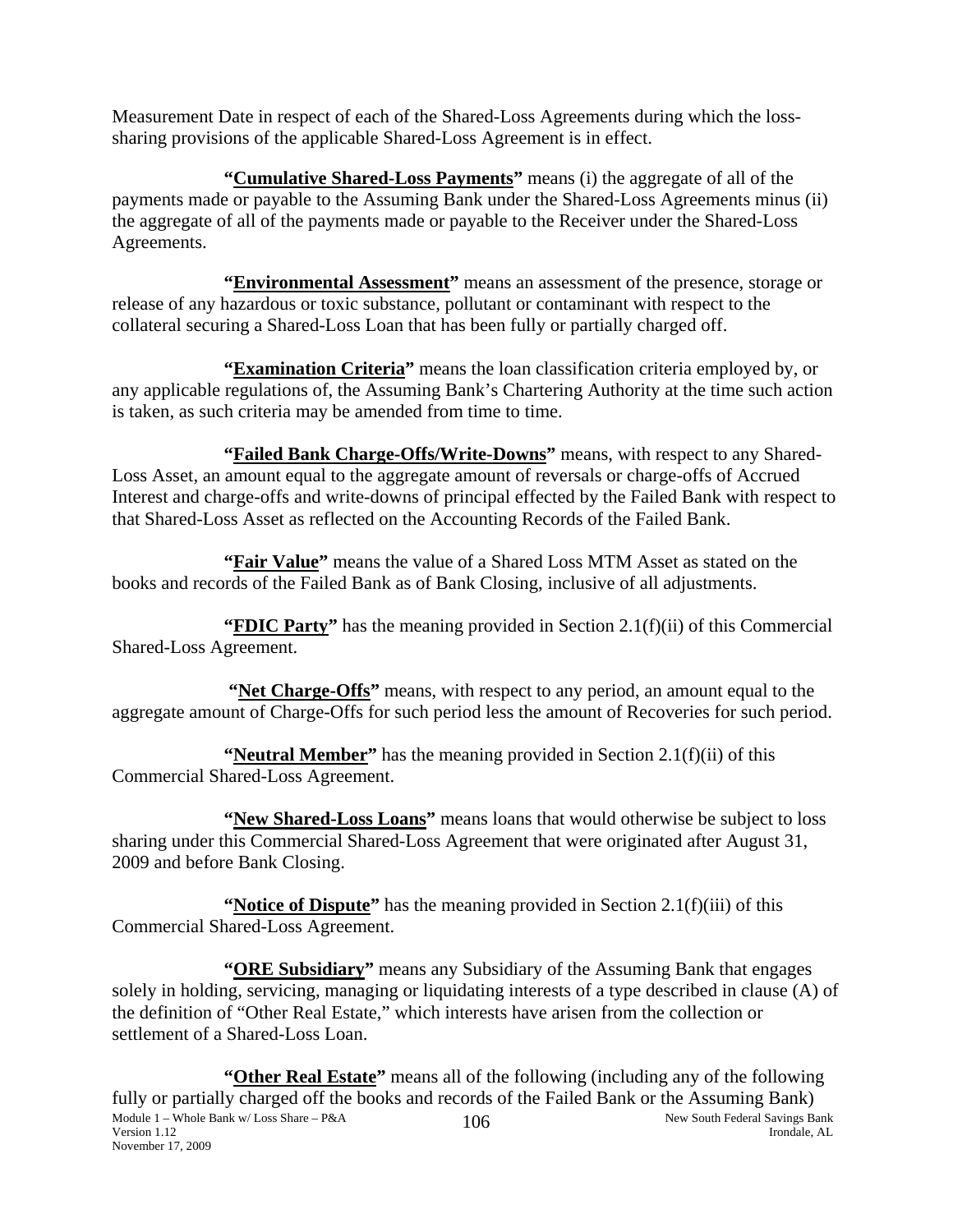that (i) are owned by the Failed Bank as of Bank Closing and are purchased pursuant to the Purchase and Assumption Agreement or (ii) have arisen subsequent to Bank Closing from the collection or settlement by the Assuming Bank of a Shared-Loss Loan:

(A) all interests in real estate (other than Bank Premises and Fixtures), including but not limited to mineral rights, leasehold rights, condominium and cooperative interests, air rights and development rights; and

(B) all other assets (whether real or personal property) acquired by foreclosure or in full or partial satisfaction of judgments or indebtedness.

**"Period Servicing Amount"** means, for any twelve month period with respect to each of the Shared-Loss Agreements during which the loss-sharing provisions of the applicable Shared-Loss Agreement are in effect, the product of (i) the simple average of the principal amount of Shared-Loss Loans and Shared-Loss Assets (other than the Shared-Loss Securities) (in each case as defined in the Shared-Loss Agreements), as the case may be, at the beginning of such period and at the end of such period times (ii) one percent (1%).

**"Permitted Advance"** means an advance of funds by the Assuming Bank with respect to a Shared-Loss Loan, or the making of a legally binding commitment by the Assuming Bank to advance funds with respect to a Shared-Loss Loan, that (i) in the case of such an advance, is actually made, and, in the case of such a commitment, is made and all of the proceeds thereof actually advanced, within one (1) year after the Commencement Date, (ii) does not cause the sum of (A) the book value of such Shared-Loss Loan as reflected on the Accounting Records of the Assuming Bank after any such advance has been made by the Assuming Bank plus (B) the unfunded amount of any such commitment made by the Assuming Bank related thereto, to exceed 110% of the Book Value of such Shared-Loss Loan, (iii) is not made with respect to a Shared-Loss Loan with respect to which (A) there exists a related Shared-Loss Loan Commitment or (B) the Assuming Bank has taken a Charge-Off and (iv) is made in good faith, is supported at the time it is made by documentation in the Credit Files and conforms to and is in accordance with the applicable requirements set forth in Article III of this Commercial Shared-Loss Agreement and with the then effective written internal credit policy guidelines of the Assuming Bank; provided, that the limitations in subparagraphs (i), (ii) and (iii) of this definition shall not apply to any such action (other than to an advance or commitment related to the remediation, storage or final disposal of any hazardous or toxic substance, pollutant or contaminant) that is taken by Assuming Bank in its reasonable discretion to preserve or secure the value of the collateral for such Shared-Loss Loan.

**"Permitted Amendment"** means, with respect to any Shared-Loss Loan Commitment or Shared-Loss Loan, any amendment, modification, renewal or extension thereof, or any waiver of any term, right, or remedy thereunder, made by the Assuming Bank in good faith and otherwise in accordance with the applicable requirements set forth in Article III of this Commercial Shared-Loss Agreement and the then effective written internal credit policy guidelines of the Assuming Bank; provided, that:

(i) with respect to a Shared-Loss Loan Commitment or a Shared-Loss Loan that is not a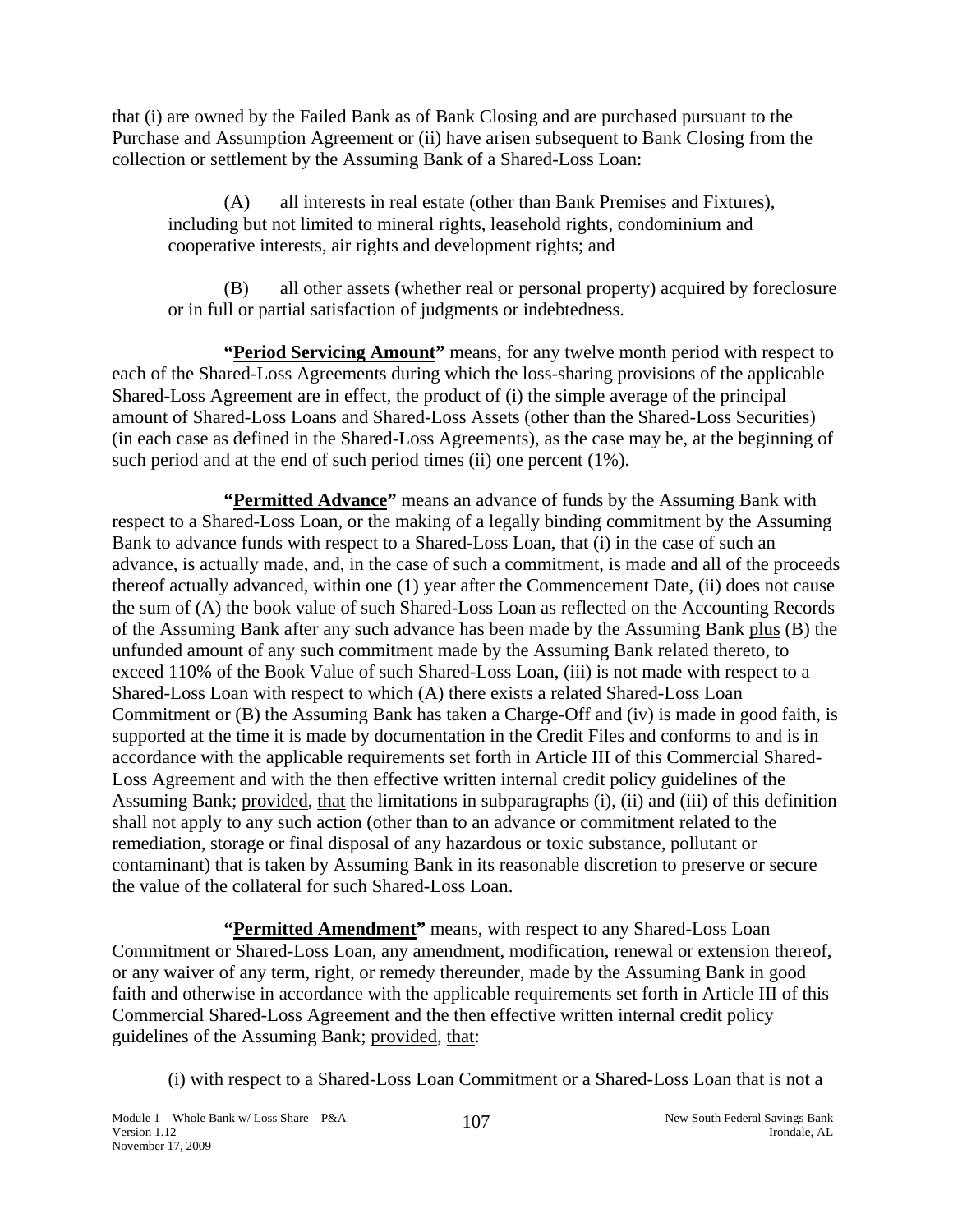revolving line of credit, no such amendment, modification, renewal, extension, or waiver, except as allowed under the definition of Permitted Advance, shall operate to increase the amount of principal (A) then remaining available to be advanced by the Assuming Bank under the Shared-Loss Loan Commitment or (B) then outstanding under the Shared-Loss Loan;

(ii) with respect to a Shared-Loss Loan Commitment or a Shared-Loss Loan that is a revolving line of credit, no such amendment, modification, renewal, extension, or waiver, except as allowed under the definition of Permitted Advance, shall operate to increase the maximum amount of principal authorized as of Bank Closing to be outstanding at any one time under the underlying revolving line of credit relationship with the debtor (regardless of the extent to which such revolving line of credit may have been funded as of Bank Closing or may subsequently have been funded and/or repaid); and

(iii) no such amendment, modification, renewal, extension or waiver shall extend the term of such Shared-Loss Loan Commitment or Shared-Loss Loan beyond the end of the final Shared-Loss Quarter unless the term of such Shared-Loss Loan Commitment or Shared-Loss Loan as existed on Bank Closing was beyond the end of the final Shared-Loss Quarter, in which event no such amendment, modification, renewal, extension or waiver shall extend such term beyond the term as existed as of Bank Closing.

"**Pre-Charge-Off Expenses"** means those expenses incurred in the usual and prudent management of a Shared-Loss Loan that would qualify as a Reimbursable Expense or Recovery Expense if incurred after a Charge-Off of the related Shared-Loss Asset had occurred.

**"Quarterly Certificate"** has the meaning provided in Section 2.1(a)(i) of this Commercial Shared-Loss Agreement.

**"Recoveries"** (I)(A) In addition to any sums to be applied as Recoveries pursuant to subparagraph (II) below, "Recoveries" means, with respect to any period, the sum of (without duplication):

**Shared-Loss Quarter; plus** (i) the amount of collections during such period by the Assuming Bank on Charge-Offs of Shared-Loss Assets effected by the Assuming Bank prior to the end of the final

(ii) the amount of collections during such period by the Assuming Bank on Failed Bank Charge-Offs/Write-Downs; plus

(iii) the amount of gain on any sale or other disposition during such period by the Assuming Bank of Shared Loss Loans, Other Real Estate, Additional ORE or Subsidiary ORE (provided, that the amount of any such gain included in Recoveries shall not exceed the aggregate amount of the related Failed Bank Charge-Offs/Write-Downs and Charge-Offs taken and any related Reimbursable Expenses and Recovery Expenses); plus

(iv) the amount of collections during such period by the Assuming Bank of any Reimbursable Expenses or Recovery Expenses; plus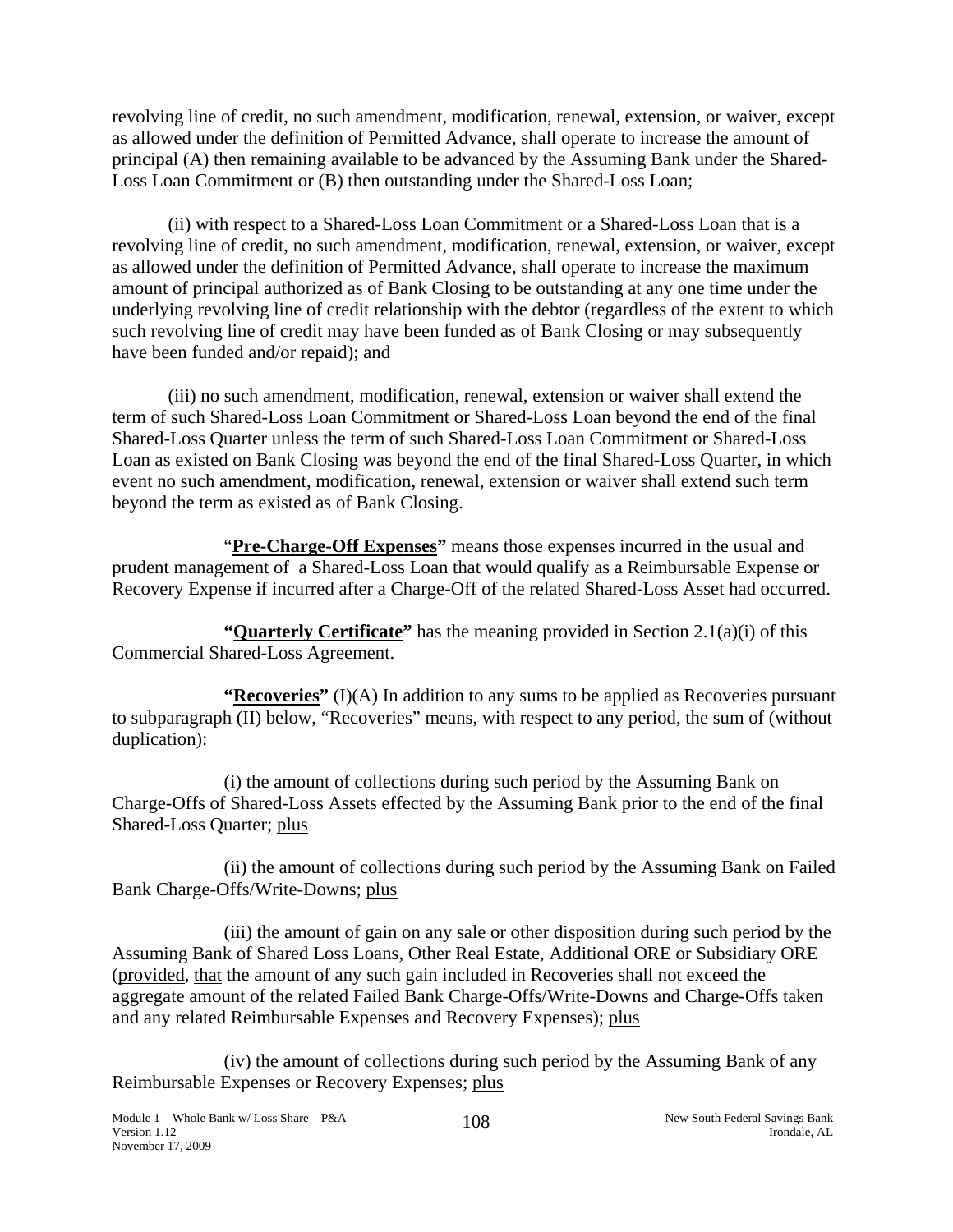(v) the amount of any fee or other consideration received by the Assuming Bank during or prior to such period in connection with any amendment, modification, renewal, extension, refinance, restructure, commitment or other similar action taken by the Assuming Bank with respect to a Shared-Loss Asset with respect to which there exists a Failed Bank Charge-Off/Write-Down or a Shared-Loss Loan as to which a Charge-Off has been effected by the Assuming Bank during or prior to such period (provided, that the amount of any such fee or other consideration included in Recoveries shall not exceed the aggregate amount of the related Failed Bank Charge-Offs/Write-Downs and Charge-Offs taken and any related Reimbursable Expenses and Recovery Expenses).

(I)(B) For the purpose of determining the amounts to be applied as Recoveries pursuant to subparagraph  $(I)(A)$  above, the Assuming Bank shall apply amounts received on the Assets that are not otherwise applied to reduce the book value of principal of a Shared-Loss Loan (or, in the case of Other Real Estate, Additional ORE, Subsidiary ORE and Capitalized Expenditures, that are not otherwise applied to reduce the book value thereof) in the following order: first to Charge-Offs and Failed Bank Charge-Offs/Write Downs; then to Reimbursable Expenses and Recovery Expenses; then to interest income; and then to other expenses incurred by the Assuming Bank.

(II) If there occurs an amendment, modification, renewal, extension, refinance, restructure, commitment, sale or other similar action with respect to a Shared-Loss Loan as to which there exists a Failed Bank Charge-Off/Write Down or as to which a Charge-Off has been effected by the Assuming Bank during or prior to such period, and if, as a result of such occurrence, the Assuming Bank recognizes any interest income for financial accounting purposes on that Shared-Loss Loan, then "Recoveries" shall also include the portion of the total amount of any such interest income recognized by the Assuming Bank which is derived by multiplying:

(A) the total amount of any such interest income recognized by the Assuming Bank during such period with respect to that Shared-Loss Loan as described above, by

(B) a fraction, the numerator of which is the aggregate principal amount (excluding reversals or charge-offs of Accrued Interest) of all such Failed Bank Charge-Offs/Write-Downs and Charge-Offs effected by the Assuming Bank with respect to that Shared-Loss Loan plus the principal amount of that Shared-Loss Loan that has not yet been chargedoff but has been placed on nonaccrual status, all of which occurred at any time prior to or during the period in which the interest income referred to in subparagraph (II)(A) immediately above was recognized, and the denominator of which is the total amount of principal indebtedness (including all such prior Failed Bank Charge-Offs/Write-Downs and Charge-Offs as described above) due from the Obligor on that Shared-Loss Loan as of the end of such period;

provided, however, that the amount of any interest income included as Recoveries for a particular Shared-Loss Loan shall not exceed the aggregate amount of (a) Failed Bank Charge-Offs/Write-Downs, (b) Charge-Offs effected by the Assuming Bank during or prior to the period in which the amount of Recoveries is being determined, plus (c) any Reimbursable Expenses and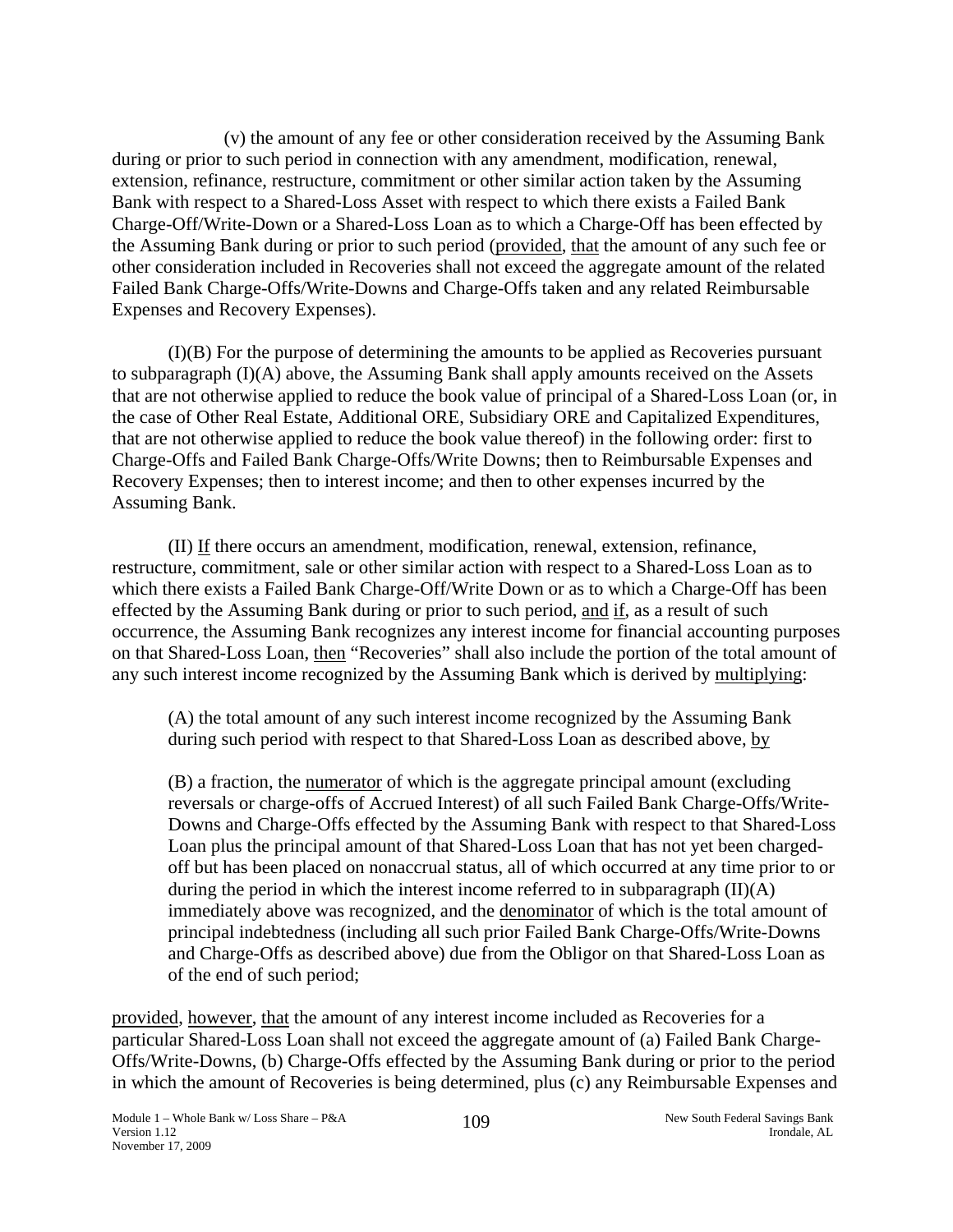Recovery Expenses paid to the Assuming Bank pursuant to this Commercial Shared-Loss Agreement during or prior to the period in which the amount of Recoveries is being determined, all with respect to that particular Shared-Loss Loan; and, provided, further, that any collections on any such Shared-Loss Loan that are not applied to reduce book value of principal or recognized as interest income shall be applied pursuant to subparagraph (I) above.

(III) Notwithstanding subparagraphs (I) and (II) above, the term "Recoveries" shall not include: (a) any amounts paid to the Assuming Bank by the Receiver pursuant to Section 2.1 of this Commercial Shared-Loss Agreement, (b) amounts received with respect to Charge-Offs effected by the Assuming Bank after the final Shared-Loss Quarter, (c) after the final Shared-Loss Quarter, income received by the Assuming Bank from the operation of, and any gains recognized by the Assuming Bank on the disposition of, Other Real Estate, Additional ORE or Subsidiary ORE (such income and gains being hereinafter together referred to as "ORE Income"), except to the extent that aggregate ORE Income exceeds the aggregate expenses paid to third parties by or on behalf of the Assuming Bank after the final Shared-Loss Quarter to manage, operate and maintain Other Real Estate, Additional ORE or Subsidiary ORE (such expenses being hereinafter referred to as "ORE Expenses"). In determining the extent aggregate ORE Income exceeds aggregate ORE Expenses for any Recovery Quarter as set forth immediately above in subparagraph (c), the Assuming Bank will subtract (i) ORE Expenses paid to third parties during such Recovery Quarter (provided, that, in the case of the final Recovery Quarter only, the Assuming Bank will subtract ORE Expenses paid to third parties from the beginning of the final Recovery Quarter up to the date the Assuming Bank is required to deliver the final Quarterly Certificate pursuant to this Commercial Shared-Loss Agreement) from (ii) ORE Income received during such Recovery Quarter, to calculate net ORE income ("Net ORE Income") for that Recovery Quarter. If the amount of Net ORE Income so calculated for a Recovery Quarter is positive, such amount shall be reported as Recoveries on the Quarterly Certificate for such Recovery Quarter. If the amount of Net ORE Income so calculated for a Recovery Quarter is negative ("Net ORE Loss Carryforward"), such amount shall be added to any ORE Expenses paid to third parties in the next succeeding Recovery Quarter, which sum shall then be subtracted from ORE Income for that next succeeding Recovery Quarter, for the purpose of determining the amount of Net ORE Income (or, if applicable, Net ORE Loss Carryforward) for that next succeeding Recovery Quarter. If, as of the end of the final Recovery Quarter, a Net ORE Loss Carryforward exists, then the amount of the Net ORE Loss Carryforward that does not exceed the aggregate amount of Net ORE Income reported as Recoveries on Quarterly Certificates for all Recovery Quarters may be included as a Recovery Expense on the Quarterly Certificate for the final Recovery Quarter.

**"Recovery Amount"** has the meaning provided in Section 2.1(b)(ii) of this Commercial Shared-Loss Agreement.

**"Recovery Expenses"** means, for any Recovery Quarter, the amount of actual, reasonable and necessary out-of-pocket expenses (other than Capitalized Expenditures) paid to third parties (other than Affiliates of the Assuming Bank) by or on behalf of the Assuming Bank, as limited by Sections 3.2(c) and (d) of Article III to this Commercial Shared-Loss Agreement, to recover amounts owed with respect to (i) any Shared-Loss Asset as to which a Charge-Off was effected prior to the end of the final Shared-Loss Quarter (provided that such amounts were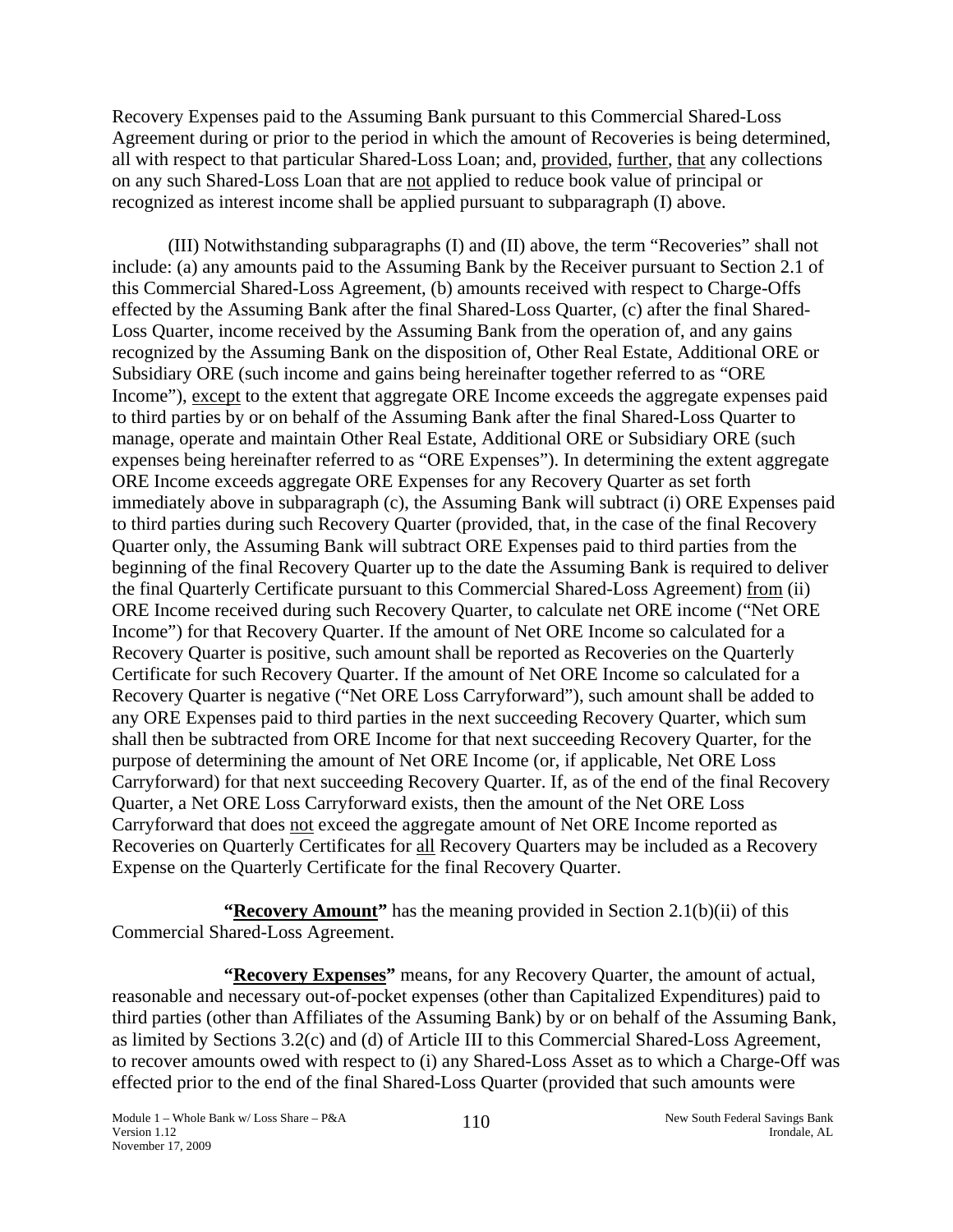incurred no earlier than the date the first Charge-Off on such Shared-Loss Asset could have been reflected on the Accounting Records of the Assuming Bank), and (ii) Failed Bank Charge-Offs/Write-Downs (including, in each case, all costs and expenses related to an Environmental Assessment and any other costs or expenses related to any environmental conditions with respect to the Shared-Loss Assets (it being understood that any remediation expenses for any such pollutant or contaminant are not recoverable if in excess of \$200,000 per Shared-Loss Asset, without the Assuming Bank having obtained the prior consent of the Receiver for such expenses); provided, that, so long as income with respect to a Shared-Loss Loan is being prorated pursuant to the arithmetical formula in subsection (II) of the definition of "Recoveries", the term "Recovery Expenses" shall not include that portion of any such expenses paid during such Recovery Quarter to recover any amounts owed on that Shared-Loss Loan that is derived by:

subtracting (1) the product derived by multiplying:

(A) the total amount of any such expenses paid by or on behalf of the Assuming Bank during such Recovery Quarter with respect to that Shared-Loss Loan, by

(B) a fraction, the numerator of which is the aggregate principal amount (excluding reversals or charge-offs of Accrued Interest) of all such Failed Bank Charge-Offs/Write-Downs and Charge-Offs effected by the Assuming Bank with respect to that Shared-Loss Loan plus the principal amount of that Shared-Loss Loan that has not yet been charged-off but has been placed on nonaccrual status, all of which occurred at any time prior to or during the period in which the interest income referred to in subparagraph  $(II)(A)$  of the definition of "Recoveries" was recognized, and the denominator of which is the total amount of principal indebtedness (including all such prior Failed Bank Charge-Offs/Write-Downs and Charge-Offs as described above) due from the Obligor on that Shared-Loss Loan as of the end of such period;

from (2) the total amount of any such expenses paid during that Recovery Quarter with respect to that Shared-Loss Loan.

**"Recovery Quarter"** has the meaning provided in Section 2.1(a)(ii) of this Commercial Shared-Loss Agreement.

**"Reimbursable Expenses"** means, for any Shared-Loss Quarter, the amount of actual, reasonable and necessary out-of-pocket expenses (other than Capitalized Expenditures), paid to third parties (other than Affiliates of the Assuming Bank) by or on behalf of the Assuming Bank, as limited by Sections 3.2(c) and (d) of Article III of this Commercial Shared-Loss Agreement, to:

(i) recover amounts owed with respect to any Shared-Loss Asset as to which a Charge-Off has been effected prior to the end of the final Shared-Loss Quarter (provided that such amounts were incurred no earlier than the date the first Charge-Off on such Shared-Loss Asset could have been reflected on the Accounting Records of the Assuming Bank) and recover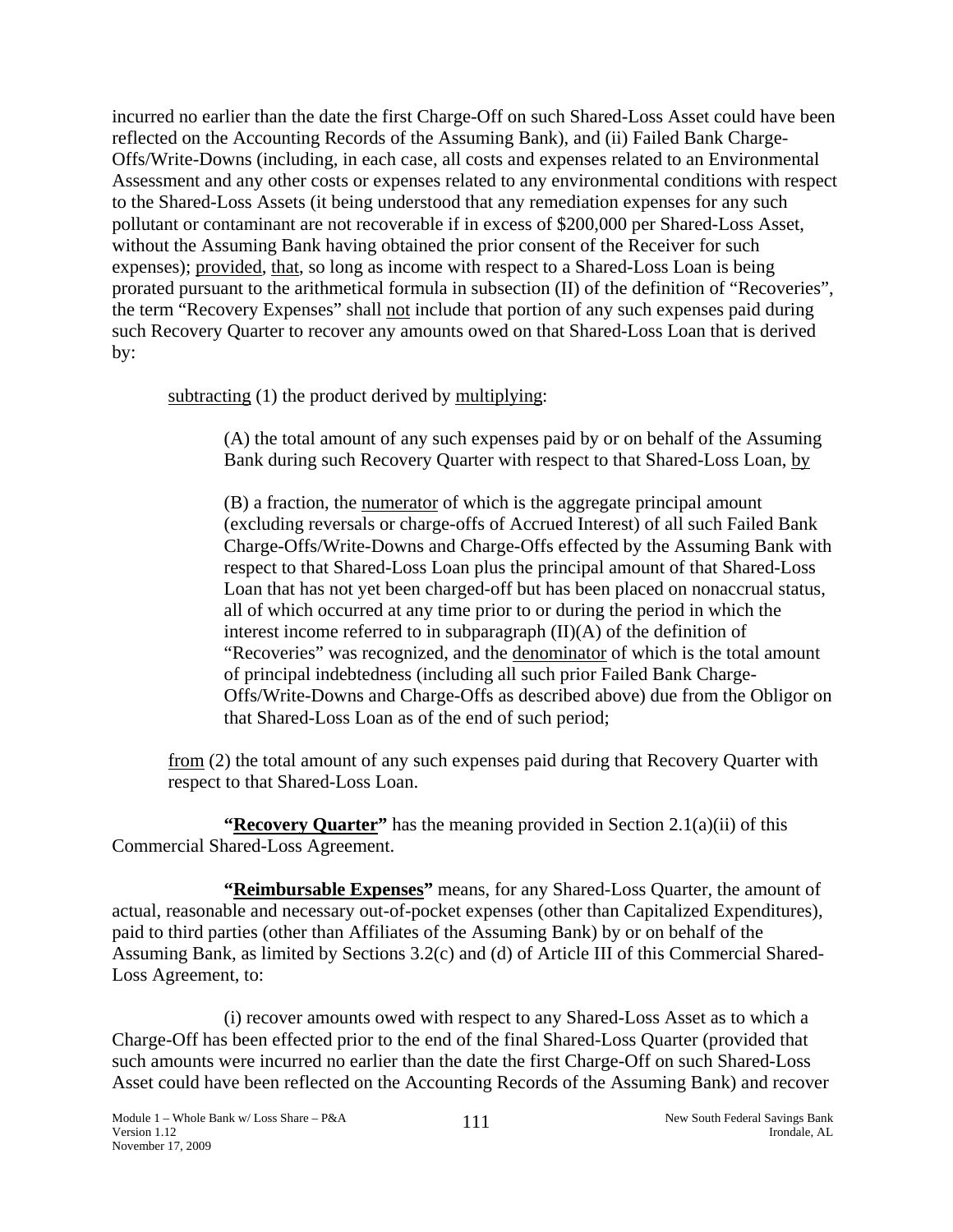amounts owed with respect to Failed Bank Charge-Offs/Write-Downs (including, in each case, all costs and expenses related to an Environmental Assessment and any other costs or expenses related to any environmental conditions with respect to the Shared-Loss Assets (it being understood that any such remediation expenses for any such pollutant or contaminant are not recoverable if in excess of \$200,000 per Shared-Loss Asset, without the Assuming Bank having obtained the prior consent of the Receiver for such expenses); provided, that, so long as income with respect to a Shared-Loss Loan is being pro-rated pursuant to the arithmetical formula in subsection (II) of the definition of "Recoveries", the term "Reimbursable Expenses" shall not include that portion of any such expenses paid during such Shared-Loss Quarter to recover any amounts owed on that Shared-Loss Loan that is derived by:

subtracting (1) the product derived by multiplying:

(A) the total amount of any such expenses paid by or on behalf of the Assuming Bank during such Shared-Loss Quarter with respect to that Shared-Loss Loan, by

(B) a fraction, the numerator of which is the aggregate principal amount (excluding reversals or charge-offs of Accrued Interest) of all such Failed Bank Charge-Offs/Write-Downs and Charge-Offs effected by the Assuming Bank with respect to that Shared-Loss Loan plus the principal amount of that Shared-Loss Loan that has not yet been charged-off but has been placed on nonaccrual status, all of which occurred at any time prior to or during the period in which the interest income referred to in subparagraph (II)(A) of the definition of "Recoveries" was recognized, and the denominator of which is the total amount of principal indebtedness (including all such prior Failed Bank Charge-Offs/Write-Downs and Charge-Offs as described above) due from the Obligor on that Shared-Loss Loan as of the end of such period;

from (2) the total amount of any such expenses paid during that Shared-Loss Quarter with respect to that Shared-Loss Loan; and

(ii) manage, operate or maintain Other Real Estate, Additional ORE or Subsidiary ORE less the amount of any income received by the Assuming Bank during such Shared-Loss Quarter with respect to such Other Real Estate, Additional ORE or Subsidiary ORE (which resulting amount under this clause (ii) may be negative).

**"Review Board"** has the meaning provided in Section 2.1(f)(i) of this Commercial Shared-Loss Agreement.

**"Shared-Loss Amount"** has the meaning provided in Section 2.1(b)(i) of this Commercial Shared-Loss Agreement.

**"Shared-Loss Asset Repurchase Price"** means, with respect to any Shared-Loss Asset, the principal amount thereof plus any other fees or penalties due from an Obligor (including, subject to the limitations discussed below, the amount of any Accrued Interest) stated on the Accounting Records of the Assuming Bank, as of the date as of which the Shared-Loss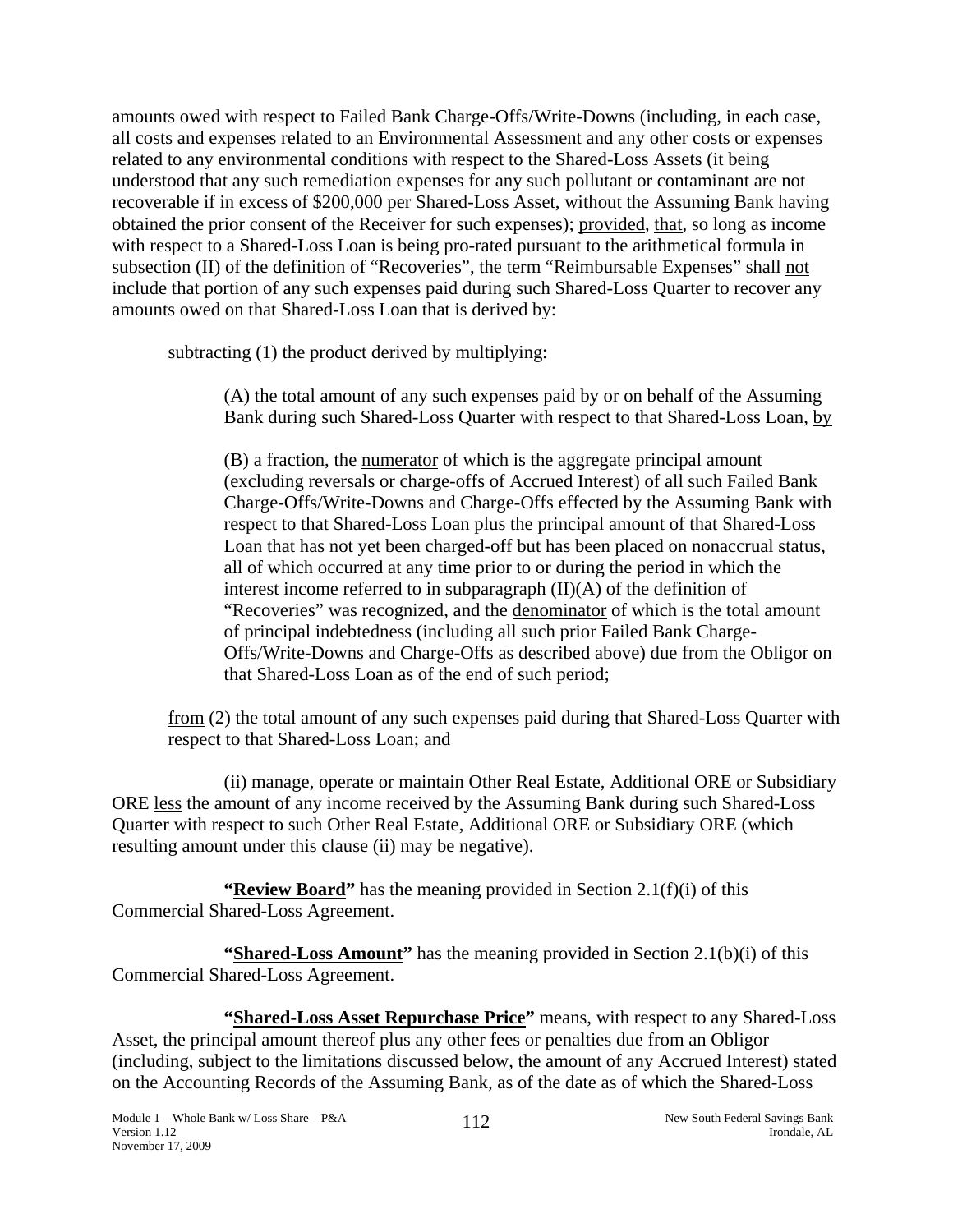Asset Repurchase Price is being determined (regardless, in the case of a Shared-Loss Loan, of the Legal Balance thereof) plus all Reimbursable Expenses and Recovery Expenses incurred up to and through the date of consummation of purchase of such Shared-Loss Asset; provided, that (i) in the case of a Shared-Loss Loan there shall be excluded from such amount the amount of any Accrued Interest accrued on or with respect to such Shared-Loss Loan prior to the ninety (90)-day period ending on the day prior to the purchase date determined pursuant to Sections 2.1(e)(i) or 2.1(e)(iii) of this Commercial Shared-Loss Agreement, except to the extent such Accrued Interest was included in the Book Value of such Shared-Loss Loan, and (ii) any collections on a Shared-Loss Loan received by the Assuming Bank after the purchase date applicable to such Shared-Loss Loan shall be applied (without duplication) to reduce the Shared-Loss Asset Repurchase Price of such Shared-Loss Loan on a dollar-for-dollar basis. For purposes of determining the amount of unpaid interest which accrued during a given period with respect to a variable-rate Shared-Loss Loan, all collections of interest shall be deemed to be applied to unpaid interest in the chronological order in which such interest accrued.

**"Shared-Loss Assets"** means Shared-Loss Loans, Other Real Estate purchased by the Assuming Bank, Additional ORE, Subsidiary ORE and Capitalized Expenditures, but does not include Shared Loss MTM Assets.

### "Shared-Loss Loan Commitment" means:

(i) any Commitment to make a further extension of credit or to make a further advance with respect to an existing Shared-Loss Loan; and

(ii) any Shared-Loss Loan Commitment (described in subparagraph (i) immediately preceding) with respect to which the Assuming Bank has made a Permitted Amendment.

**"Shared-Loss Loan Commitment Advance"** means an advance pursuant to a Shared-Loss Loan Commitment with respect to which the Assuming Bank has not made a Permitted Advance.

## **"Shared-Loss Loans"** means:

(i)(A) Loans purchased by the Assuming Bank pursuant to the Purchase and Assumption Agreement set forth on Exhibit 4.15(b) to the Purchase and Assumption Agreement, (B) New Shared-Loss Loans purchased by the Assuming Bank pursuant to the Purchase and Assumption Agreement, (C) Permitted Advances and (D) Shared-Loss Loan Commitment Advances, if any; provided, that Shared-Loss Loans shall not include Loans, New Shared-Loss Loans, Permitted Advances and Shared-Loss Loan Commitment Advances with respect to which an Acquired Subsidiary, or a constituent Subsidiary thereof, is an Obligor; (E) Loans owned by any Subsidiary which are not Shared-Loss Loans under the Single Family Shared-Loss Agreement; and (F) Consumer Loans; and

(ii) any Shared-Loss Loans (described in subparagraph (i) immediately preceding) with respect to which the Assuming Bank has made a Permitted Amendment.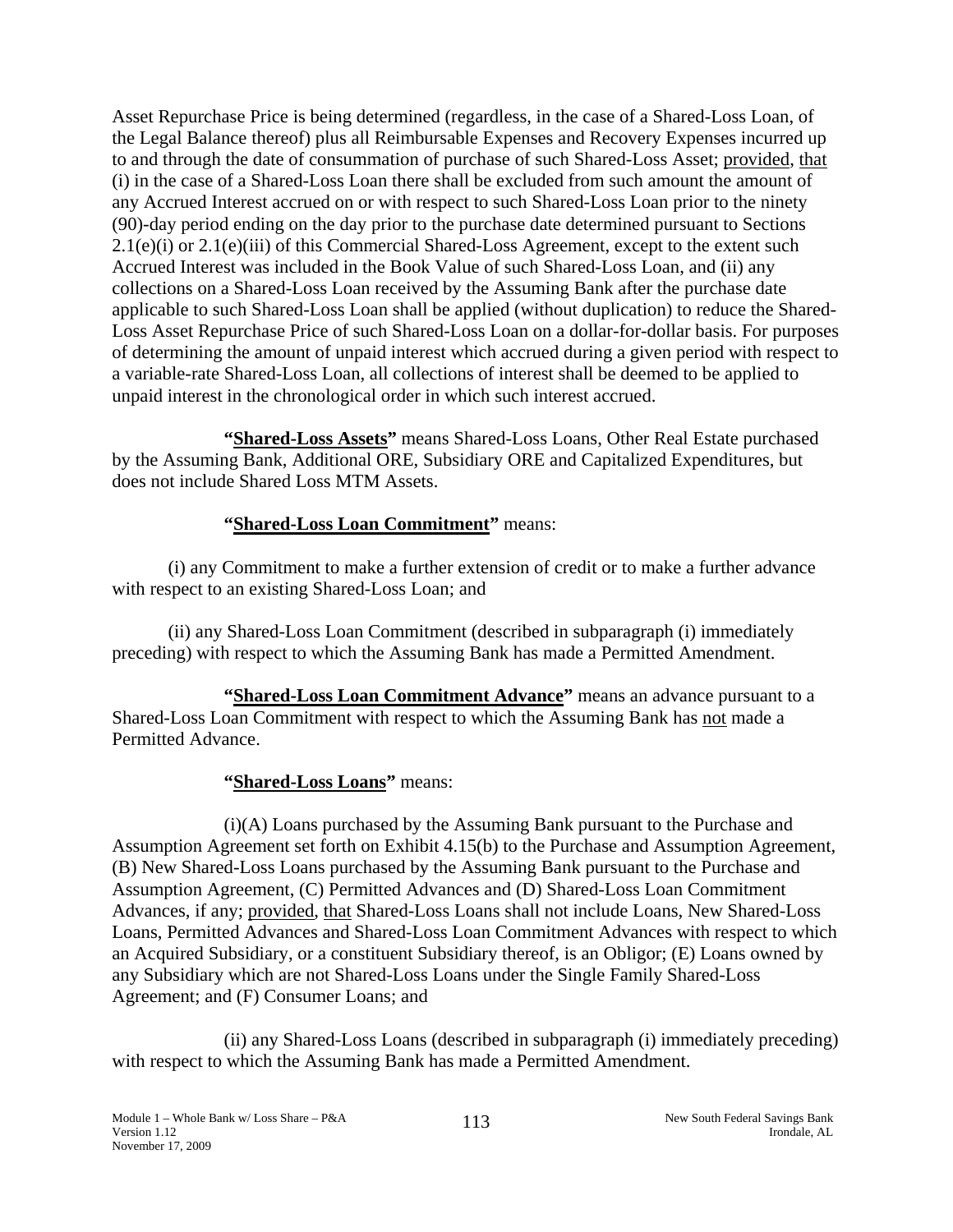"Shared-Loss MTM Assets" means those securities and other assets listed on Exhibit  $4.15(C)$ .

**"Shared-Loss Payment Trigger"** means when the sum of the Cumulative Loss Amount under the Single Family Shared-Loss Agreement and the cumulative Net Charge-Offs under this Commercial Shared-Loss Agreement, exceeds the First Loss Tranche. If the First Loss Tranche is zero or a negative number, the Shared-Loss Payment Trigger shall be deemed to have been reached upon Bank Closing.

**"Shared-Loss Quarter"** has the meaning provided in Section 2.1(a)(i) of this Commercial Shared-Loss Agreement.

**"Stated Threshold"** means total losses under the shared loss agreements in the amount of \$273,845,000.00.

**"Subsidiary ORE"** means all assets owned by ORE Subsidiaries that would constitute Additional ORE if such assets were on the books of the Assuming Bank.

**"Termination Date"** means the eighth (8th) anniversary of the Commencement Date.

**"Third Party Servicer"** means any servicer appointed from time to time by the Assuming Bank or any Affiliate of the Assuming Bank to service the Shared-Loss Assets on behalf of the Assuming bank, the identity of which shall be given to the Receiver prior to or concurrent with the appointment thereof.

## **ARTICLE II** -- **SHARED-LOSS ARRANGEMENT**

## **2.1 Shared-Loss Arrangement.**

**(a) Quarterly Certificates.** (i) Not later than thirty (30) days after the end of each Calendar Quarter from and including the initial Calendar Quarter to and including the Calendar Quarter in which the Applicable Anniversary of the Commencement Date falls (each of such Calendar Quarters being referred to herein as a "Shared-Loss Quarter"), the Assuming Bank shall deliver to the Receiver a certificate, signed by the Assuming Bank's chief executive officer and its chief financial officer, setting forth in such form and detail as the Receiver may specify (a "Quarterly Certificate"):

> (A) the amount of Charge-Offs, the amount of Recoveries and the amount of Net Charge-Offs (which amount may be negative) during such Shared-Loss Quarter with respect to the Shared-Loss Assets (and for Recoveries, with respect to the Assets for which a charge-off was effected by the Failed Bank prior to Bank Closing); and

(B) the aggregate amount of Reimbursable Expenses (which amount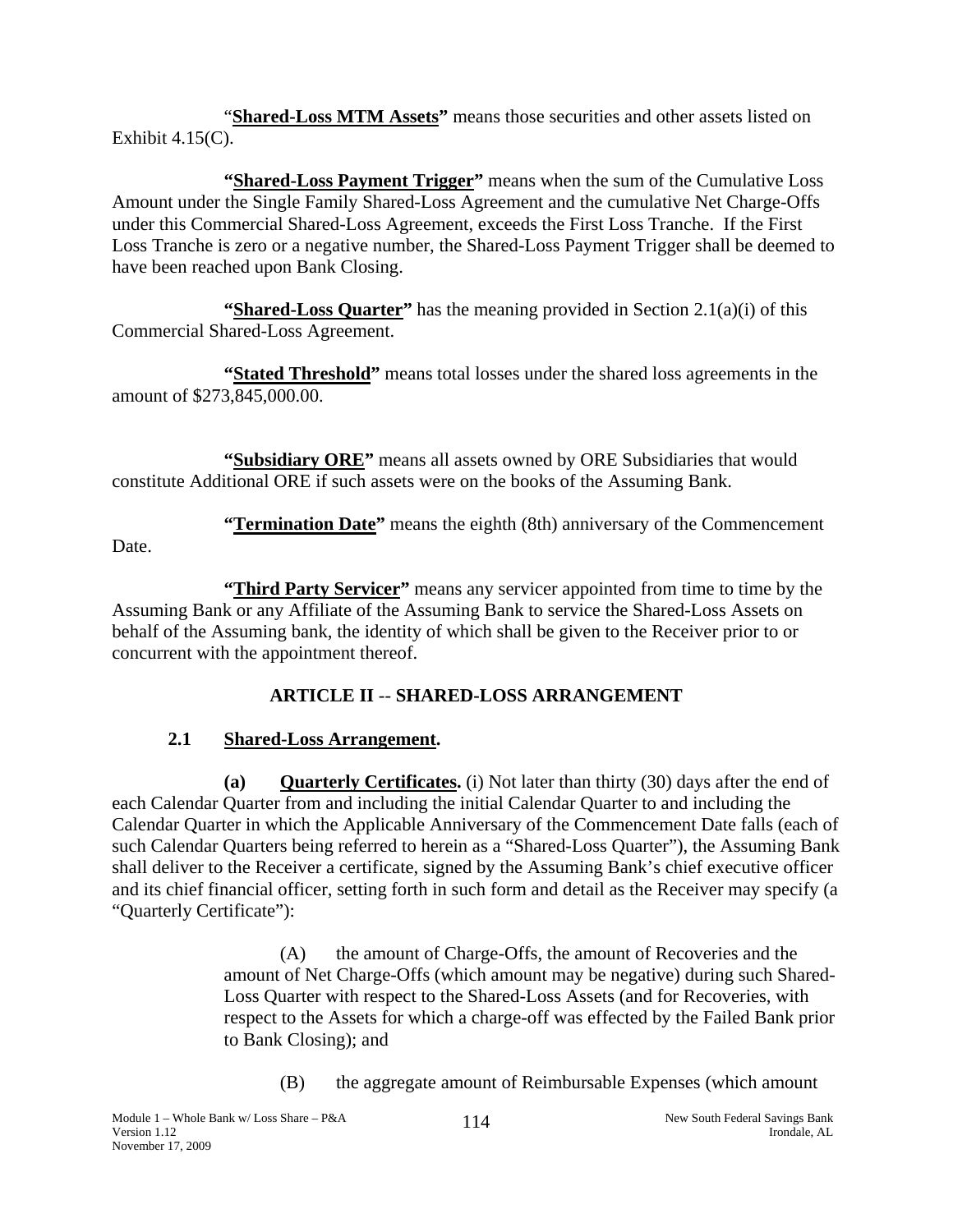may be negative) during such Shared-Loss Quarter; and

(C) net realized loss on the Shared Loss MTM Assets determined pursuant to FAS 115, expressed as a positive number (MTM Net Realized Loss), or net realized gain on the Shared Loss MTM assets, expressed as a negative number (MTM Net Realized Gain); and

(D) any other than temporary impairment of the Shared Loss MTM Assets, determined pursuant to FAS 115, expressed as a positive number ("OTTI Loss") or reversals of OTTI Loss, expressed as a negative number (for the avoidance of doubt, normal and customary unrealized mark-to-market changes by reason of the application of fair value accounting do not qualify for loss sharing payments).

(ii) Not later than thirty (30) days after the end of each Calendar Quarter from and including the first Calendar Quarter following the final Shared-Loss Quarter to and including the Calendar Quarter in which the Termination Date falls (each of such Calendar Quarters being referred to herein as a "Recovery Quarter"), the Assuming Bank shall deliver to the Receiver a Quarterly Certificate setting forth, in such form and detail as the Receiver may specify

> (A) the amount of Recoveries and Recovery Expenses during such Recovery Quarter. On the Quarterly Certificate for the first Recovery Quarter only, the Assuming Bank may report as a separate item, in such form and detail as the Receiver may specify, the aggregate amount of any Reimbursable Expenses that: (a) were incurred prior to or during the final Shared-Loss Quarter, and (b) had not been included in any Quarterly Certificate for any Shared-Loss Quarter because they had not been actually paid by or on behalf of the Assuming Bank (in accordance with the terms of this Commercial Shared-Loss Agreement) during any Shared-Loss Quarter and (c) were actually paid by or on behalf of the Assuming Bank (in accordance with the terms of this Commercial Shared-Loss Agreement) during the first Recovery Quarter; and

(B) net realized gain on the Shared Loss MTM Assets.

## **(b) Payments With Respect to Shared-Loss Assets.**

(i) For purposes of this Section 2.1(b), the Assuming Bank shall initially record the Shared-Loss Assets on its Accounting Records at Book Value, and initially record the Shared Loss MTM Assets on its Accounting Records at Fair Value, and adjust such amounts as such values may change after the Bank Closing. If the amount of all Net Charge-Offs during any Shared-Loss Quarter plus Reimbursable Expenses, plus MTM Net Realized Gain or MTM Net Realized Loss, plus OTTI Loss during such Shared-Loss Quarter (the "Shared-Loss Amount") is positive, then, except as provided in Sections 2.1(c) and (e) below, and subject to the provisions of Section 2.1(b)(vi) below, not later than fifteen (15) days after the date on which the Receiver receives the Quarterly Certificate with respect to such Shared-Loss Quarter, the Receiver shall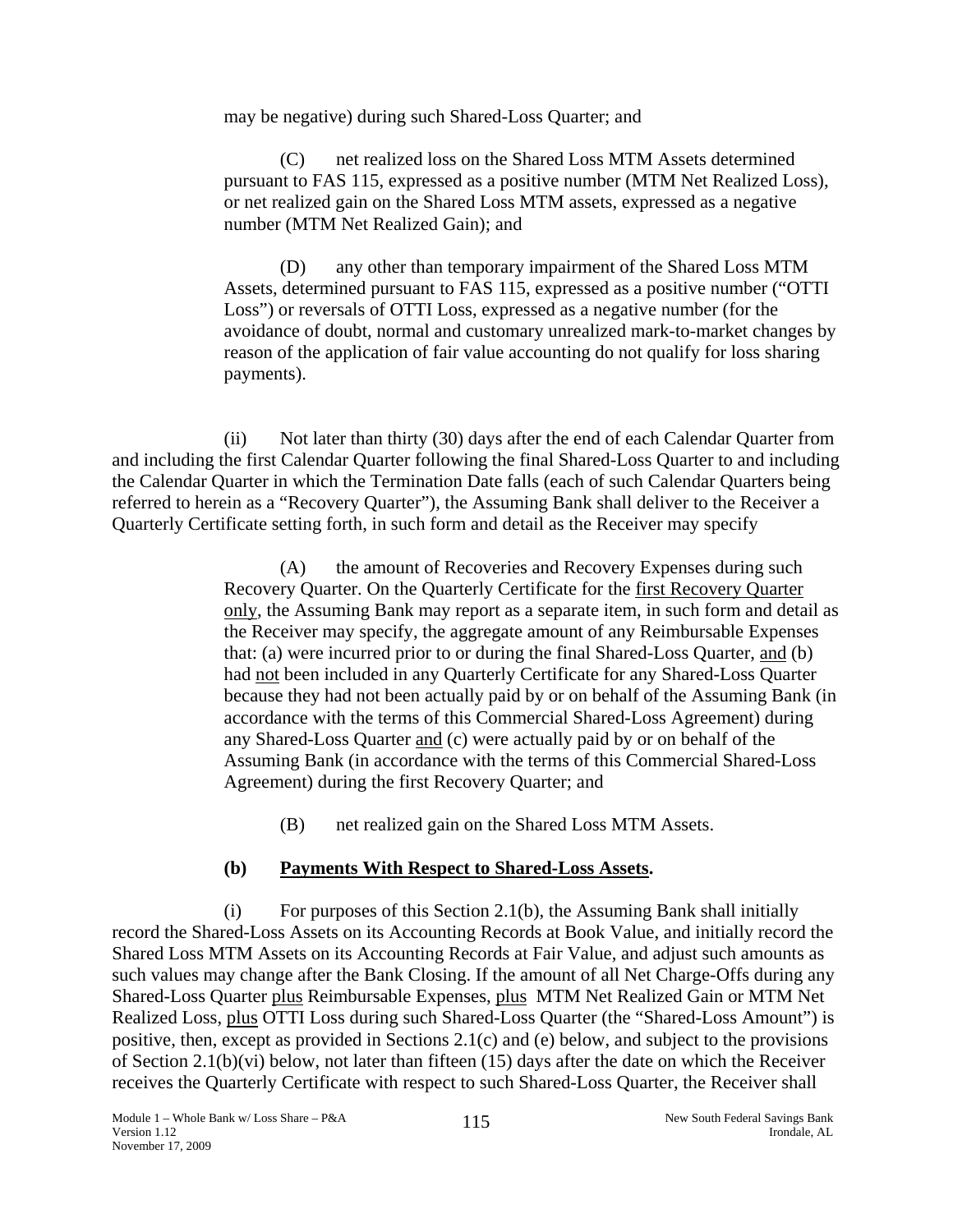pay to the Assuming Bank an amount equal to eighty percent (80%) of the Shared-Loss Amount for such Shared-Loss Quarter. If the Shared-Loss Amount during any Shared-Loss Quarter is negative, the Assuming Bank shall pay to the Receiver an amount equal to eighty percent (80%) of the Shared-Loss Amount for such Shared-Loss Quarter, which payment shall be delivered to the Receiver together with the Quarterly Certificate for such Shared-Loss Quarter. When the cumulative Shared-Loss Amounts for all Shared-Loss Quarters plus the Cumulative Loss Amount under the Single Family Shared-Loss Agreement equals or exceeds the Stated Threshold, the Receiver shall pay to the Assuming Bank an amount equal to ninety-five percent ((95%) of the Shared-Loss Amount for each Shared-Loss Quarter, until such time as the cumulative Shared-Loss Amount for all Shared-Loss Quarters is less than the Stated Threshold, when the percentage shall revert back to eighty percent (80%).

(ii) If the amount of gross Recoveries during any Recovery Quarter less Recovery Expenses during such Recovery Quarter plus net realized gains or reversals of OTTI Loss on Shared Loss MTM Assets (the "Recovery Amount") is positive, then, simultaneously with its delivery of the Quarterly Certificate with respect to such Recovery Quarter, the Assuming Bank shall pay to the Receiver an amount equal to eighty percent (80%) of the Recovery Amount for such Recovery Quarter. If the Recovery Amount is negative, then such negative amount shall be subtracted from the amount of gross Recoveries during the next succeeding Recovery Quarter in determining the Recovery Amount in such next succeeding Recovery Quarter; provided, that this Section 2.1(b)(ii) shall operate successively in the event that the Recovery Amount (after giving effect to this Section 2.1(b)(ii)) in such next succeeding Recovery Quarter is negative. The Assuming Bank shall specify, in the Quarterly Certificate for the final Recovery Quarter, the aggregate amount for all Recovery Quarters only, as of the end of, and including, the final Recovery Quarter of (A) Recoveries plus net realized gains or reversals of OTTI Loss on Shared Loss MTM Assets ("Aggregate Recovery Period Recoveries"), (B) Recovery Expenses ("Aggregate Recovery Expenses"), and (C) only those Recovery Expenses that have been actually "offset" against Aggregate Recovery Period Recoveries (including those so "offset" in that final Recovery Quarter) ("Aggregate Offset Recovery Expenses"); as used in this sentence, the term "offset" means the amount that has been applied to reduce gross Recoveries in any Recovery Quarter pursuant to the methodology set forth in this Section 2.1(b)(ii). If, at the end of the final Recovery Quarter the amount of Aggregate Recovery Expenses exceeds the amount of Aggregate Recovery Period Recoveries, the Receiver shall have no obligation to pay to the Assuming Bank all or any portion of such excess. Subsequent to the Assuming Bank's calculation of the Recovery Amount (if any) for the final Recovery Quarter, the Assuming Bank shall also show on the Quarterly Certificate for the final Recovery Quarter the results of the following three mathematical calculations: (i) Aggregate Recovery Period Recoveries minus Aggregate Offset Recovery Expenses; (ii) Aggregate Recovery Expenses minus Aggregate Offset Recovery Expenses; and (iii) the lesser of the two amounts calculated in (i) and (ii) immediately above ("Additional Recovery Expenses") multiplied by 80% (the amount so calculated in (iii) being defined as the "Additional Recovery Expense Amount"). If the Additional Recovery Expense Amount is greater than zero, then the Assuming Bank may request in the Quarterly Certificate for the final Recovery Quarter that the Receiver reimburse the Assuming Bank the amount of the Additional Recovery Expense Amount and the Receiver shall pay to the Assuming Bank the Additional Recovery Expense Amount within fifteen (15) days after the date on which the Receiver receives that Quarterly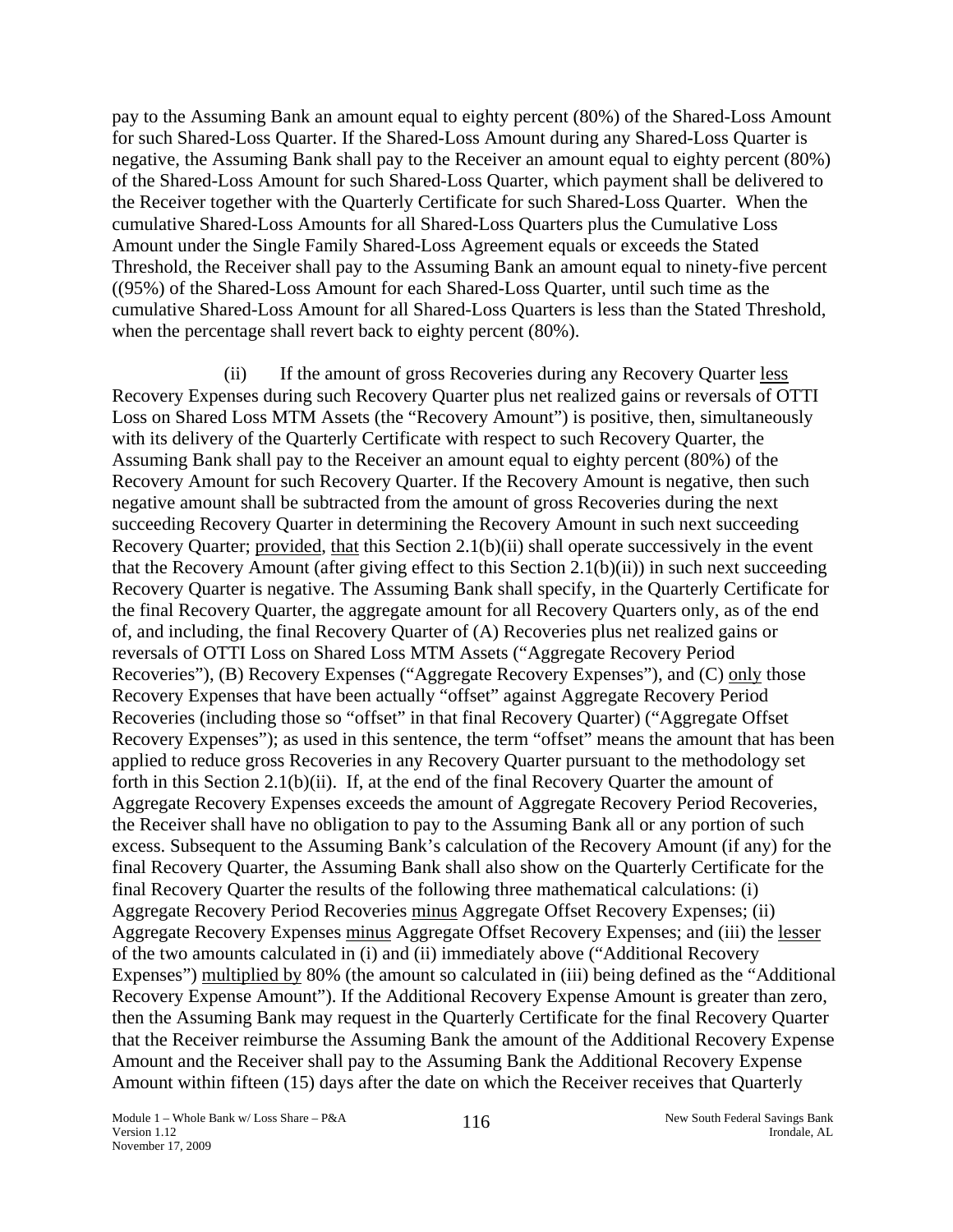Certificate. On the Quarterly Certificate for the final Recovery Quarter only, the Assuming Bank may include, in addition to any Recovery Expenses for that Recovery Quarter that were paid by or on behalf of the Assuming Bank in that Recovery Quarter, those Recovery Expenses that: (a) were incurred prior to or during the final Recovery Quarter, and (b) had not been included in any Quarterly Certificate for any Recovery Quarter because they had not been actually paid by or on behalf of the Assuming Bank (in accordance with the terms of this Commercial Shared-Loss Agreement) during any Recovery Quarter, and (c) were actually paid by or on behalf of the Assuming Bank (in accordance with the terms of this Commercial Shared-Loss Agreement) prior to the date the Assuming Bank is required to deliver that final Quarterly Certificate to the Receiver under the terms of Section 2.1(a)(ii).

(iii) With respect to each Shared-Loss Quarter and Recovery Quarter, collections by or on behalf of the Assuming Bank on any charge-off effected by the Failed Bank prior to Bank Closing on an Asset other than a Shared-Loss Asset or Shared-Loss MTM Assets shall be reported as Recoveries under this Section 2.1 only to the extent such collections exceed the Book Value of such Asset, if any. For any Shared-Loss Quarter or Recovery Quarter in which collections by or on behalf of the Assuming Bank on such Asset are applied to both Book Value and to a charge-off effected by the Failed Bank prior to Bank Closing, the amount of expenditures incurred by or on behalf of the Assuming Bank attributable to the collection of any such Asset, that shall be considered a Reimbursable Expense or a Recovery Expense under this Section 2.1 will be limited to a proportion of such expenditures which is equal to the proportion derived by dividing (A) the amount of collections on such Asset applied to a charge-off effected by the Failed Bank prior to Bank Closing, by (B) the total collections on such Assets.

(iv) If the Assuming Bank has duly specified an amount of Reimbursable Expenses on the Quarterly Certificate for the first Recovery Quarter as described above in the last sentence of Section 2.1(a)(ii), then, not later than fifteen (15) days after the date on which the Receiver receives that Quarterly Certificate, the Receiver shall pay to the Assuming Bank an amount equal to eighty percent (80%) (or, if the Cumulative Loss Amount under the Single Family Shared-Loss Agreement plus the cumulative Shared-Loss Amount for all Shared-Loss Quarters equals or exceeds the Stated Threshold, ninety-five percent (95%)) of the amount of such Reimbursable Expenses.

(v) If the First Loss Tranche as determined under the Purchase and Assumption Agreement is a positive number, Receiver has no obligation to make payment for any Shared Loss Quarters until the Shared-Loss Payment Trigger is satisfied.

(vi) Payments from the Receiver with respect to this Commercial Shared-Loss Agreement are administrative expenses of the Receiver pursuant to 12 U.S.C. Section  $1821(d)(11)$ . To the extent the Receiver needs funds for shared-loss payments respect to this Commercial Shared-Loss Agreement, the Receiver shall request funds under the Master Loan and Security Agreement, as amended ("MLSA"), from FDIC in its corporate capacity. The Receiver will not agree to any amendment of the MLSA that would prevent the Receiver from drawing on the MLSA to fund shared-loss payments.

**(c) Limitation on Shared-Loss Payment.** The Receiver shall not be required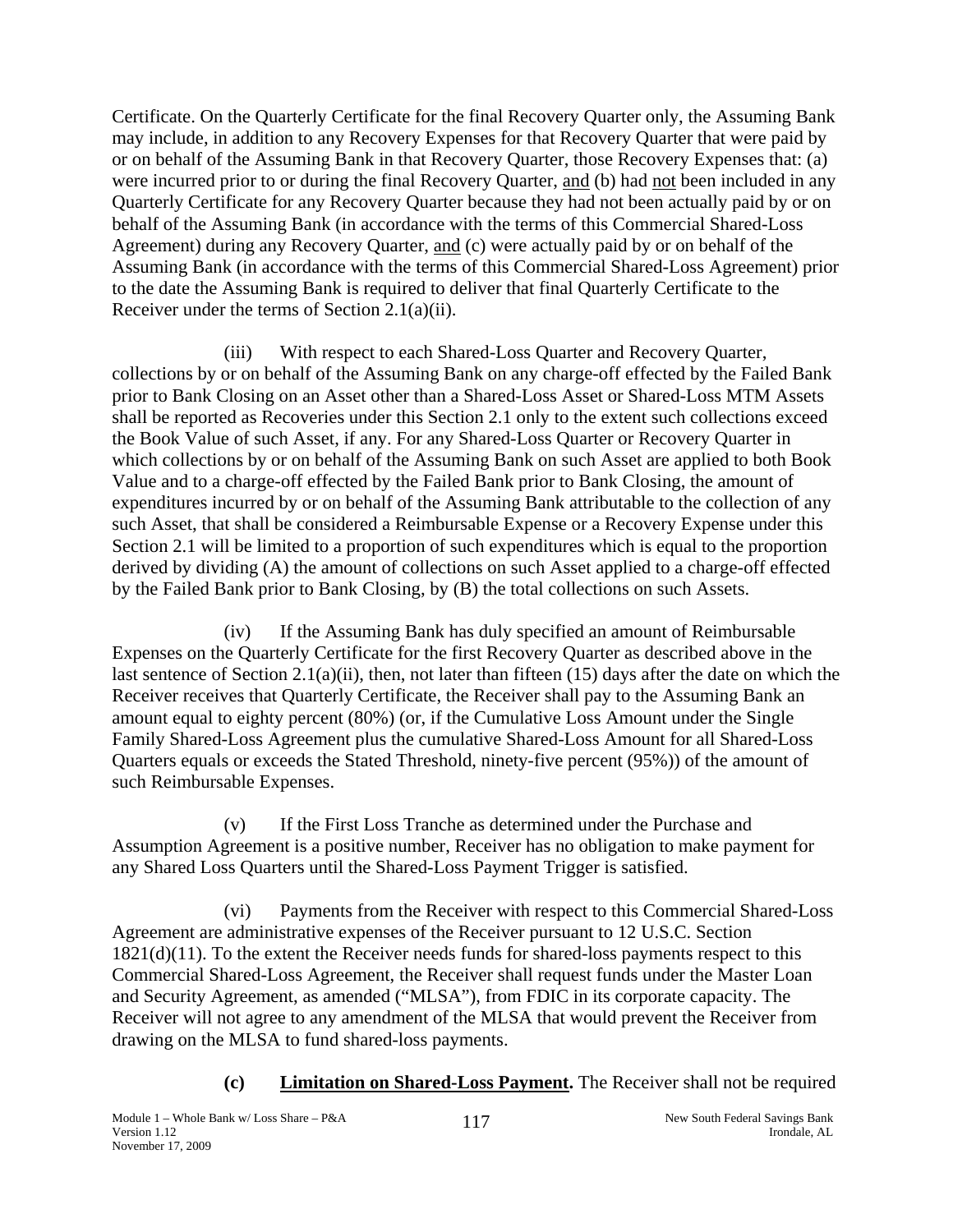to make any payments pursuant to this Section 2.1 with respect to any Charge-Off of a Shared-Loss Asset that the Receiver or the Corporation determines, based upon the Examination Criteria, should not have been effected by the Assuming Bank; provided, (x) the Receiver must provide notice to the Assuming Bank detailing the grounds for not making such payment, (y) the Receiver must provide the Assuming Bank with a reasonable opportunity to cure any such deficiency and (z) (1) to the extent curable, if cured, the Receiver shall make payment with respect to any properly effected Charge-Off and (2) to the extent not curable, the Receiver shall make a payment as to all Charge-Offs (or portion of Charge-Offs) that were effected which would have been payable as a Charge-Off if the Assuming Bank had properly effected such Charge-Off. In the event that the Receiver does not make any payments with respect to any Charge-Off of a Shared-Loss Asset pursuant to this Section 2.1 or determines that a payment was improperly made, the Assuming Bank and the Receiver shall, upon final resolution, make such accounting adjustments and payments as may be necessary to give retroactive effect to such corrections.

Loan to the detriment of such Shared-Loss Asset to which such loan is related; provided, that **(d) Sale of, or Additional Advances or Amendments with Respect to, Shared-Loss Loans and Administration of Related Loans.** No Shared-Loss Loan shall be treated as a Shared-Loss Asset pursuant to this Section 2.1 (i) if the Assuming Bank sells or otherwise transfers such Shared-Loss Loan or any interest therein (whether with or without recourse) to any Person, (ii) after the Assuming Bank makes any additional advance, commitment or increase in the amount of a commitment with respect to such Shared-Loss Loan that does not constitute a Permitted Advance or a Shared-Loss Loan Commitment Advance, (iii) after the Assuming Bank makes any amendment, modification, renewal or extension to such Shared-Loss Loan that does not constitute a Permitted Amendment, or (iv) after the Assuming Bank has managed, administered or collected any "Related Loan" (as such term is defined in Section 3.4 of Article III of this Commercial Shared-Loss Agreement) in any manner which would have the effect of increasing the amount of any collections with respect to the Related any such Shared-Loss Loan that has been the subject of Charge-Offs prior to the taking of any action described in clause (i), (ii), (iii) or (iv) of this Section 2.1(d) by the Assuming Bank shall be treated as a Shared-Loss Asset pursuant to this Section 2.1 solely for the purpose of treatment of Recoveries on such Charge-Offs until such time as the amount of Recoveries with respect to such Shared-Loss Asset equals such Charge-Offs.

## **(e) Option to Purchase.**

(i) In the event that the Assuming Bank determines that there is a substantial likelihood that continued efforts to collect a Shared-Loss Asset or an Asset for which a chargeoff was effected by the Failed Bank with, in either case, a Legal Balance of \$500,000 or more on the Accounting Records of the Assuming Bank will result in an expenditure, after Bank Closing, of funds by on behalf of the Assuming Bank to a third party for a specified purpose (the expenditure of which, in its best judgment, will maximize collections), which do not constitute Reimbursable Expenses or Recovery Expenses, and such expenses will exceed ten percent (10%) of the then book value thereof as reflected on the Accounting Records of the Assuming Bank, the Assuming Bank shall (i) promptly so notify the Receiver and (ii) request that such expenditure be treated as a Reimbursable Expense or Recovery Expense for purposes of this Section 2.1.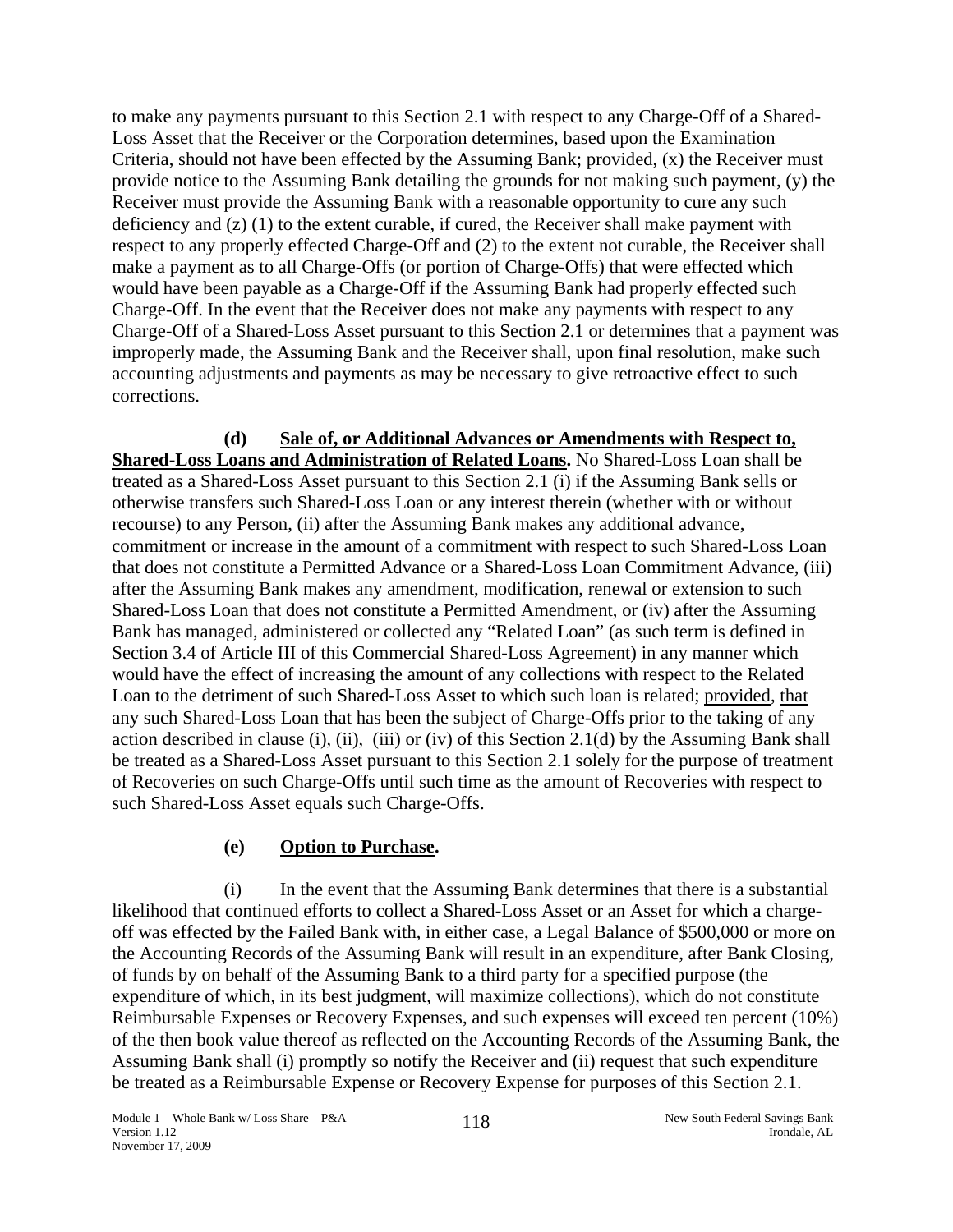(Where the Assuming Bank determines that there is a substantial likelihood that the previously mentioned situation exists with respect to continued efforts to collect a Shared-Loss Asset or an Asset for which a charge-off was effected by the Failed Bank with, in either case, a Legal Balance of less than \$1,000,000 on the Accounting Records of the Assuming Bank, the Assuming Bank may so notify the Receiver and request that such expenditure be treated as a Reimbursable Expense or Recovery Expense.) Within thirty (30) days after its receipt of such a notice, the Receiver will advise the Assuming Bank of its consent or denial, that such expenditures shall be treated as a Reimbursable Expense or Recovery Expense, as the case may be. Notwithstanding the failure of the Receiver to give its consent with respect to such expenditures, the Assuming Bank shall continue to administer such Shared-Loss Asset in accordance with Section 2.2, except that the Assuming Bank shall not be required to make such expenditures. At any time after its receipt of such a notice and on or prior to the Termination Date the Receiver shall have the right to purchase such Shared-Loss Asset or Asset as provided in Section 2.1(e)(iii), notwithstanding any consent by the Receiver with respect to such expenditure.

(ii) During the period prior to the Termination Date, the Assuming Bank shall notify the Receiver within fifteen (15) days after any of the following becomes fully or partially charged-off:

> (A) a Shared-Loss Loan having a Legal Balance (or, in the case of more than one (1) Shared-Loss Loan made to the same Obligor, a combined Legal Balance) of \$500,000 or more in circumstances in which the legal claim against the relevant Obligor survives; or

(B) a Shared-Loss Loan to a director, an "executive officer" as defined in 12 C.F.R. 215.2(d), a "principal shareholder" as defined in 12 C.F.R. 215.2(l), or an Affiliate of the Assuming Bank.

(iii) If the Receiver determines in its discretion that the Assuming Bank is not diligently pursuing collection efforts with respect to any Shared-Loss Asset which has been fully or partially charged-off or written-down (including any Shared-Loss Asset which is identified or required to be identified in a notice pursuant to Section 2.1(e)(ii)) or any Asset for which there exists a Failed Bank Charge-Off/Write-Down, the Receiver may at its option, exercisable at any time on or prior to the Termination Date, require the Assuming Bank to assign, transfer and convey such Shared-Loss Asset or Asset to and for the sole benefit of the Receiver for a price equal to the Shared-Loss Asset Repurchase Price thereof less the Related Liability Amount with respect to any Related Liabilities related to such Shared-Loss Asset or Asset.

(iv) Not later than ten (10) days after the date upon which the Assuming Bank receives notice of the Receiver's intention to purchase or require the assignment of any Shared-Loss Asset or Asset pursuant to Section 2.1(e)(i) or (iii), the Assuming Bank shall transfer to the Receiver such Shared-Loss Asset or Asset and any Credit Files relating thereto and shall take all such other actions as may be necessary and appropriate to adequately effect the transfer of such Shared-Loss Asset or Asset from the Assuming Bank to the Receiver. Not later than fifteen (15) days after the date upon which the Receiver receives such Shared-Loss Asset or Asset and any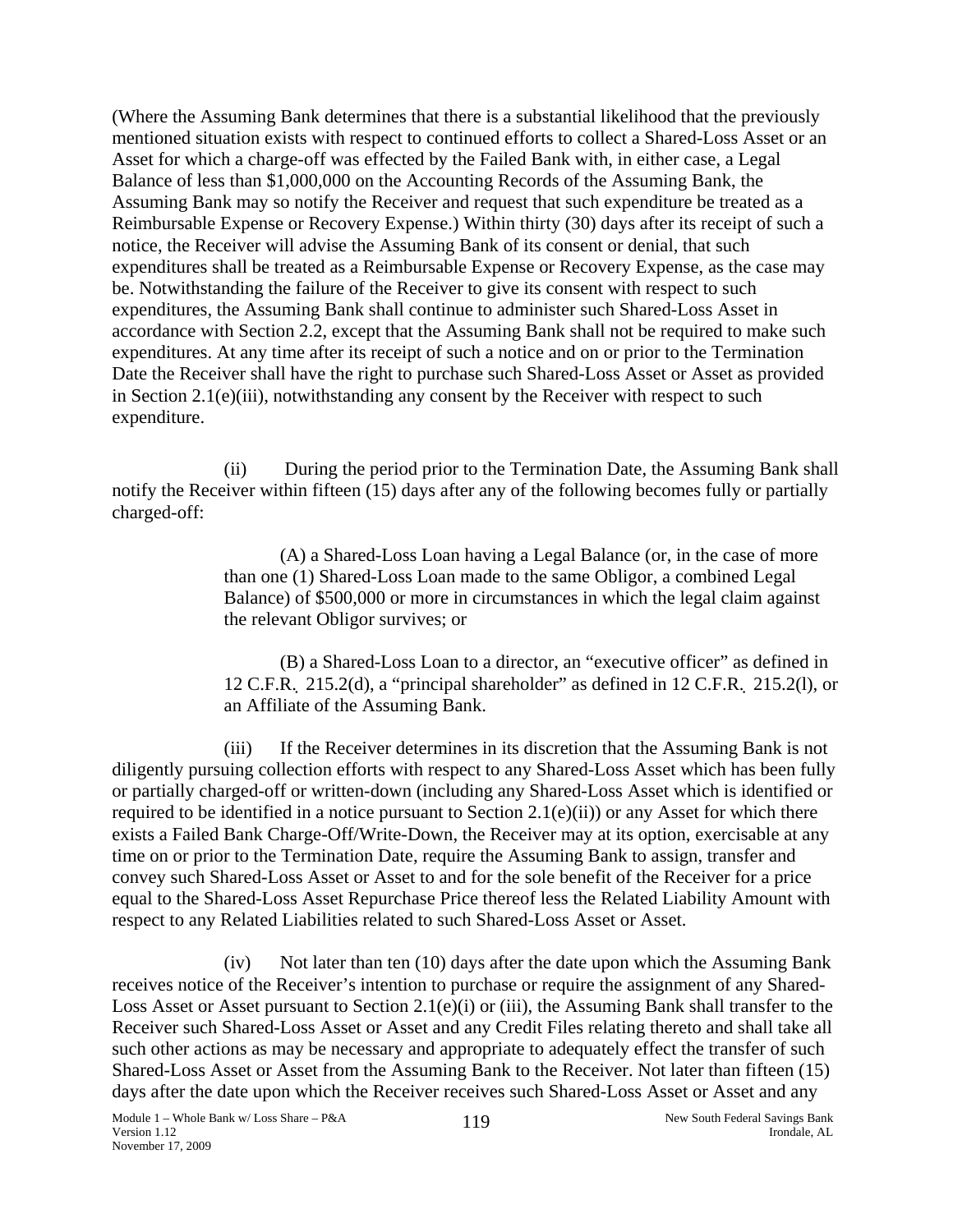Credit Files relating thereto, the Receiver shall pay to the Assuming Bank an amount equal to the Shared-Loss Asset Repurchase Price of such Shared-Loss Asset or Asset less the Related Liability Amount.

(v) The Receiver shall assume all Related Liabilities with respect to any Shared-Loss Asset or Asset set forth in the notice described in Section 2.1(e)(iv).

### **(f) Dispute Resolution.**

(i) (A) Any dispute as to whether a Charge-Off of a Shared-Loss Asset was made in accordance with Examination Criteria shall be resolved by the Assuming Bank's Chartering Authority. (B) With respect to any other dispute arising under the terms of this Commercial Shared-Loss Agreement which the parties hereto cannot resolve after having negotiated such matter, in good faith, for a thirty (30) day period, other than a dispute the Corporation is not permitted to submit to arbitration under the Administrative Dispute Resolution Act of 1996 ("ADRA"), as amended, such other dispute shall be resolved by determination of a review board (a "Review Board") established pursuant to Section 2.1(f). Any Review Board under this Section 2.1(f) shall follow the provisions of the Federal Arbitration Act and shall follow the provisions of the ADRA. (C) Any determination by the Assuming Bank's Chartering Authority or by a Review Board shall be conclusive and binding on the parties hereto and not subject to further dispute, and judgment may be entered on said determination in accordance with applicable arbitration law in any court having jurisdiction thereof.

(ii) A Review Board shall consist of three (3) members, each of whom shall have such expertise as the Corporation and the Assuming Bank agree is relevant. As appropriate, the Receiver or the Corporation (the "FDIC Party") will select one member, one member will be selected by the Assuming Bank and the third member (the "Neutral Member") will be selected by the other two members. The member of the Review Board selected by a party may be removed at any time by such party upon two (2) days' written notice to the other party of the selection of a replacement member. The Neutral Member may be removed by unanimous action of the members appointed by the FDIC Party and the Assuming Bank after two (2) days' prior written notice to the FDIC Party and the Assuming Bank of the selection of a replacement Neutral Member. In addition, if a Neutral Member fails for any reason to serve or continue to serve on the Review Board, the other remaining members shall so notify the parties to the dispute and the Neutral Member in writing that such Neutral Member will be replaced, and the Neutral Member shall thereafter be replaced by the unanimous action of the other remaining members within twenty (20) business days of that notification.

(iii) No dispute may be submitted to a Review Board by any of the parties to this Commercial Shared-Loss Agreement unless such party has provided to the other party a written notice of dispute ("Notice of Dispute"). During the forty-five (45)-day period following the providing of a Notice of Dispute, the parties to the dispute will make every effort in good faith to resolve the dispute by mutual agreement. As part of these good faith efforts, the parties should consider the use of less formal dispute resolution techniques, as judged appropriate by each party in its sole discretion. Such techniques may include, but are not limited to, mediation, settlement conference, and early neutral evaluation. If the parties have not agreed to a resolution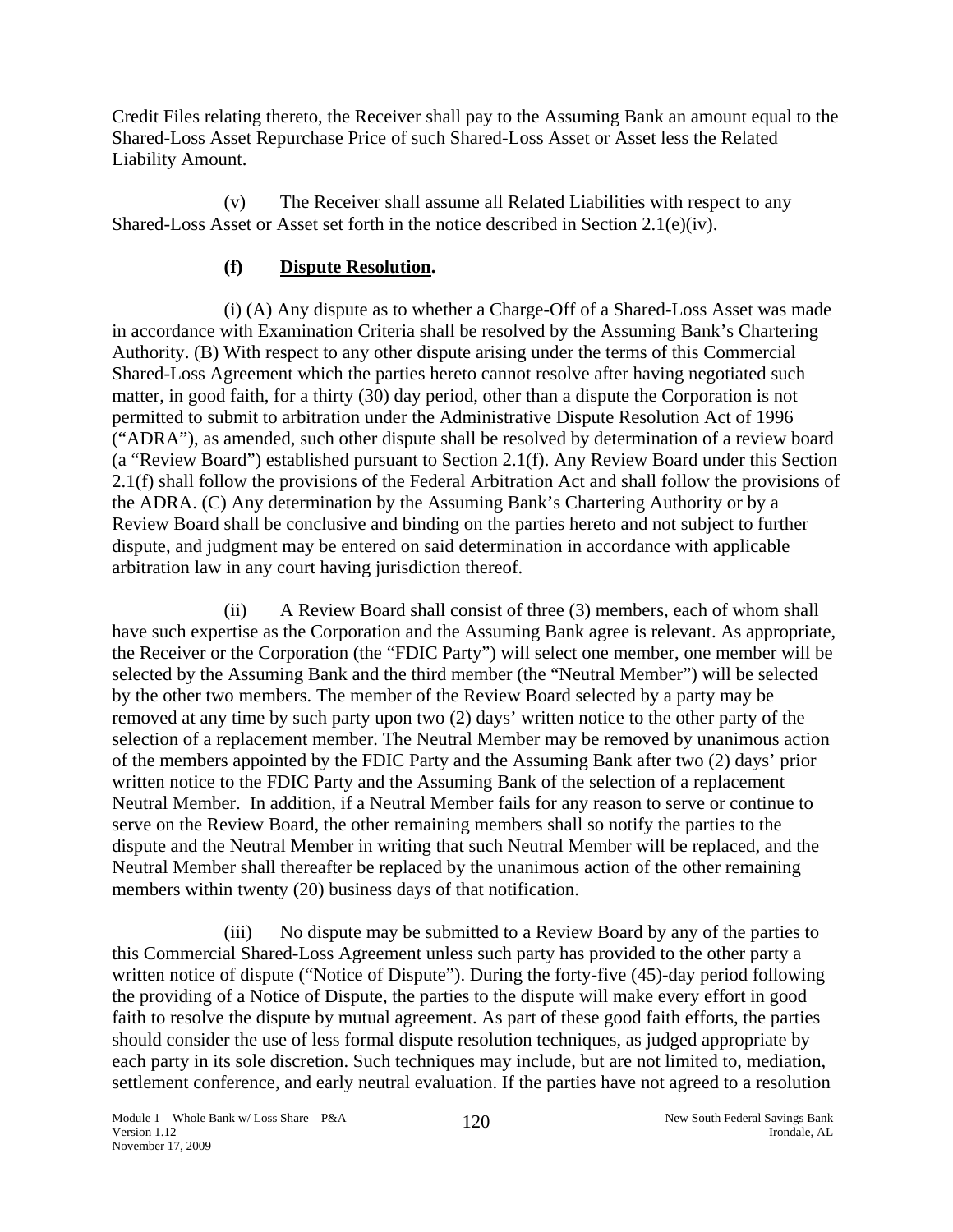of the dispute by the end of such forty-five (45)-day period, then, subject to the discretion of the Corporation and the written consent of the Assuming Bank as set forth in Section  $2.1(f)(i)(B)$ above, on the first day following the end of such period, the FDIC Party and the Assuming Bank shall notify each other of its selection of its member of the Review Board and such members shall be instructed to promptly select the Neutral Member of the Review Board. If the members appointed by the FDIC Party and the Assuming Bank are unable to promptly agree upon the initial selection of the Neutral Member, or a timely replacement Neutral Member as set forth in Section 2.1(f)(ii) above, the two appointed members shall apply to the American Arbitration Association ("AAA"), and such Neutral Member shall be appointed in accordance with the Commercial Arbitration Rules of the AAA.

(iv) The resolution of a dispute pursuant to this Section 2.1(f) shall be governed by the Commercial Arbitration Rules of the AAA to the extent that such rules are not inconsistent with this Section 2.1(f). The Review Board may modify the procedures set forth in such rules from time to time with the prior approval of the FDIC Party and the Assuming Bank.

(v) Within fifteen (15) days after the last to occur of the final written submissions of both parties, the presentation of witnesses, if any, and oral presentations, if any, the Review Board shall adopt the position of one of the parties and shall present to the parties a written award regarding the dispute. The determination of any two (2) members of a Review Board will constitute the determination of such Review Board.

(vi) The FDIC Party and the Assuming Bank will each pay the fees and expenses of the member of the Review Board selected by it. The FDIC Party and Assuming Bank will share equally the fees and expenses of the Neutral Member. No such fees or expenses incurred by or on behalf of the Assuming Bank shall be subject to reimbursement by the FDIC Party under this Commercial Shared-Loss Agreement or otherwise.

(vii) Each party will bear all costs and expenses incurred by it in connection with the submission of any dispute to a Review Board. No such costs or expenses incurred by or on behalf of the Assuming Bank shall be subject to reimbursement by the FDIC Party under this Commercial Shared-Loss Agreement or otherwise. The Review Board shall have no authority to award costs or expenses incurred by either party to these proceedings.

(viii) Any dispute resolution proceeding held pursuant to this Section 2.1(f) shall not be public. In addition, each party and each member of any Review Board shall strictly maintain the confidentiality of all issues, disputes, arguments, positions and interpretations of any such proceeding, as well as all information, attachments, enclosures, exhibits, summaries, compilations, studies, analyses, notes, documents, statements, schedules and other similar items associated therewith, except as the parties agree in writing or such disclosure is required pursuant to law, rule or regulation. Pursuant to ADRA, dispute resolution communications may not be disclosed either by the parties or by any member of the Review board unless:

(1) all parties to the dispute resolution proceeding agree in writing;

- (2) the communication has already been made public;
- (3) the communication is required by statute, rule or regulation to be made public;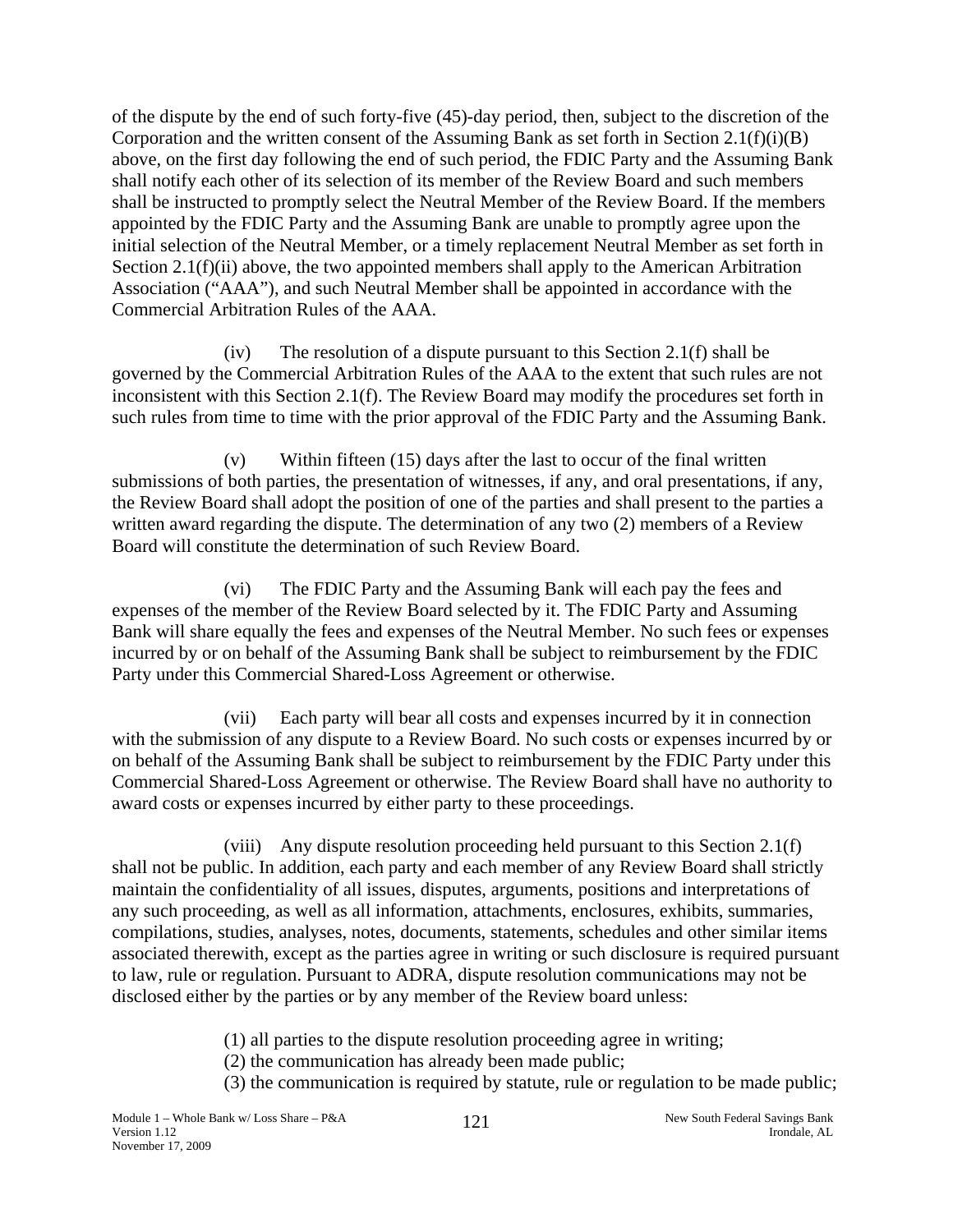(4) a court determines that such testimony or disclosure is necessary to prevent a manifest injustice, help establish a violation of the law or prevent harm to the public health or safety, or of sufficient magnitude in the particular case to outweigh the integrity of dispute resolution proceedings in general by reducing the confidence of parties in future cases that their communications will remain confidential.

 $(ix)$  Any dispute resolution proceeding pursuant to this Section 2.1(f) (whether as a matter of good faith negotiations, by resort to a Review Board, or otherwise) is a compromise negotiation for purposes of the Federal Rules of Evidence and state rules of evidence. The parties agree that all proceedings, including any statement made or document prepared by any party, attorney or other participants are privileged and shall not be disclosed in any subsequent proceeding or document or construed for any purpose as an admission against interest. Any document submitted and any statements made during any dispute resolution proceeding are for settlement purposes only. The parties further agree not to subpoena any of the members of the Review Board or any documents submitted to the Review Board. In no event will the Neutral Member voluntarily testify on behalf of any party.

(x) No decision, interpretation, determination, analysis, statement, award or other pronouncement of any Review Board shall constitute precedent as regards any subsequent proceeding (whether or not such proceeding involves dispute resolution under this Commercial Shared-Loss Agreement) nor shall any Review Board be bound to follow any decision, interpretation, determination, analysis, statement, award or other pronouncement rendered by any previous Review Board or any other previous dispute resolution panel which may have convened in connection with a transaction involving other failed financial institutions or Federal assistance transactions.

(xi) The parties may extend any period of time in this Section 2.1(f) by mutual agreement. Notwithstanding anything above to the contrary, no dispute shall be submitted to a Review Board until each member of the Review Board, and any substitute member, if applicable, agrees to be bound by the provisions of this Section 2.1(f) as applicable to members of a Review Board. Prior to the commencement of the Review Board proceedings, or, in the case of a substitute Neutral Member, prior to the re-commencement of such proceedings subsequent to that substitution, the Neutral Member shall provide a written oath of impartiality.

(xii) For the avoidance of doubt, and notwithstanding anything herein to the contrary, in the event any notice of dispute is provided to a party under this Section 2.1(g) prior to the Termination Date, the terms of this Commercial Shared-Loss Agreement shall remain in effect with respect to any such items set forth in such notice until such time as any such dispute with respect to such item is finally resolved.

 (g) **Payment in the Event Losses Fail to Reach Expected Level**. On the date that is 45 days following the last day (such day, the "True-Up Measurement Date") of the calendar month in which the tenth anniversary of the calendar day following the Bank Closing occurs, the Assuming Bank shall pay to the Receiver fifty percent (50%) of the excess, if any, of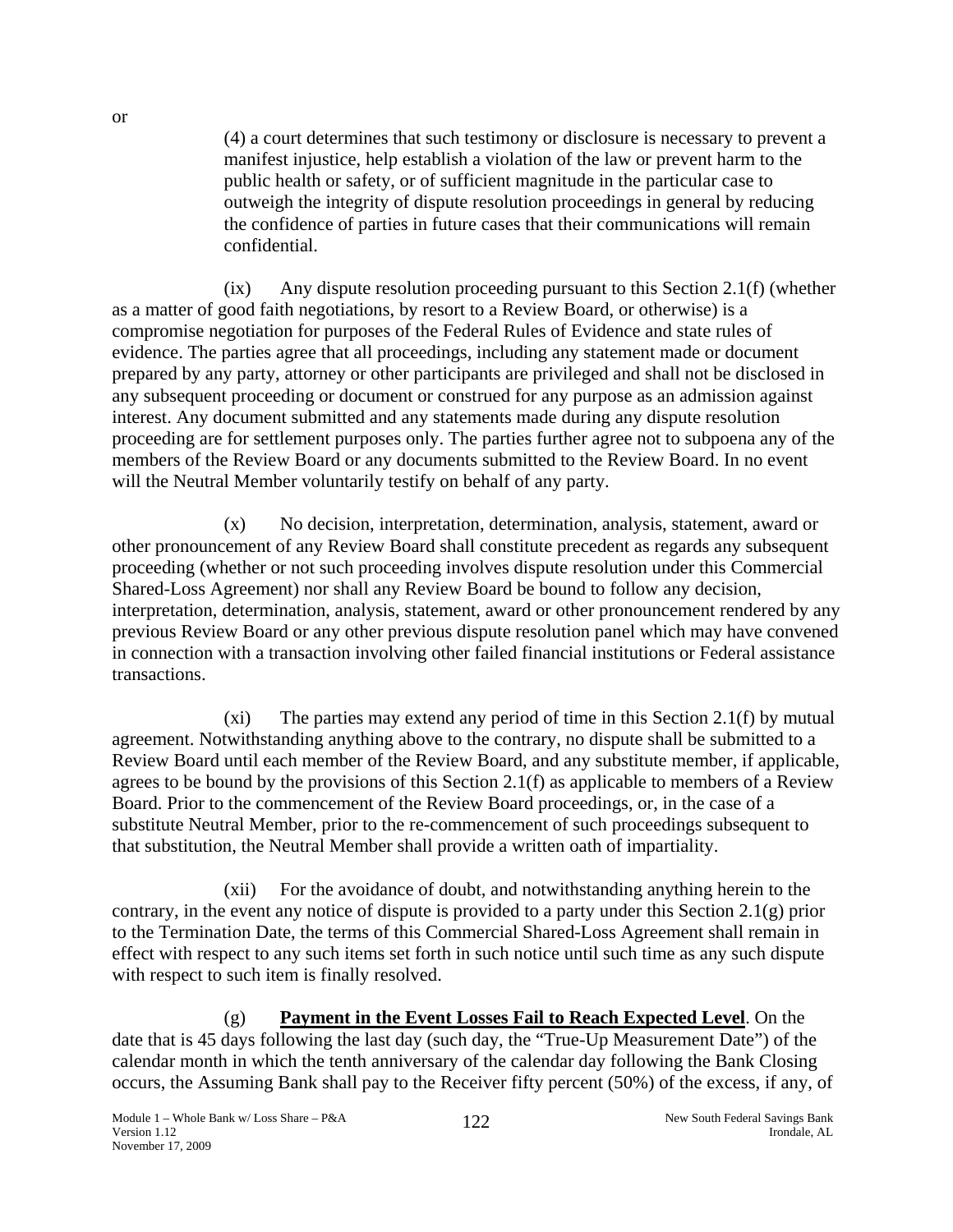(i) twenty percent (20%) of the Stated Threshold less (ii) the sum of (A) twenty-five percent (25%) of the asset premium (discount) plus (B) twenty-five percent (25%) of the Cumulative Shared-Loss Payments plus (C) the Cumulative Servicing Amount. The Assuming Bank shall deliver to the Receiver not later than 30 days following the True-Up Measurement Date, a schedule, signed by an officer of the Assuming Bank, setting forth in reasonable detail the calculation of the Cumulative Shared-Loss Payments and the Cumulative Servicing Amount.

**2.2** Administration of Shared-Loss Assets. The Assuming Bank shall at all times prior to the Termination Date comply with the Rules Regarding the Administration of Shared-Loss Assets as set forth in Article III of this Commercial Shared-Loss Agreement.

## **2.3 Auditor Report; Right to Audit.**

(a) Within ninety (90) days after the end of each fiscal year from and including the fiscal year during which Bank Closing falls to and including the calendar year during which the Termination Date falls, the Assuming Bank shall deliver to the Corporation and to the Receiver a report signed by its independent public accountants stating that they have reviewed the terms of this Commercial Shared-Loss Agreement and that, in the course of their annual audit of the Assuming Bank's books and records, nothing has come to their attention suggesting that any computations required to be made by the Assuming Bank during such year by this Article II were not made by the Assuming Bank in accordance herewith. In the event that the Assuming Bank cannot comply with the preceding sentence, it shall promptly submit to the Receiver corrected computations together with a report signed by its independent public accountants stating that, after giving effect to such corrected computations, nothing has come to their attention suggesting that any computations required to be made by the Assuming Bank during such year by this Article II were not made by the Assuming Bank in accordance herewith. In such event, the Assuming Bank and the Receiver shall make all such accounting adjustments and payments as may be necessary to give effect to each correction reflected in such corrected computations, retroactive to the date on which the corresponding incorrect computation was made. It is the intention of this provision to align the timing of the audit required under this Commercial Shared-Loss Agreement with the examination audit required pursuant to 12 CFR Section 363.

(b) The Assuming Bank shall perform on an annual basis an internal audit of its compliance with the provisions of this Article II and shall provide the Receiver and the Corporation with copies of the internal audit reports and access to internal audit workpapers related to such internal audit.

(c) The Receiver or the Corporation may perform an audit to determine the Assuming Bank's compliance with the provisions of this Commercial Shared-Loss Agreement, including this Article II, at any time by providing not less than ten (10) Business Days prior written notice. The scope and duration of any such audit shall be within the discretion of the Receiver or the Corporation, as the case may be, but shall in no event be administered in a manner that unreasonably interferes with the operation of the Assuming Bank's business. The Receiver or the Corporation, as the case may be, shall bear the expense of any such audit. In the event that any corrections are necessary as a result of such an audit, the Assuming Bank and the Receiver shall make such accounting adjustments and payments as may be necessary to give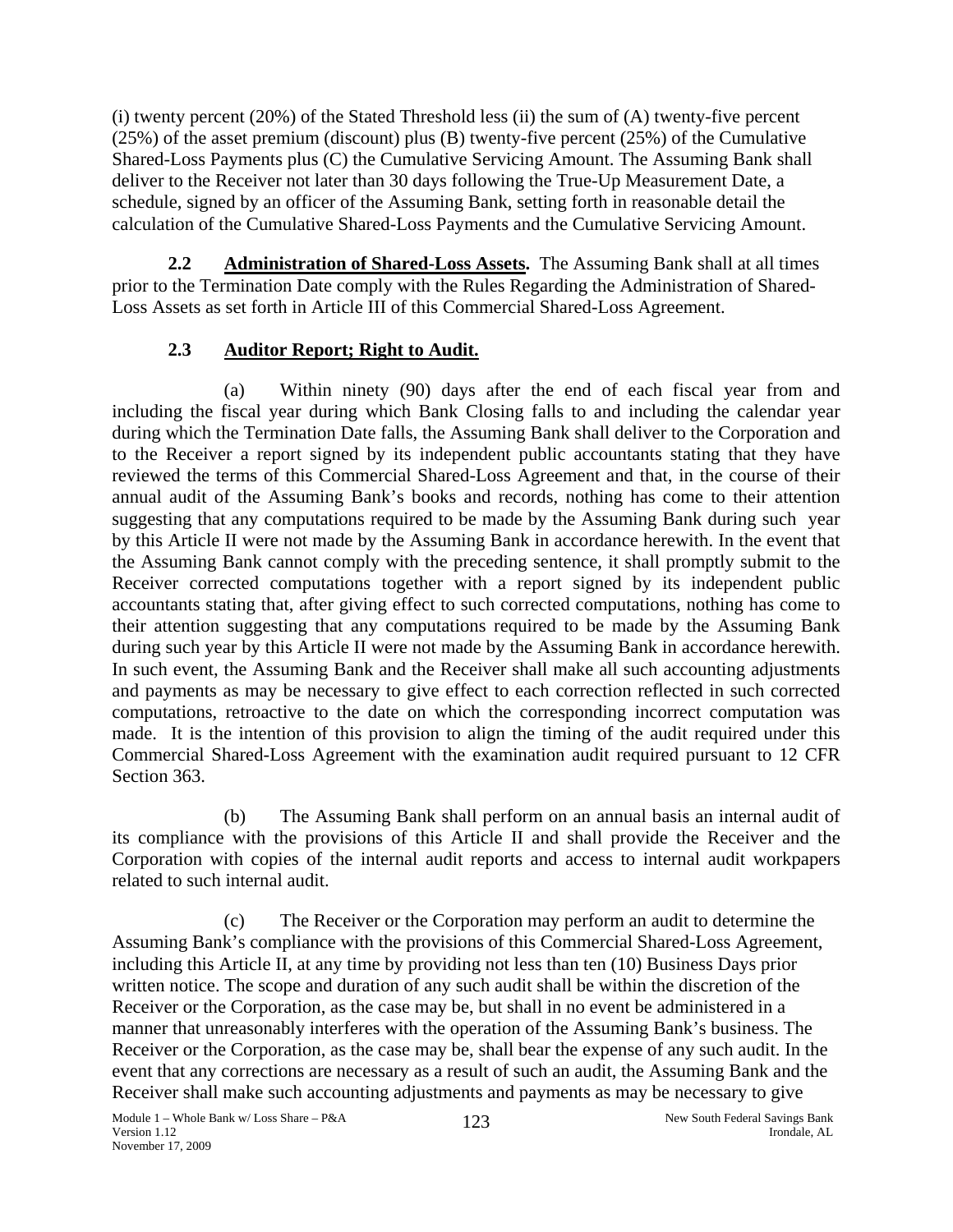retroactive effect to such corrections.

**2.4 Withholdings.** Notwithstanding any other provision in this Article II, the Receiver, upon the direction of the Director (or designee) of the Corporation's Division of Resolutions and Receiverships, may withhold payment for any amounts included in a Quarterly Certificate delivered pursuant to Section 2.1, if, in its judgment, there is a reasonable basis under the terms of this Commercial Shared-Loss Agreement for denying the eligibility of an item for which reimbursement or payment is sought under such Section. In such event, the Receiver shall provide a written notice to the Assuming Bank detailing the grounds for withholding such payment. At such time as the Assuming Bank demonstrates to the satisfaction of the Receiver that the grounds for such withholding of payment, or portion of payment, no longer exist or have been cured, then the Receiver shall pay the Assuming Bank the amount withheld which the Receiver determines is eligible for payment, within fifteen (15) Business Days. In the event the Receiver or the Assuming Bank elects to submit the issue of the eligibility of the item for reimbursement or payment for determination under the dispute resolution procedures of Section 2.1(f), then (i) if the dispute is settled by the mutual agreement of the parties in accordance with Section 2.1(f)(iii), the Receiver shall pay the amount withheld (to the extent so agreed) within fifteen (15) Business Days from the date upon which the dispute is determined by the parties to be resolved by mutual agreement, and (ii) if the dispute is resolved by the determination of a Review Board, the Receiver shall pay the amount withheld (to the extent so determined) within fifteen (15) Business Days from the date upon which the Receiver is notified of the determination by the Review Board of its obligation to make such payment. Any payment by the Receiver pursuant to this Section 2.4 shall be made together with interest on the amount thereof from the date the payment was agreed or determined otherwise to be due, at the interest rate per annum determined by the Receiver to be equal to the coupon equivalent of the three (3)-month U.S. Treasury Bill Rate in effect as of the first Business Day of each Calendar Quarter during which such interest accrues as reported in the Federal Reserve Board's Statistical Release for Selected Interest Rates H.15 opposite the caption "Auction Average - 3-Month" or, if not so reported for such day, for the next preceding Business Day for which such rate was so reported.

**2.5 Books and Records**. The Assuming Bank shall at all times during the term of this Commercial Shared-Loss Agreement keep books and records which fairly present all dealings and transactions carried out in connection with its business and affairs. Except as otherwise provided for in the Purchase and Assumption Agreement or this Commercial Shared-Loss Agreement, all financial books and records shall be kept in accordance with generally accepted accounting principles, consistently applied for the periods involved and in a manner such that information necessary to determine compliance with any requirement of the Purchase and Assumption Agreement or this Commercial Shared-Loss Agreement will be readily obtainable, and in a manner such that the purposes of the Purchase and Assumption Agreement or this Commercial Shared-Loss Agreement may be effectively accomplished. Without the prior written approval of the Corporation, the Assuming Bank shall not make any change in its accounting principles adversely affecting the value of the Shared-Loss Assets except as required by a change in generally accepted accounting principles. The Assuming Bank shall notify the Corporation of any change in its accounting principles affecting the Shared-Loss Assets which it believes are required by a change in generally accepted accounting principles.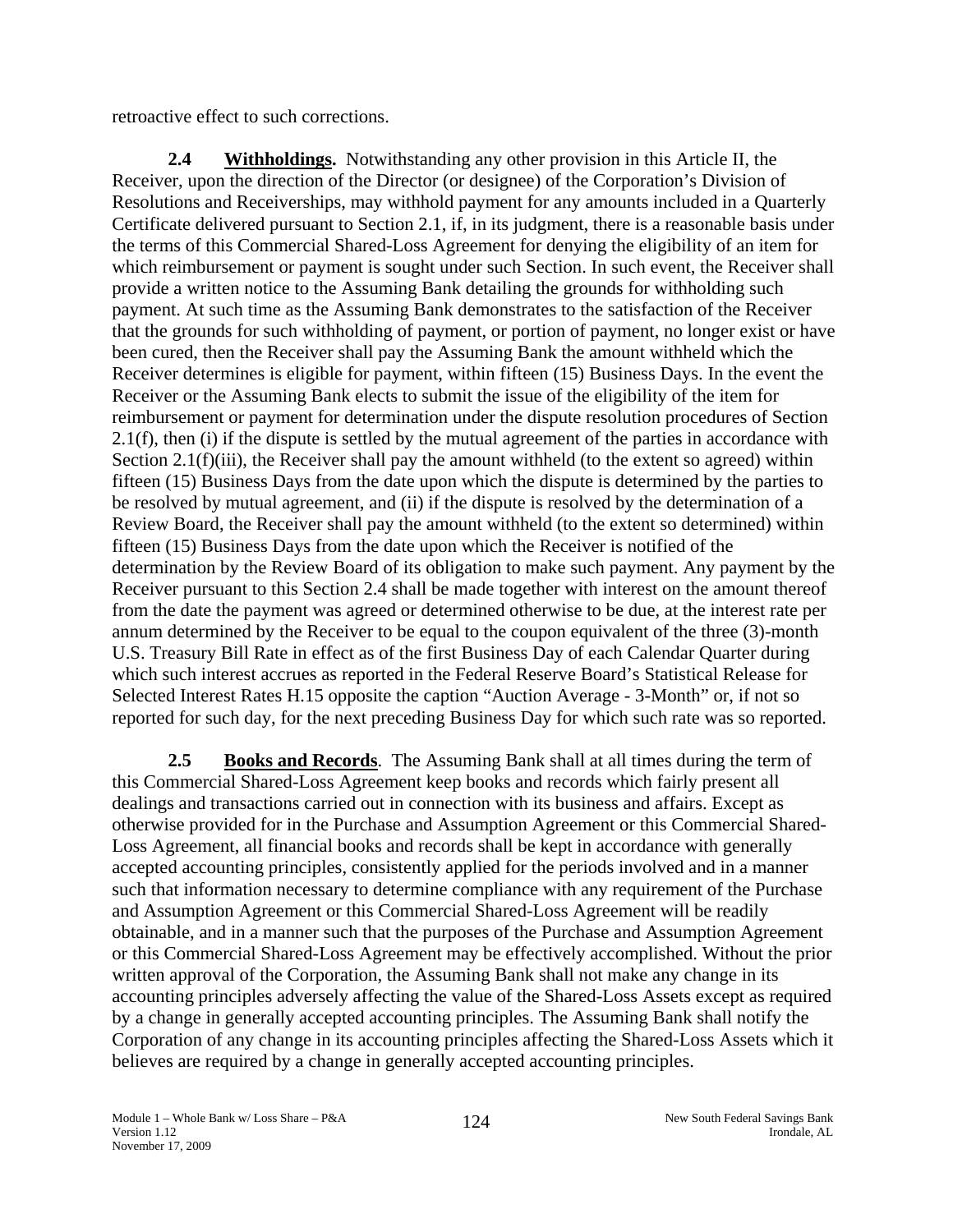**2.6 Information.** The Assuming Bank shall promptly provide to the Corporation such other information, including financial statements and computations, relating to the performance of the provisions of the Purchase and Assumption Agreement or otherwise relating to its business and affairs or this Commercial Shared-Loss Agreement, as the Corporation or the Receiver may request from time to time.

**2.7 Tax Ruling.** The Assuming Bank shall not at any time, without the Corporation's prior written consent, seek a private letter ruling or other determination from the Internal Revenue Service or otherwise seek to qualify for any special tax treatment or benefits associated with any payments made by the Corporation pursuant to the Purchase and Assumption Agreement or this Commercial Shared-Loss Agreement.

### **ARTICLE III - RULES REGARDING THE ADMINISTRATION OF SHARED-LOSS ASSETS AND SHARED-LOSS MTM ASSETS**

**3.1** Agreement with Respect to Administration. The Assuming Bank shall (and shall cause any of its Affiliates to which the Assuming Bank transfers any Shared-Loss Assets or Shared-Loss MTM Assets) to, or a Third Party Servicer to, manage, administer, and collect the Shared-Loss Assets and Shared-Loss MTM Assets while owned by the Assuming Bank or any Affiliate thereof during the term of this Commercial Shared-Loss Agreement in accordance with the rules set forth in this Article III ("Rules"). The Assuming Bank shall be responsible to the Receiver and the Corporation in the performance of its duties hereunder and shall provide to the Receiver and the Corporation such reports as the Receiver or the Corporation reasonably deems advisable, including but not limited to the reports required by Section 3.3 hereof, and shall permit the Receiver and the Corporation at all times to monitor the Assuming Bank's performance of its duties hereunder.

## **3.2 Duties of the Assuming Bank with Respect to Shared-Loss Assets.**

(a) In performance of its duties under these Rules, the Assuming Bank shall:

(i) manage, administer, collect and effect Charge-Offs and Recoveries with respect to each Shared-Loss Asset in a manner consistent with (A) usual and prudent business and banking practices; (B) the Assuming Bank's (or, in the case a Third Party Servicer is engaged, the Third Party Servicer's) practices and procedures including, without limitation, the then-effective written internal credit policy guidelines of the Assuming Bank, with respect to the management, administration and collection of and taking of charge-offs and write-downs with respect to loans, other real estate and repossessed collateral that do not constitute Shared Loss Assets;

(ii) exercise its best business judgment in managing, administering, collecting and effecting Charge-Offs with respect to Shared-Loss Assets;

(iii) use its best efforts to maximize collections with respect to Shared-Loss Assets and, if applicable for a particular Shared-Loss Asset, without regard to the effect of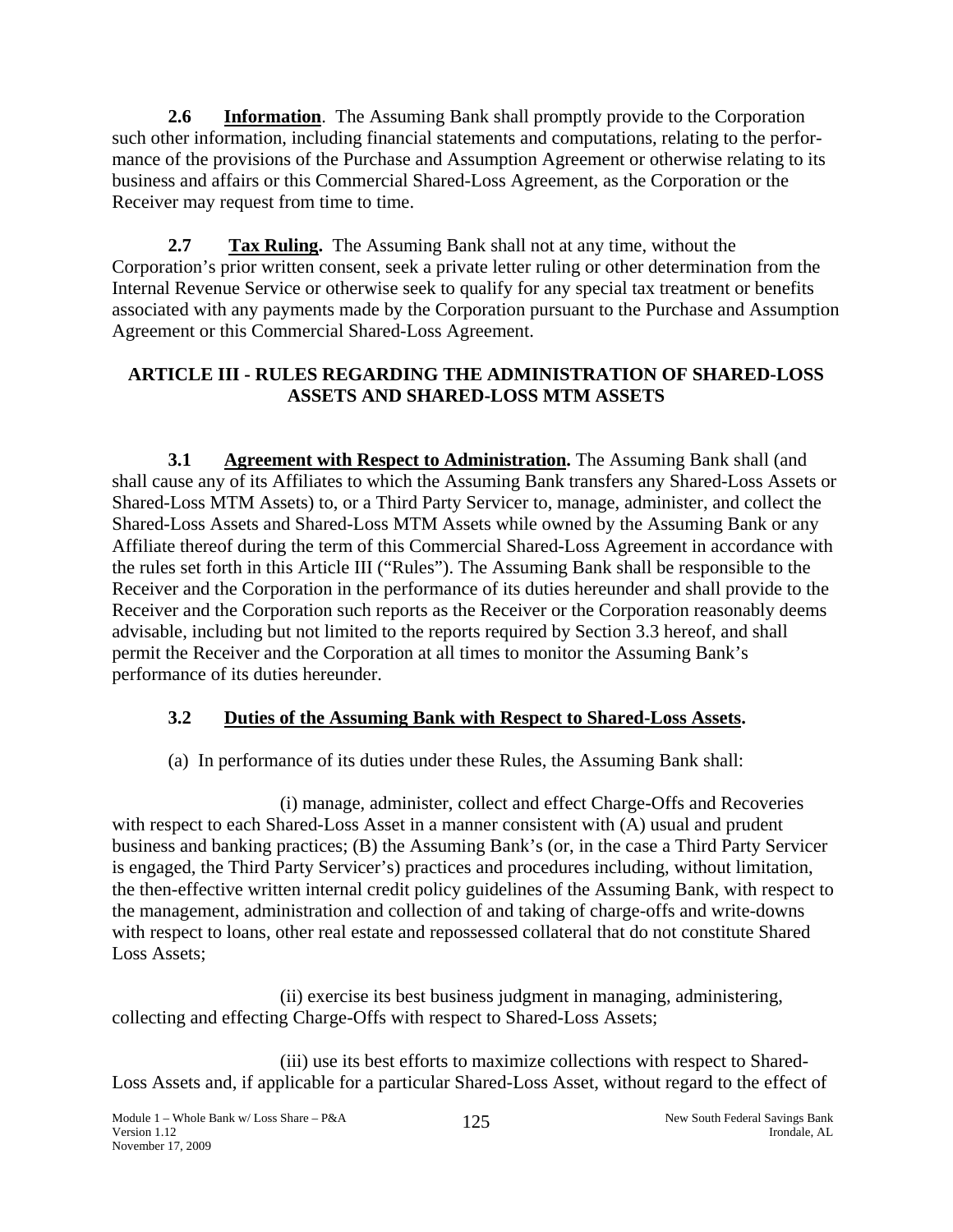maximizing collections on assets held by the Assuming Bank or any of its Affiliates that are not Shared-Loss Assets;

(iv) adopt and implement accounting, reporting, record-keeping and similar systems with respect to the Shared-Loss Assets, as provided in Section 3.4 hereof;

(v) retain sufficient staff to perform its duties hereunder; and

(vi) provide written notification in accordance with Article IV of this Commercial Shared-Loss Agreement immediately after the execution of any contract pursuant to which any third party (other than an Affiliate of the Assuming Bank) will manage, administer or collect any of the Shared-Loss Assets, together with a copy of that contract.

(b) Any transaction with or between any Affiliate of the Assuming Bank with respect to any Shared-Loss Asset including, without limitation, the execution of any contract pursuant to which any Affiliate of the Assuming Bank will manage, administer or collect any of the Shared-Loss Assets, or any other action involving self-dealing, shall be subject to the prior written approval of the Receiver or the Corporation.

(c) The following categories of expenses shall not be deemed to be Reimbursable Expenses or Recovery Expenses:

(i) Federal, State, or local income taxes and expenses related thereto;

(ii) salaries or other compensation and related benefits of Assuming Bank employees and the employees of its Affiliates including, without limitation, any bonus, commission or severance arrangements, training, payroll taxes, dues, or travel- or relocationrelated expenses,;

(iii) the cost of space occupied by the Assuming Bank, any Affiliate thereof and their staff, the rental of and maintenance of furniture and equipment, and expenses for data processing including the purchase or enhancement of data processing systems;

(iv) except as otherwise provided herein, fees for accounting and other independent professional consultants (other than consultants retained to assess the presence, storage or release of any hazardous or toxic substance, or any pollutant or contaminant with respect to the collateral securing a Shared-Loss Loan that has been fully or partially charged-off); provided, that for purposes of this Section 3.2(c)(iv), fees of attorneys and appraisers engaged as necessary to assist in collections with respect to Shared-Loss Assets shall not be deemed to be fees of other independent consultants;

(v) allocated portions of any other overhead or general and administrative expense other than any fees relating to specific assets, such as appraisal fees or environmental audit fees, for services of a type the Assuming Bank does not normally perform internally;

(vi) any expense not incurred in good faith and with the same degree of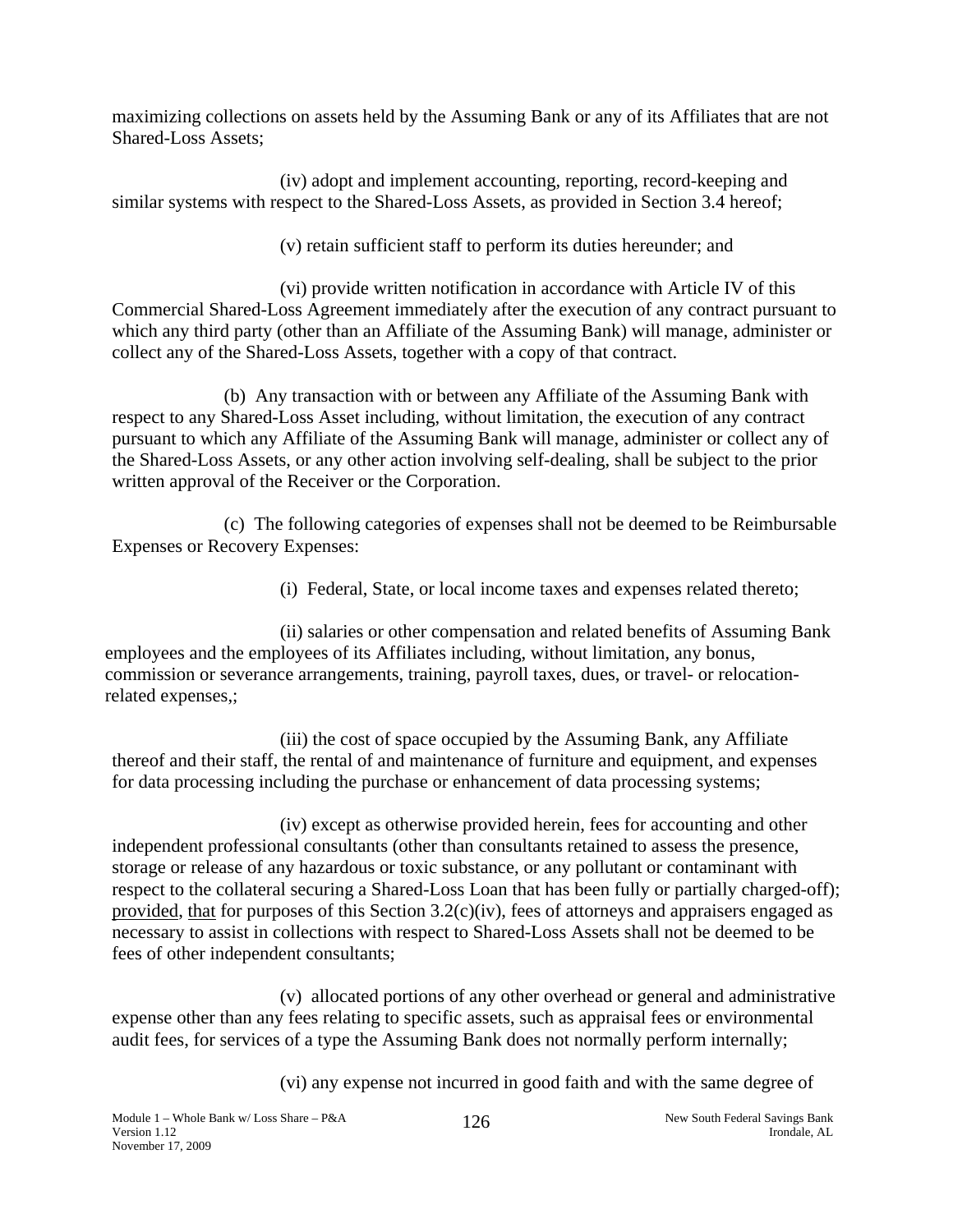care that the Assuming Bank normally would exercise in the collection of troubled assets in which it alone had an interest; and

(vii) any expense incurred for a product, service or activity that is of an extravagant nature or design.

(d) Subject to Section 3.7, the Assuming Bank shall not contract with third parties to provide services the cost of which would be a Reimbursable Expense or Recovery Expense if the Assuming Bank would have provided such services itself if the relevant Shared-Loss Assets were not subject to the loss-sharing provisions of Section 2.1 of this Commercial Shared-Loss Agreement.

# **3.3 Duties of the Assuming Bank with Respect to Shared-Loss MTM Assets.**

(a) In performance of its duties under these Rules, the Assuming Bank shall:

(i) manage, administer, collect and each Shared-Loss MTM Asset in a manner consistent with (A) usual and prudent business and banking practices; (B) the Assuming Bank's practices and procedures including, without limitation, the then-effective written internal credit policy guidelines of the Assuming Bank, with respect to the management, administration and collection of similar assets that are not Shared-Loss MTM Assets;

(ii) exercise its best business judgment in managing, administering, collecting and effecting Charge-Offs with respect to Shared-Loss MTM Assets;

(iii) use its best efforts to maximize collections with respect to Shared-Loss MTM Assets and, if applicable for a particular Shared-Loss MTM Asset, without regard to the effect of maximizing collections on assets held by the Assuming Bank or any of its Affiliates that are not Shared-Loss MTM Assets, provided that, any sale of a Shared-Loss MTM Asset shall only be made with the prior approval of the Receiver or the Corporation;

(iv) adopt and implement accounting, reporting, record-keeping and similar systems with respect to the Shared-Loss MTM Assets, as provided in Section 3.4 hereof;

(v) retain sufficient staff to perform its duties hereunder; and

(vi) provide written notification in accordance with Article IV of this Commercial Shared-Loss Agreement immediately after the execution of any contract pursuant to which any third party (other than an Affiliate of the Assuming Bank) will manage, administer or collect any of the Shared-Loss MTM Assets, together with a copy of that contract.

(b) Any transaction with or between any Affiliate of the Assuming Bank with respect to any Shared-Loss MTM Asset including, without limitation, the execution of any contract pursuant to which any Affiliate of the Assuming Bank will manage, administer or collect any of the Shared-Loss Assets, or any other action involving self-dealing, shall be subject to the prior written approval of the Receiver or the Corporation.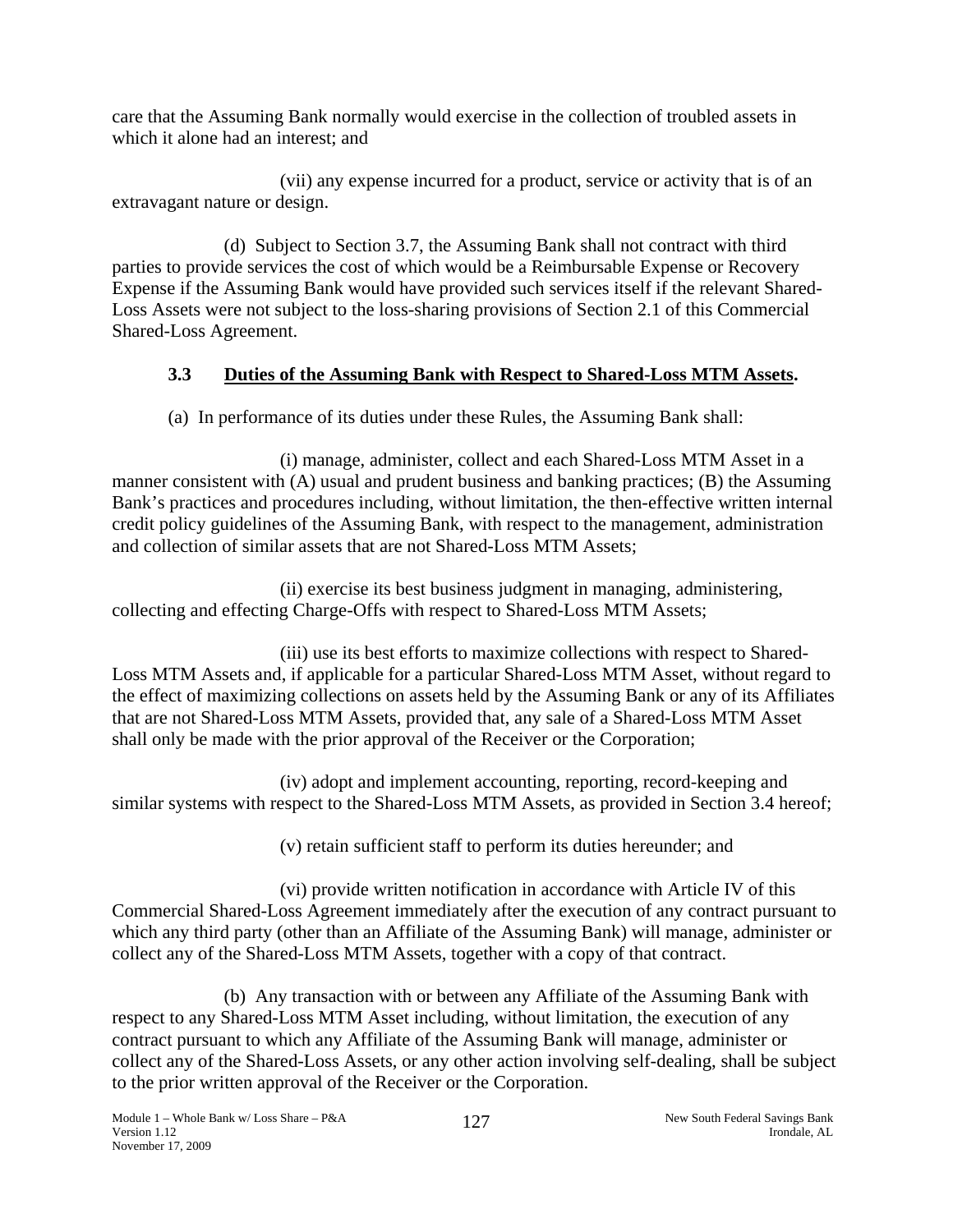(c) The Assuming Bank shall not contract with third parties to provide services the cost of which would be a Reimbursable Expense or Recovery Expense if the Assuming Bank would have provided such services itself if the relevant Shared-Loss Assets were not subject to the loss-sharing provisions of Section 2.1 of this Commercial Shared-Loss Agreement.

**3.4 Records and Reports**. The Assuming Bank shall establish and maintain records on a separate general ledger, and on such subsidiary ledgers as may be appropriate to account for the Shared-Loss Assets and the Shared-Loss MTM Assets, in such form and detail as the Receiver or the Corporation may require, to enable the Assuming Bank to prepare and deliver to the Receiver or the Corporation such reports as the Receiver or the Corporation may from time to time request regarding the Shared-Loss Assets, the Shared-Loss MTM Assets and the Quarterly Certificates required by Section 2.1 of this Commercial Shared-Loss Agreement.

## **3.5 Related Loans**.

(a) The Assuming Bank shall not manage, administer or collect any "Related Loan" in any manner which would have the effect of increasing the amount of any collections with respect to the Related Loan to the detriment of the Shared-Loss Asset to which such loan is related. A "Related Loan" means any loan or extension of credit held by the Assuming Bank at any time on or prior to the end of the final Recovery Quarter that is: (i) made to the same Obligor with respect to a Loan that is a Shared-Loss Asset or with respect to a Loan from which Other Real Estate, Additional ORE or Subsidiary ORE derived, or (ii) attributable to the same primary Obligor with respect to any Loan described in clause (i) under the rules of the Assuming Bank's Chartering Authority concerning the legal lending limits of financial institutions organized under its jurisdiction as in effect on the Commencement Date, as applied to the Assuming Bank.

(b) The Assuming Bank shall prepare and deliver to the Receiver with the Quarterly Certificates for the Calendar Quarters ending June 30 and December 31 for all Shared-Loss Quarters and Recovery Quarters, a schedule of all Related Loans which are commercial loans or commercial real estate loans with Legal Balances of \$500,000 or more on the Accounting Records of the Assuming Bank as of the end of each such semi-annual period, and all other commercial loans or commercial real estate loans attributable to the same Obligor on such loans of \$500,000 or more.

**3.6 Legal Action; Utilization of Special Receivership Powers**. The Assuming Bank shall notify the Receiver in writing (such notice to be given in accordance with Article IV below and to include all relevant details) prior to utilizing in any legal action any special legal power or right which the Assuming Bank derives as a result of having acquired a Shared-Loss Asset from the Receiver, and the Assuming Bank shall not utilize any such power unless the Receiver shall have consented in writing to the proposed usage. The Receiver shall have the right to direct such proposed usage by the Assuming Bank and the Assuming Bank shall comply in all respects with such direction. Upon request of the Receiver, the Assuming Bank will advise the Receiver as to the status of any such legal action. The Assuming Bank shall immediately notify the Receiver of any judgment in litigation involving any of the aforesaid special powers or rights.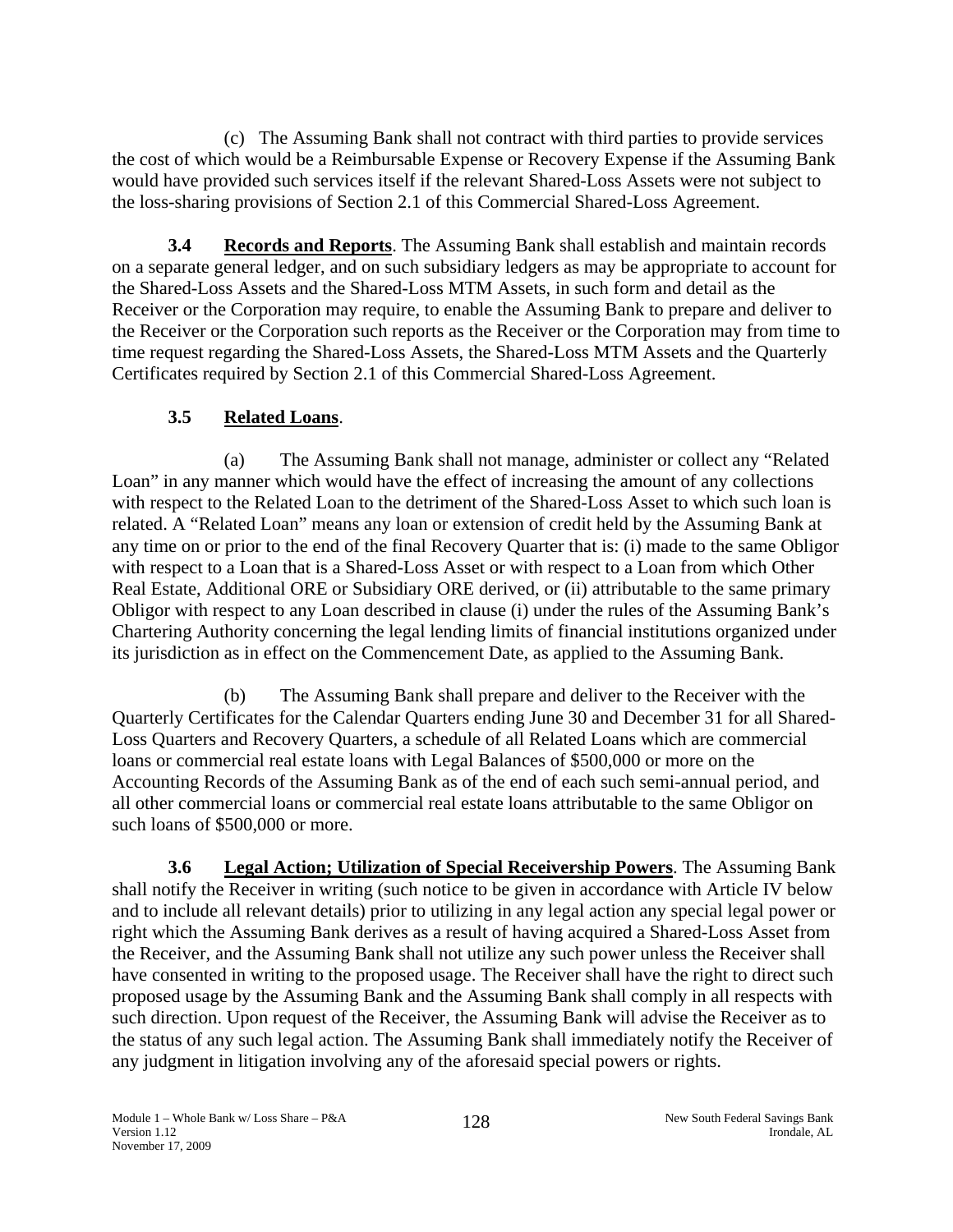**3.7** Third Party Servicer. The Assuming Bank may perform any of its obligations and/or exercise any of its rights under this Commercial Shared-Loss Agreement through or by one or more Third Party Servicers, who may take actions and make expenditures as if any such Third Party Servicer was the Assuming Bank hereunder (and, for the avoidance of doubt, such expenses incurred by any such Third Party Servicer on behalf of the Assuming Bank shall be Reimbursable Expenses or Recovery Expenses, as the case may be, to the same extent such expenses would so qualify if incurred by the Assuming Bank); provided, however, that the use thereof by the Assuming Bank shall not release the Assuming Bank of any obligation or liability hereunder.

## **ARTICLE IV -- PORTFOLIO SALE**

**4.1 Assuming Bank Portfolio Sales of Remaining Shared-Loss Assets**. The Assuming Bank shall have the right with the concurrence of the Receiver, commencing as of the first day of the third to last Shared-Loss Quarter, to liquidate for cash consideration, in one or more transactions, all or a portion of Shared-Loss Assets held by the Assuming Bank ("Portfolio Sales"). If the Assuming Bank exercises its option under this Section 4.1, it must give thirty (30) days notice in writing to the Receiver setting forth the details and schedule for the Portfolio Sale which shall be conducted by means of sealed bid sales to third parties, not including any of the Assuming Bank's affiliates, contractors, or any affiliates of the Assuming Bank's contractors.

**4.2 Calculation of Sale Gain or Loss**. For Shared-Loss Assets gain or loss on the sales under Section 4.1 will be calculated as the sale price received by the Assuming Bank less the book value of the remaining Shared-Loss Assets.

## **ARTICLE V -- LOSS-SHARING NOTICES GIVEN TO CORPORATION AND/OR RECEIVER**

As a supplement to the notice provisions contained in Section 13.7 of the Purchase and Assumption Agreement, any notice, request, demand, consent, approval, or other communication (a "Notice") given to the Corporation and/or the Receiver in the loss-sharing context shall be given as follows:

**5.1** With respect to a Notice under Section 2 and Sections 3.1-3.5 of this Commercial Shared-Loss Agreement:

> Federal Deposit Insurance Corporation Division of Resolutions and Receiverships 550 17th Street, N.W. Washington, D.C. 20429

Attention: Assistant Director, Franchise and Asset Marketing

**5.2** With respect to a Notice under Section 3.6 of this Commercial Shared-Loss Agreement: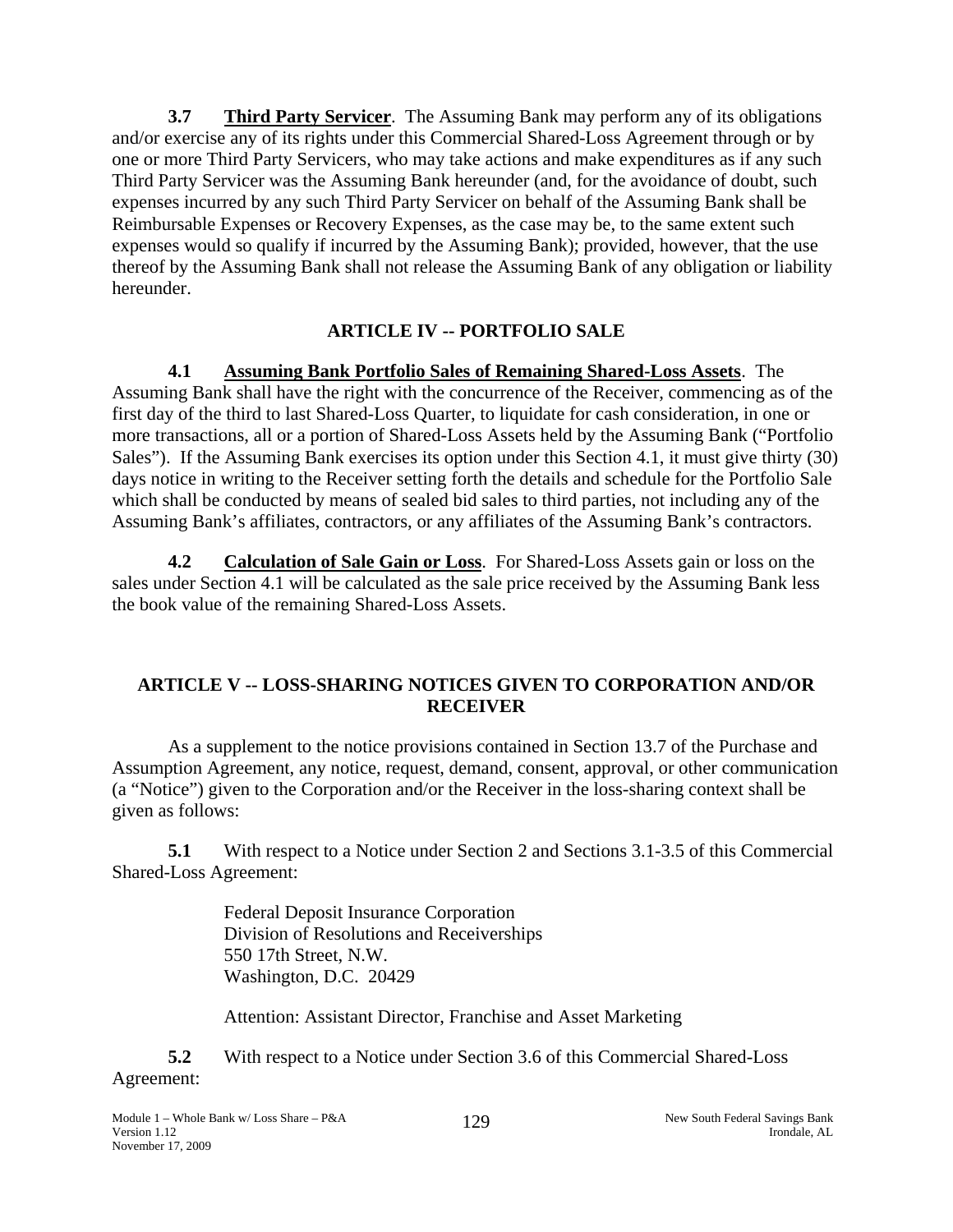Federal Deposit Insurance Corporation Legal Division 1601 Bryan Street Dallas, Texas 75201 Attention: Regional Counsel

with a copy to:

Federal Deposit Insurance Corporation Legal Division 550 17th Street, N.W. Washington, D.C. 20429 Attention: Senior Counsel (Special Issues Group)

#### **ARTICLE VI – MISCELLANEOUS**

**6.1** Expenses. Except as otherwise expressly provided herein, all costs and expenses incurred by a party hereto in connection with this Commercial Shared-Loss Agreement shall be borne by such party whether or not the transactions contemplated herein shall be consummated.

**6.2 Successors and Assigns; Specific Performance.** All terms and provisions of this Commercial Shared-Loss Agreement shall be binding upon and shall inure to the benefit of the parties hereto only; provided, however, that, Receiver may assign or otherwise transfer this Commercial Shared-Loss Agreement (in whole or in part) to the Federal Deposit Insurance Corporation in its corporate capacity without the consent of Assuming Bank. Notwithstanding anything to the contrary contained in this Commercial Shared-Loss Agreement, except as is expressly permitted in this Section 6.2, Assuming Bank may not assign or otherwise transfer this Commercial Shared-Loss Agreement (in whole or in part) without the prior written consent of the Receiver, which consent may be granted or withheld by the Receiver in its sole discretion, and any attempted assignment or transfer in violation of this provision shall be void *ab initio.*  For the avoidance of doubt, a merger or consolidation of the Assuming Bank with and into another financial institution, the sale of all or substantially all of the assets of the Assuming Bank to another financial institution constitutes the transfer of this Commercial Shared-Loss Agreement which requires the consent of the Receive; and for a period of thirty-six (36) months after Bank Closing, a merger or consolidation shall also include the sale by any individual shareholder, or shareholders acting in concert, of more than 9% of the outstanding shares of the Assuming Bank, or of its holding company, or of any subsidiary holding Shared-Loss Assets, or the sale of shares by the Assuming Bank or its holding company or any subsidiary holding Shared-Loss Assets, in a public or private offering, that increases the number of shares outstanding by more than 9%, constitutes the transfer of this Commercial Shared-Loss Agreement which requires the consent of the Receiver. However, no Loss shall be recognized as a result of any accounting adjustments that are made due to any such merger, consolidation or sale consented to by the FDIC. The FDIC's consent shall not be required if the aggregate outstanding principal balance of Shared-Loss Assets is less than twenty percent (20%) of the initial aggregate balance of Shared-Loss Assets.

The Receiver and the Corporation consent to the rights and obligations of the Assuming Bank under this Commercial Shared Loss Agreement being transferred to and assumed by Beal Bank Nevada, a Nevada thrift company, pursuant to a merger of Assuming Bank and Beal Bank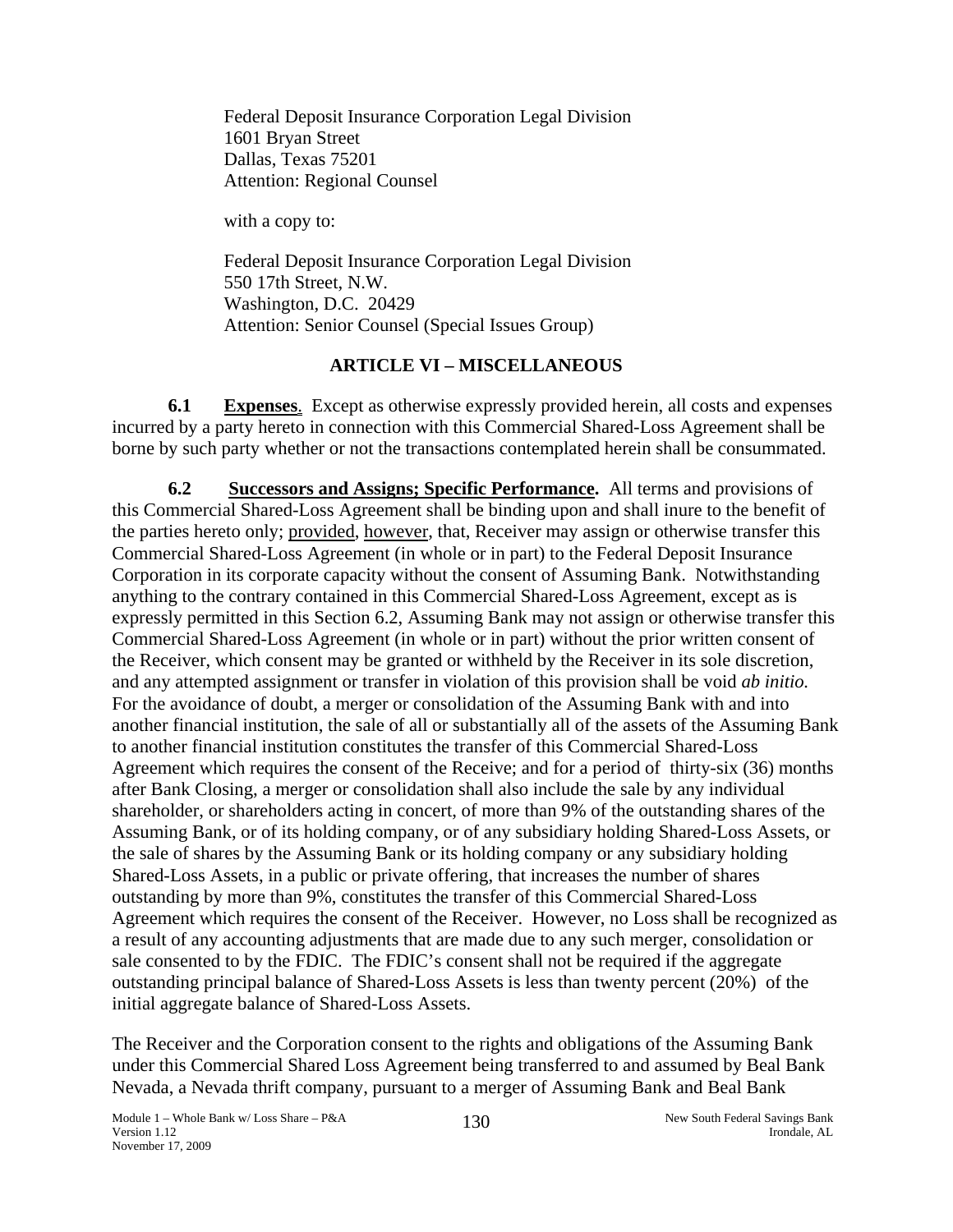Nevada. For the avoidance of doubt the consent of the Receiver and the Corporation is not required for any transfer of any Commercial Shared–Loss Asset by the Assuming Bank (or its successor after the above referenced merger) to a wholly owned subsidiary of either the Assuming bank or Beal Bank Nevada to facilitate the performance of Assuming Bank's duties under Section 3.1 of this Commercial Shared-Loss Agreement. Any such transfer of Commercial Shared-Loss Assets by the Assuming Bank will not affect the rights or obligations of the Assuming Bank under this Commercial Shared-Loss Agreement, which will continue with the same effect as if any transferred Commercial Shared-Loss Asset had continued to be owned by the Assuming Bank.

**6.3** Governing Law. This Commercial Shared-Loss Agreement shall be construed in accordance with federal law, or, if there is no applicable federal law, the laws of the State of New York, without regard to any rule of conflict of law that would result in the application of the substantive law of any jurisdiction other than the State of New York.

**6.4 WAIVER OF JURY TRIAL**. EACH PARTY HERETO HEREBY IRREVOCABLY AND UNCONDITIONALLY WAIVES ALL RIGHT TO TRIAL BY JURY IN OR TO HAVE A JURY PARTICIPATE IN RESOLVING ANY DISPUTE, ACTION, PROCEEDING OR COUNTERCLAIM, WHETHER SOUNDING IN CONTRACT, TORT OR OTHERWISE, ARISING OUT OF OR RELATING TO OR IN CONNECTION WITH THIS COMMERCIAL SHARED-LOSS AGREEMENT OR ANY OF THE TRANSACTIONS CONTEMPLATED HEREBY.

**6.5 Captions**. All captions and headings contained in this Commercial Shared-Loss Agreement are for convenience of reference only and do not form a part of, and shall not affect the meaning or interpretation of, this Commercial Shared-Loss Agreement.

**6.6 Entire Agreement; Amendments**. This Commercial Shared-Loss Agreement, along with the Single Family Shared-Loss Agreement and the Purchase and Assumption Agreement, including the Exhibits and any other documents delivered pursuant hereto, embody the entire agreement of the parties with respect to the subject matter hereof, and supersede all prior representations, warranties, offers, acceptances, agreements and understandings, written or oral, relating to the subject matter herein. This Commercial Shared-Loss Agreement may be amended or modified or any provision thereof waived only by a written instrument signed by both parties or their respective duly authorized agents.

**6.7 Severability**. Whenever possible, each provision of this Commercial Shared-Loss Agreement shall be interpreted in such manner as to be effective and valid under applicable law, but if any provision of this Commercial Shared-Loss Agreement is held to be prohibited by or invalid, illegal or unenforceable under applicable law, such provision shall be construed and enforced as if it had been more narrowly drawn so as not to be prohibited, invalid, illegal or unenforceable, and the validity, legality and enforceability of the remainder of such provision and the remaining provisions of this Commercial Shared-Loss Agreement shall not in any way be affected or impaired thereby.

**6.8 No Third Party Beneficiary.** This Commercial Shared-Loss Agreement and the Exhibits hereto are for the sole and exclusive benefit of the parties hereto and their respective